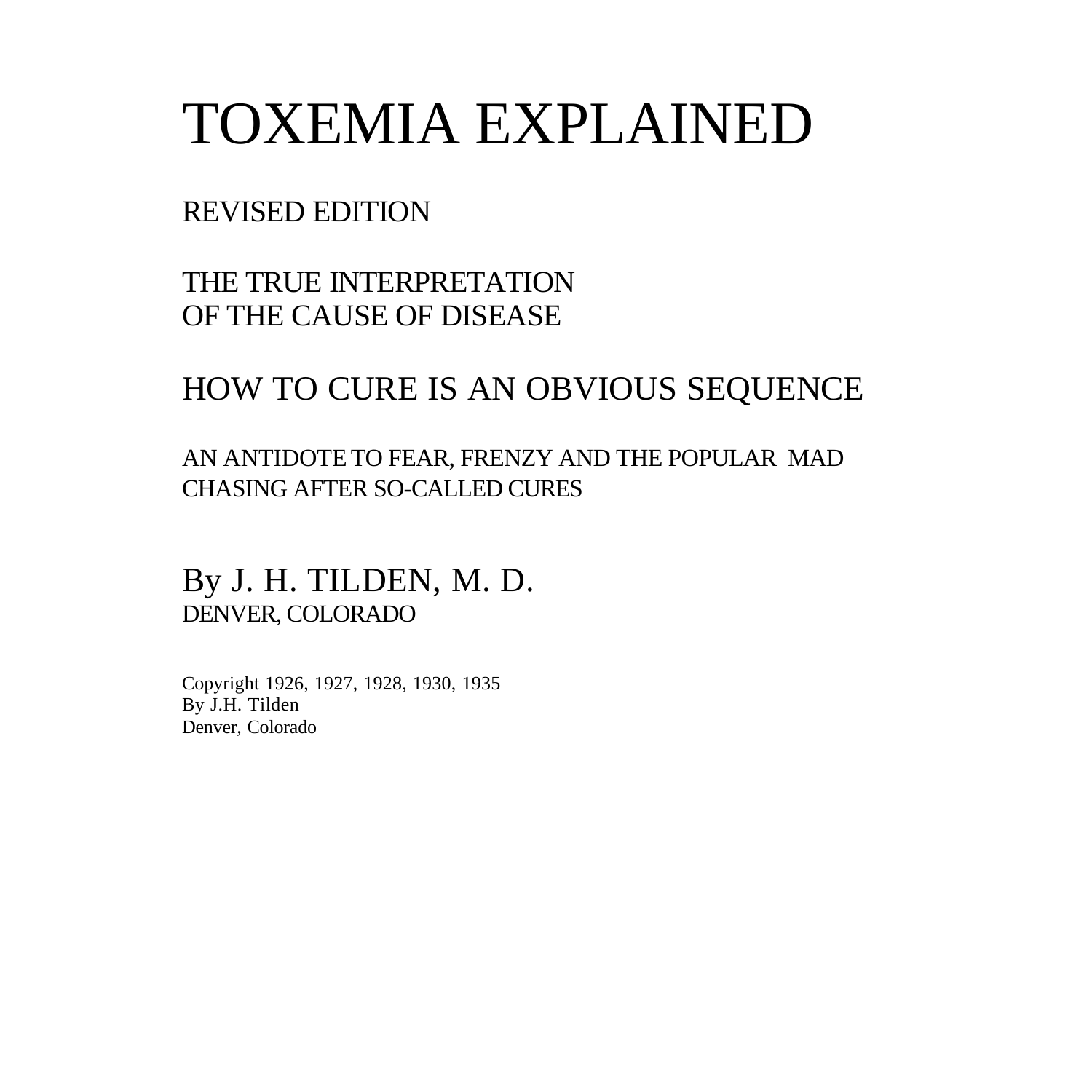### DEDICATION

WHAT more can be asked by any doctor or layman than a philosophy of the cause of disease that gives a perfect understanding of all the so-called diseases?

 To know cause supplies even the layman with a dependable knowledge of how to avoid building disease, and how to cure. When people know how to avoid disease they know an immunization that immunizes rationally.

 Dependable knowledge of what disease really is and its cause is man's salvation; and when it can be had with no more effort than that required to read carefully and understandingly Toxemia Explained, there is little excuse for anyone, lay or professional, to live in ignorance of it.

 Knowledge is power. Knowledge of how to have health gives greatest power.

 Few people know anything about the cause of disease. To them this book is dedicated and the freedom from medical superstition it will bring them.

#### —J. H. TILDEN.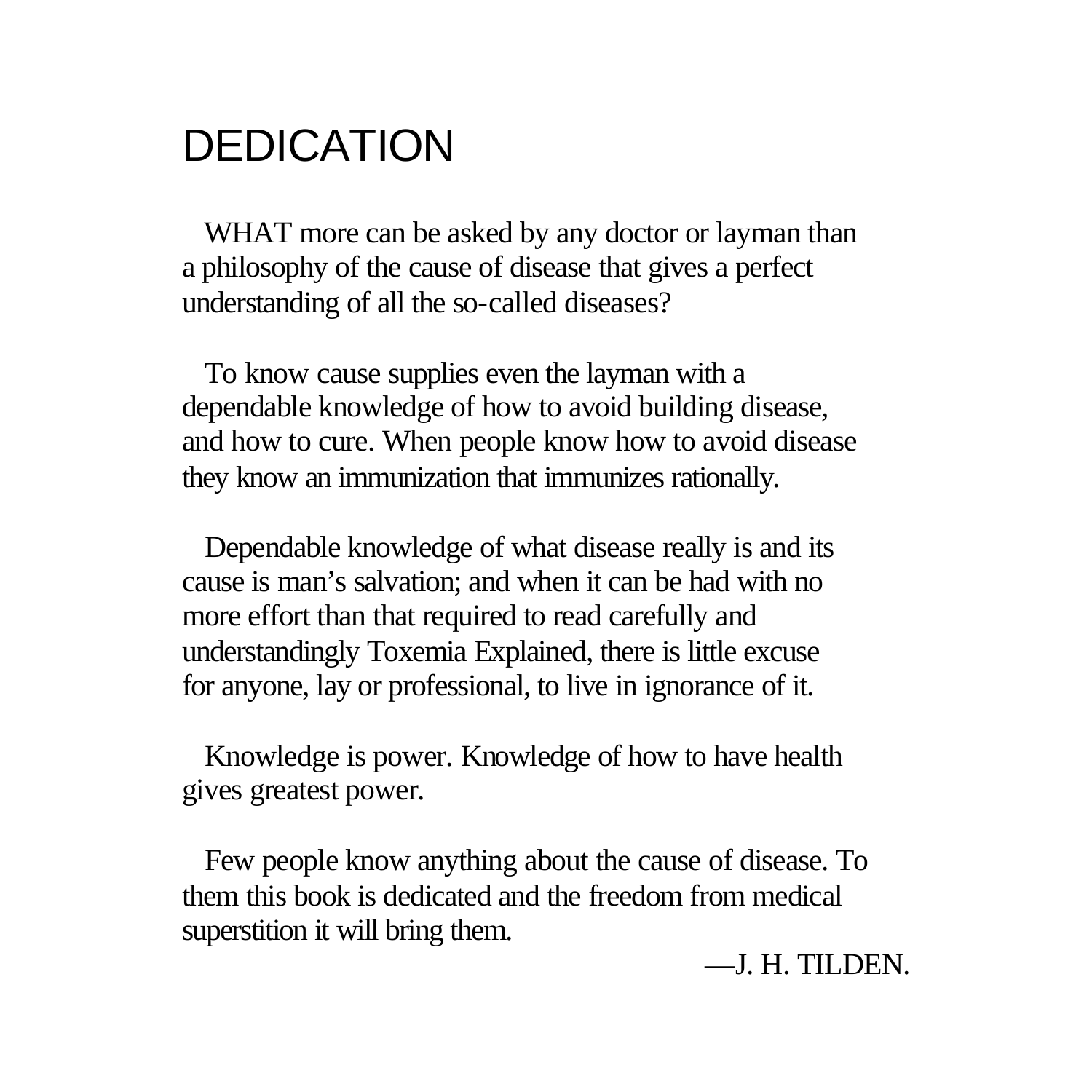## Table of Contents

Preface — 4 Introduction to Toxemia — 14 Toxemia Explained — 27 Enervation Is General — 77 Poise —88 The Causes of Enervation - 113 Retrospection — 140 A Few Suggestions — 142 Dr. Tilden's Tensing Exercises – 147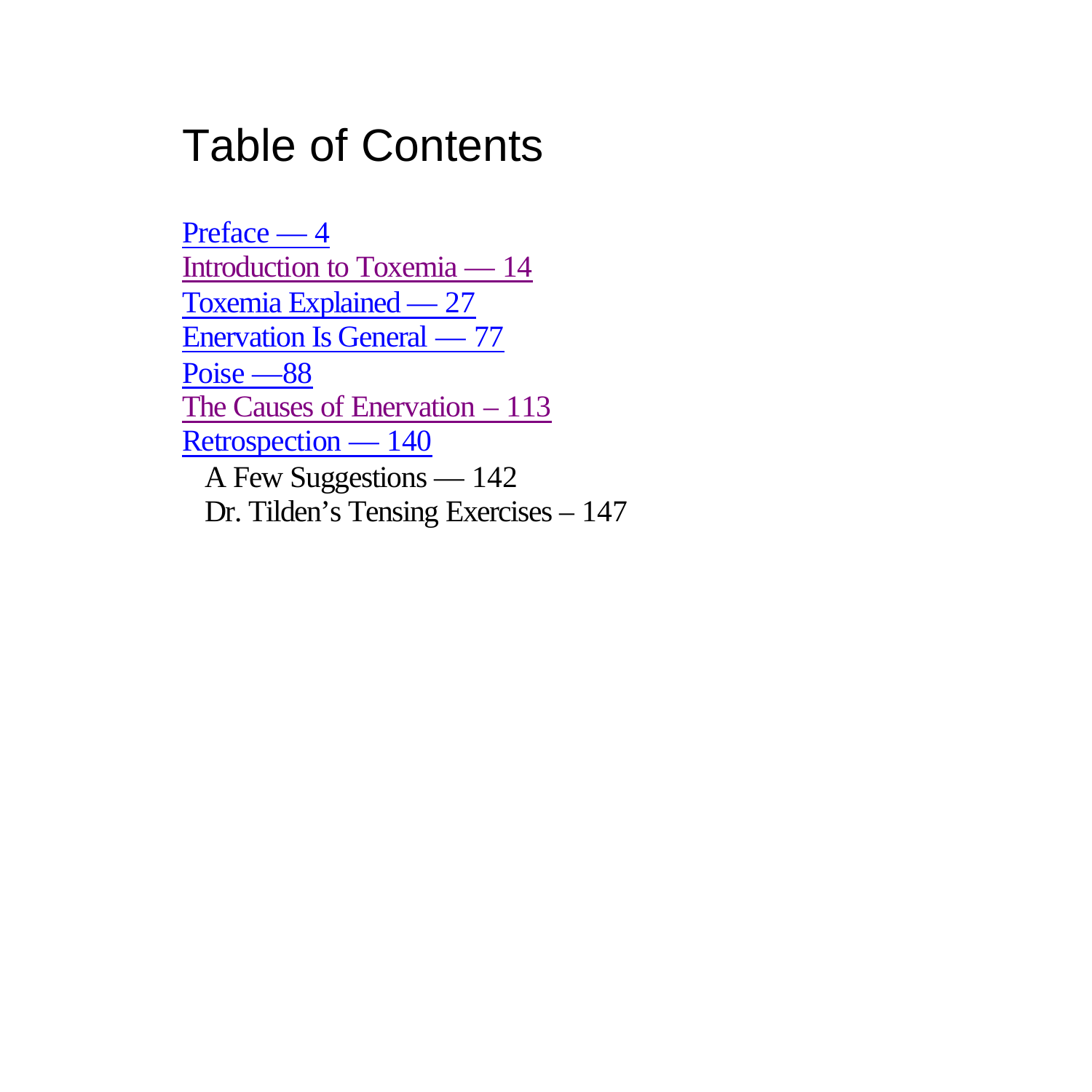# PREFACE

 FROM time immemorial man has looked for a savior; and, when not looking for a savior, he is looking for a cure. He believes in paternalism. He is looking to get something for nothing, not knowing that the highest price we ever pay for anything is to have it given to us.

 Instead of accepting salvation, it is better to deserve it. Instead of buying, begging, or stealing, a cure, it is better to stop building disease. Disease is of man's own building, and one worse thing than the stupidity of buying a cure is to remain so ignorant as to believe in cures.

 The false theories of salvation and cures have built man into a mental mendicant, when he should be the arbiter of his own salvation, and certainly his own doctor, instead of being a slave to a profession that has neither worked out its

own salvation from disease nor discovered a single cure in all the age-long period of man's existence on earth.

 We hear of diet cures, dietitians, balanced rations, meat diets, vegetable diets, and other diets—chemically prepared foods of all kinds. The reading public is bewildered with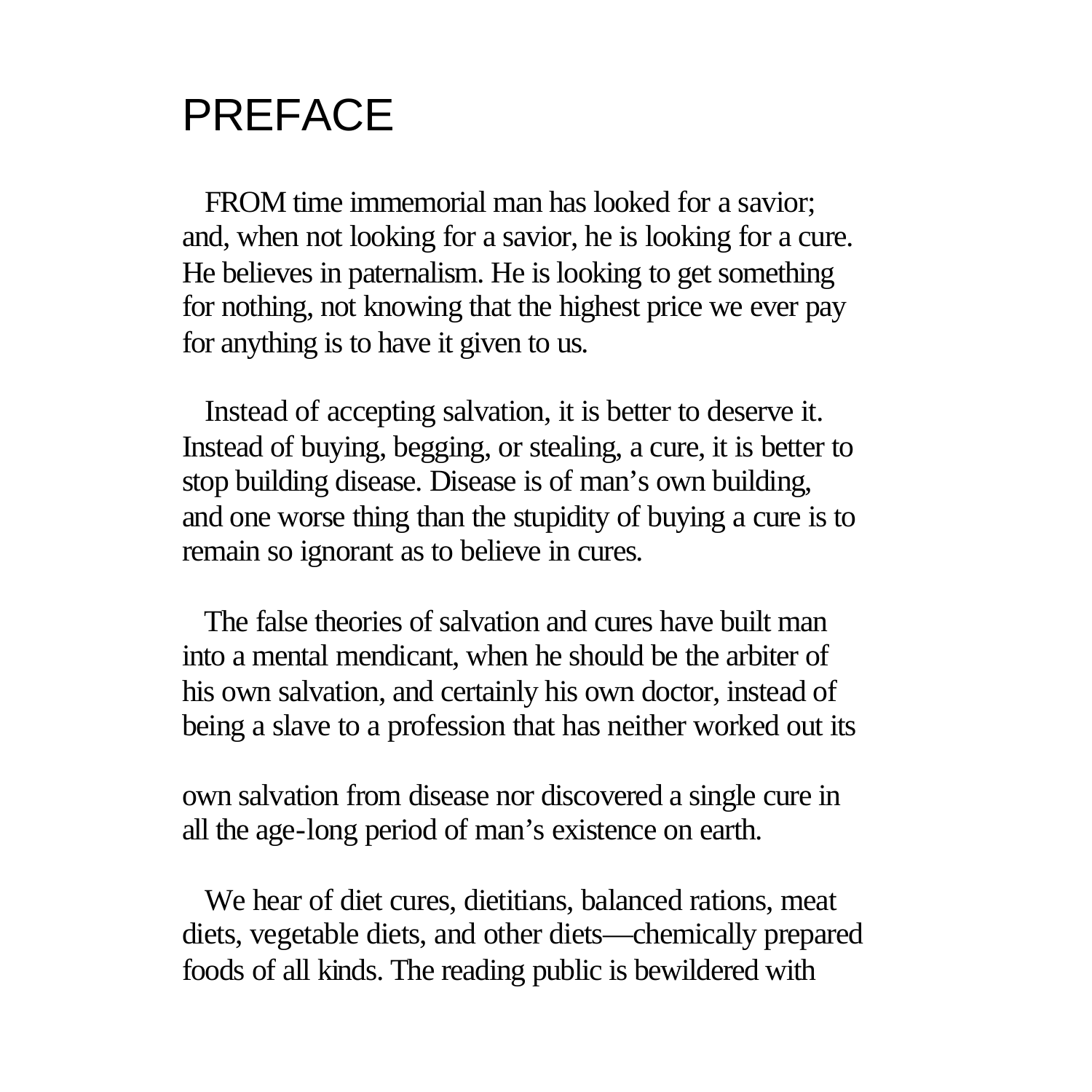hundreds of health magazines and thousands of health ideas. There are thousands writing on health who would not recognize it if they should meet it on the street. Fanaticism, bigotry, stupidity, and commercialism are the principal elements in the dietetic complex that is now belaboring the public.

 Cures are what the people want, and cures are what doctors and cultists affect to make; but at most only relief is given.

 The periodicity which characterizes all functional derangements of the body lends color to the claims of curemongers that their remedy has cured their patients, when the truth is that the so-called disease "ran its course." The truth is that the so-called disease was a toxemic crisis, and when the toxin was eliminated below the toleration point, the sickness passed—automatically health returned. But the disease was not cured; for the cause (enervating habits) is continued, toxin still accumulates, and in due course of time another crisis appears. Unless the cause of Toxemia is discovered and removed, crises will recur until functional derangements will give way to organic disease.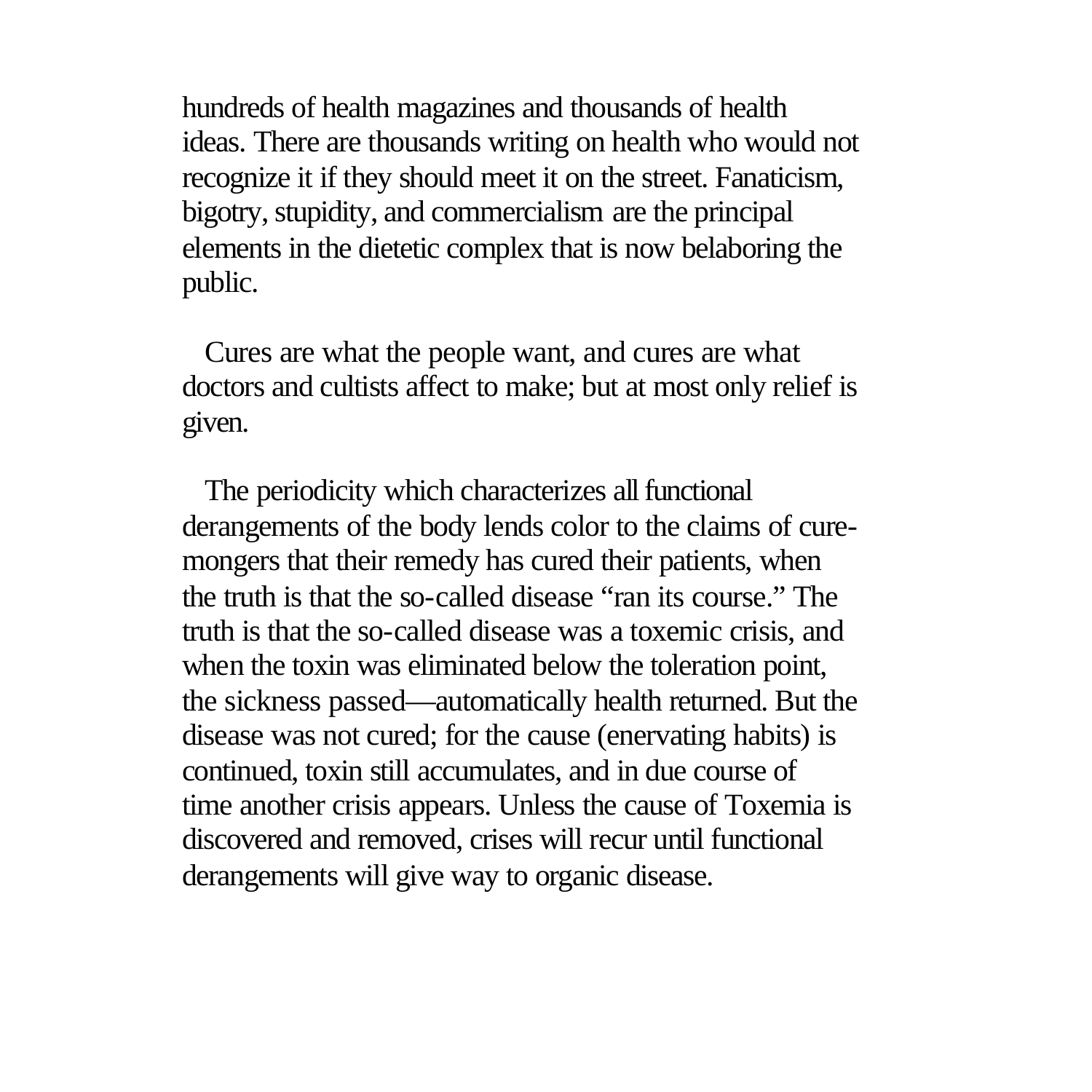The entire profession is engaged in doctoring crises of Toxemia—curing (?) and curing (?) until overtaken with chronic disease of whatever organ was the seat of the toxin crises.

#### **THERE ARE NO CURES**

 Nature returns to normal when enervating habits are given up. There are no cures in the sense generally understood. If one has a tobacco heart, what is the remedy? Stop the use of tobacco, of course. If the heart is worn out from shock, as we see it among gamblers, or among men who are plunging in the stock market, what will cure? Drugs? No! Removing the cause.

 Every so-called disease is built within the mind and body by enervating habits. The food and dietetic insanity that constitutes the headliner on the medical stage just now is causing the people to demand a diet that will cure them of their peculiar maladies. The idea prevails that some peculiar diet will cure rheumatism or any other disease. Diet or food will not cure any disease.

 A fast, rest in bed, and the giving-up of enervating habits, mental and physical, will allow nature to eliminate the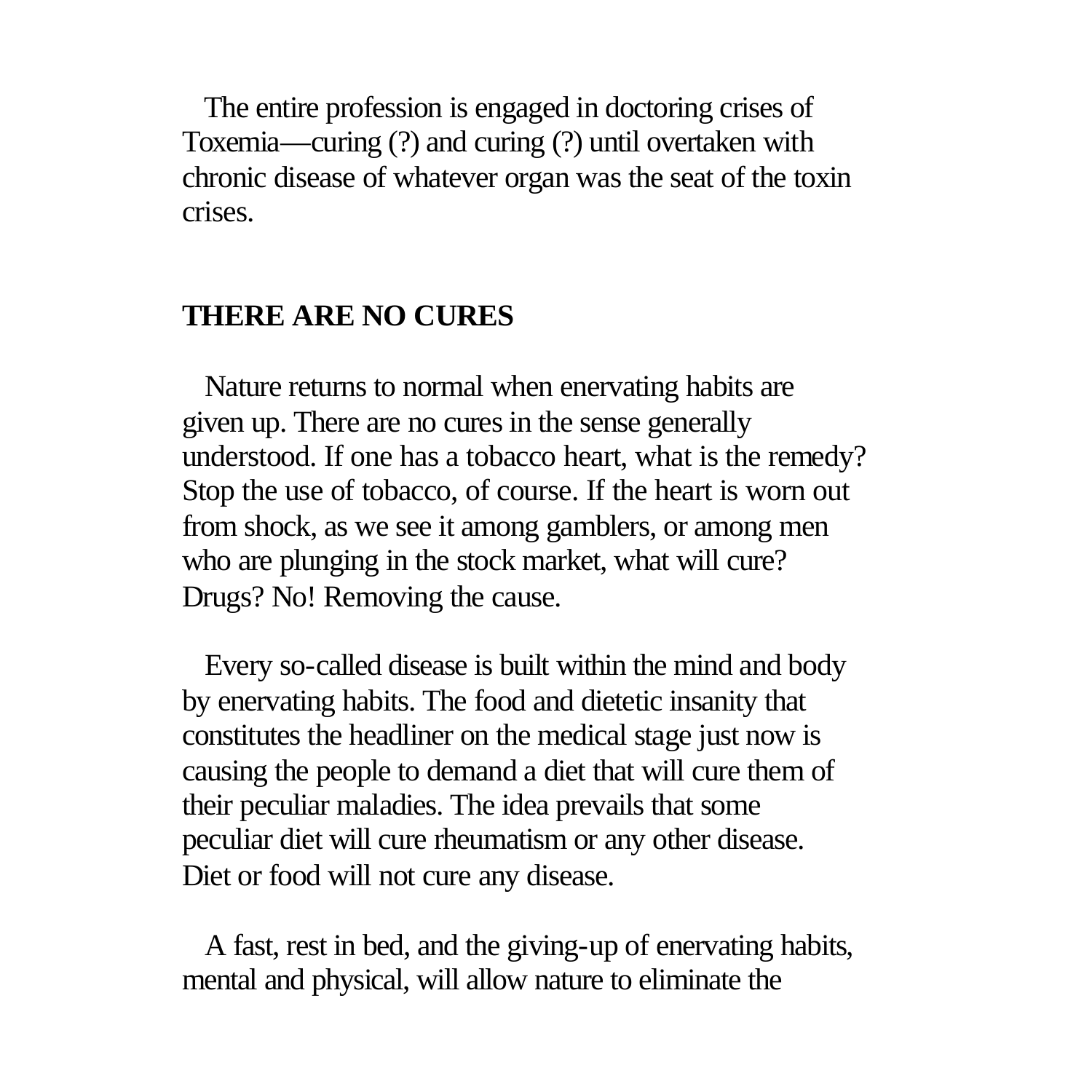accumulated toxin; then, if enervating habits are given up, and rational living habits adopted, health will come back to stay, if the one CURED will "stay put." This applies to any so-called disease. Yes, it fits your disease—you who write to find out if the Tilden system of cure applies to your case. Yes; cannot you realize that law and order pervades the universe? And it is the same from nebula to stone, from stone to plant, from plant to animal, from animal to man, from man to mind, and from mind to super-mind—God. To use a blanket expression: Law and order pervades the universe, the same yesterday, today and forever, and is the same from star-dust to mind—from electron to mind. Toxemia explains how the universal law operates in health and disease. One disease is the same as another; one man the same as another; one flower the same as another; the carbon in bread, sugar, coal, and the diamond is the same. Yes, one disease can be cured (?) the same as another, unless the organ acted on by toxemic crises is destroyed.

 For example: If wrong eating is persisted in, the acid fermentation first irritates the mucous membrane of the stomach; the irritation becomes inflammation, then ulceration, then thickening and hardening, which ends in cancer at last. The medical world is struggling to find the cause of cancer. It is the distal end of an inflammatory process whose proximal beginning may be any irritation.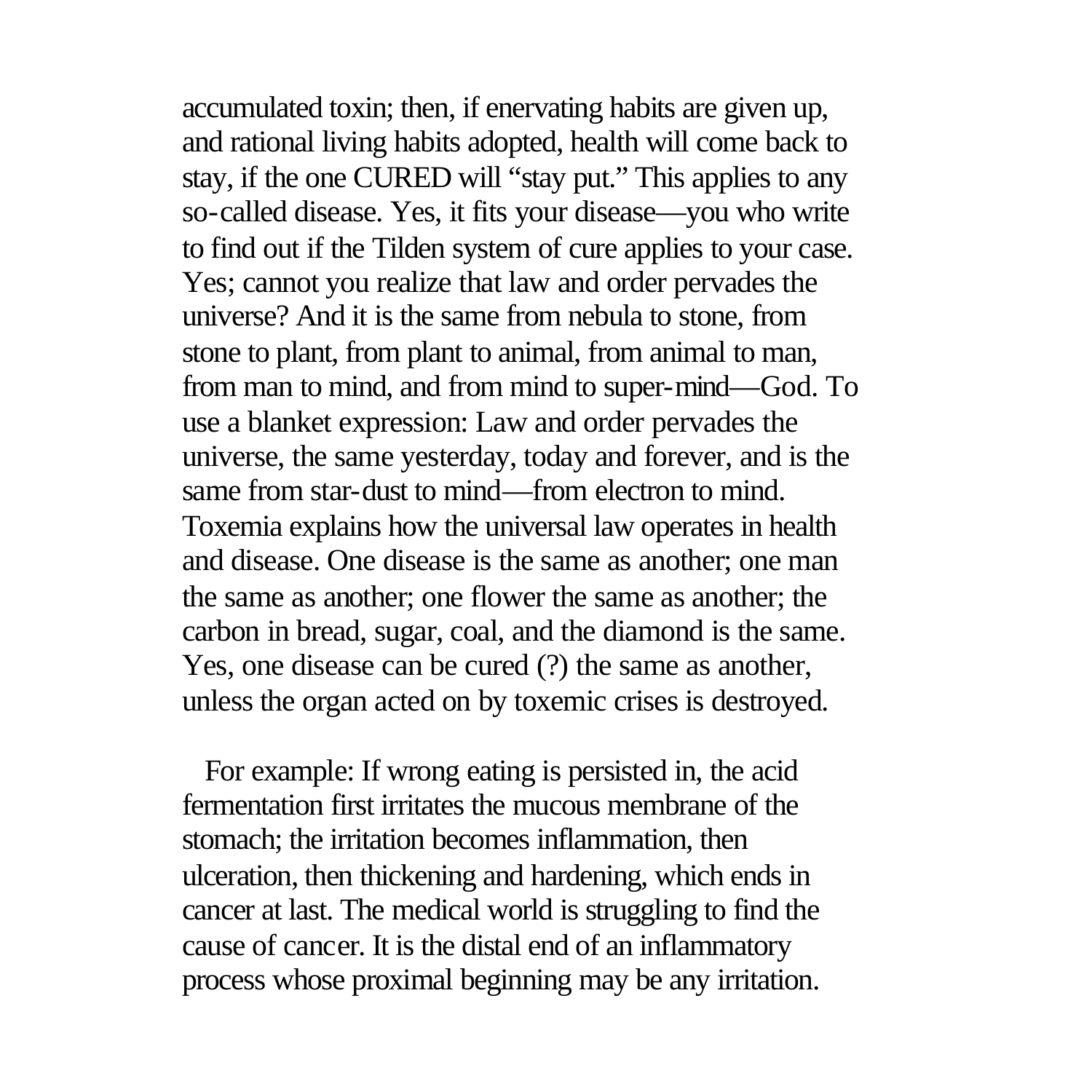The end is degeneration from a lack of oxygen and nutriment, and, in degenerating, the septic material enters the circulation, setting up chronic septic poisoning called cancer cachexia.

 Disease is a common expression of universal enervation. An understanding of physiology and pathology necessitates a firm grip on evolution as expressed in biology; or reasoning will go astray occasionally.

 Modern cures and immunization are vanity and vexation; they are founded on the foolish principle of reasoning from effect, is disease, to cause. The organ which is suffering from many crises of Toxemia is discovered—it may be ulcer of the stomach, then the ulcer is cut out; it may be gallstone, then the stone is cut out; it may be fibroid tumor of the womb, then the tumor or womb is cut out. The same may be said of other effects—the medical armament is turned loose on a lot of effects. This is accepted by the public mind as efficient treatment of disease, when in fact it is a stupid removing of effects. And that is not the worst of such blundering. The operators have not the slightest idea of the cause of the effects they so skillfully remove.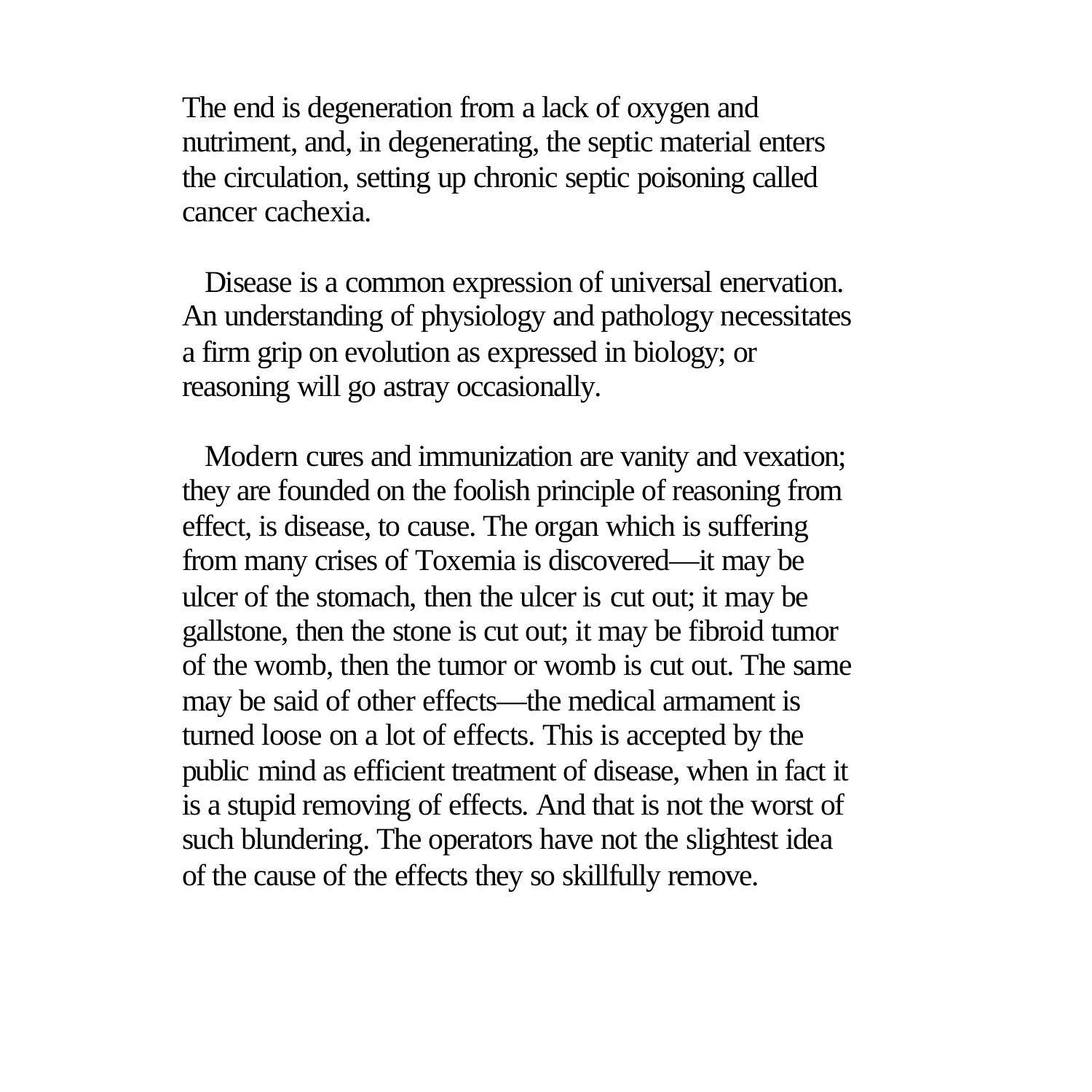In other derangements the same lack of knowledge of cause prevails. In the treatment of deficiency diseases, the lacking element is supplied from the laboratory; but nothing is done in the line of restoring the organ to normality. Why? Because medical science has not discovered why organs fail to function properly; and until this discovery is made, scientific blundering will continue.

#### **THE WORLD NEEDS THE SCIENCE OF SURGERY**

 If mutilation (unnecessary surgery) is required in nine hundred and ninety-nine cases to perfect the skill required in the thousandth case, the question of the need of highclass surgery must be answered by the mutilated or vandalized class.

 Is war necessary? What would be the answer of the 7,485,000 who were killed in the late World War, if the question were submitted to them? Estimate \$5,000 as the man-power loss for each man; then the world lost \$37,425,000,000 in this one item alone. Surgery costs the world, in vandalizing the bodies of men, women, and children, as much every year. Is it worth that much for all the real good it does? Why is so much surgery thought to be necessary? Because of the ignorance of the people,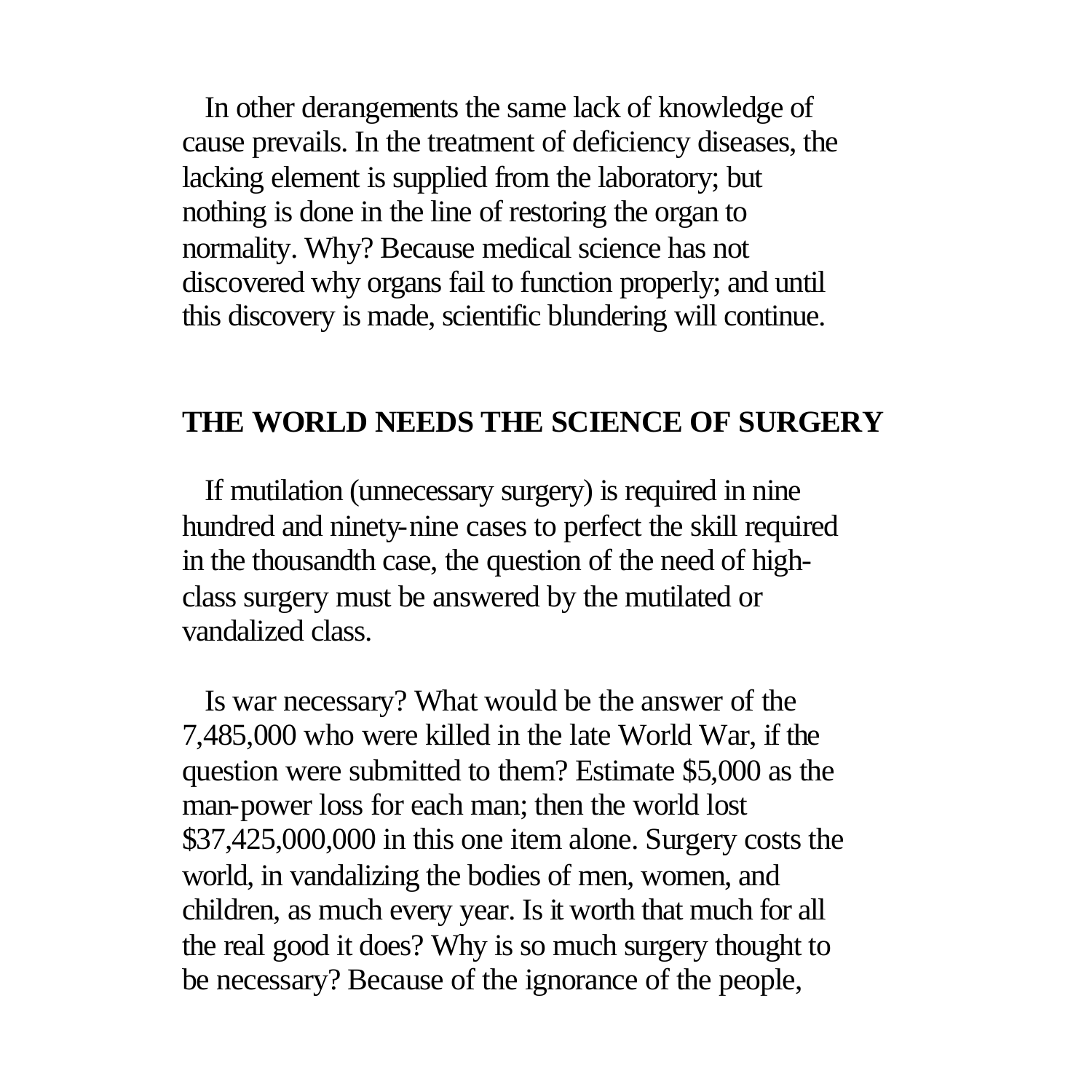egged on by a science-mad or selfish profession. It is more spectacular to operate than to teach people how to live to avoid chronic disease and operations.

#### **ARE PALLIATIVES EVER NECESSARY?**

 It is doubtful if the palliation which doctors and cultists give is worth the disadvantage that the sick habit taught the patients by their doctor brings them.

 The drug habit taught the thousands certainly overbalances any relief given. Drugs to relieve pain are never necessary. Twenty-five years in which I used drugs, and thirty-three in which I have not used drugs, should make my belief, that drugs are unnecessary and in most cases injurious, worth something to those who care to know the truth.

#### **YES, VENEREAL DISEASES CAN BE CURED WITHOUT DRUGS**

 I make no exception of syphilis, and stand ready to demonstrate the truth of what I say at any time and anywhere to a committee of doctors.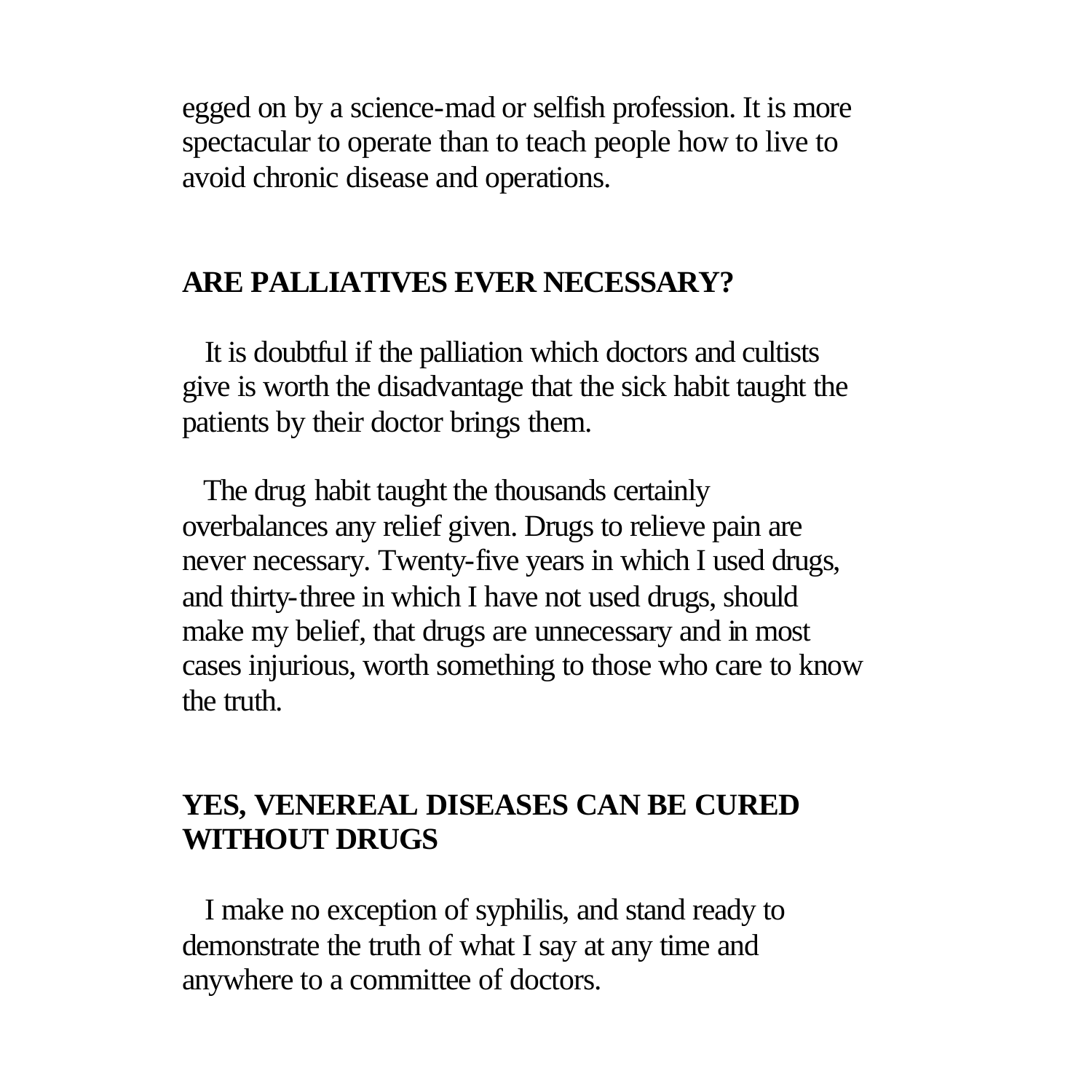Nature cures—nature can eliminate syphilis, or any type of infection, if all enervating habits are given up and a rational mode of living adopted.

#### **STIMULANTS ARE SUBTILELY UNDERMINING**

 So insidious in their action are all stimulants that the unwary are surprised by finding themselves more or less slaves to them when they are not conscious of using them to excess.

 The coffee headache is an example. A time comes when it is not convenient to get the usual breakfast cup. A dullness or languid feeling appears three or four hours after breakfast, that cannot be accounted for until some friend suggests that perhaps it is due to missing the coffee; but the victim is not convinced until he proves it true by trying it out several times. Some develop a headache, and still others are troubled with gaping or yawning and a feeling of oppression, due to heart enervation brought on from the use of coffee.

 At first stimulants gently remove awareness—remove tire and actuate the mind and body. It should be obvious to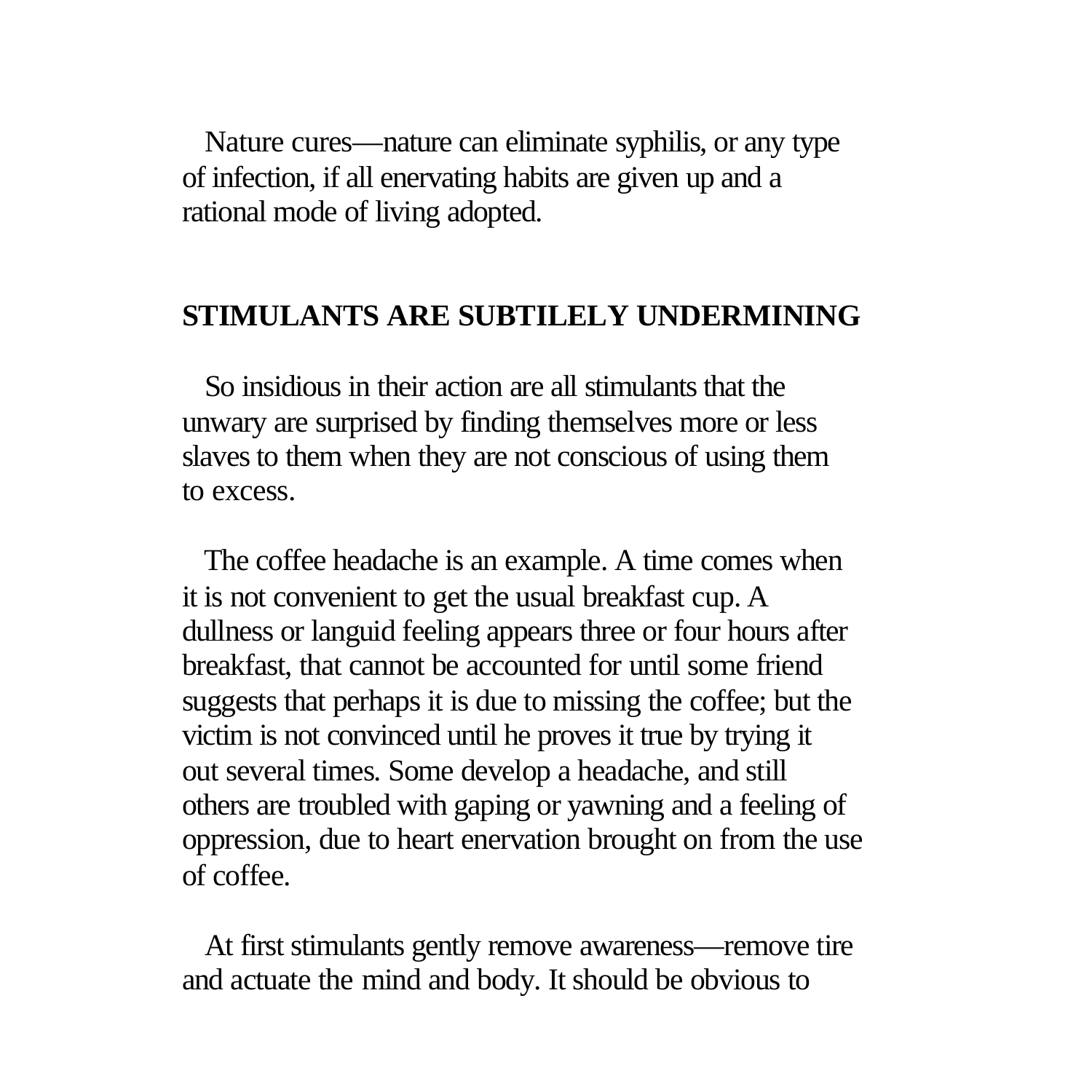reasoning minds that borrowed activity must be paid for sooner or later.

 Using nerve-energy in excess of normal production brings on enervation. Few people waste nerve-energy in one way only. Food is a stimulant. Overeating is overstimulating. Add to this excess one or two other stimulants—Coffee or tobacco—excessive venery, overwork and worry, and one subject to that amount of drain of nerve-energy will become decidedly enervated. Elimination falls far short of requirements; consequently toxin accumulates in the blood. This adds a pronounced auto-toxin stimulation to that coming from overstimulating habits, and completes a vicious circle. This complex stands for a disease-producing Toxemia, which will be permanent except as toxin crises—so-called acute diseases—lower the amount of toxin, again to accumulate and continue until the habits that keep the body enervated are controlled. Perfect health cannot be established until all enervating habits have been eliminated.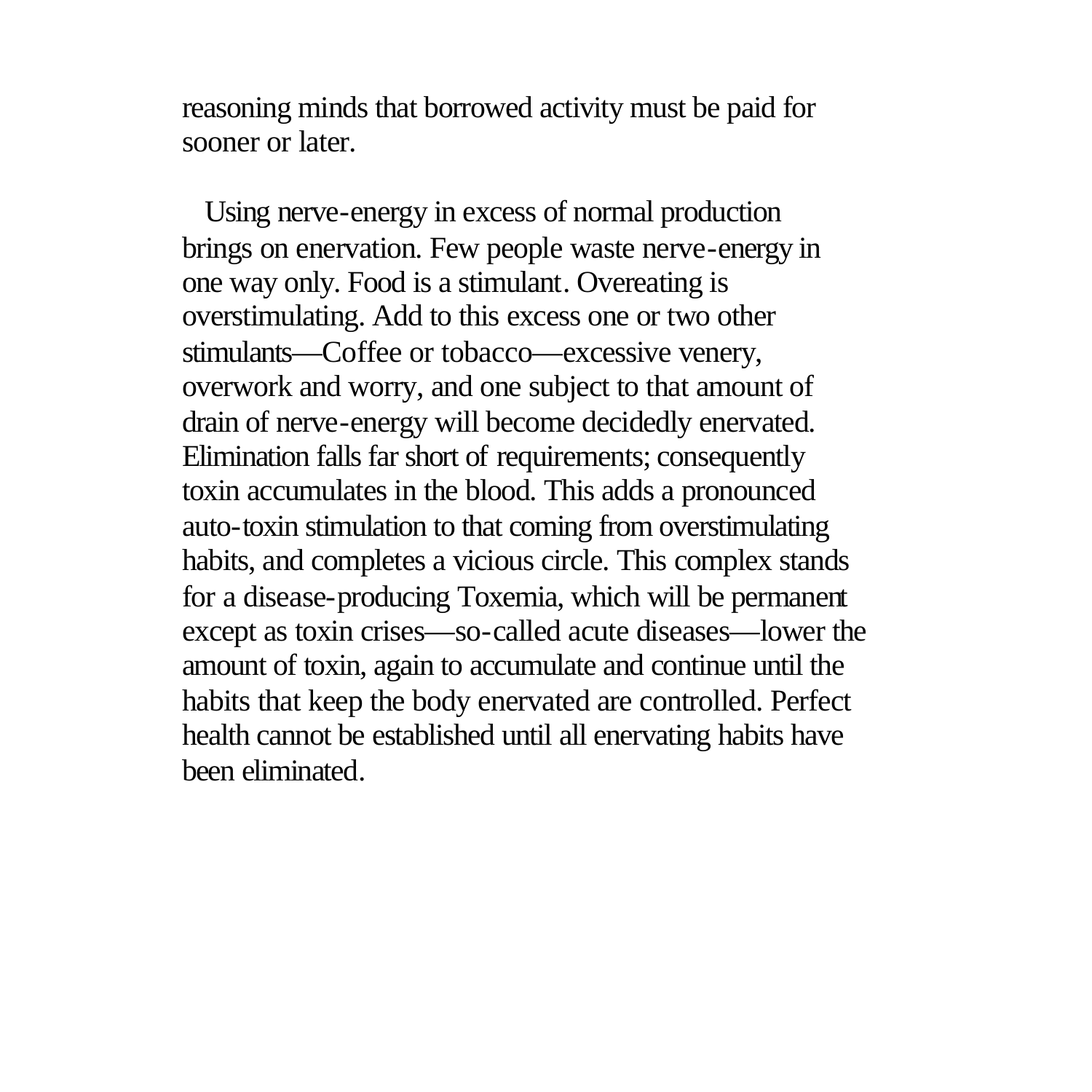DEFINITION of Toxemia and crises of Toxemia:—In the process of tissue building metabolism—there is cell building anabolism—and cell destruction—catabolism. The broken down tissue is toxic and in health—when nerve energy is normal—it is eliminated from the blood as fast as evolved. When nerve energy is dissipated from any cause—physical or mental excitement or bad habits—the body becomes enervated, when enervated, elimination is checked, causing a retention of toxin in the blood or Toxemia. This accumulation of toxin when once established will continue until nerve energy is restored by removing the causes. So-called disease is nature's effort at eliminating the toxin from the blood. All so-called diseases are crises of Toxemia.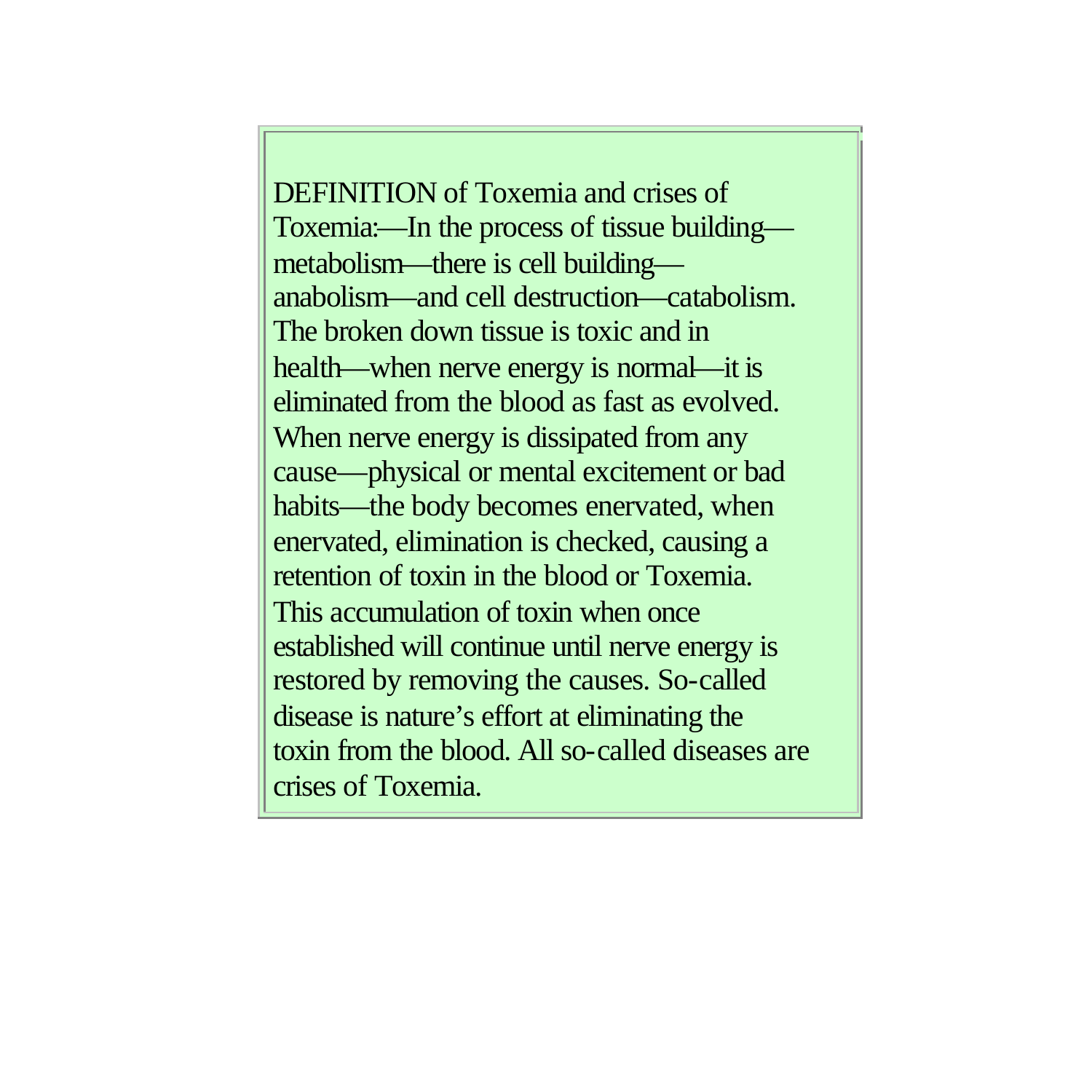### Introduction to Toxemia

 THE medical world has built an infinite literature without any (except erroneous and vacillating) ideas of cause. Medicine is rich in science, but now, as well as in all past time, it suffers from a dearth of practical ideas. The average doctor is often educated out of all the common-sense he was born with. This, however, is not his fault. It is the fault of the system. He is an educated automaton. He has facts scientific facts galore—without ideas. Ford has mechanical facts—not more, perhaps, than thousands of other mechanics, but he joined them to an idea which made him a multimillionaire. Millions have facts, but no ideas. Thousands of doctors have all the scientific data needed, but they have not harnessed their science to common-sense and philosophy.

 Without a clear conception of cause, cure must remain the riddle that it is.

 The late Sir James Mackenzie—while living, the greatest clinician in the world—declared: "In medical research the object is mainly the prevention and cure of disease." If cause is not known, how is prevention or cure possible—as,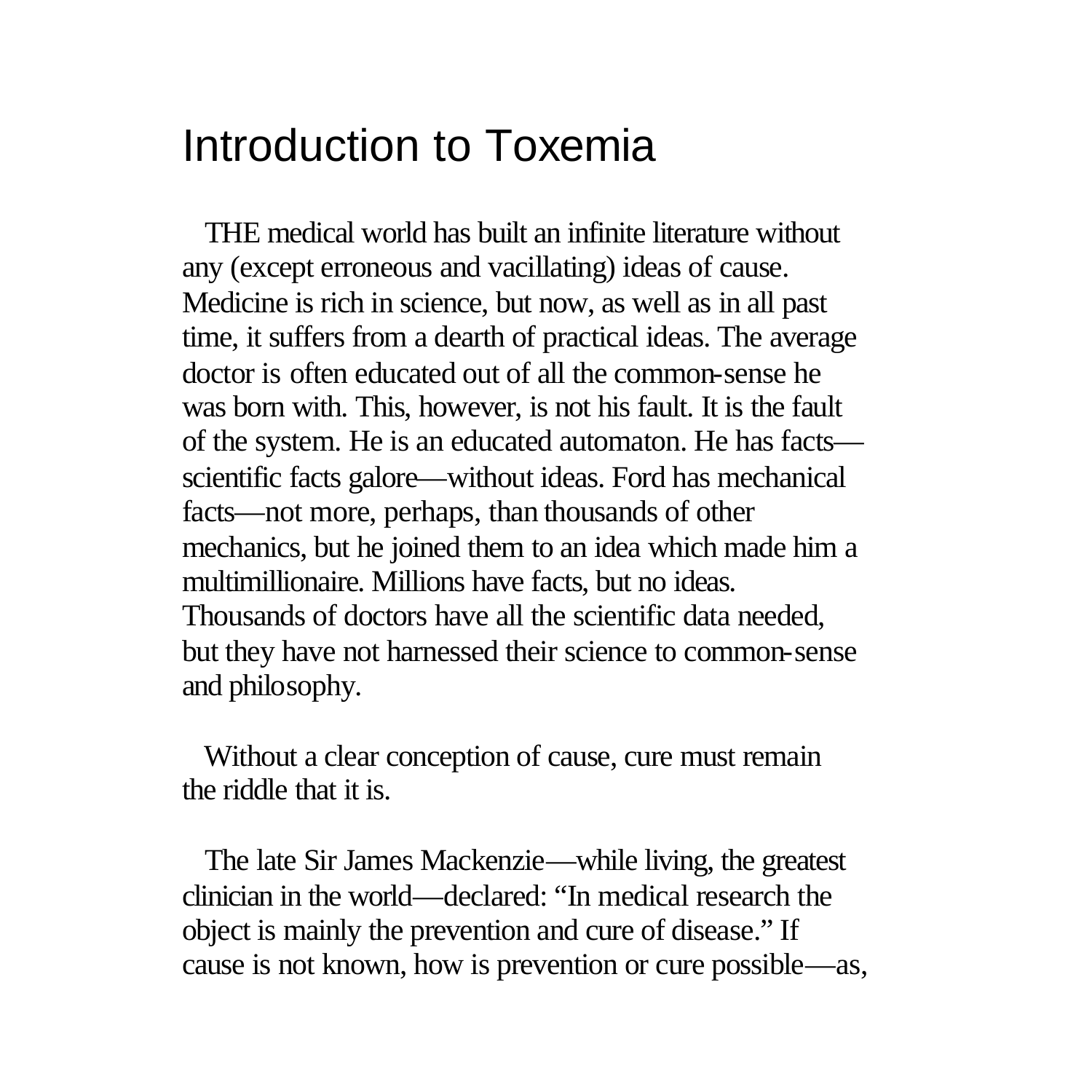for example, by producing a mild form of smallpox or other so-called disease by poisoning a healthy person by introducing into his body the pathological products of said disease? Certainly only pathological thinking can arrive at such conclusions. Vaccines and autogenous remedies are made from the products of disease, and the idea that disease can be made to cure itself is an end-product of pathological thinking. This statement is not so incongruous after we consider the fact that all search and research work to find cause by medical scientists has been made in dead and dying people. As ridiculous as it may appear, medical science has gone, and is still going, to the dead and dying to find cause.

 If prevention and cure mean producing disease, surely prevention and cure are not desirable. If prevention can be accomplished, then cures will not be needed.

 At the time of his death, Mackenzie was laboring to discover prevention. A more worthy work can not be imagined. But the tragedy of his life was that he died from a preventable diseases he could have cured the disease that killed him if his conception of cause had been in line with the Truth of Toxemia—the primary cause of all disease.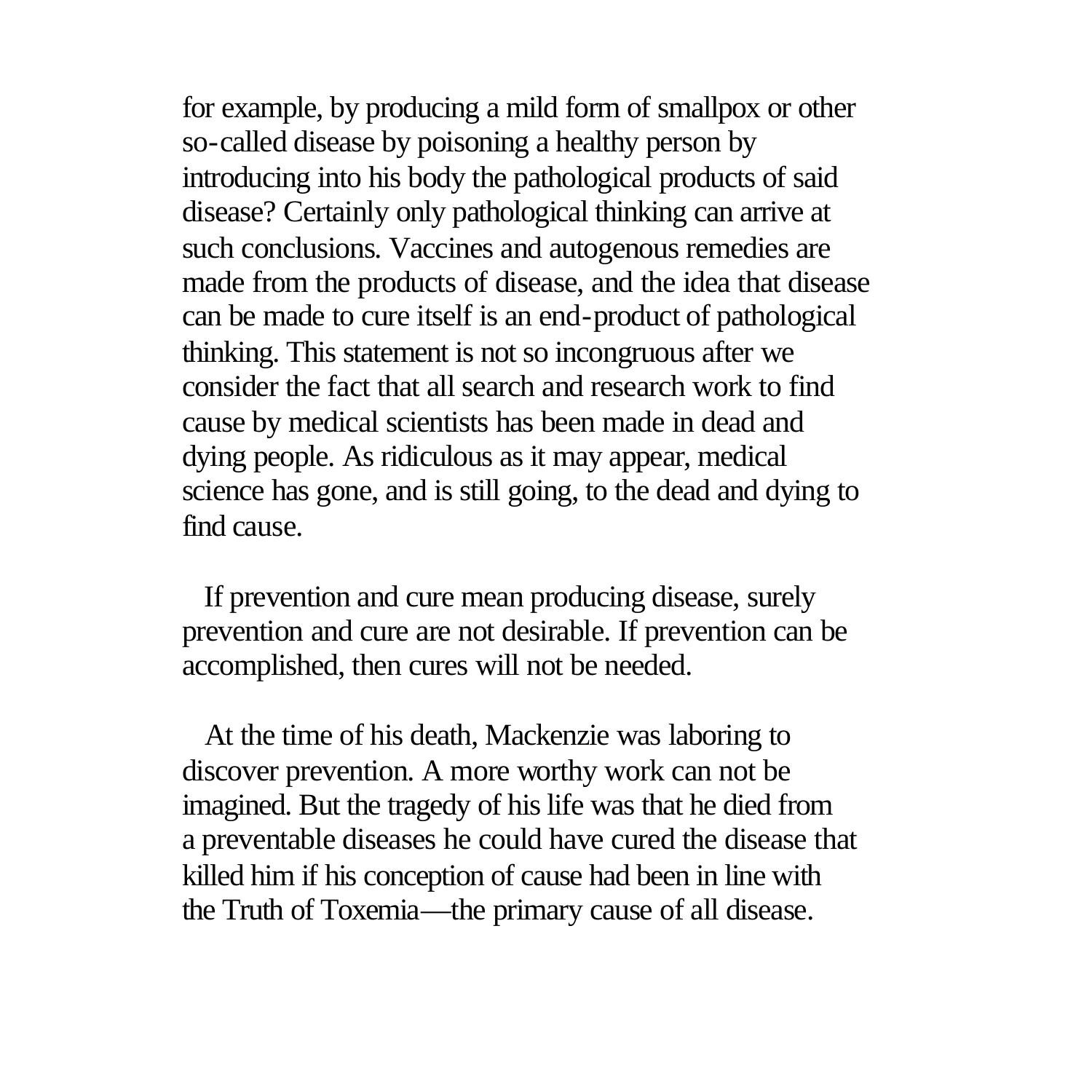In spite of Mackenzie's ambition to put the profession in possession of truth concerning prevention and cure, he died without a correct idea of even in what direction to look for this desirable knowledge' as evidenced by such statements as: "Our problems being the prevention of disease, we require a complete knowledge of disease in all its aspects before we can take steps to prevent its occurrence." There is the crux of the whole subject. It is not disease; it is cause "in all its aspects" that we need to know before we can take steps to prevent "disease." Mackenzie stated the following concerning diagnosis:

 But it appears to be unlikely that in the present state of medicine there would be any great dissimilarity in the proportions of diagnosed and undiagnosed eases in many series of investigation such as we have made. The proportion depends, not on the skill or training of individual practitioners, but on the unsatisfactory state of all medical knowledge. The similarity of the statistical records from the institute and from private practice goes far to support this view. In spite of the additional time given at the institute to the examination of cases which are undiagnosable in general practice, and the assistance given by the special departments—clinical groups—in their investigation, they remain profoundly obscure, although we know that it is from among them that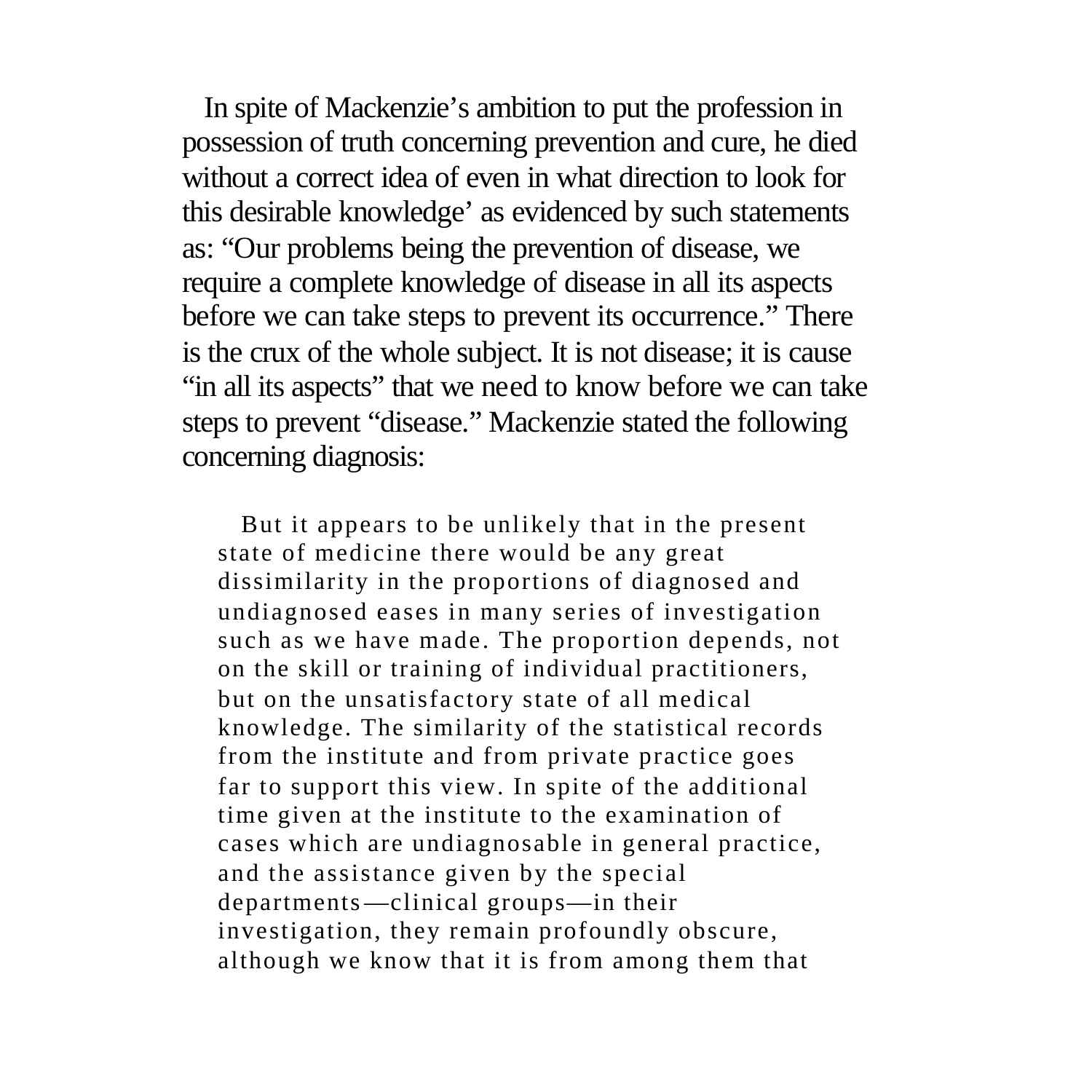there will gradually emerge the cases of advanced organic disease and the end-results which form so large a proportion of the inmates of hospital wards. And the tragedy is that many of them suffer from no serious disabilities, and might, but for our ignorance, be checked on their downward course.

 Isn't this about as sharp a criticism of medical inefficiency as Tilden has ever made?

 This brings vividly to mind the statement, made only a short time ago, by Dr. Cabot, of Boston, that he himself was mistaken in his diagnoses about fifty per cent of the time—that he had proved it by post-mortems. Such a statement as this, coming from a man of his standing, means much. To me it means that diagnosis is a meaningless term; for, as used, it means discovering what pathological effects—what changes—have been brought about by an undiscovered cause. Diagnosis means, in a few words, discovering effects which, when found, throw no light whatever on cause.

 Again I quote Mackenzie: "The knowledge of disease is so incomplete that we do not yet even know what steps should be taken to advance our knowledge." This being true, there is little excuse for laws to shut out or prevent cults from practicing less harmful palliations. How many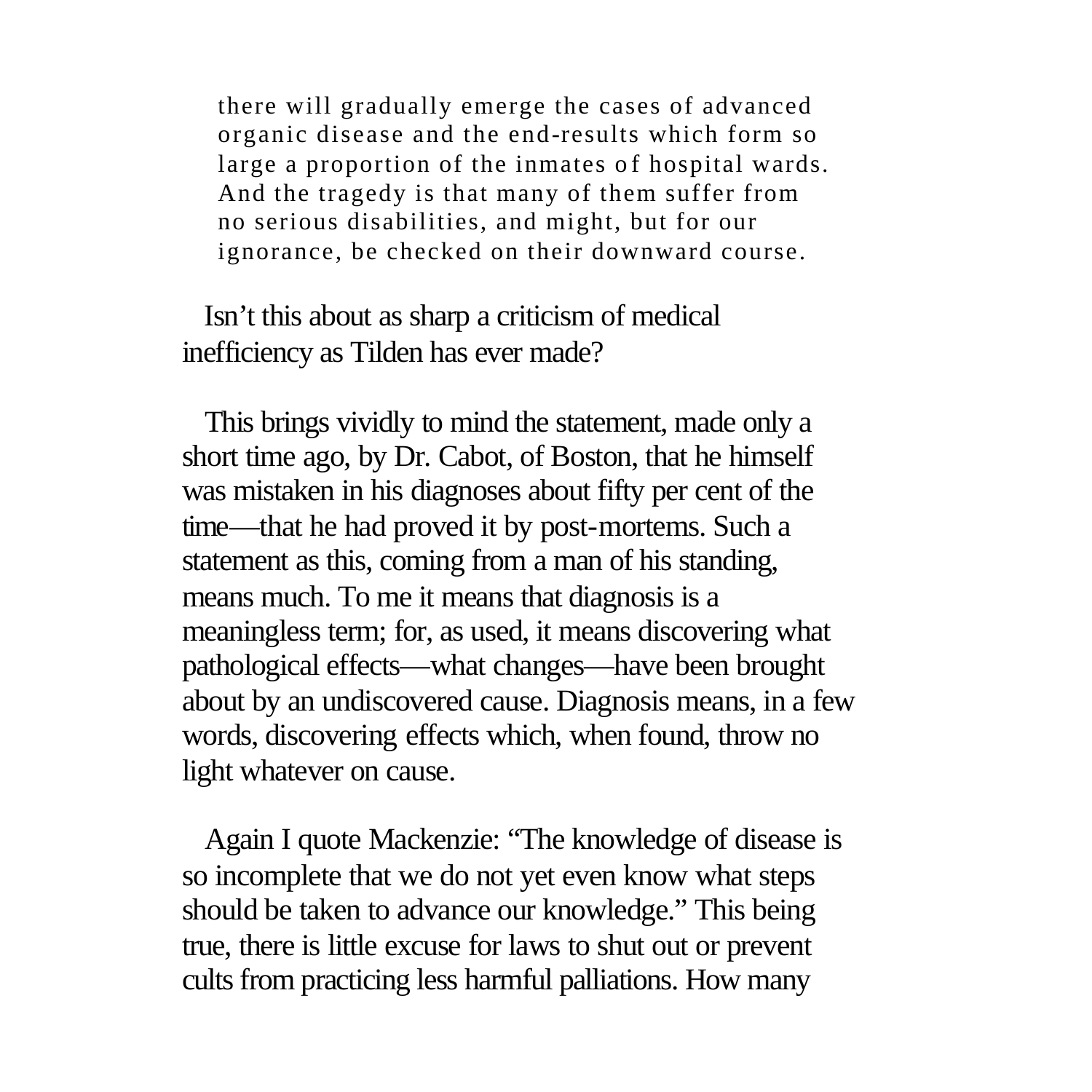reputable physicians have the honesty of Sir James Mackenzie?

 In spite of Mackenzie's high and worthy ambitions, he could not get away from the profession's stereotyped thinking. The early symptoms of disease he declared held the secret of their cause, and he believed an intense study of them would give the facts. But functional derangements are of the same nature and from the same universal cause that ends in all organic so-called diseases. All so-called diseases are, from beginning to end, the same evolutionary process.

 The study of pathology—the study of disease—has engaged the best minds in the profession always, and it surely appears that the last word must have been spoken on the subject; but the great Englishman believed, as all research workers believe, that a more intense and minute study of the early symptoms of disease will reveal the cause. There is, however, one great reason why it cannot, and that is that all symptom-complexes—diseases—from their initiation to their ending, are effects, and the most intense study of any phase or stage of their progress will not throw any light on the cause.

 Cause is constant, ever present, and always the same. Only effects, and the object on which cause acts, change,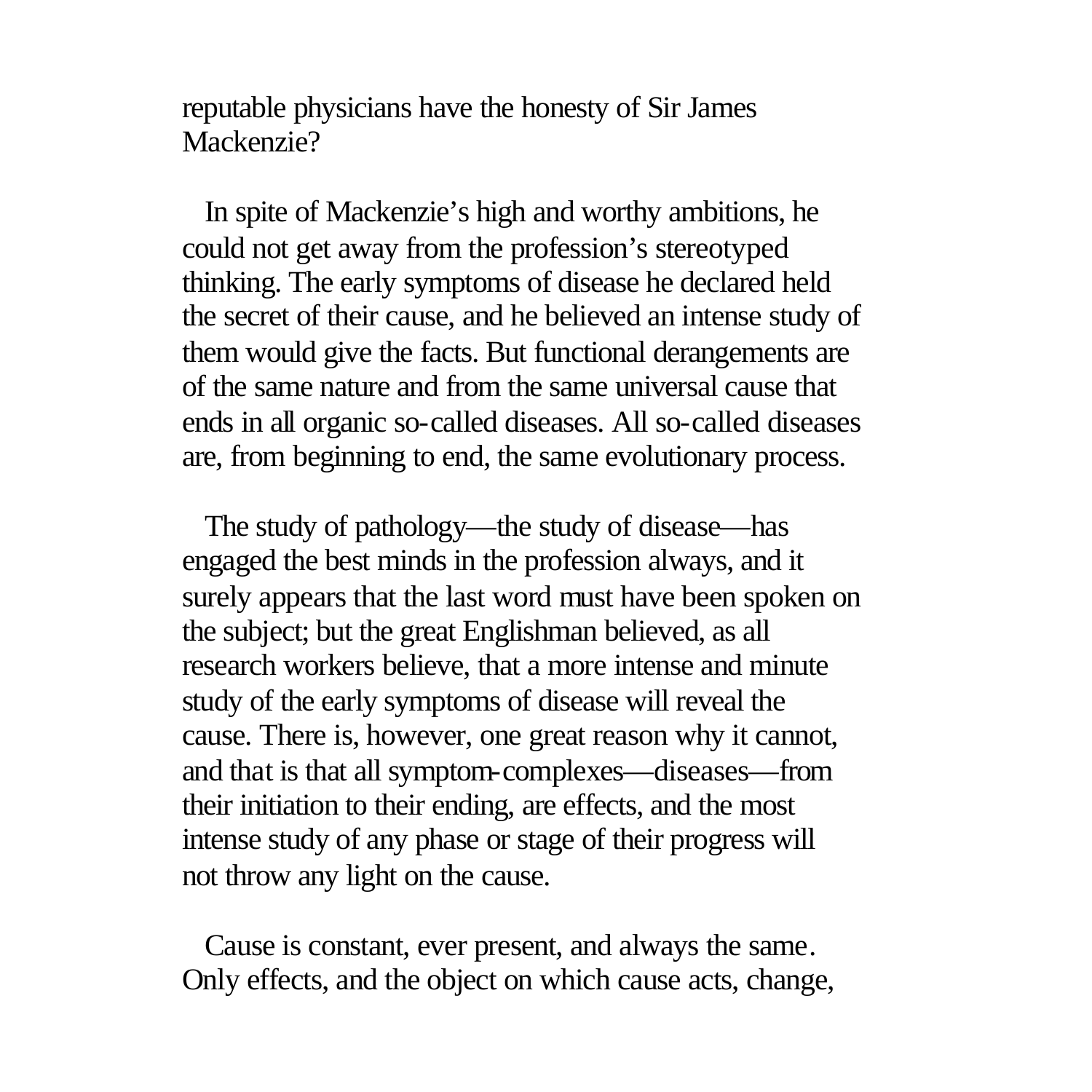and the change is most inconstant. To illustrate: A catarrh of the stomach presents first irritation, then inflammation, then ulceration, and finally induration and cancer. Not all cases run true to form; only a small percentage evolve to ulcer, and fewer still reach the cancer stage. More exit by way of acute food-poisoning or acute indigestion than by chronic diseases.

 In the early stages of this evolution there are all kinds of discomforts: more or less attacks of indigestion, frequent attacks of gastritis—sick stomach and vomiting. No two cases are alike. Nervous people suffer most, and some present all kinds of nervous symptoms—insomnia, headaches, etc. Women have painful menstruation and hysterical symptoms—some are morose and others have epilepsy. As the more chronic symptoms appear, those of the lymphatic temperament do not suffer so much. As the disease progresses, a few become pallid and develop pernicious anemia, due to gastric or intestinal ulceration and putrid protein infection; in others the first appearance of ulcer is manifested by a severe hemorrhage; others have a cachexia and a retention of food in the stomach, which is vomited every two or three days, caused by a partial closing of the pylorus. These are usually malignant cases.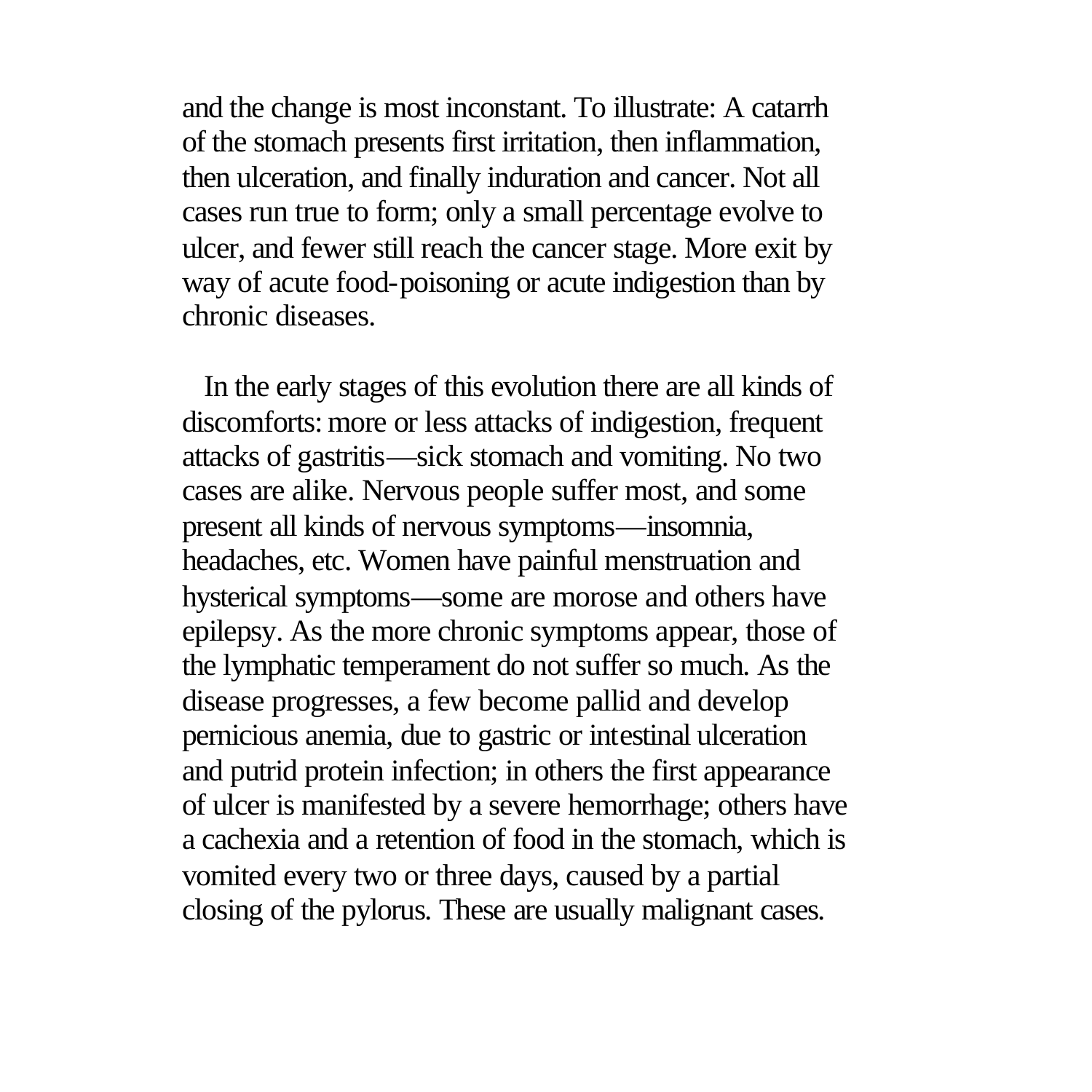To look upon any of these symptom-complexes as a distinct disease, requiring a distinct treatment, is to fall into the diagnostic maze that now bewilders the profession and renders treatment chaotic.

 It should be known to all discerning physicians that the earliest stage of organic disease is purely functional, evanescent, and never autogenerted so far as the affected organ is concerned, but is invariably due to an extraneous irritation (stimulation, if you please), augmented by Toxemia. When the irritation is not continuous, and toxin is eliminated as fast as developed, to the toleration point, normal functioning is resumed between the intervals of irritation and toxin excess.

 For example: a simple coryza (running at the nose—cold in the head), gastritis or colonitis. At first these colds, catarrahs, or inflammations are periodic and functional; but, as the exciting cause or causes—local irritation and Toxemia—become more intense and continuous, the mucous membranes of these organs take on organic changes, which are given various names, such as irritation, inflammation, ulceration, and cancer. The pathology (organic change) may be studied until doomsday without throwing any light on the cause; for from the first irritation to the extreme ending—cachexia—which may be given the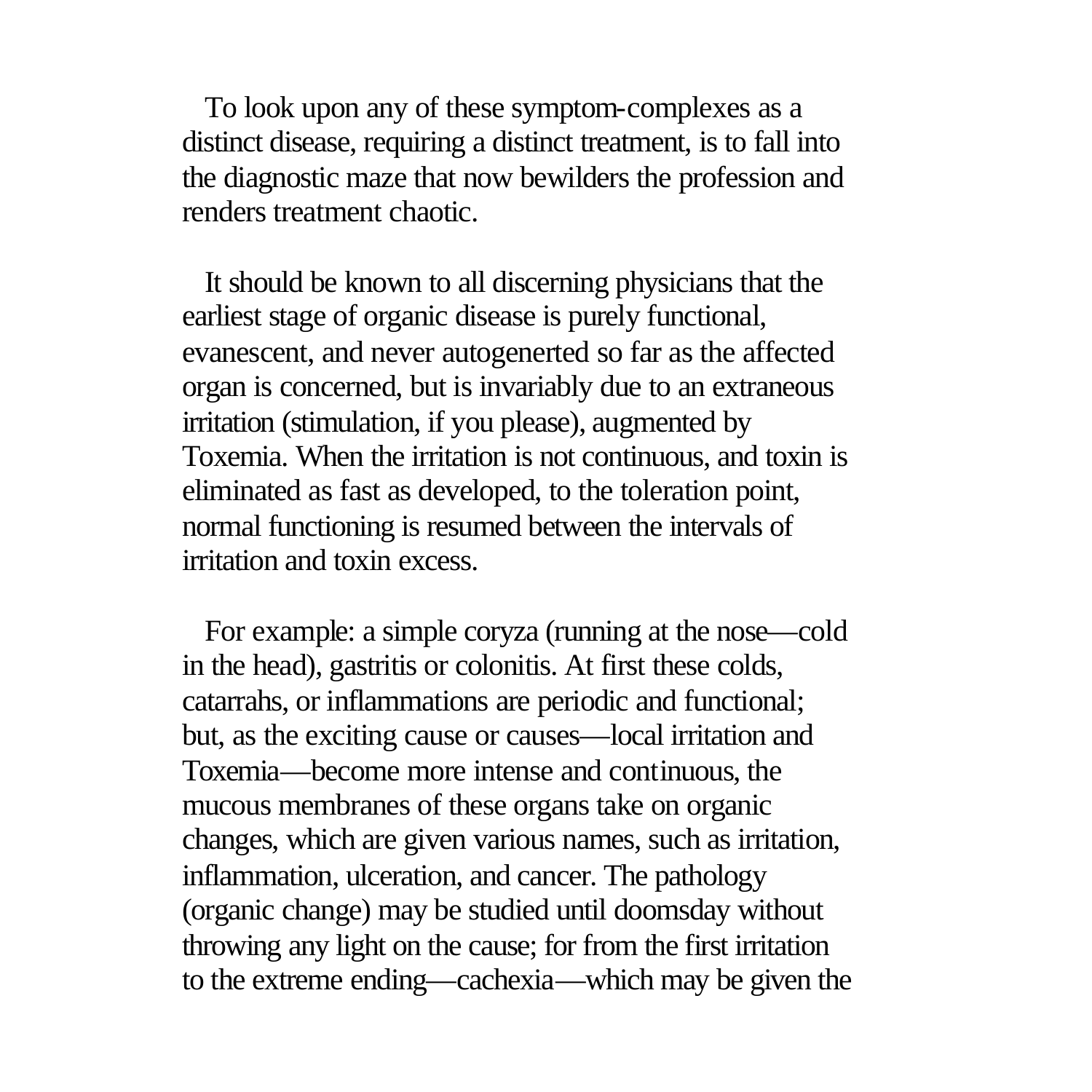blanket term of tuberculosis, syphilis, or cancer, the whole pathologic panorama is one continuous evolution of intensifying effects.

 Germs and other so-called causes may be discovered in the course of pathological development, but they are accidental, coincidental, or at most auxiliary—or, to use the vernacular of law, *obiter dicta.*

 The proper way to study disease is to study health and every influence favorable or not to its continuance. Disease is perverted health. Any influence that lowers nerve-energy becomes disease-producing. Disease cannot be its own cause; neither can it be its own cure, and certainly not its own prevention.

 After years of wandering in the jungle of medical diagnosis—the usual guesswork of cause and effect, and the worse-than-guesswork of treatment, and becoming more confounded all the time—I resolved either to quit the profession or to find the cause of disease. To do this, it was necessary to exile myself from doctors and medical conventions; for I could not think for myself while listening to the babblings of babeldom. I took the advice found in Matt. 6:6. According to prevailing opinion, unless a doctor spends much time in medical societies and in the society of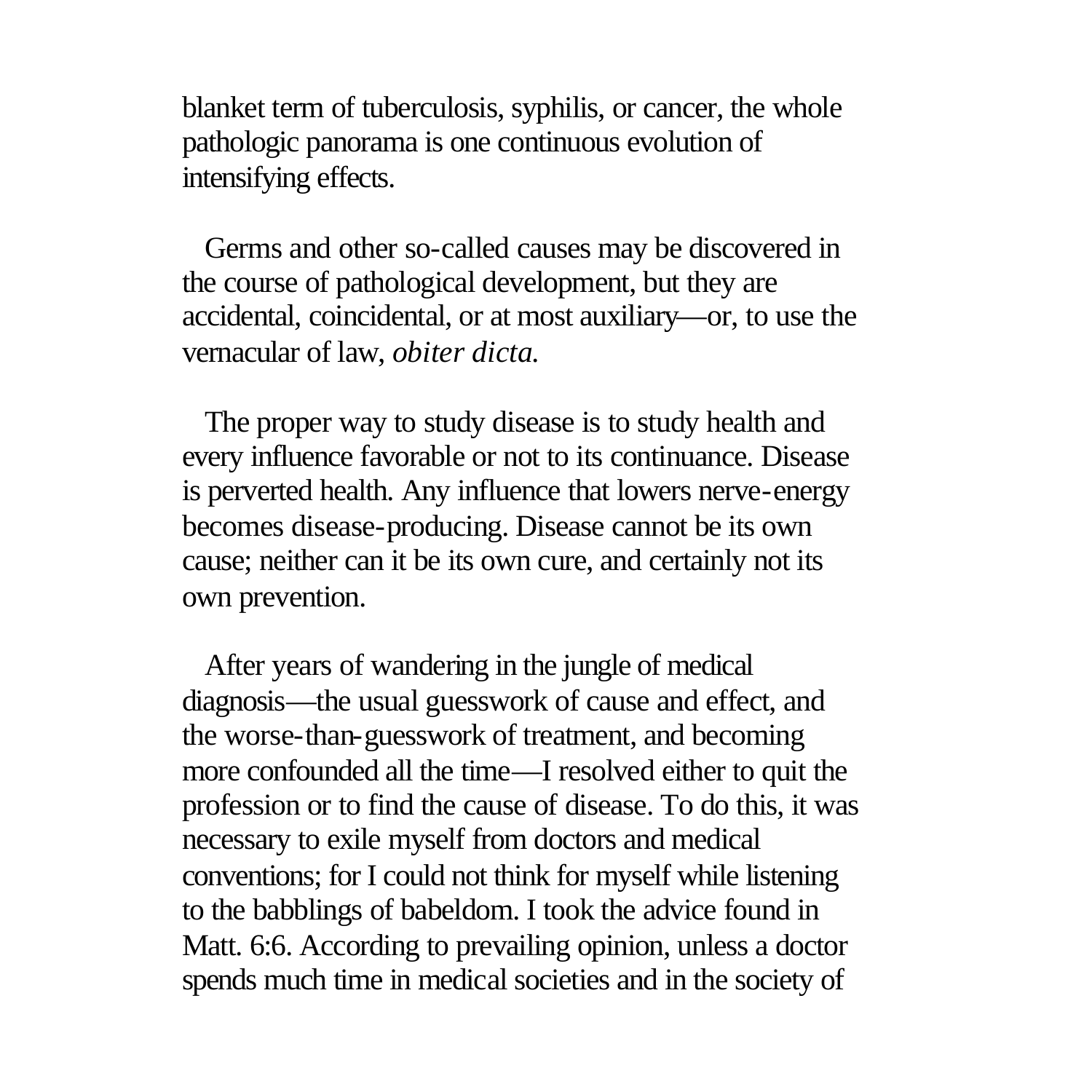other doctors, takes postgraduate work, travels, etc., he cannot keep abreast of advancement.

 This opinion would be true if the sciences of medicine were fitted to a truthful etiology (efficient cause) of disease. But, since they are founded on no cause, or at most speculative and spectacular causes, as unstable as the sands of the sea, the doctor who cannot brook the bewilderment of vacillation is compelled to hide away from the voices of mistaken pedants and knowing blatherskites until stabilized. By that time ostracism will have overtaken him, and his fate, metaphorically speaking, will be that of the son of Zacharias.

 An honest search after truth too often, if not always, leads to the rack, stake, cross, or the blessed privilege of recanting; but the victim, by this time, decides as did the divine Jew: "Not my will, but shine, be done;" or, as Patrick Henry declared: "Give me liberty or give me death!" The dying words of another great Irishman is the wish, no doubt, of every lover of freedom and truth:

 That no man write my epitaph; for, as no man who knows my motives dares now vindicate them. let not prejudice or ignorance asperse them. Let them and me rest in peace, and my tomb remain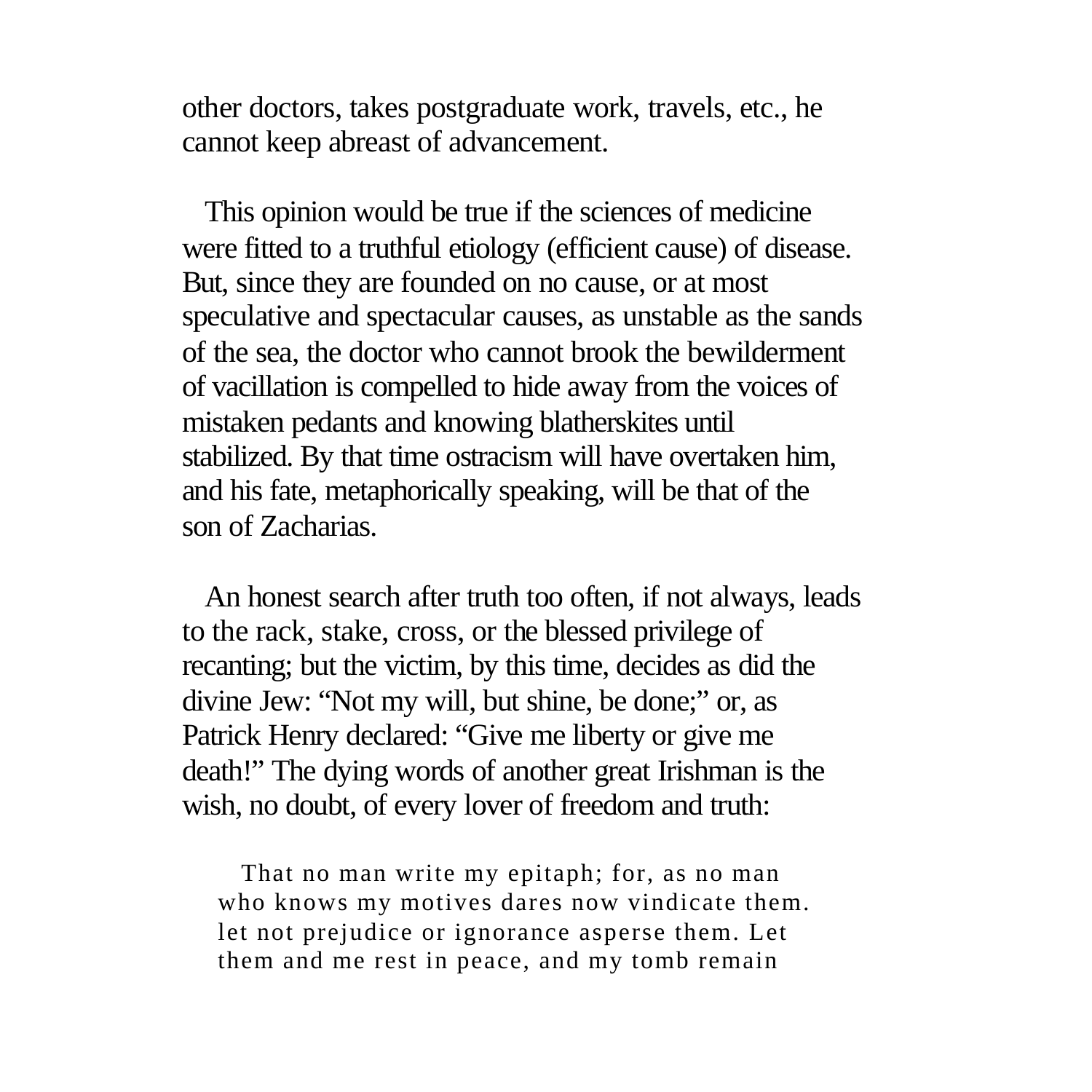uninscribed, and my memory in oblivion, until other times and other men can do justice to my character. When my country takes her place among the nations of the earth, then, and not until then, let my epitaph be written. (Emmet).

 The truth is larger than any man, and, until it is established, the memory of its advocate is not important. In the last analysis, is not the truth the only immortality? Man is an incident. If he discovers a truth, it benefits all who accept it. Truth too often must pray to be delivered from its friends.

 I must acknowledge that I have not been very courteous to indifferent convention; and the truth I have discovered has suffered thereby. It has always appeared to me that the attention of fallacy-mongers cannot be attracted except by the use of a club or shillalah; and possibly my style of presenting my facts has caused too great a shock, and the desired effect has been lost in the reaction.

 That I have discovered the true cause of disease cannot be successfully disputed. This being true, my earnestness in presenting this great truth is justifiable.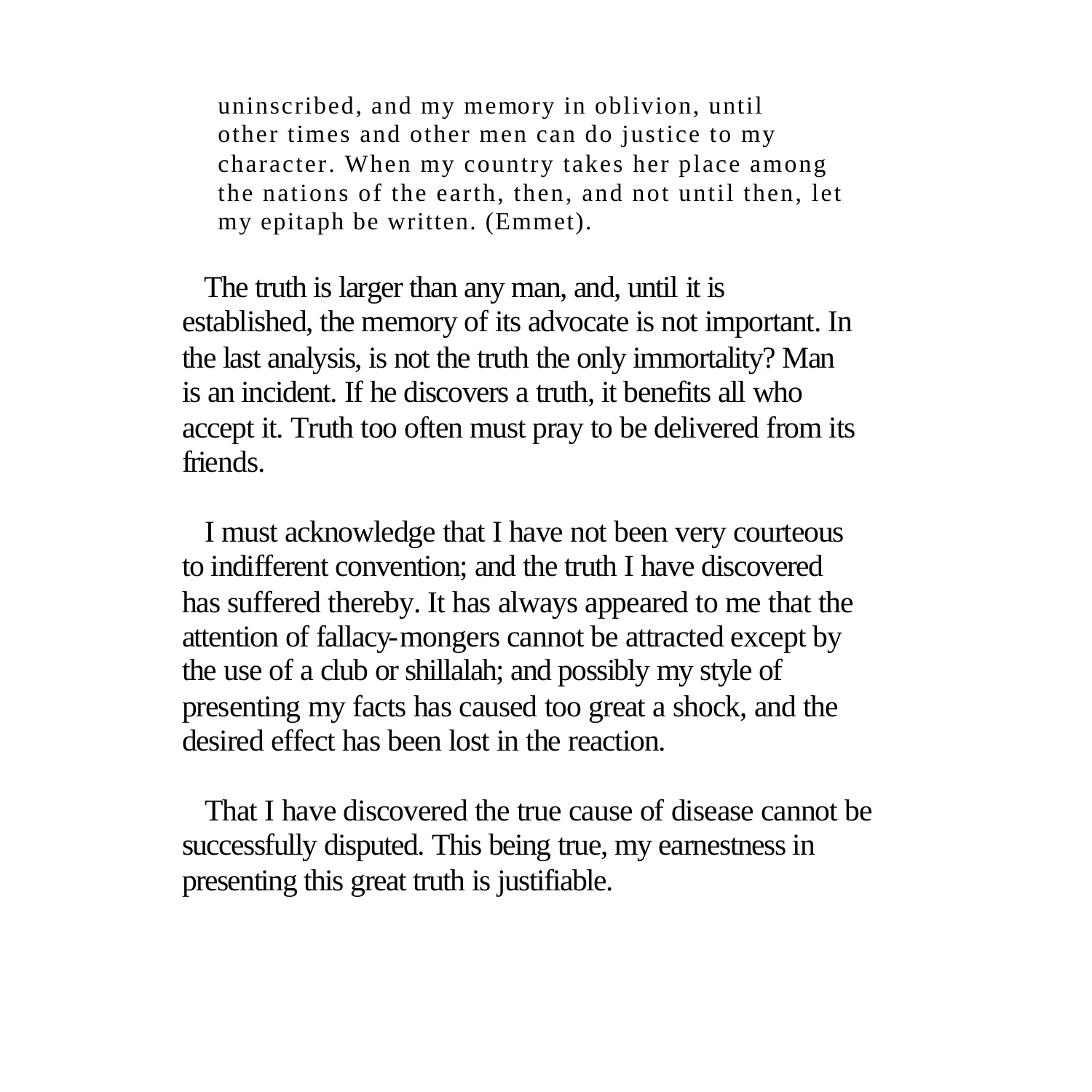When I think back over my life, and remember the struggle I had with myself in supplanting my old beliefs with the new—the thousands of times I have suspected my own sanity—I then cannot be surprised at the opposition I have met and am meeting.

 My discovery of the truth that Toxemia is the cause of all so-called diseases came about slowly, step by step, with many dangerous skids.

 At first I believed that enervation must be the general cause of disease; then I decided that simple enervation is not disease, that disease must be due to poison, and that poison, to be the general cause of disease, must be autogenerated; and if disease is due to an autogenerated poison. what is the cause of that autogeneration? I dallied long in endeavoring to trace disease back to poison taken into the system, such as food eaten after putrescence had begun, or from poisoning due to the development of putrescence after ingestion. In time I decided that poisoning per se is not disease. I observed where poisoning did not kill; some cases reacted and were soon in full health, while others remained in a state of semi-invalidism. I found the same thing true of injuries and mental shock. It took a long time to develop the thought that a poisoned or injured body, when not overwhelmed by Toxemia. would speedily return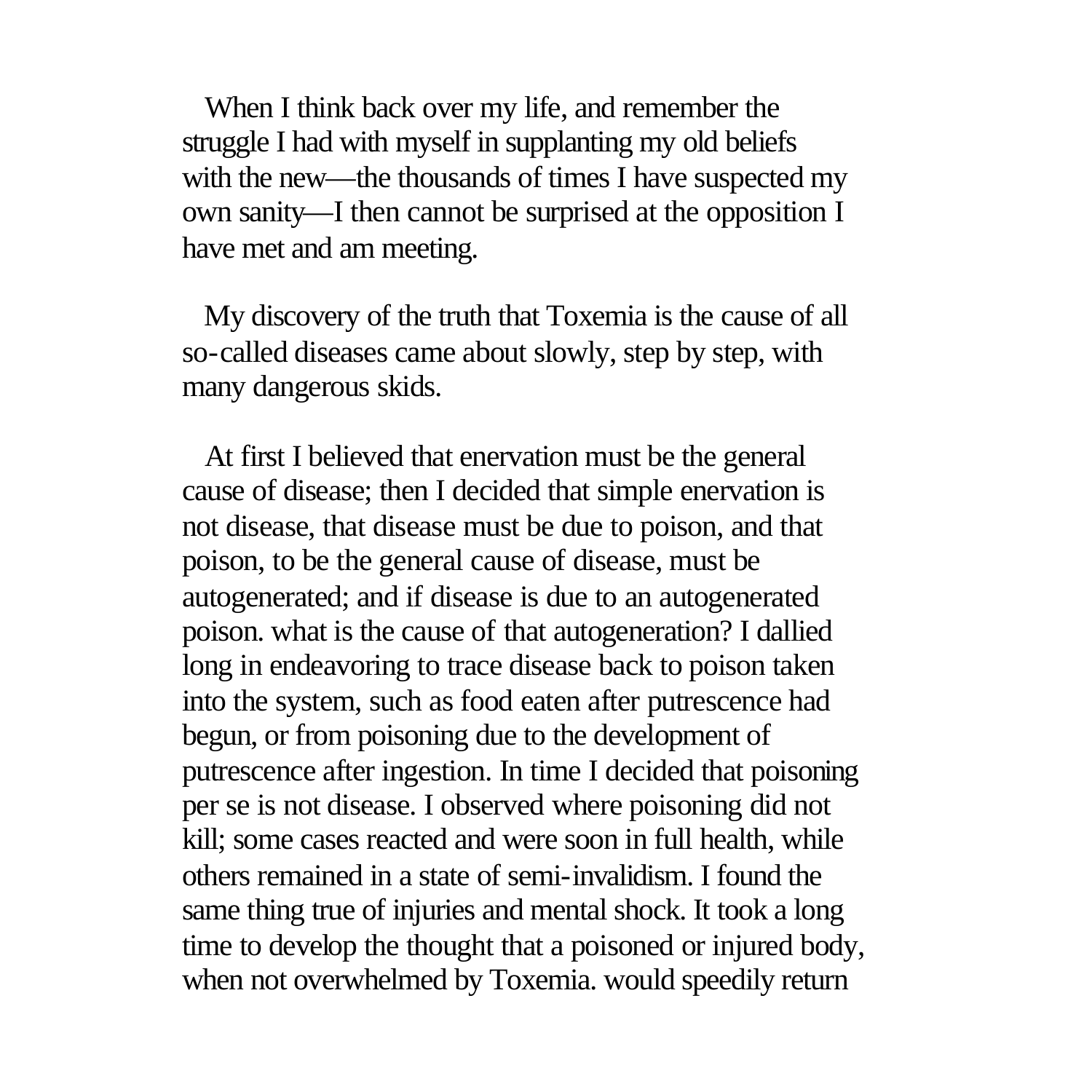to the normal, and when it did not, there was a sick habit a derangement of some kind—that required some such contingency to bring it within sense-perception.

 To illustrate: An injury to a joint is often complicated with rheumatism; the rheumatism previous to the injury was potentially in the blood.

 Just what change had taken place in the organism which, under stress of injury or shock of any kind, would cause a reaction with fever I could not understand until the Toxemic Theory suggested itself to my mind, after which the cause of disease unfolded before me in an easy and natural manner. And now the theory is a proved fact.

 After years of perplexing thought and "watchful waiting," I learned that all disease, of whatever nature, was of slow development; that without systemic preparation even socalled acute systemic diseases could not manifest.

 In a few words: Without Toxemia there can be no disease. I knew that the waste-product of metabolism was toxic, and that the only reason why we were not poisoned by it was because it was removed from the organism as fast as produced. Then I decided that the toxin was retained in the blood, when there was a checking of elimination. Then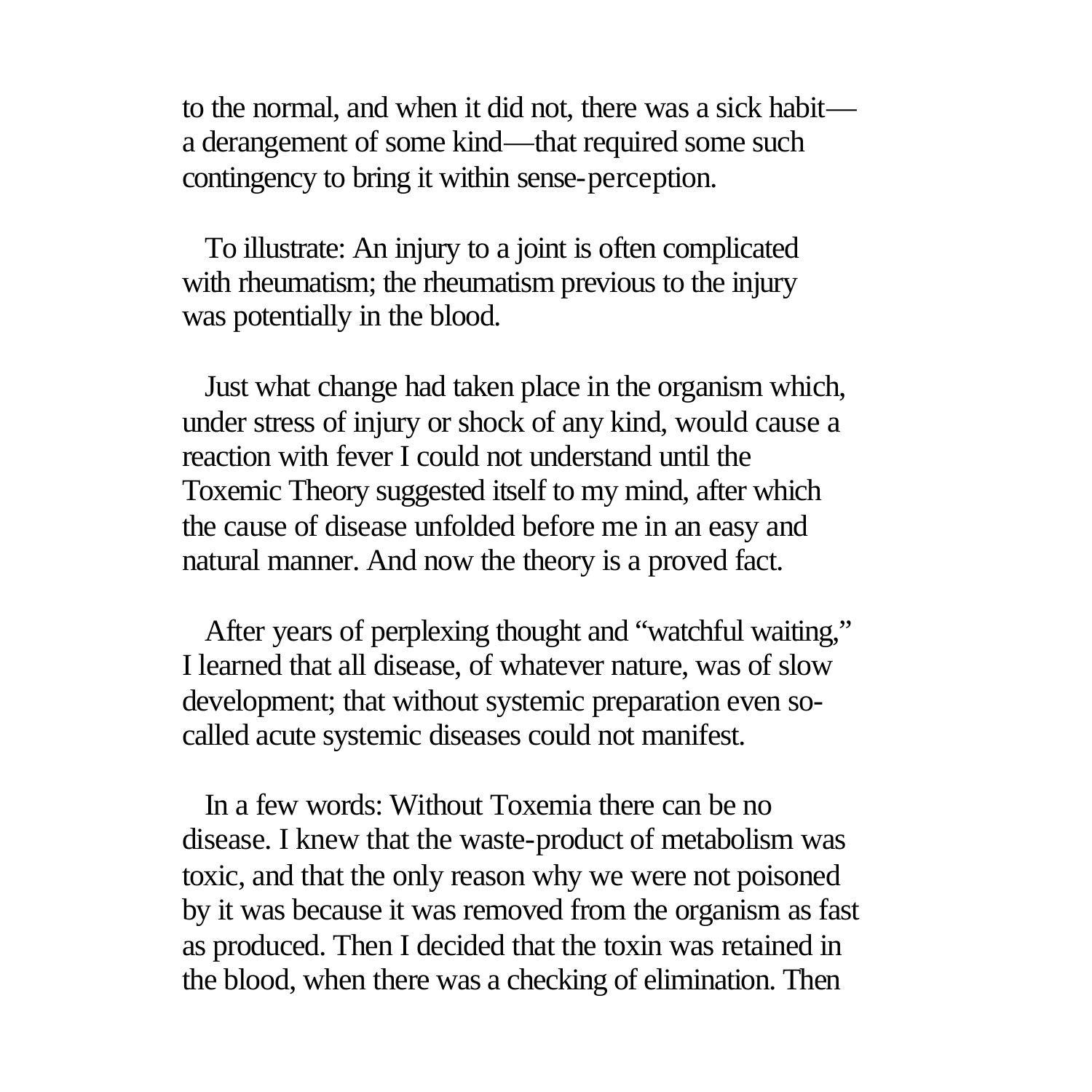the cause of the checking had to be determined. In time I thought out the cause. I knew that, when we had a normal nerve-energy, organic functioning was normal. Then came the thought that enervation caused a checking of elimination. Eureka! The cause of all so-called diseases is found! Enervation checks elimination of the waste-products of metabolism. Retention of metabolic toxin—the first and only cause of disease!

 Those who would be freed from the bondage of medical superstition should study "Toxemia Explained."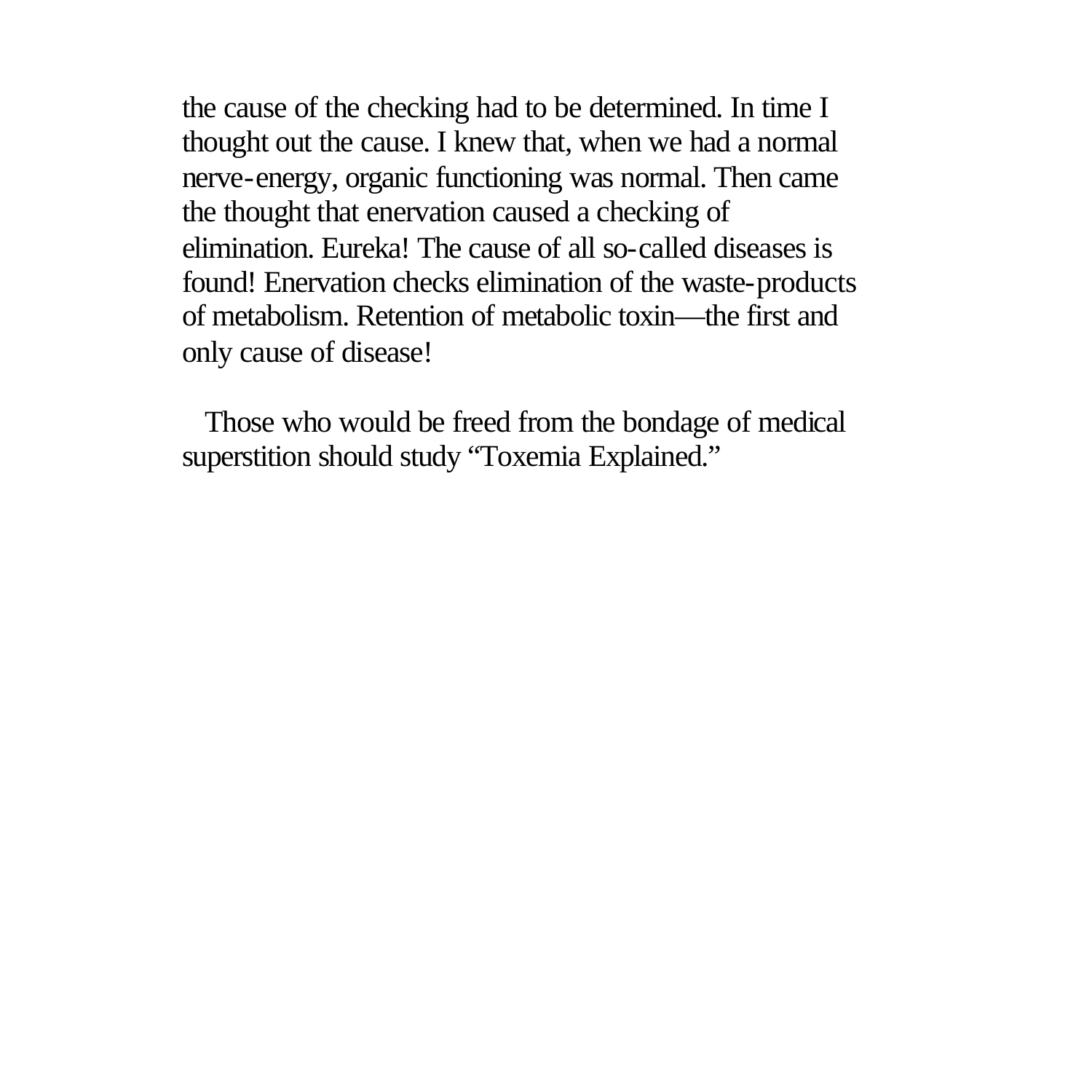### Toxemia Explained

 NO ONE on the outside of the medical profession knows so well as doctors themselves the great need of more knowledge of what disease really is. Never in the history of so-called medical science has there been so much research work done as in the past decade; but with every new discovery there follows very closely on its heels the stark and stalking nemesis that chills the honest and earnest researchers to the bone—the inevitable word *Failure.* Why inevitable? Because, back in the beginning of man's reasoning on the subject of his discomforts, his pains, and his sicknesses, he made the monstrous mistake that something outside of himself—outside of his own volition—had wished him harm. Man being a religious animal, he early thought he had in some manner offended one of his many deities. The history of how man evolved the idea of disease being an entity is too long to do more than allude to it in a book of this kind. Any of the old mythologies may be referred to by those who are curious enough to look the matter up. That man is still saturated with centuries of mythological inheritance was brought out vividly when the germ theory was introduced. It answered the instinctive for demoniacal possession! At last man's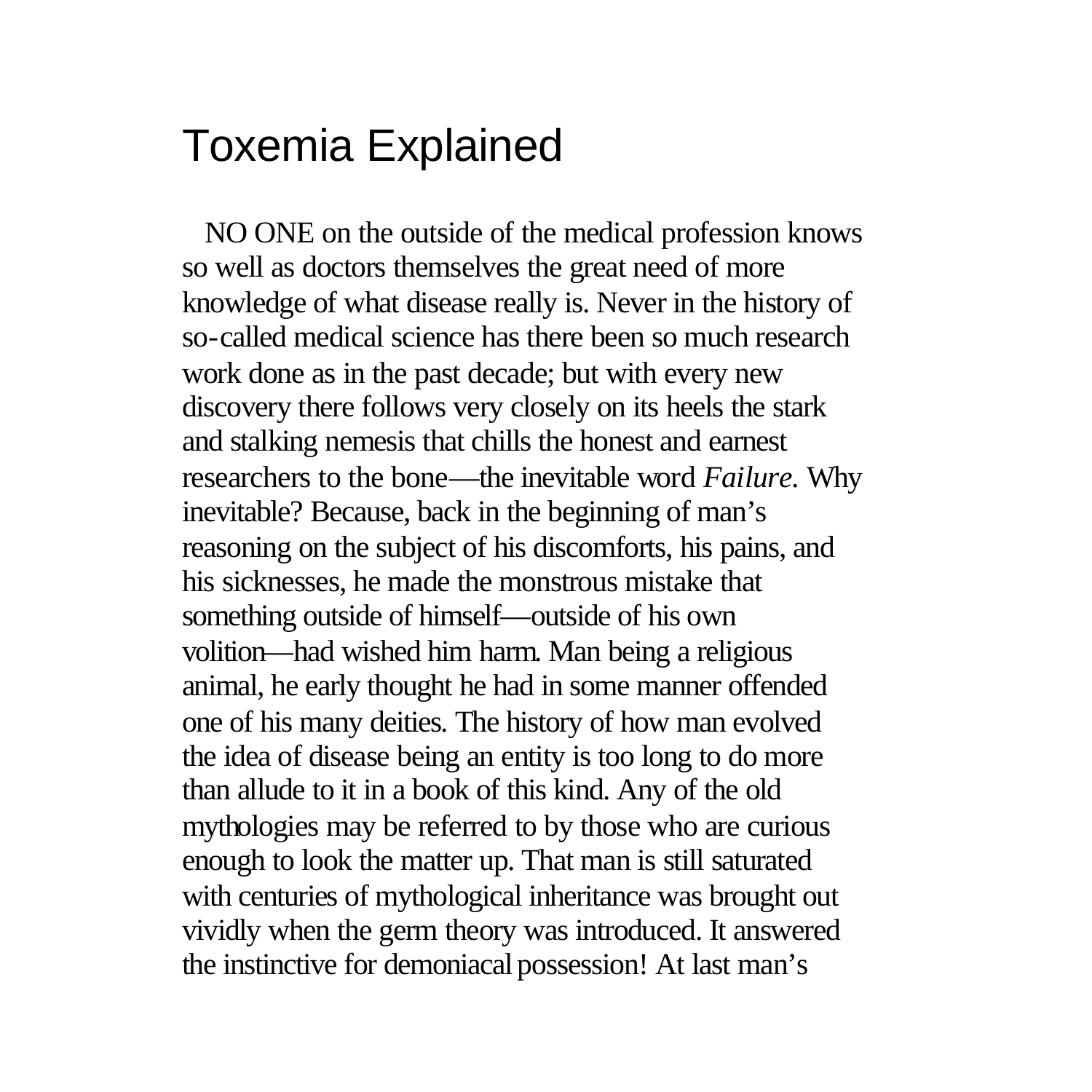search for the demon—the author of all his woes—had been rewarded, and a satisfactory apology could be made to his conscience for all his apparent shortcomings. However, seventy years of vicarious atonement for man's sins by the demon germ are waning, and reason be praised if the microbe is the last excuse that man can make for his sins of omission and commission before the throne of his own reason!

 Medical science is founded on a false premise—namely, that disease is caused by extraneous influences, and that drugs are something that cures or palliates discomfort. The term "medical" means pertaining to medicine or the practice of medicine. Anything used in a remedial way carries the idea of curing, healing, correcting, or affording relief, and this doctoring is all done without any clear understanding of cause.

The words "medical," "medicine," "disease," and "cure" have become concrete in our understanding, and shape our thoughts and beliefs. And so arbitrary are these beliefs that new schools and cults are forced to the conventional understanding. They may declare that an impinged nerve is the cause of any pathology. But they do not trouble themselves to find why one impinged nerve creates a pathology and another does not.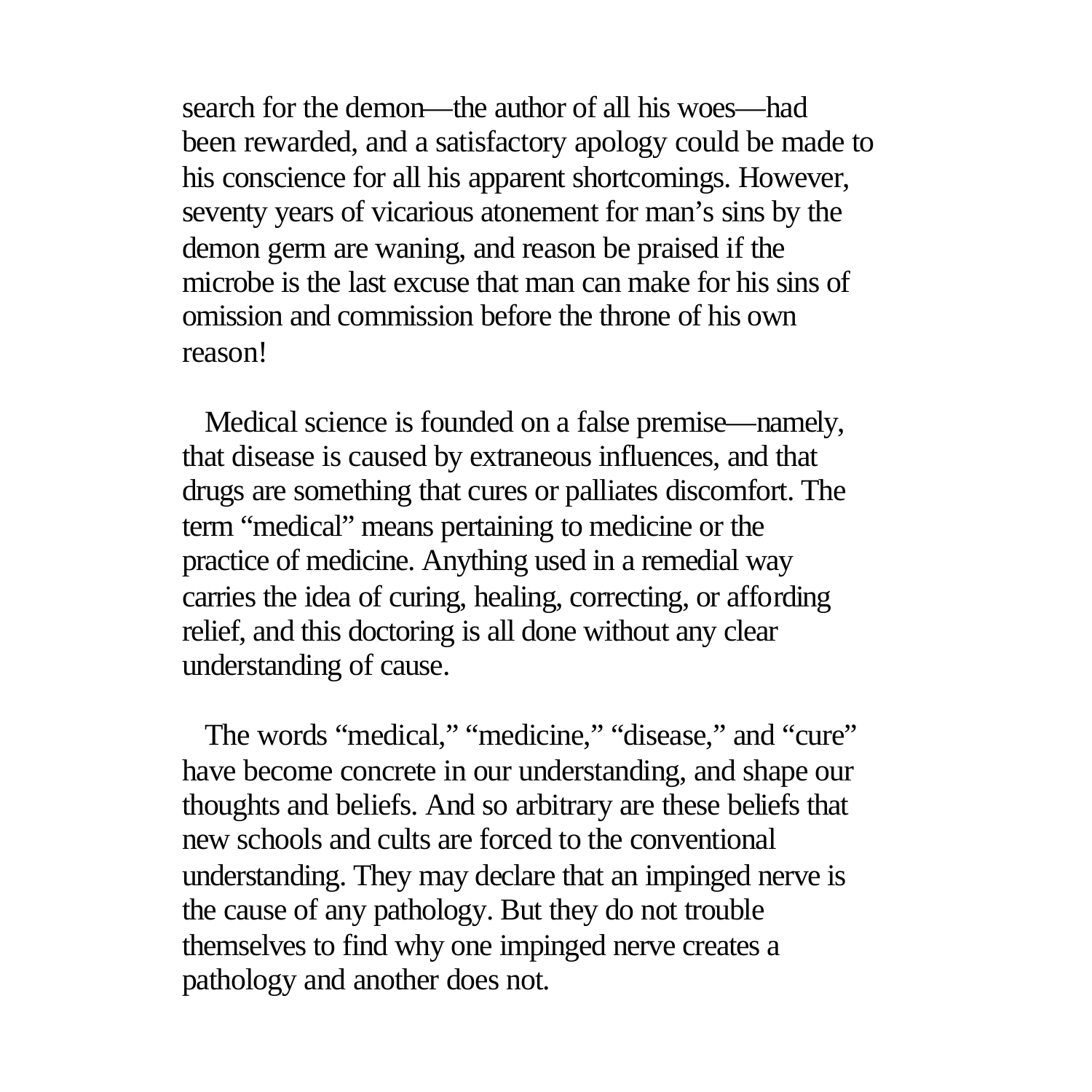The psychologist does not trouble himself to explain why worry in one subject causes disease and in another it does not; why hope in one subject cures and in another it does not; why negation does not always cure; why faith does not always cure; begging the question by declaring that there was not faith enough, etc. No fool is a bigger fool than the fool who fools himself.

 Why should not all new schools of thought be found harking back to their mother-thought—I say, why not? So long as the idea that disease is a reality, an individuality, an entity, is firmly fixed in the mind, even those in research work will be controlled and directed in their labors by the conventional understanding. That is why every wonderful discovery soon proves a mistaken belief.

 There is no hope that medical science will ever be a science; for the whole structure is built around the idea that there is an object—disease—that can be cured when the right drug—remedy, cure—is found.

 It is my intention to portray the common, every-day foibles of scientific medicine so that the people may see the absurdities concerning disease and cure which they are and have been hoodwinked into believing by the blare of science. Then I shall describe the only worked-out rational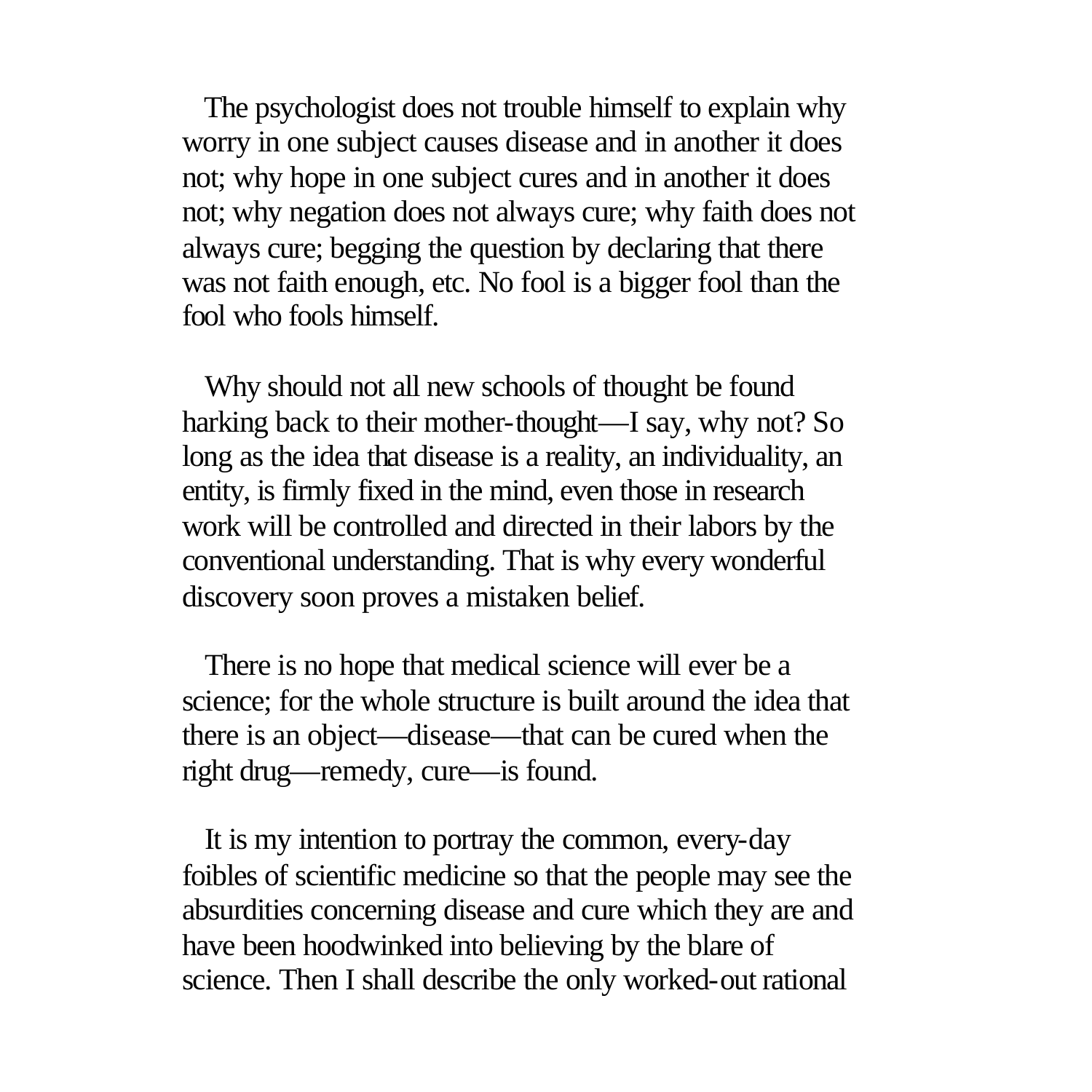explanation of the cause of so-called diseases, hoping, by contrasting the old and new, to start a few to thinking and building new brain-cells, which in time may supersede the old and conventional.

 Until Toxemia was discovered and elaborated by myself into a medical philosophy there was no real medical philosophy. The cause and cure of disease is and has been a medley of guesswork and speculation which has confounded the best and most industrious medical minds in every generation.

 Today, as never before, the brightest minds in the profession are delving into research work, endeavoring to find the efficient cause of disease. But they are doomed to disappointment; for they fail at their beginning. Why? Because all the work that has ever been done in searching for cause has been along the line of critical study and examination of effects; and certainly reasoning minds cannot believe that an effect can be its own cause. No one believes in spontaneous generation. The remnant of this belief was annihilated by Pasteur's discovery of germs as the cause of fermentation—a discovery so profound that it created a frenzy in the medical world; and, as in every epidemic of frenzy, mental poise was lost. The importance of the germ as a primary or efficient cause of disease was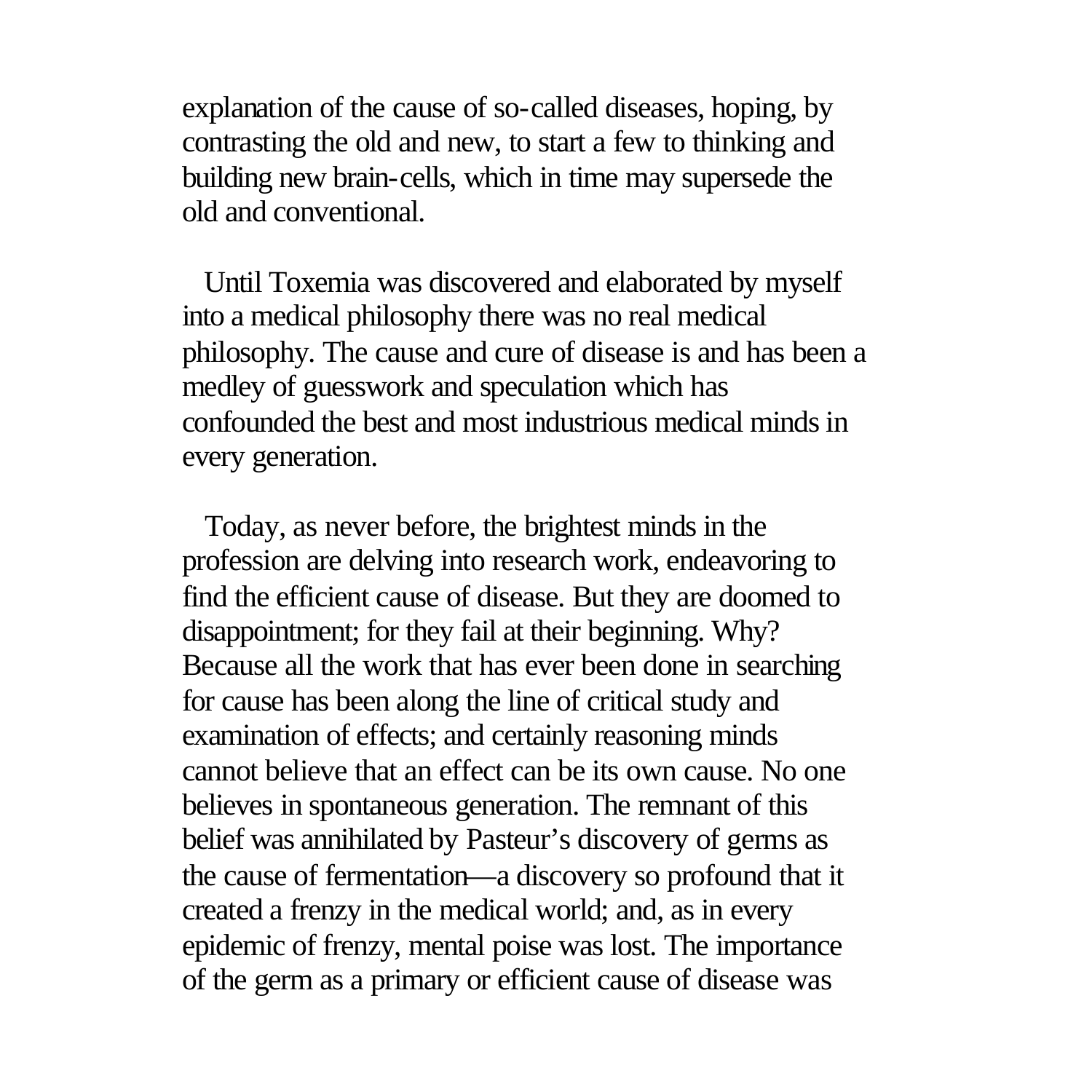accepted *nolens volens,* willy nilly. Everyone was swept off his feet. As in all sudden gushes in change of belief, it was dangerous not to agree with the mob spirit; hence opposing or conservative voices were suppressed or ostracized.

 The germ frenzy was fierce for two or three decades; but now it is a thing of the past and will soon be, if not now, a dead letter.

 Cause of disease is being looked for everywhere, and no less a personage than the late Sir James Mackenzie, in "Reports of the St. Andrews Institute for Clinical Research," Volume I, declared: "The knowledge of disease is so incomplete that we do not yet even know what steps should be taken to advance our knowledge." At another time he wrote: "Disease is made manifest to us only by the symptoms which it produces; the first object in the examination of a patient is the detection of symptoms, and therefore the symptoms of disease form one of the main objects of our study."

#### **THE VALUE OF SYMPTOMATOLOGY**

 Sir James, when living, was probably the greatest clinician of the English-speaking world; yet he had not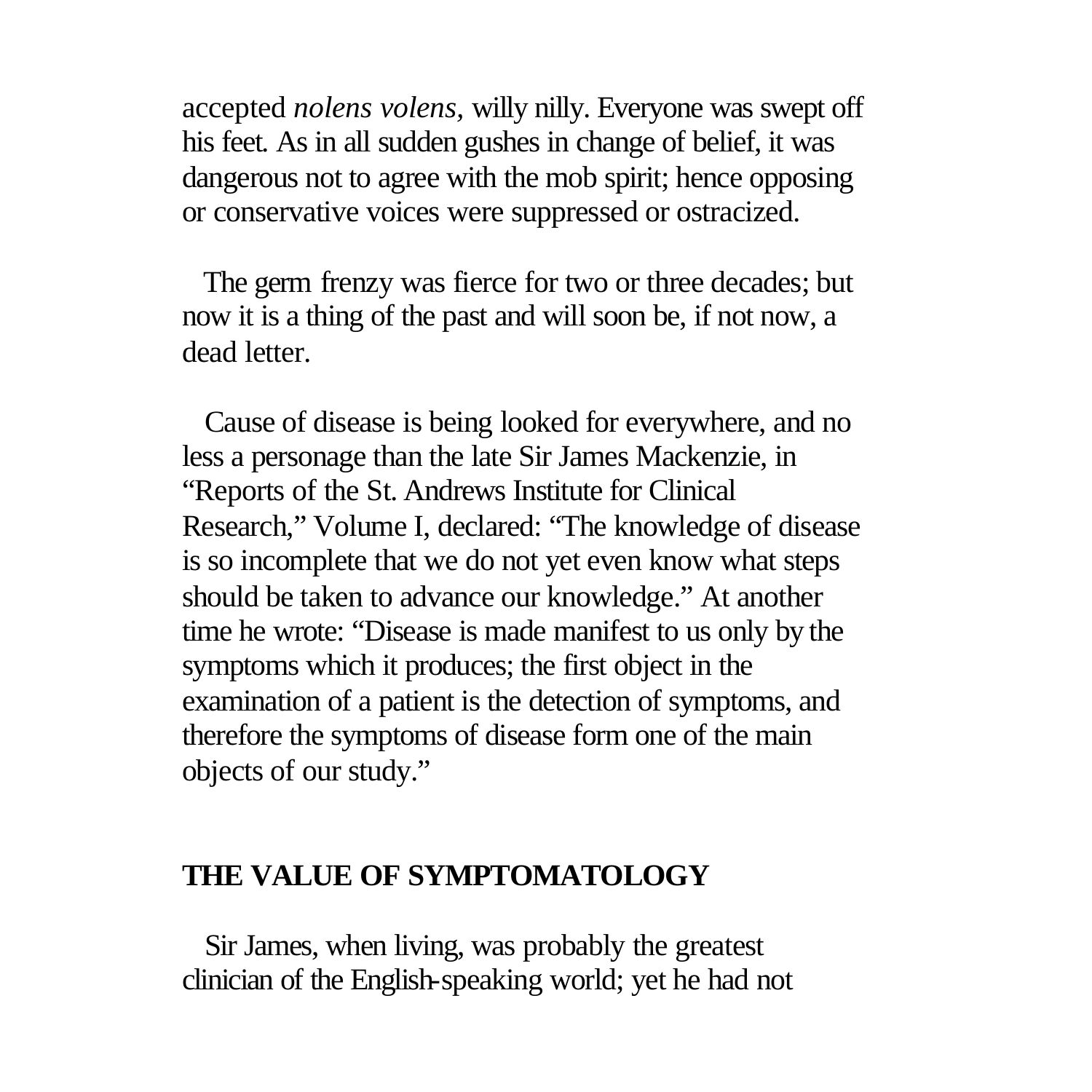outlived the medical superstition that disease is a positive entity, and that the way to find disease is to trace symptoms to their source. But if a symptom is traced to its source, what of it? A pain is traced to its source, and we find that it comes from the head. The head does not cause the pain. Then we find that there are symptoms of hyperemia—too much blood in the head. The pressure from too much blood in the head causes the pain. Then pressure must be the disease? No. Then too much blood is the disease hyperemia? Certainly; too much blood in the head was a cause. What is it that causes congestion? We find that pain is a symptom. Pressure causes pain; it, too, is a symptom. Too much blood in the head causes pressure; it also is a symptom. Pain, pressure, hyperemia are, all three, symptoms. In time the walls of the blood-vessels weaken, and the pressure ruptures one of the vessels. Hemorrhage into the brain causes death from apoplexy. Is the ruptured blood-vessel the disease? No. Is hemorrhage into the brain the disease? No; it is a symptom. Is death from hemorrhage the disease?

 If the hemorrhage is not severe enough to cause death, but does produce some form of paralysis—and there can be many kinds—is paralysis a disease? Haven't we been traveling along a chain of symptoms from headache to paralysis? We have not found anything to which all these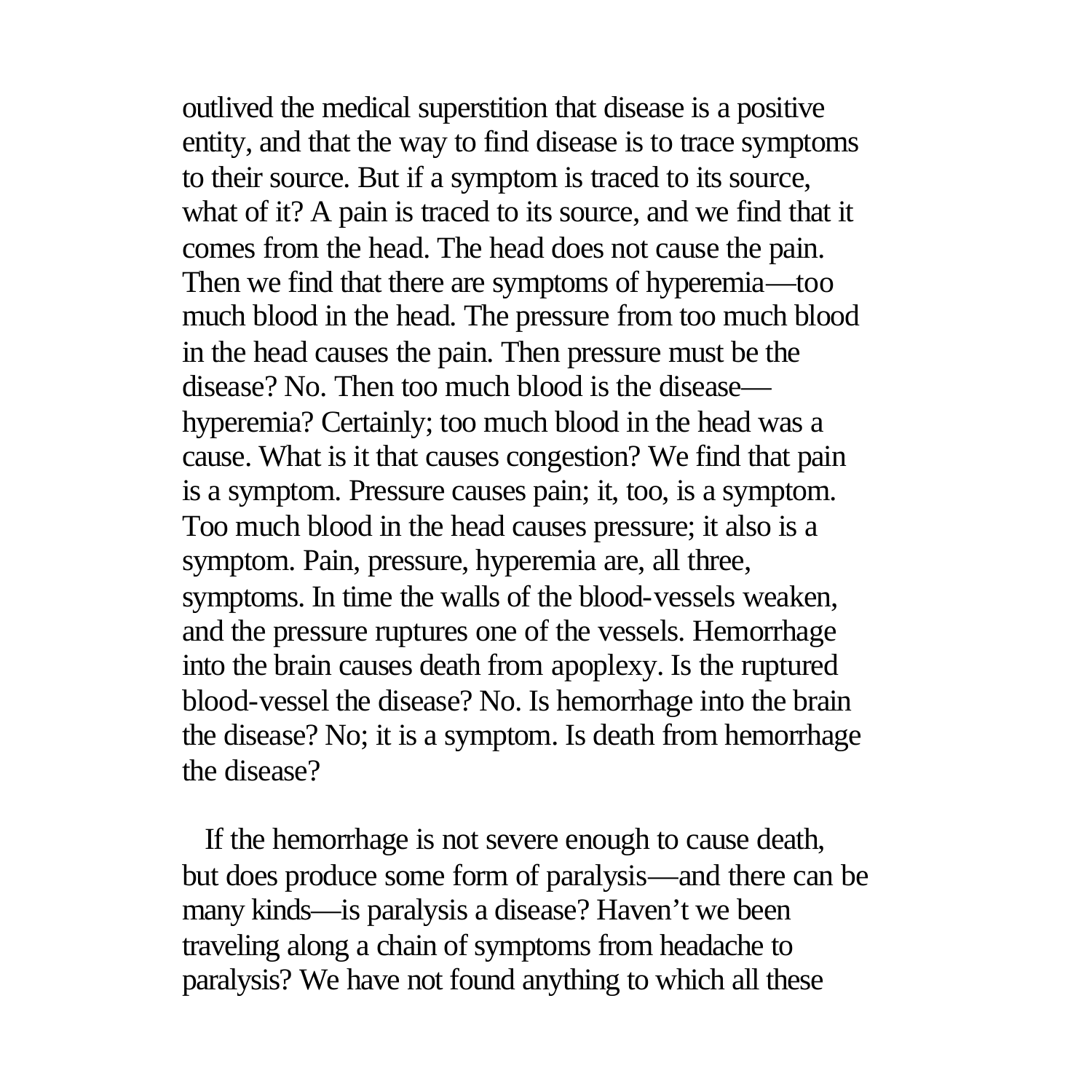symptoms point as disease; and, according to the requirements of Sir James Mackenzie, disease is made manifest to us only by symptoms. Here we have a chain of symptoms beginning with pain, ending in hemorrhage and death or paralysis, without giving us any indication whatever of cause as understood. Any other chain, namely, stomach symptoms, ending in pyloric cancer, will not give any more indication of disease at the various stages than the foregoing illustration.

 The first symptom we have of any chain of symptoms is discomfort or pain. In any stomach derangement we have pain, more or less aggravated by food. Catarrh follows, or more often precedes, it—or what we call inflammation or gastritis. Gastritis continues, with a thickening of the mucous membrane. A time comes when there is ulceration. This will be called a disease, and is recognized as ulcer of the stomach; but it is only a continuation of the primary symptom of catarrh and pain. The ulcer is removed, but the symptom of inflammation and pain continues, and other ulcers will follow. This state eventually merges into induration or hardening of the pyloric orifice of the stomach. When this develops, there is more or less obstruction to the outlet causing occasional vomiting, and, on thorough examination, cancer is found.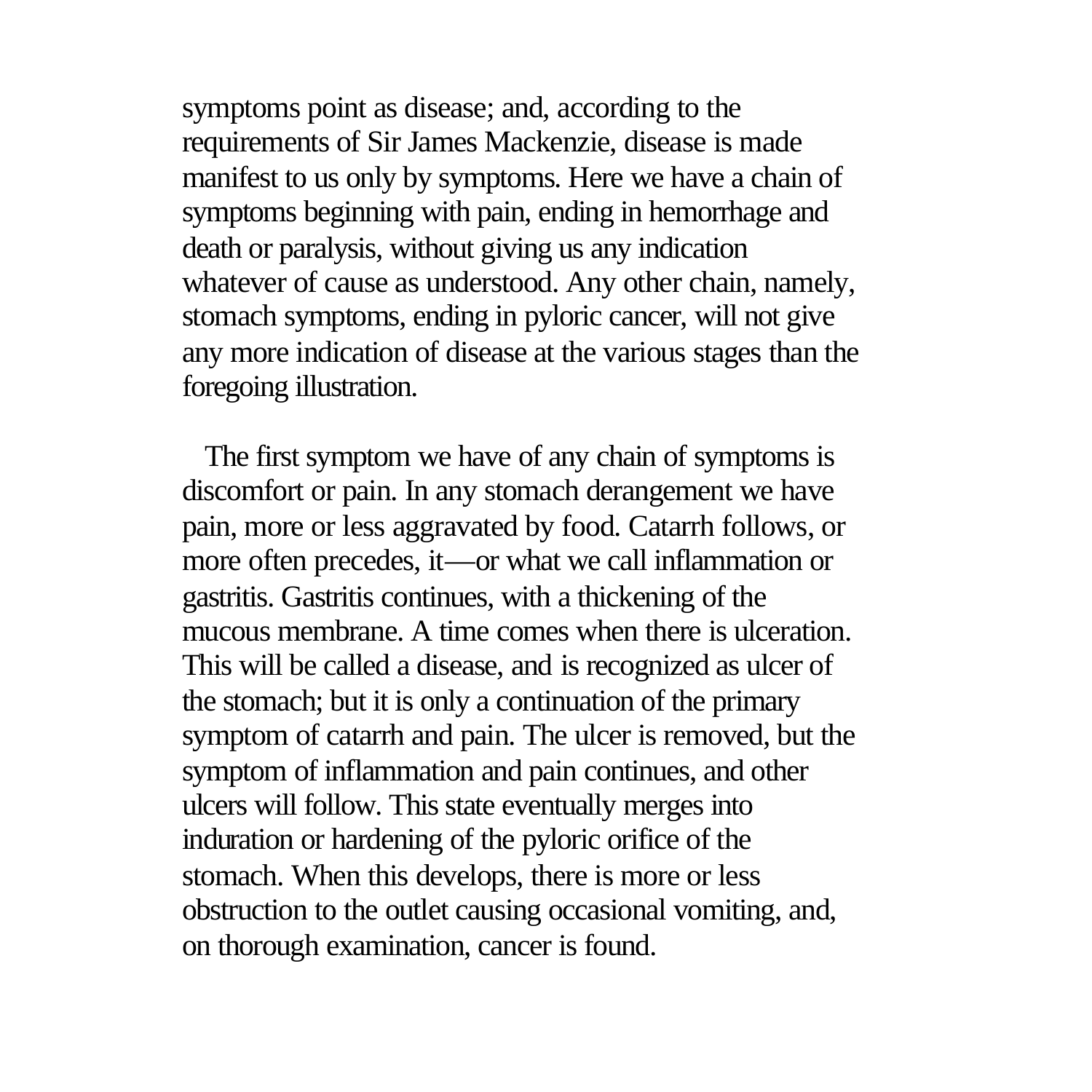If we analyze the symptoms from the first pain and catarrh in the stomach, we shall kind the chain of symptoms running along. The first symptom to be noticed is pain. On examination, we find a catarrhal condition of the stomach; and this catarrhal condition is not a disease it is a symptom. Catarrhal inflammation continues, with the thickening of the mucous membrane, which finally ends in ulceration. Ulceration is not the disease; it is only a continuation of the inflammatory symptom. If the ulcer is removed, it does not remove the disease; it only removes a symptom. These symptoms continue until there is a thickening and induration of the pyloris, which is called cancer. And yet we have not discovered anything but symptoms from beginning to end.

 By removing the cancer, the question of what the disease is has not been answered. Cancer being the end-symptom, it cannot be the cause of the first symptom.

 Any other so-called disease can be worked out in the same way. Pain and catarrh are the first symptoms, as a rule, that call a physician's or a patient's attention to anything being wrong; and pain and catarrh are not the disease. When the cause of the pain is found, it too will be found a symptom and not a disease. And this will be true to the end.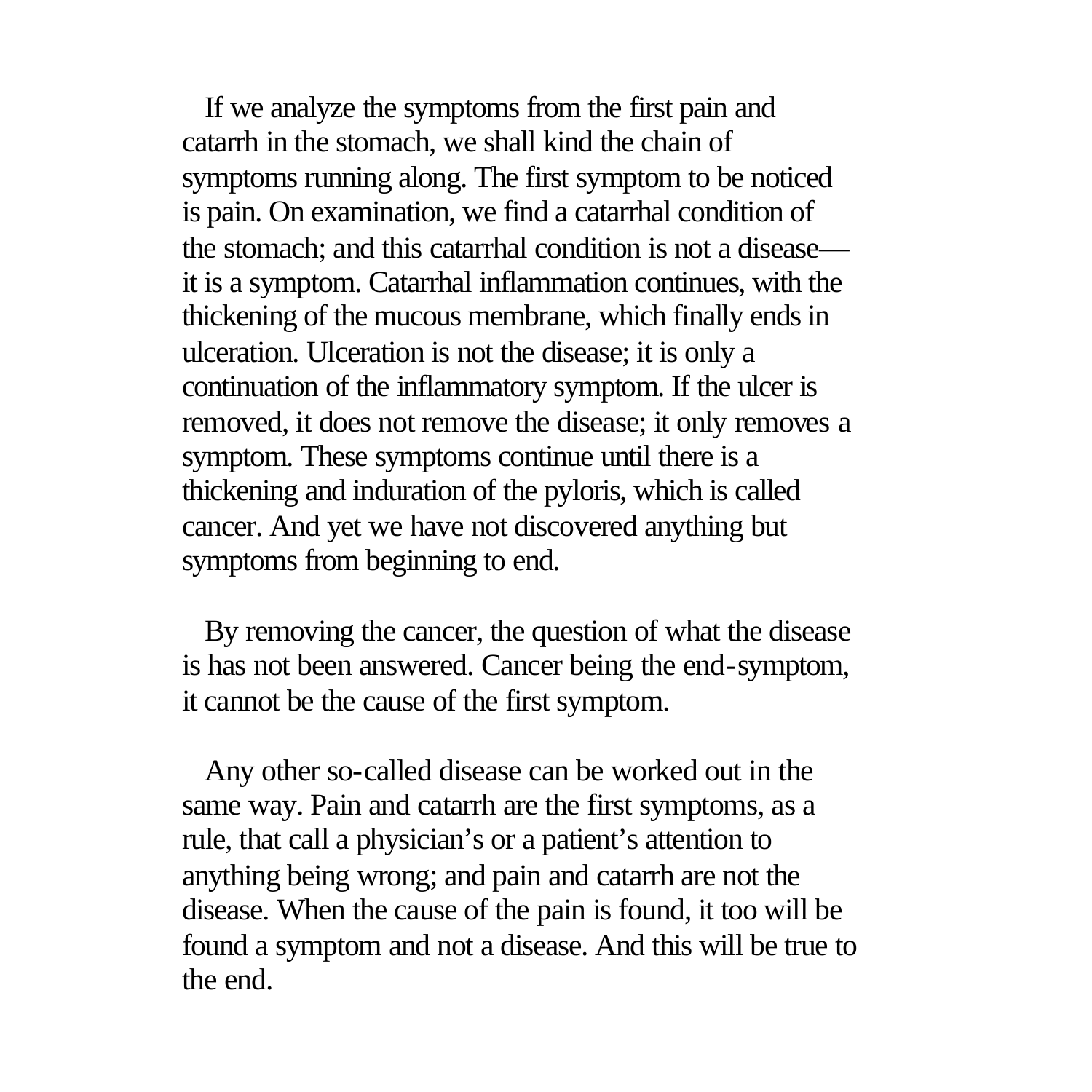It is no wonder that diagnosticians become perplexed in their search after disease, because they have confounded symptoms and disease. The fact of the matter is, it is impossible to put the finger on any ending of a chain of symptoms and say: "This is the disease." In the beginning of this analysis we showed that headache, or pain in the head, is not a disease; and when we had finished we found that hemorrhage or apoplexy is not a disease—it is only a continuation of the primary symptoms.

 "Disease is made manifest to us only by symptoms which it produces." This statement tacitly infers that there are diseases and symptoms, and that through symptoms we may find disease. When we undertake to trace symptoms to disease, we are in the dilemma of a mountain-climber who on reaching the top of one mountain, finds other peaks, and higher ones, farther on and on.

 That Mackenzie had been baffled in his search for fixed disease is indicated in the following, which I quote from the reports mentioned before:

 Many diseases are considered to be of a dangero us nature, and many attempts are made to combat the danger, with, however, no perception of its nature. This is particularly the case with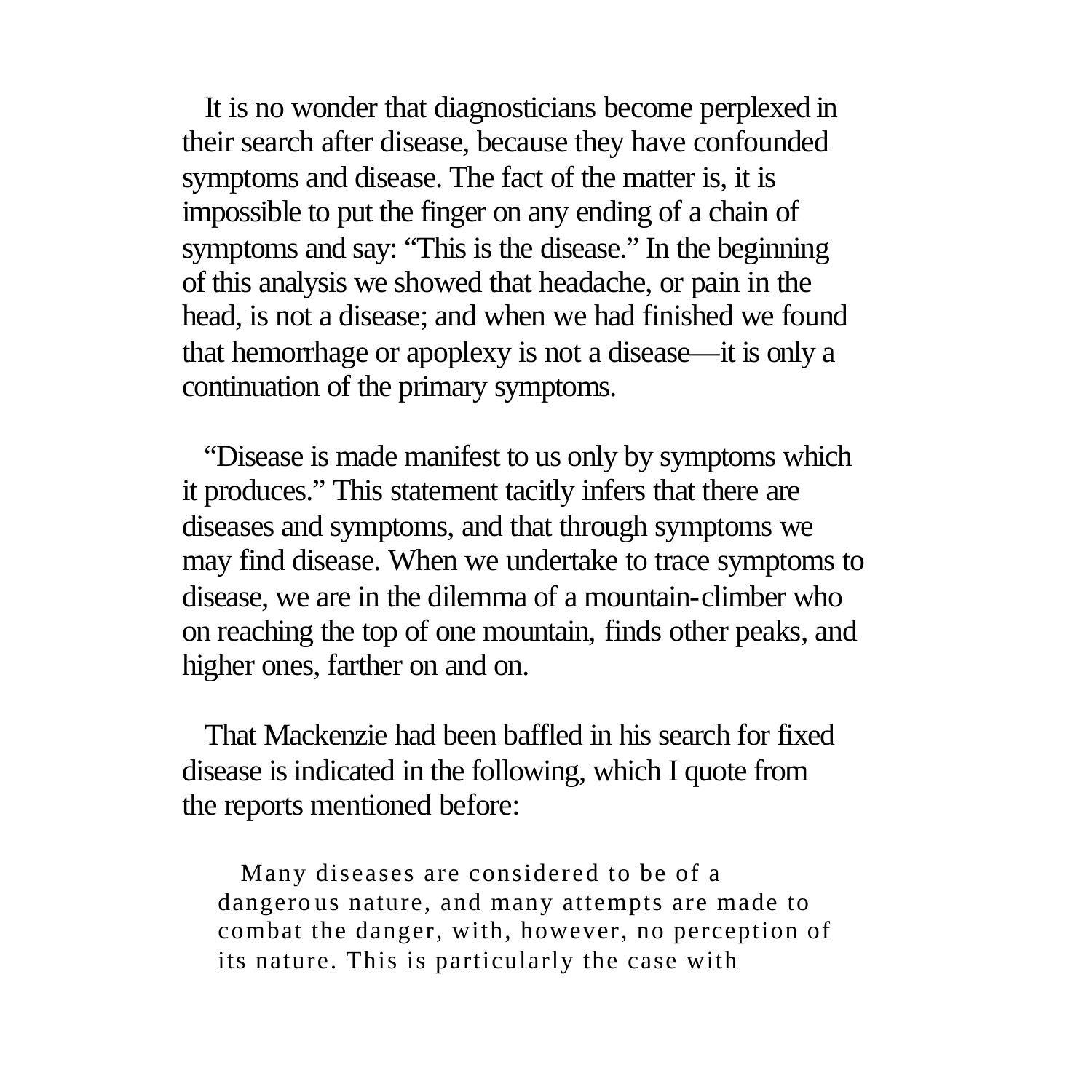epidemic diseases, such as measles, influenza, scarlet fever, and diphtheria. As a consequence, proposals have at different times been put forward to treat individuals who suffer these diseases upon some general plan, without consideration of the peculiarities of the individual case—and thus we get that rule -of-thumb treatment which is shown in the indiscriminate use of a serum or vaccine.

 During influenza epidemics there is always a cry for a universal method of treatment, and attempts are made to meet this cry in the shape of so-called specifics and vaccines.

 When a great authority declares that dangerous diseases are combated without any perception of their nature—and that, too, in spite of the germ theory—it should be obvious to thinking minds that the germ theory has been weighed and found wanting. Yet, when something must be done, and nothing better has been discovery, "serums and vaccines may be used indiscriminately."

 That the "rule of thumb" is the rule governing all thinking concerning symptoms, diseases, their cause and treatment, is so obvious that anyone possessing a reasoning mind, not camouflaged by scientific buncombe, should read as he runs.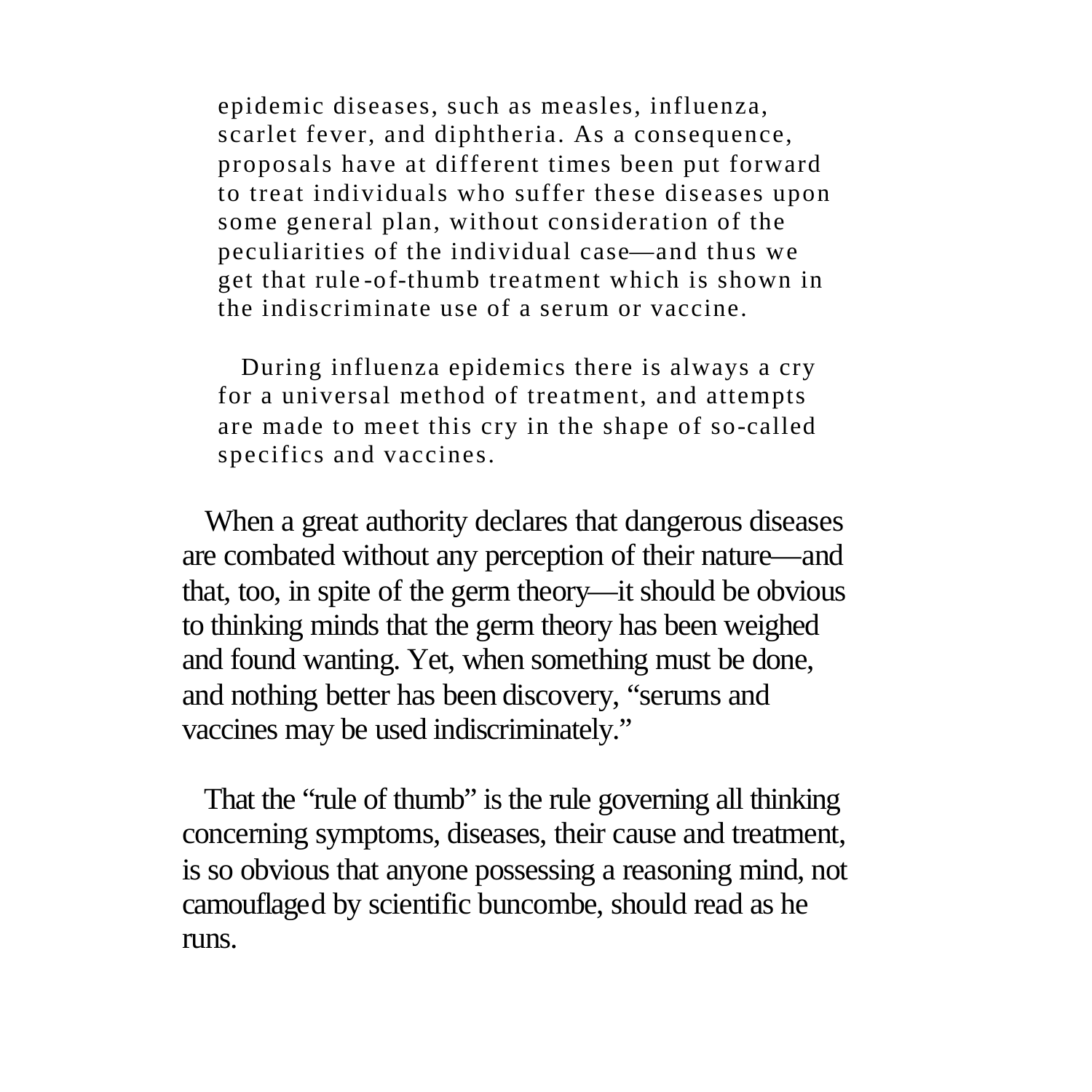Medicine rests on a sound scientific foundation. Anatomy, physiology, biology, chemistry, and all collateral sciences that have a bearing on the science of man, are advanced to great perfection. But the so-called sciences of symptomatology, disease, diagnosis, etiology, and the treatment of disease go back to superstition for their foundation. We see the incongruity of jumbling real science with delusion and superstition. Disease is believed to be an entity; and this idea is necessarily followed by another as absurd—namely, cure. Around these two old assumptions has grown an infinite literature that confounds its builders.

### **TRUTH AS FAMOUS MEN SEE IT**

 When a man's knowledge is not in order, the more of it he has, the greater will be his confusion.— (Herbert Spencer.)

 Confusion worse confounded is the only explanation that can be given of the theory and practice of medicine. Of course, it is hoary with age, and is one of the learned professions. With much just pride can the rank and file point to its aristocracy—its long list of famous dead as well as living physicians? What has made most of them famous? The same that has made others famous in and out of the professions—namely, personal worth and education.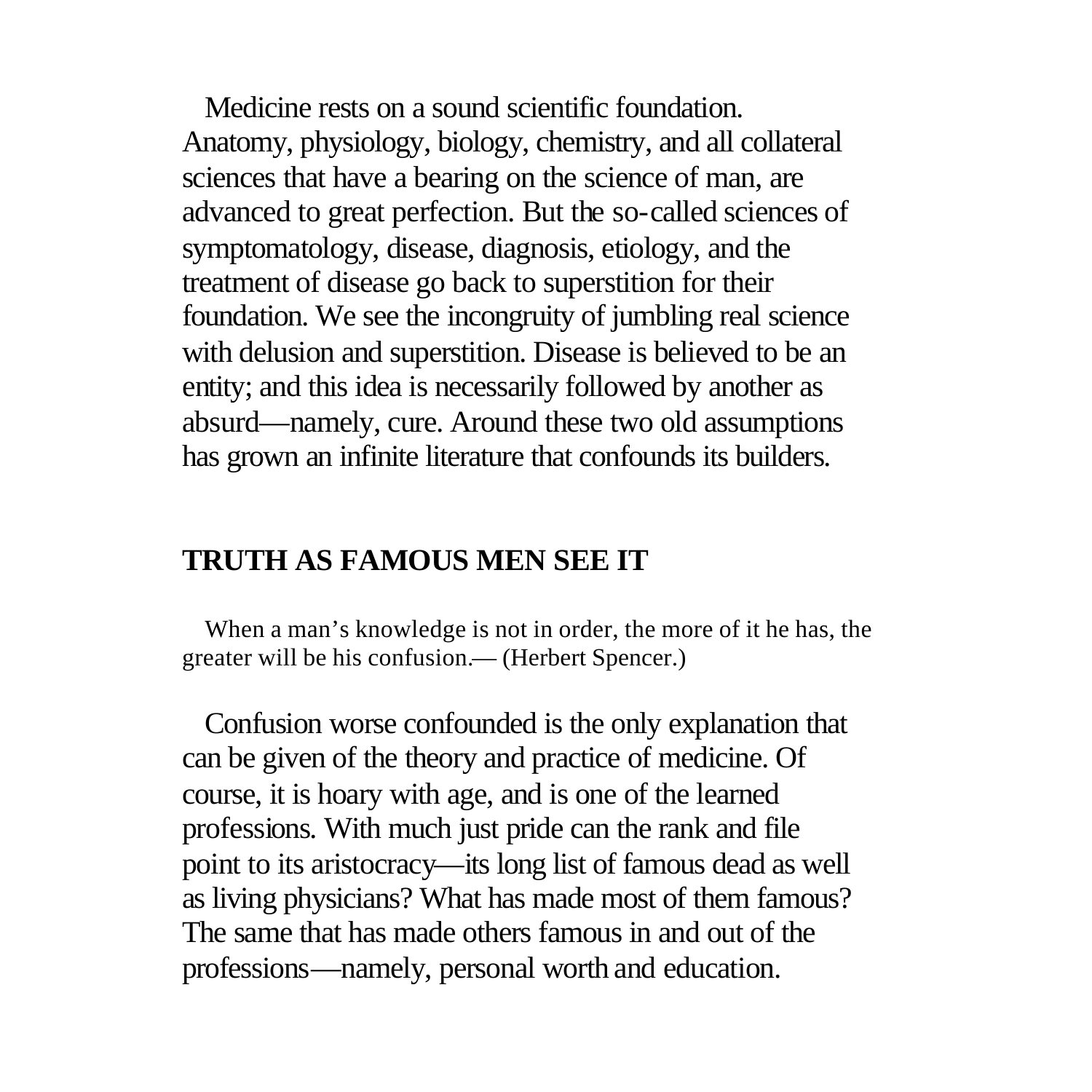Franklin was not a doctor; yet he was as great as any doctor, and could use his gray matter in advising the sick as well as those not sick. He appeared to have a senseperception for truth; and I would say that his discrimination is the leading, if not the distinguishing, trait that has divided, and always will divide, the really great from the mediocre majority. They are the leaven that leaveneth the whole herd of humanity—the quality of character that could not be found in all Sodom and Gomorrah.

 There was another discriminating mind in the eighteenth century—another Benjamin, who also was a signer of the Declaration of Independence—Benjamin Rush, a physician, a luminary that brought distinction to medical science. He was larger than his profession. He left seeds of thought which, if acted upon by the profession, would have organized medical thought and prevented the present-day confusion. He left on record such golden nuggets as:

 Much mischief has been done by the nosological arrangement of diseases. . . . Disease is as much a unit as fever. . . . Its different seats and degrees should no more be multiplied into different diseases than the numerous and different effects of heat and light upon our globe should be multiplied into a plurality of suns.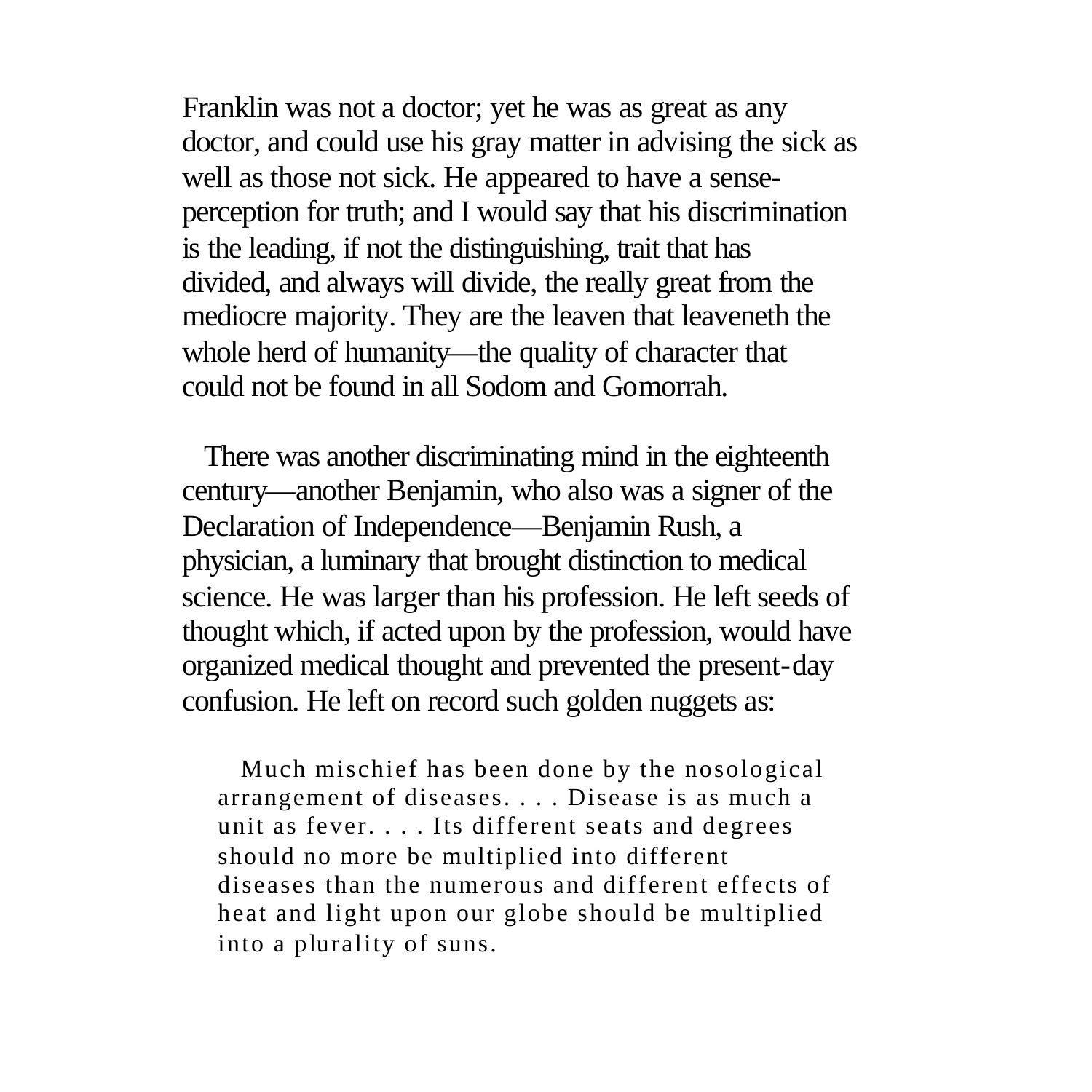The whole materia medica is infected with the baneful consequences of the nomenclature of disease; for every article in it is pointed only against their names. . . . By the rejection of the artificial arrangement of diseases, a revolution must follow in medicine. . . . The road to knowledge in medicine by this means will likewise be shortened; so that a young man will be able to qualify himself to practice physic at a much less expense of time and labor than formerly, as a child would learn to read and write by the help of the Roman alphabet, instead of Chinese characters.

 Science has much to deplore from the multiplication of diseases. It is as repugnant to truth in medicine as polytheism is to truth in religion. The physician who considers every different affection of the different parts of the same system as distinct diseases, when they arise from one cause, resembles the Indian or African savage who considers water, dew, ice, frost, and snow as distinct essences; while the physician who considers the morbid affections of every past of the body, however divers)fied they may be in their form or degrees, as derived from one cause, resembles the philosopher who considers dew, ice, frost, and snow as different modifications of water, and as derived simply from the absence of heat.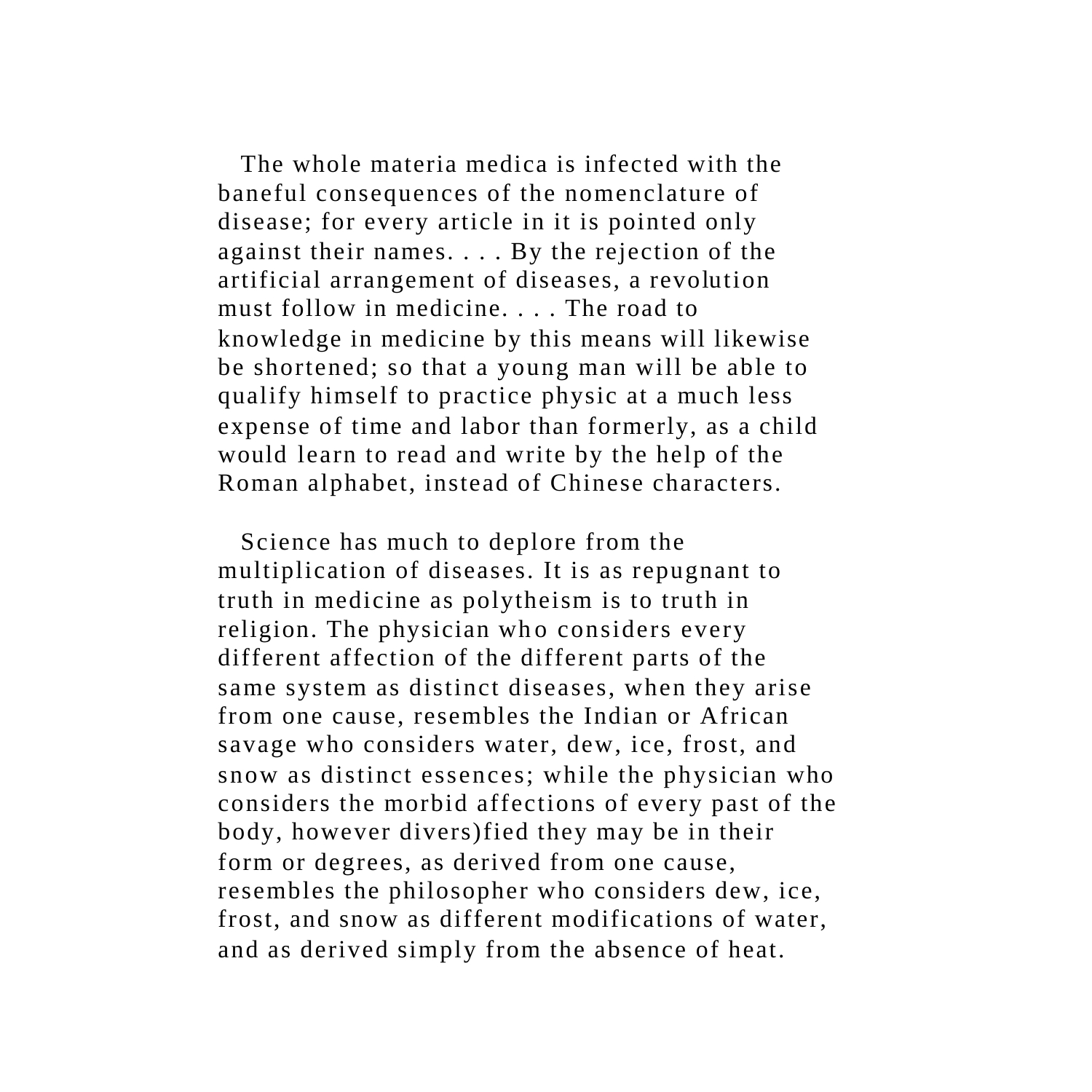Humanity has likewise much to deplore from this paganism in medicine. The sword will probably be sheathed forever, as an instrument of death, before physicians will cease to add to the mortality of mankind by prescribing for the names of diseases.

 There is but one remote cause of disease . . . . These remarks are of extensive application, and, if duly attended to, would deliver us from a mass of error which has been accumulating for ages in medicine; I mean the nomenclature of diseases from their remote causes. It is the most offensive and injurious part of the rubbish of our science.

 The physician who can cure one disease by a knowledge of its principles may by the same means cure all the diseases of the human body; for their causes are the same.

 There is the same difference between the knowledge of a physician who prescribes for diseases as limited by genera and species, and of one who prescribes under the direction of just principles, that there is between the knowledge we obtain of the nature and extent of the sky, by viewing a few feet of it from the bottom of a well, and viewing from the top of a mountain the whole canopy of heaven.

 I would as soon believe that ratafia was intended by the Author of Nature to be the only drink of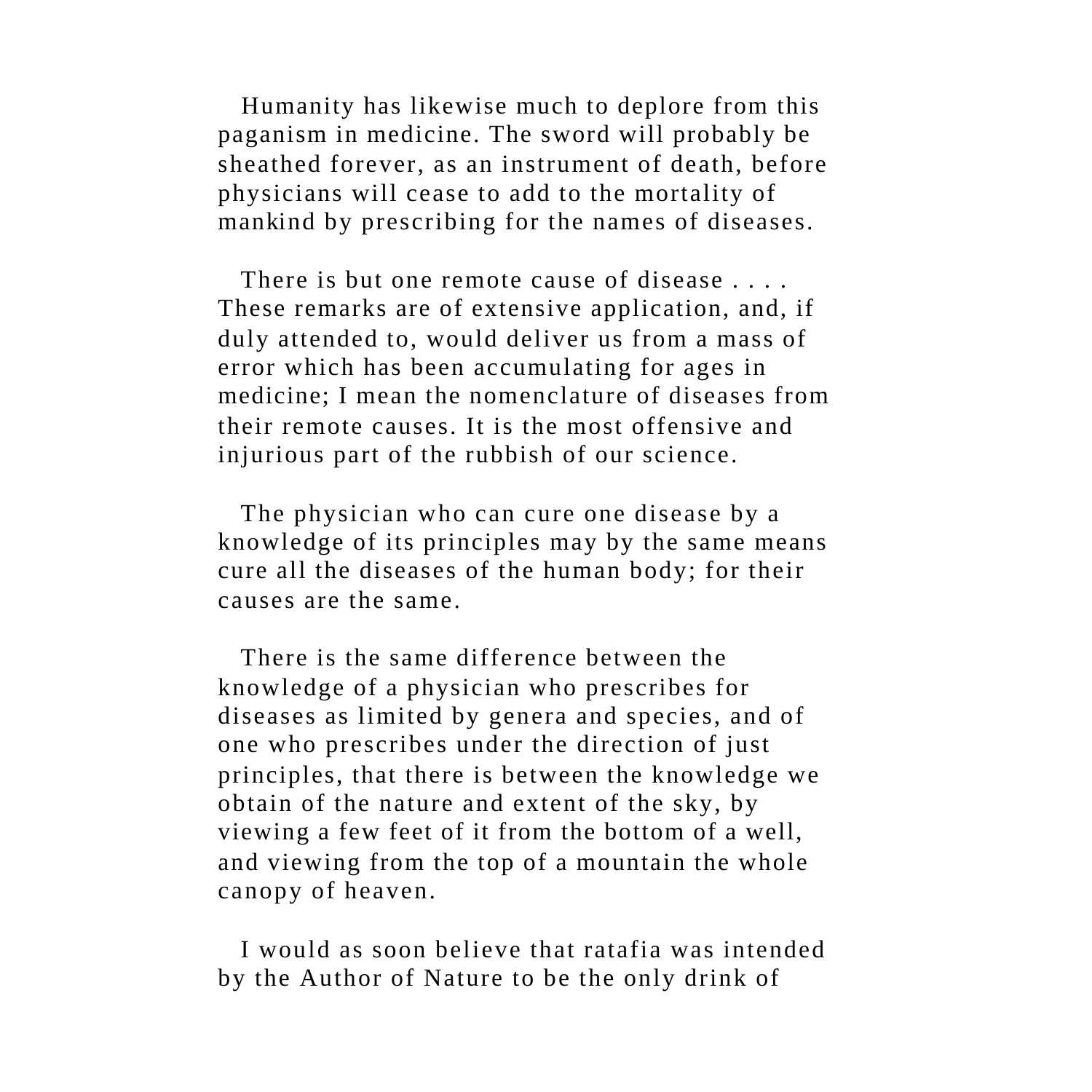man, instead of water, as believe that the knowledge of what relates to the health and lives of a whole city, or nation, should be confined to one, and that a small or a privileged, order of men.

 From a short review of these facts, reason and humanity awake from their long repose in medicine, and unite in proclaiming that it is time to take the cure of pestilential epidemics out of the hands of physicians, and to place it in the hands of the people.

 Dissections daily convince us of our ignorance of the seats of disease, and cause us to blush at our prescriptions.... What mischief have we done under the belief of false facts, if I may be allowed the expression, and false theories! We have assisted in multiplying diseases. We have done more—we have increased their mortality.

 I shall not pause to beg pardon of the faculty for acknowledging, in this public manner, the weaknesses of our profession. I am pursuing Truth, and while I can keep my eye fixe d upon my guide, I am indifferent whither I am led, provided she is my leader.

 Oliver W. Holmes, M. D., was a man who gave dignity and respectability to the profession. He was a literary man, and from his beginning to his end, was always larger than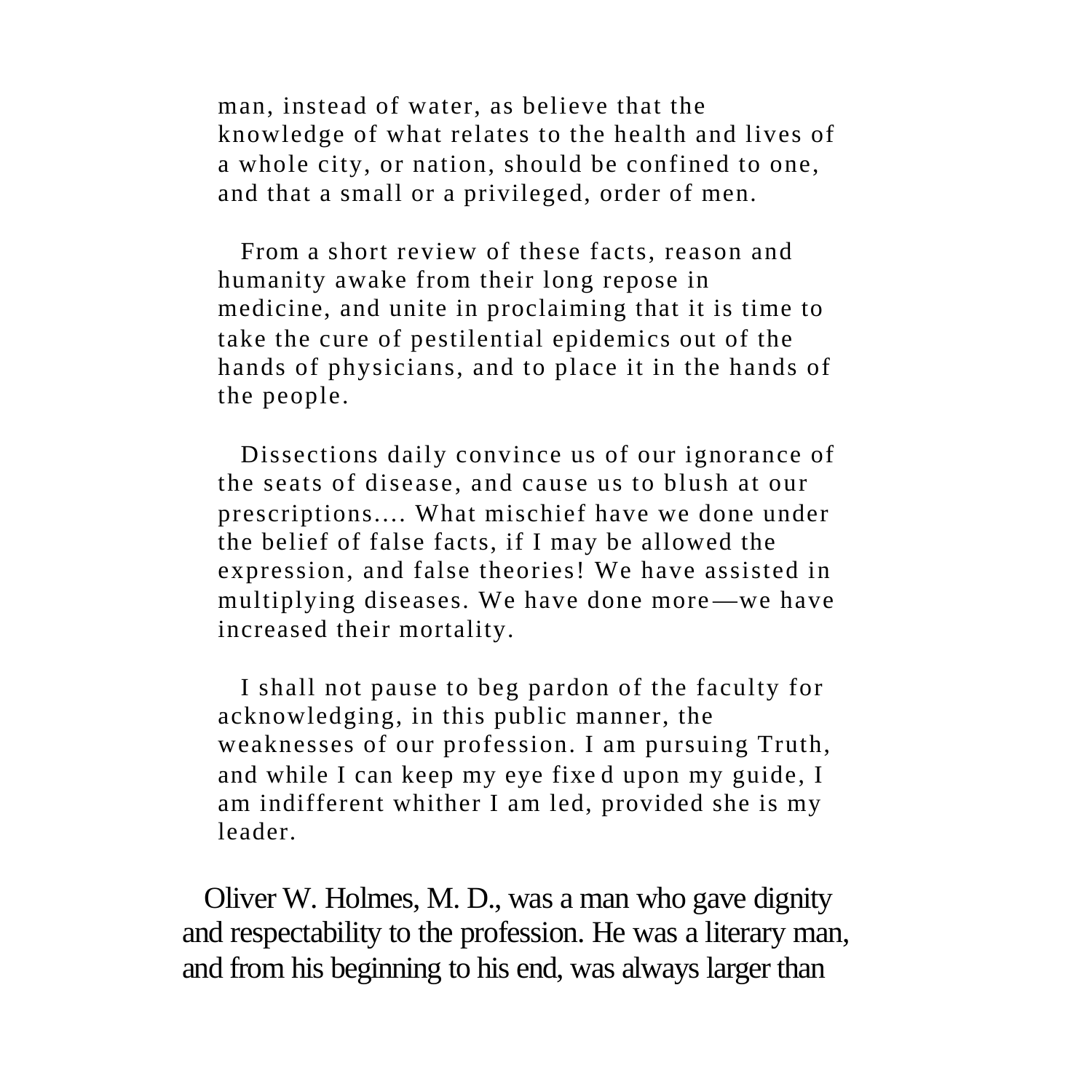his profession. He once said: "I firmly believe that, if the whole materia medica could be sunk to the bottom of the sea, it would be all the better for mankind and all the worse for the fishes." "Breakfast-Table Series" will be read by the intelligent people of the future, who will know nothing of Holmes' fight for women against the dirty hands of herddoctors and their consequences—puerperal fever.

 "AEquanimitas" will keep Osler in the minds of intelligent people "Osler's Practice of Medicine" will be found only in the shops of bibliomaniacs. Such men as Osler keep the dead weight of mediocre medicine from sinking to oblivion by embellishing medical fallacies with their superb personalities and their literary polish.

 Throughout all the ages the finest minds have sensed the truth concerning the cause of disease, and this has bulked large against medical insanities and inanities.

 A very striking picture of the medical herd was made by "Anonymous" in his essay on "Medicine" in "Civilization in the United States."

 It has been remarked above that one of the chief causes of the unscientific nature of medicine and the antiscientific character of doctors lies in their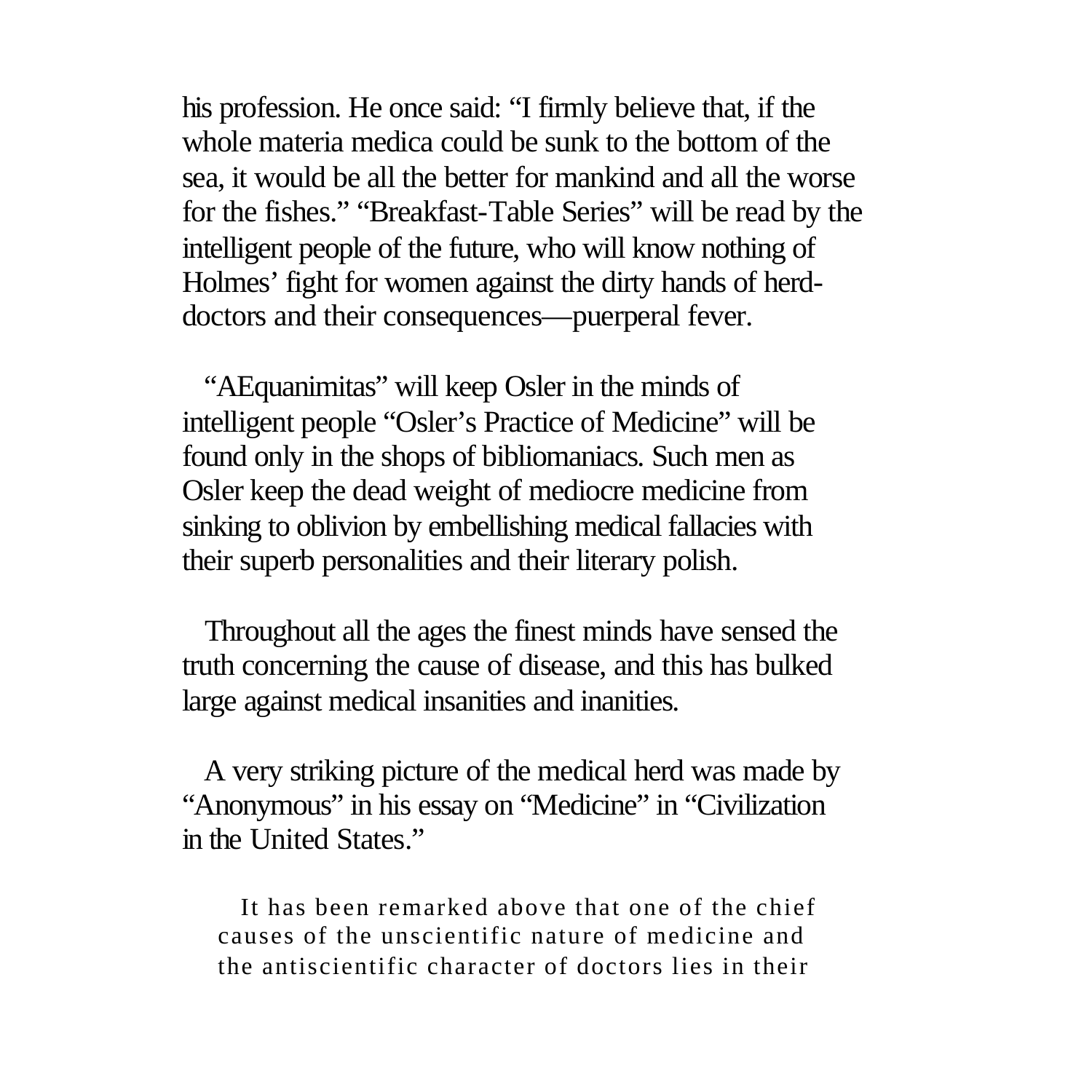inflate credulity and inability to think independently. This contention is supported by the report on the intelligence of physicians recently published by the National Research Council. They are found by more or less trustworthy psychologic tests to be lowest in intelligence of all the professional men, excepting only dentists and horse-doctors. Dentists and horse-doctors are ten per cent less intelligent. But since the quantitative methods employed certainly carry an experimental error of ten per cent or even higher, it is not certain that the members of the two more humble professions have not equal or even greater intellectual ability. It is significant that engineers head the list in intelligence. In fact, they are rated sixty per cent higher than doctors.

 This wide disparity leads to a temptation to interesting psychological pro bings. Is not the lamentable lack of intelligence of the doctor due to lack of necessity for rigid intellectual discipline? Many conditions conspire to make him an intellectual cheat. Fortunately for us, most diseases are self-limiting. But it is natural for the physician to turn this dispensation of nature to his advantage and to intimate that he has cured John Smith, when actually nature has done the trick. On the contrary, should Smith die, the good doctor can assume a pious expression and suggest that, despite his own incredible skill and tremendous effort, it was God's (or nature's) will that John should pass beyond.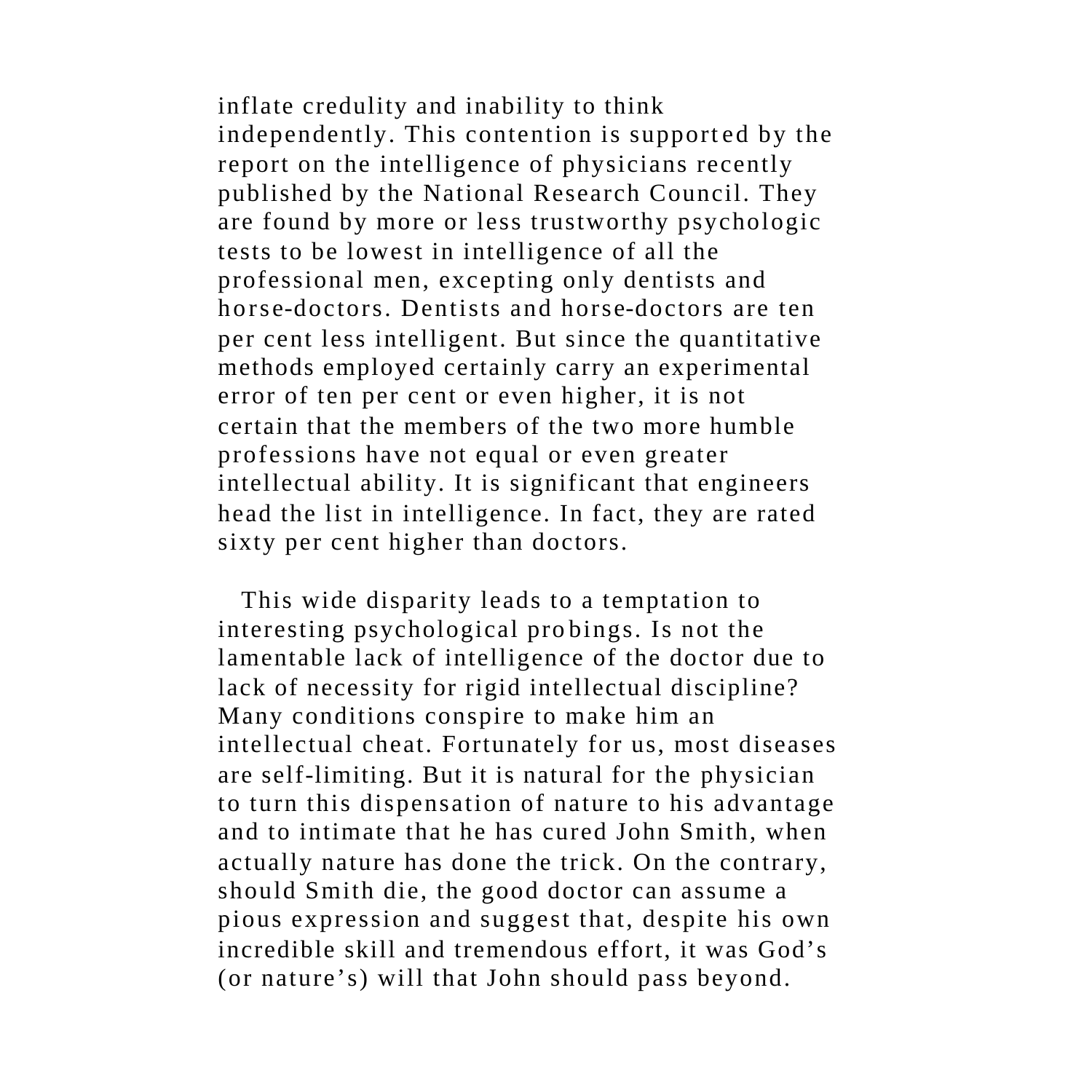Now, the engineer is open to no such temptation. He builds a bridge or erects a building, and disaster is sure to follow any misstep in calculation or fault in construction. Should such a calamity occur, he is presently discredited and disappears from view. Thus he is held up to a high mark of intellectual rigor and discipline that is utterly unknown in the world the doctor inhabits.

 The critic appears to think that "one of the chief causes of the anti-scientific character of doctors lies in their innate credulity and inability to think independently." I presume he means that the doctors cannot think independently; for if medicine, scientific or unscientific, could think at all, it might have thought itself out of its present-day muddle.

 The only thing that saves all physicians from the above indictment is that they are not examined on the cause and treatment of disease. If average physicians pass low on "trustworthy psychological tests," it does not speak very well for the higher education which put so many medical schools out of business a few years ago. But these psychological tests may be fitted to educational standards which are assembled with intelligence left out. Intelligence, like the cause of disease, is a force in nature that can be used under the proper environments; but it cannot be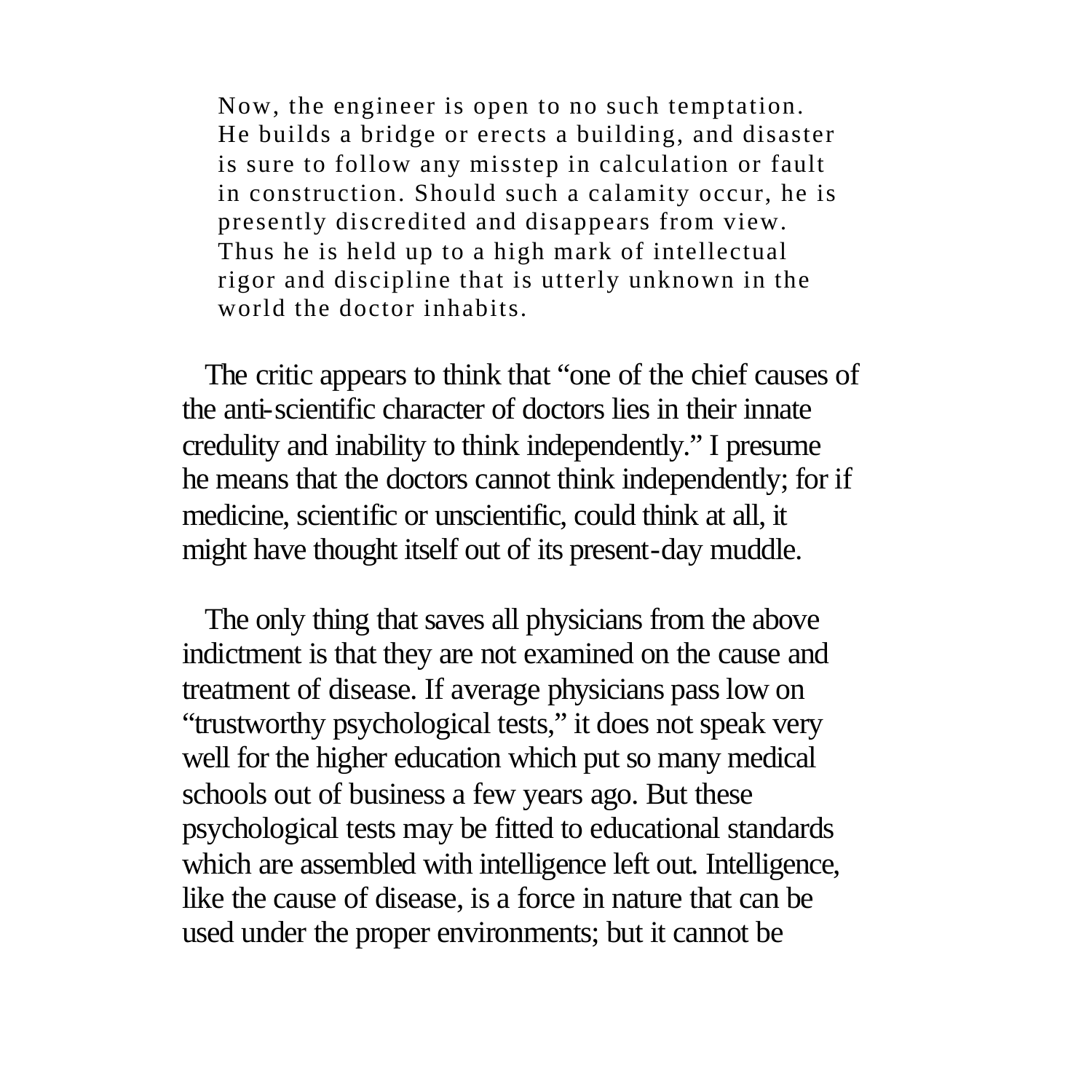monopolized to the exclusion of all mankind. Gladstone in youth was passed upon by the psychological test of his teacher, and pronounced incorrigible; yet at eighty-six he was wielding an ax and translating Virgil.

## **SCIENTIFIC TESTS**

 People should not take too seriously to heart verdicts resting on scientific tests, where a very large part of the integral is scientific assumption and presumption. The New York Life Insurance Company turned me down more than fifty years ago.

 "Anonymous," whoever he is, writes well, and as that of an iconoclast, his style is quite fetching. But, to save his bacon, it was well that he criticized from ambush; for he would make an excellent target. From my point of view, I find him as vulnerable as any Standard A type of professional men.

 He shows his medical length and breadth when he says: "Of all the dreadful afflictions that plague us, a few may be cured or ameliorated by the administration of remedies." That was said by medical men now one and two hundred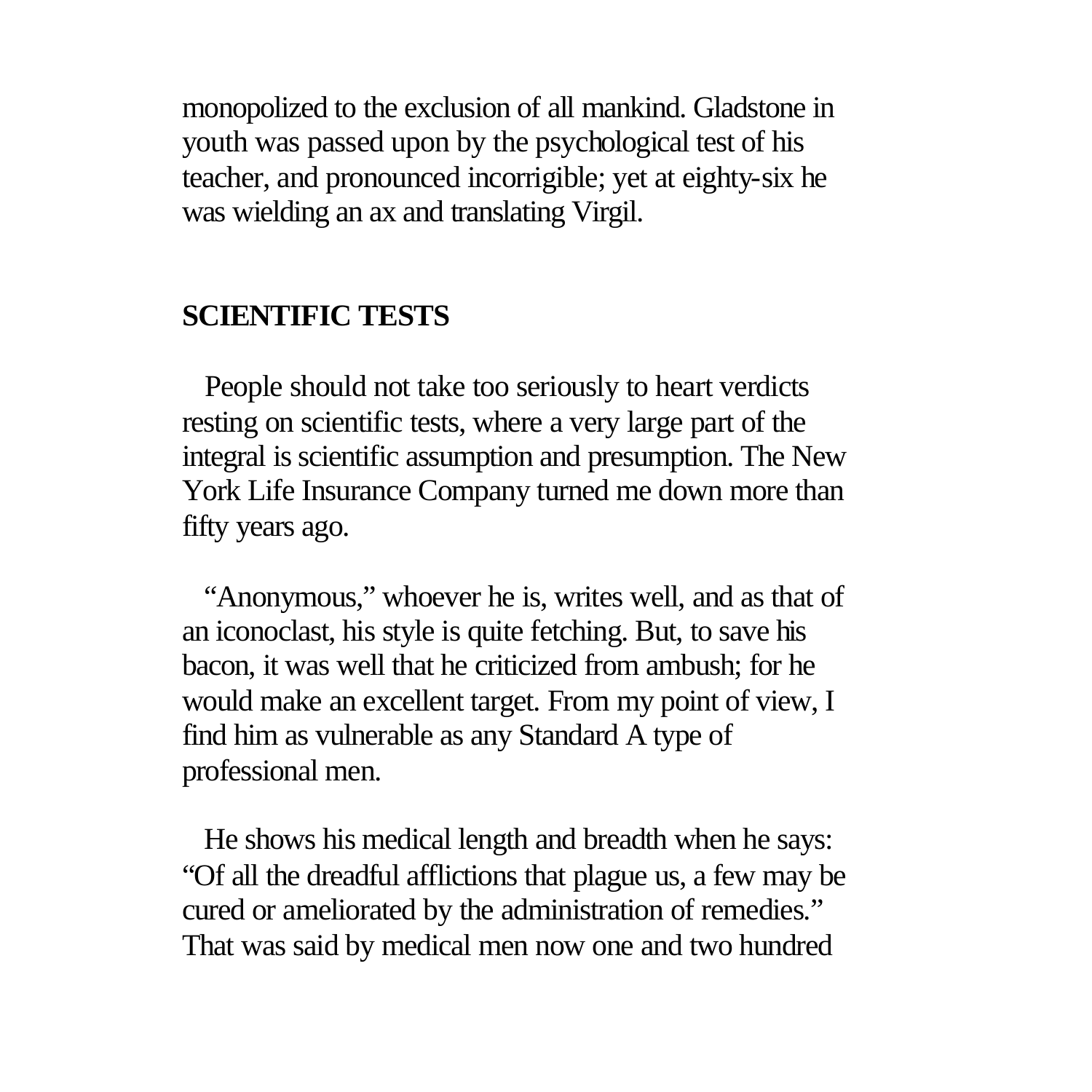years dead, and with no more aplomb than that of the doctors of today in the literary class of our "Anonymous."

 "Dreadful afflictions" do not "plague us." If we are plagued by disease, it is of our own building; and all five need to do to get back to comfort and health is to quit building disease; then our subconscious self gets busy cleaning house.

 "Anonymous" could not have made a statement that would have been more perfectly one hundred per cent fallacy. He says: "A few may be cured." That is a mild statement coming from one of the ambushed Caesars of scientific medicine. I presume he means that there is a contingent possibility that a few can be cured. This is false; for "afflictions" or disease cannot be cured. Nature—our subconsciousness—has a full monopoly on the power to cure. Healing is nature's prerogative, and she cannot, if she would, delegate it to doctors or to the academies of medical science.

 What a glorious legacy, vouchsafed by the powers that be! What a sad plight humanity would be in if medical commercialism had a monopoly on healing or curing the sick! It does very well, however, as it is vending its camouflage cures of all kinds. But when mankind awakens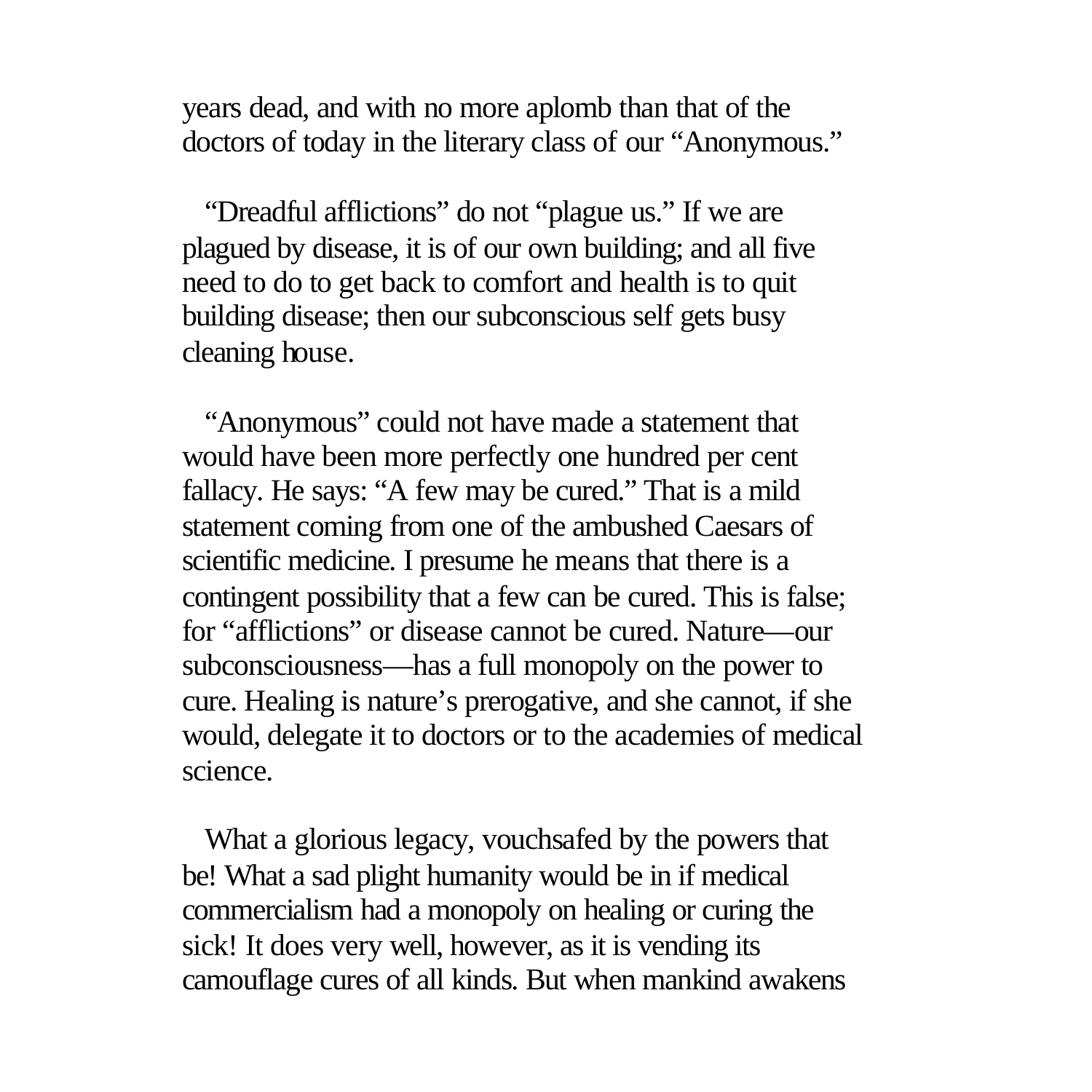to a full realization of the truth that for all past time it has been buying a pretense of power of which it alone possesses a monopoly, old hoary-headed Aesculapius will be unfrocked and thrown out of business—staff, snake, and all.

 "Anonymous," fearing that the statements, "A few may be cured," was too strong, added the modifying phrase "or ameliorated;" which, in medical parlance, means palliated, relieved, etc. This in reality is the whole truth concerning so-called remedies or cures. And when the truth is known that curing, or the power to throw off disease and get well is wholly within the subconscious and is personal, we will know that curing and palliating by the administration of remedies—drugs, serums, vaccines, surgery, feeding to keep up the strength, etc.—are superfluous, meddlesome, and on the order of throwing a monkey-wrench into the machinery.

 After criticizing "Anonymous" for what we know, inferentially, that he stands for, we will quote the remainder of what he says concerning the treatment of the "dreadful afflictions that plague us." He further declares:

 And an equally small number improved or were abolished by surgical interference. Bu t, in spite of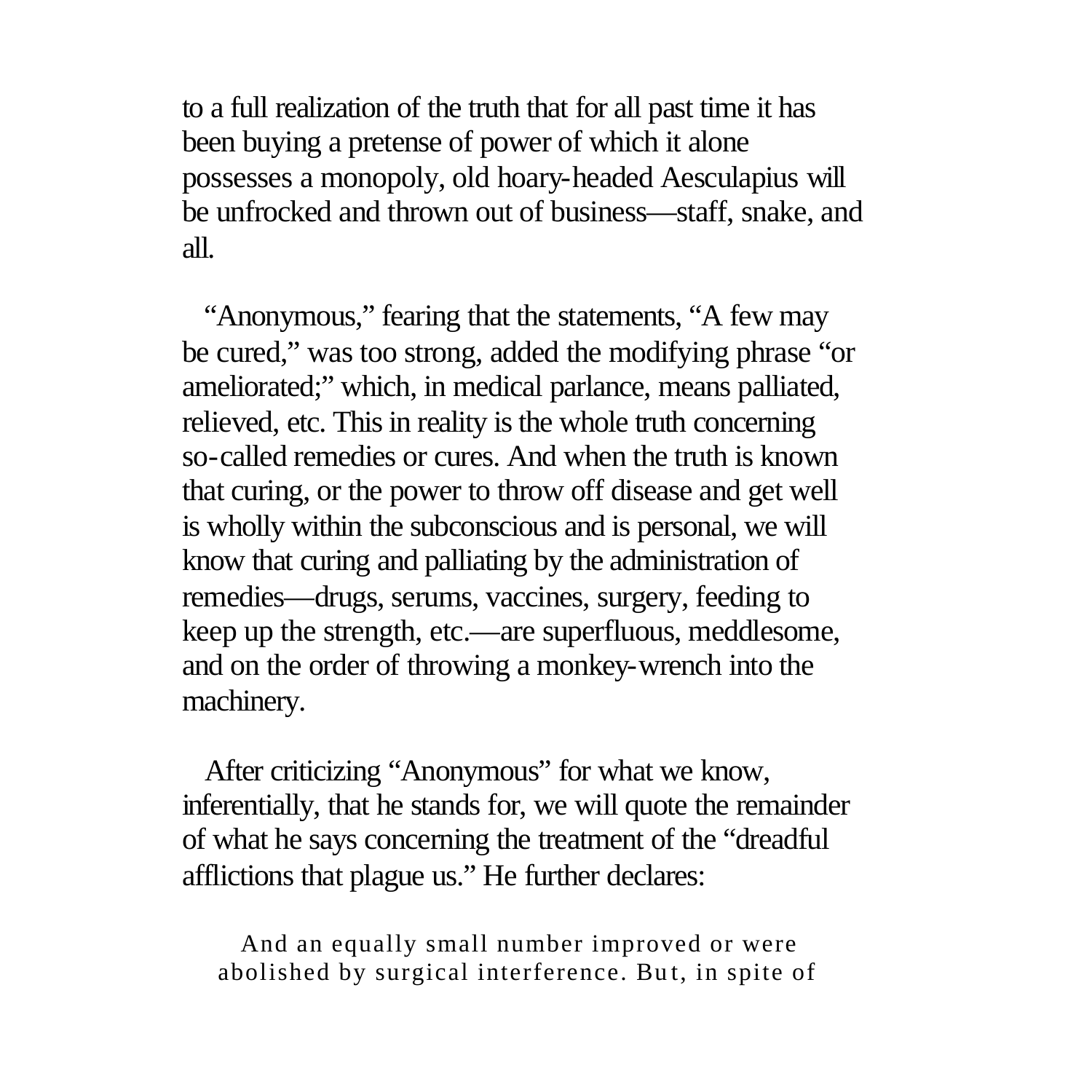the relatively few diseases to which surgery is beneficial, the number of surgeons that flourished in the land is enormous. The fundamental discoveries of Pasteur, and their brilliant application by Lister, were quickly seized upon in Americ a. The names of Bull, Halstead, Murphy, the brothers Mayo, Cushing, and Finney are to be ranked with those of the best surgeons of any nation. In fact, we may be said to lead the world to use an apt Americanism—in the production of surgeons [and surgical plants], just as we do in that of automobiles, baby carriages, and antique furniture.

 "A few diseases may be cured or ameliorated." I say, never cured; and amelioration is a form of building disease.

 A delicate woman became my patient, after suffering from megrim for twenty-two years and taking more or less palliatives from twenty-two different doctors—a few widely known, one a neurologist of more than national fame; the majority of whom told her that there was no cure, but that, when she changed life, the headaches would cease. This was a "bum" guess; for she declared that her suffering had been greater the past two years, since her menstruation has ceased, than ever before. Just how much the psychological suggestion, made by fifteen or twenty doctors, that she would not get well for a given time, had to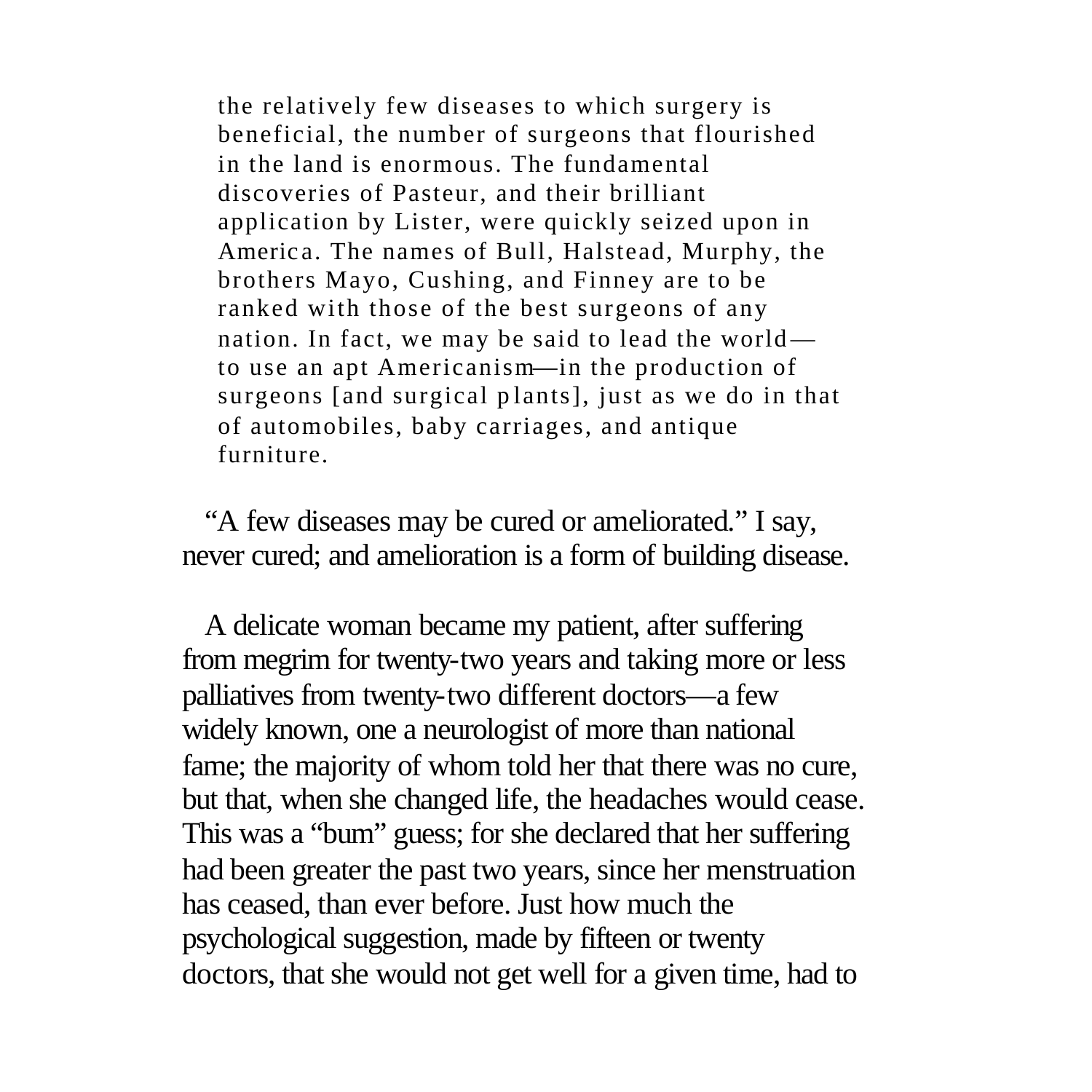do with prolonging her headaches, no one can tell. Drug palliation is always inclined to enervate and build Toxemia. This woman had been relieved by hypodermics of morphine—a fiendish treatment. There should be a law against such malpractice. But the majority never handicap themselves with prohibitory laws.

 My prescription was: No more smoking in the home (the husband being an inveterate smoker); stay in bed; fast, take a tub bath and an enema every night until a paroxysm of headache had been missed.

 The paroxysms had been coming weekly, beginning on Tuesday and leaving her prostrate until Friday. Orders were given for a hot bath to be given to full relief, even if it required an hour. The patient had only one paroxysm after becoming my patient, and that required three-quarters of an hour in a hot bath to relieve. The husband became very enthusiastic over the fact that his wife had been of her pain without drugs for the first time in twentytwo years. My comment on his outburst of rejoicing was: "Your smoking and the doctor's drugging were responsible for her unnecessary suffering during nearly a quarter of a century."

 Drugging pain of any kind checks elimination and prevents the human organism from cleaning house. In this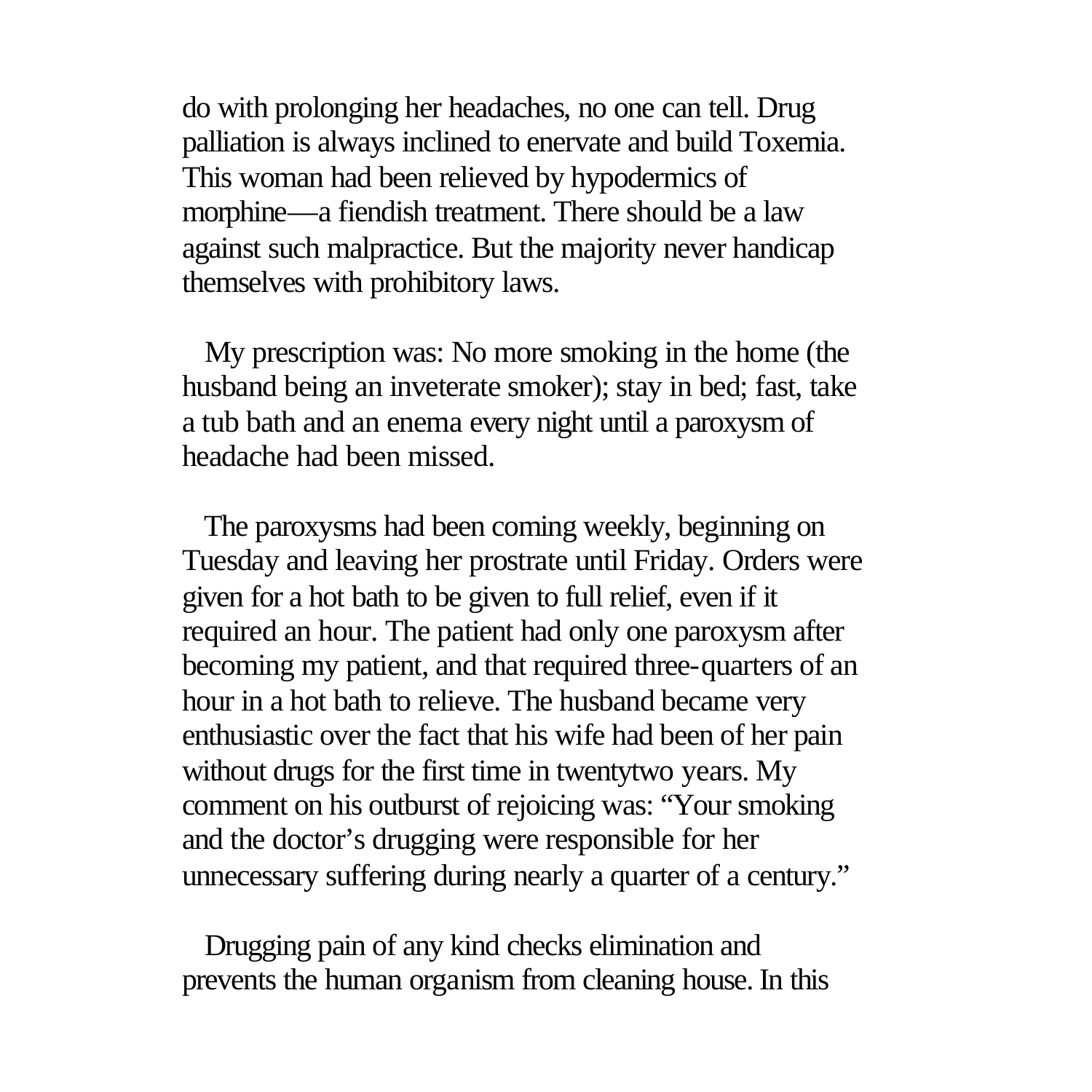case of megrim, every time an eliminating crisis developed' the doctor slammed the doors of egress shut and barred them with morphine. My prescription reversed the order; it opened all the doors, with the result that she never had another headache after the one that the hot bath relieved. Of course, I tinkered with her eating and other habits afterward. People are never sick who have no bad habits.

 About the same time I advised another woman who had suffered weekly from paroxysms of megrim for sixteen years. Like the first case, she had been medicated by many doctors, and told she need not look for a cure until after the change of life. The woman, too, had one paroxysm after giving up drug palliation and making a few changes in her daily habits.

 There were two patients with a "dreadful affliction," which was kept "dreadful" by a senseless and criminal medication—and that, too, by physicians holding degrees from class A colleges.

 I refer to these two cases to illustrate what "Anonymous" means by saying: "Few diseases may be cured or ameliorated." Megrim is not cured; and if doping, as these two cases were doped, is ameliorating, some other name should be used in designating the procedure.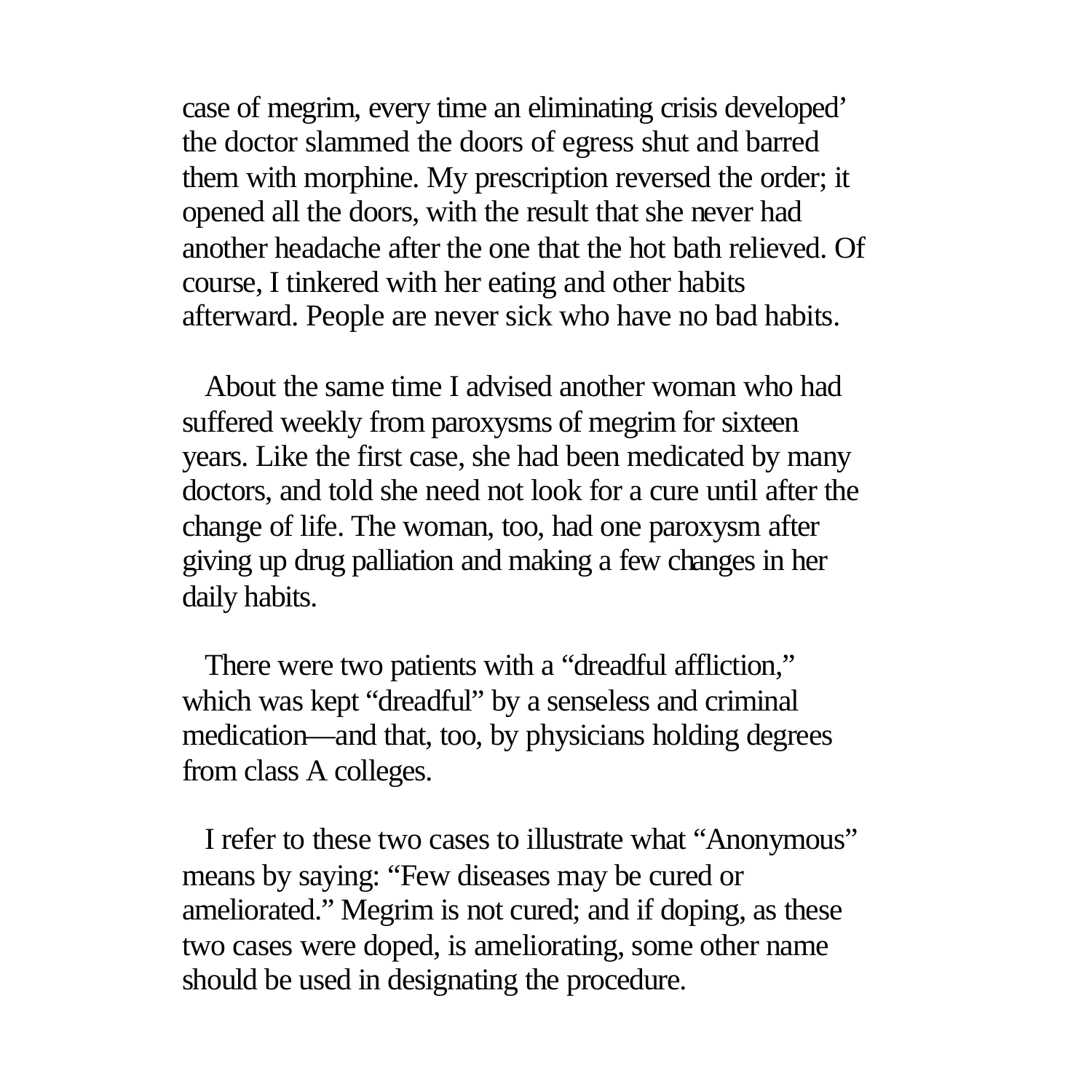#### **CRISES**

 According to the Toxin Philosophy, every so-called disease is a crisis of Toxemia; which means that toxin has accumulated in the blood above the toleration-point, and the crisis, the so-called disease—call it cold, "flu," pneumonia, headache, or typhoid fever—is a vicarious elimination. Nature is endeavoring to rid the body of toxin. Any treatment that obstructs this effort at elimination baffles nature in her effort at self-curing.

 Drugs, feeding, fear, and keeping at work prevent elimination. A cold is driven into chronic catarrh; "flu" may be forced to take on an infected state; pneumonia may end fatally if secretions are checked by drugs; we already know what becomes of headache; typhoid will be forced into a septic state and greatly prolonged, if the patient is not killed.

 The above illustrates how "a few cases may be cured or ameliorated." But the story is different when the attending physician *knows* that every so-called disease is a complex of symptoms signifying a crisis of Toxemia—nature's house-cleaning. And she—nature—can succeed admirably if not interfered with by venders of poison, who are endeavoring to destroy an imaginary entity lurking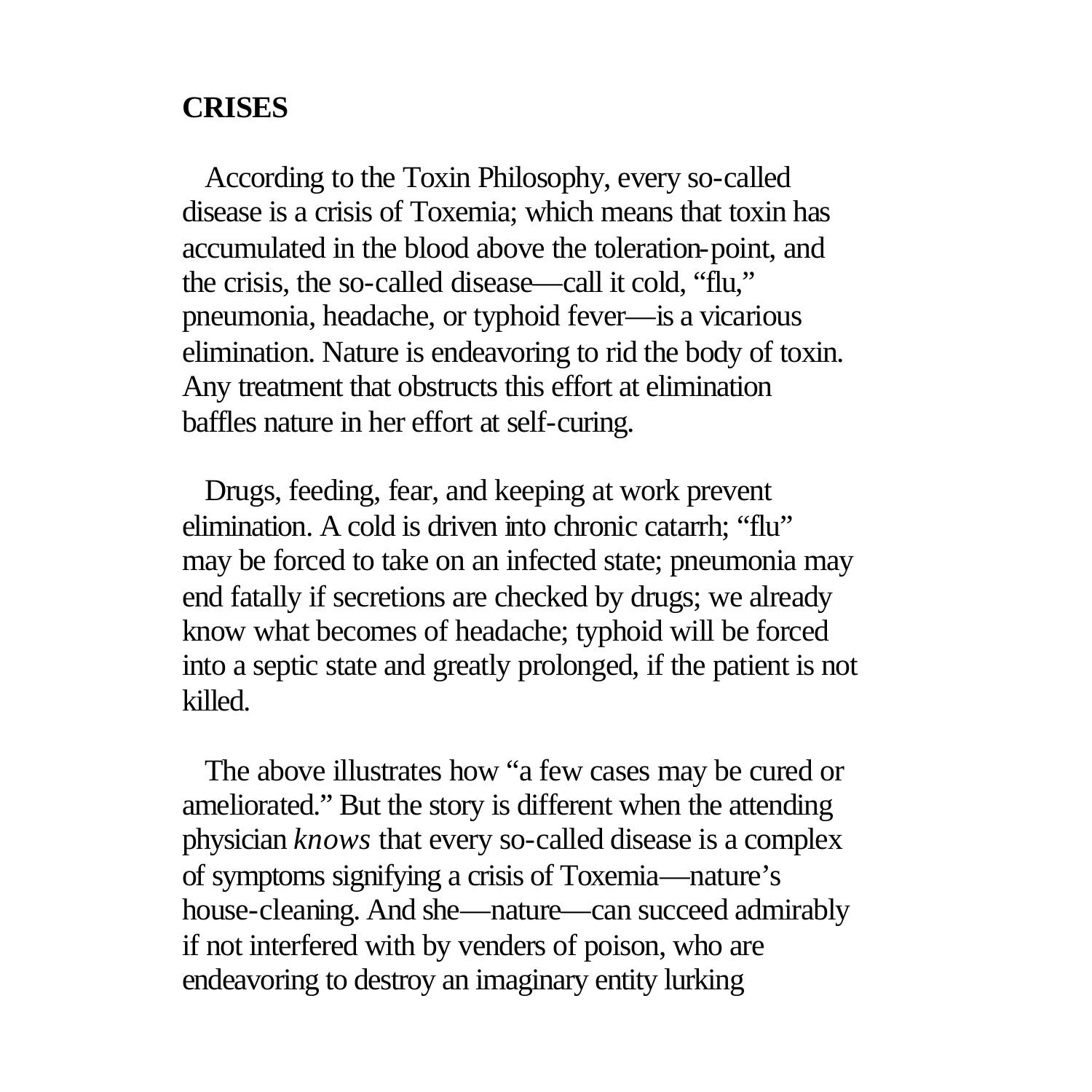somewhere in the system, which is mightily increased and intensified by the venders' cures or amelioratives.

 It is a real pleasure for the doctor who knows that he cannot cure anything, to watch nature throw off all these symptoms by elimination, if he is willing to do a little "watchful waiting" and "keep hands off." The patient will he comfortable most of the time, and will say, when asked how he is: "I feel all right; I am comfortable." Patients never answer in that way when drugged and fed. Yes, when nature is not hindered by officious professional meddling, sick people can truthfully say, when well over a crisis of house-cleaning: "I had a very comfortable sickness." Nature is not revengeful. Great suffering, chronic and fatal maladies, are built by the incorrigibleness of patients, and the well-meaning but belligerent efforts of the doctors who fight the imaginary foe without ceasing. The people are so saturated with the idea that disease must he fought to a finish that they are not satisfied with conservative treatment. Something must be done, even if they pay for it with their lives, as tens of thousands do every year. This willingness to die on the altar of medical superstition is one very great reason why no real improvement is made in fundamental medical science. When the people demand education—not medication, vaccination, and immunization—they will get it.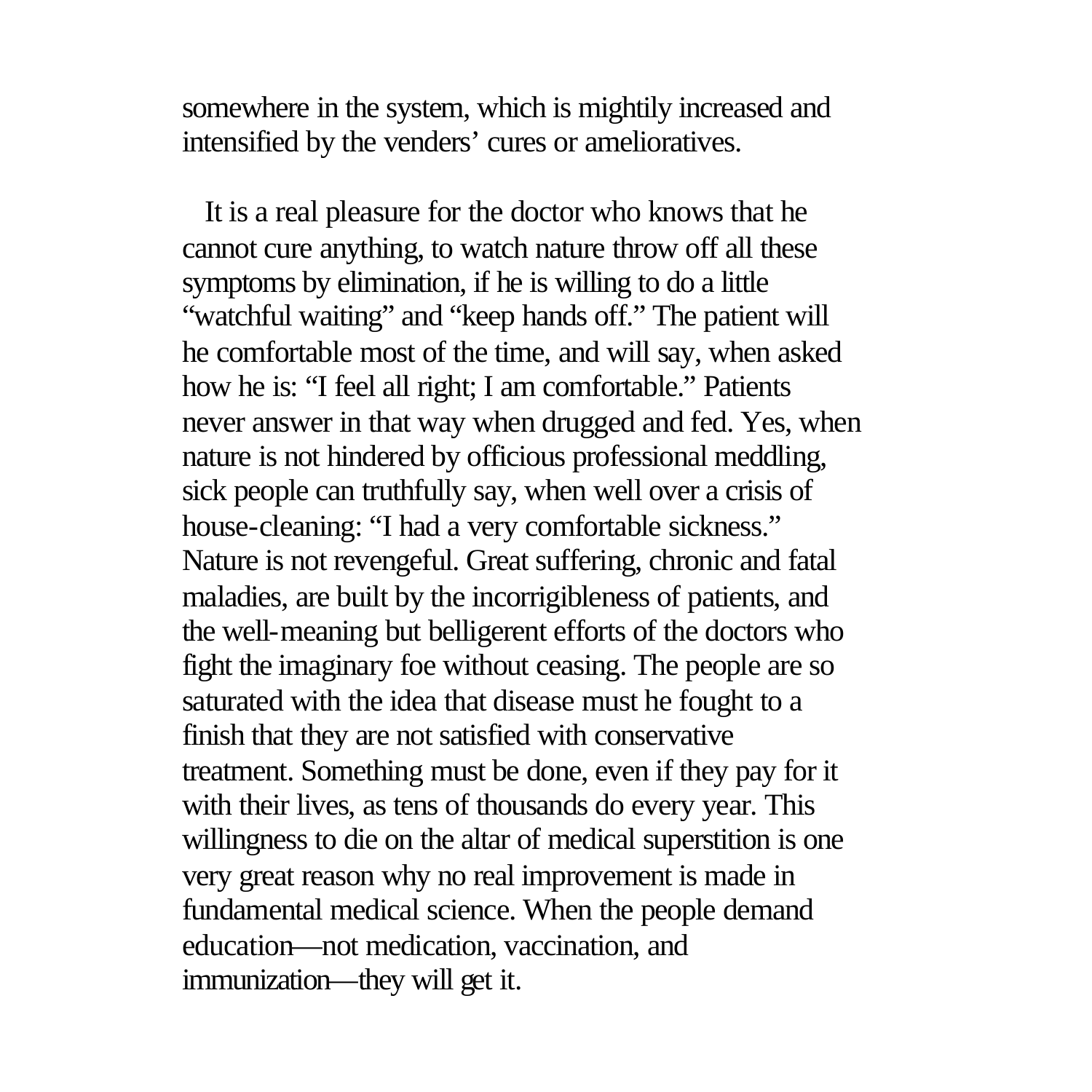Is there nothing for a doctor to do? Yes, of course! He should enter the sick-room with a smile and a cheerful word, free from odors, and neat and clean; be natural, and free from affectations. He should not tell at how many confinements he officiated the night before, or how many thousands he has had in the past ten years. Professional lobbying is not appropriate in the sickroom. Patients should have confidence in their doctor; and if he does a lot of medico-political lying, the patient will know it, and it sloughs confidence.

 He should advise an enema daily—a stomach-wash if it is needed; something warm to the feet; perfect quiet; no food, liquid or solid, and positively no drugs, but all the water desired; a warm bath at night; a hot bath when necessary for pain, and as often as necessary to secure comfort. Rest, warmth, fresh air, and quiet are curative. Then the physician should educate his patient into proper living habits, so as to avoid future crises of Toxemia.

 When this regime is carried out, and Doctor Nature is allowed full control, the pessimistic statement of "Anonymous" that "a few diseases may be cured or ameliorated" can be changed to read: All acute so-called diseases *can be cured;* and the patient will stay cured if he will practice self-control concerning the enervating habits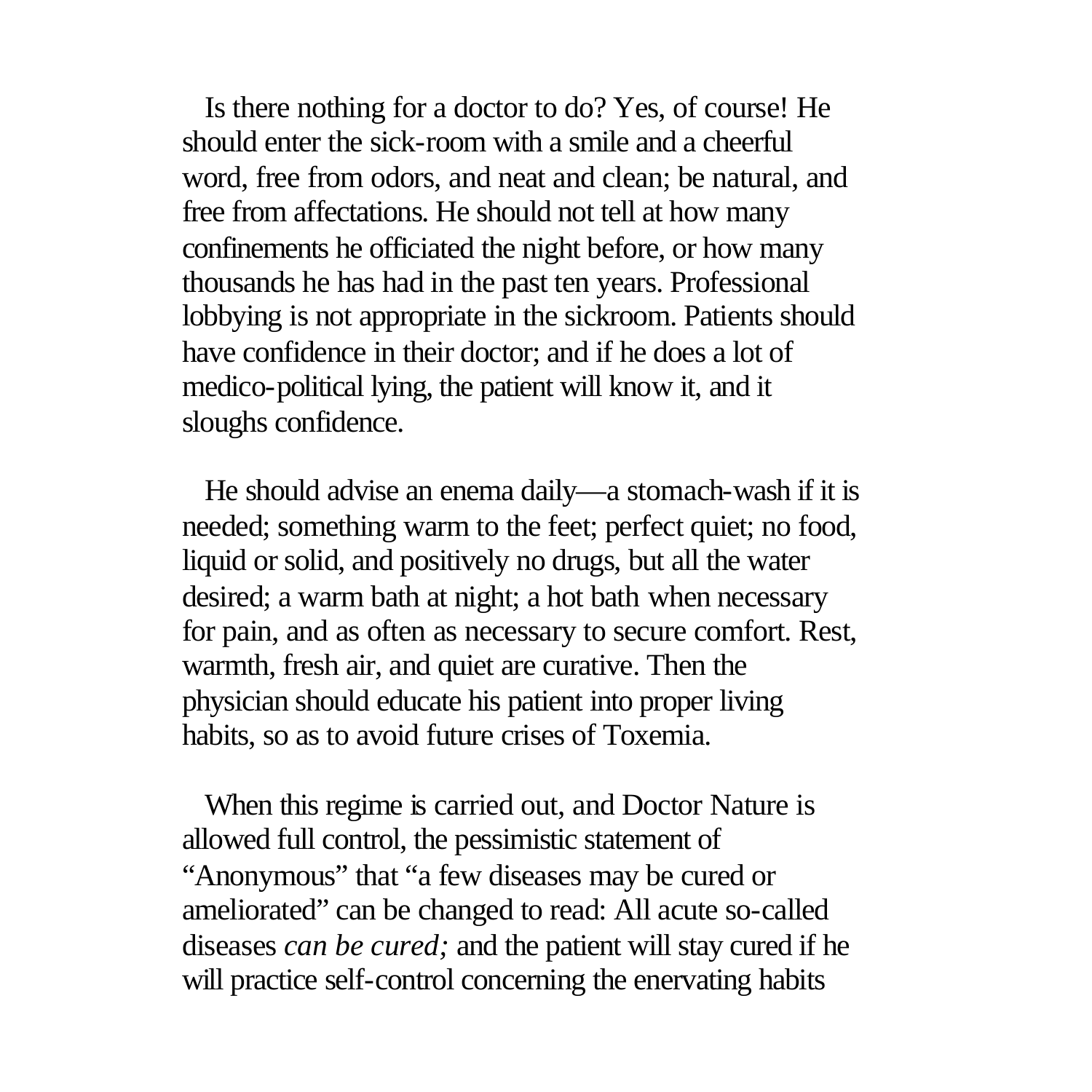that brought on his crises of Toxemia. Where this is carried out faithfully, so-called chronic diseases will never be built.

### **ALL DISEASES ONCE INNOCENT**

 Cancer, tuberculosis, Bright's disease, and all chronic diseases were once innocent colds "ameliorated," and which returned and were "ameliorated" again and again; each time accompanied by a greater constitutional enervation, and a greater constitutional toleration for toxinpoisoning, requiring a greater requisition of mucous membrane through which to eliminate the toxin.

 Research is being carried on vigorously in an attempt to find the cause of disease; the conception of disease being that it is individual. Here is where investigators meet their Waterloo. All the so-called diseases are increasing symptom complexes due to repeated crises of Toxemia. They have no independent existence. As soon as Toxemia is controlled, they disappear, unless an organ has been forced by innumerable crises to degenerate. Even organic change, when the organ is not destroyed, will be overcome by correcting the life and getting rid of the cause—crises of Toxemia.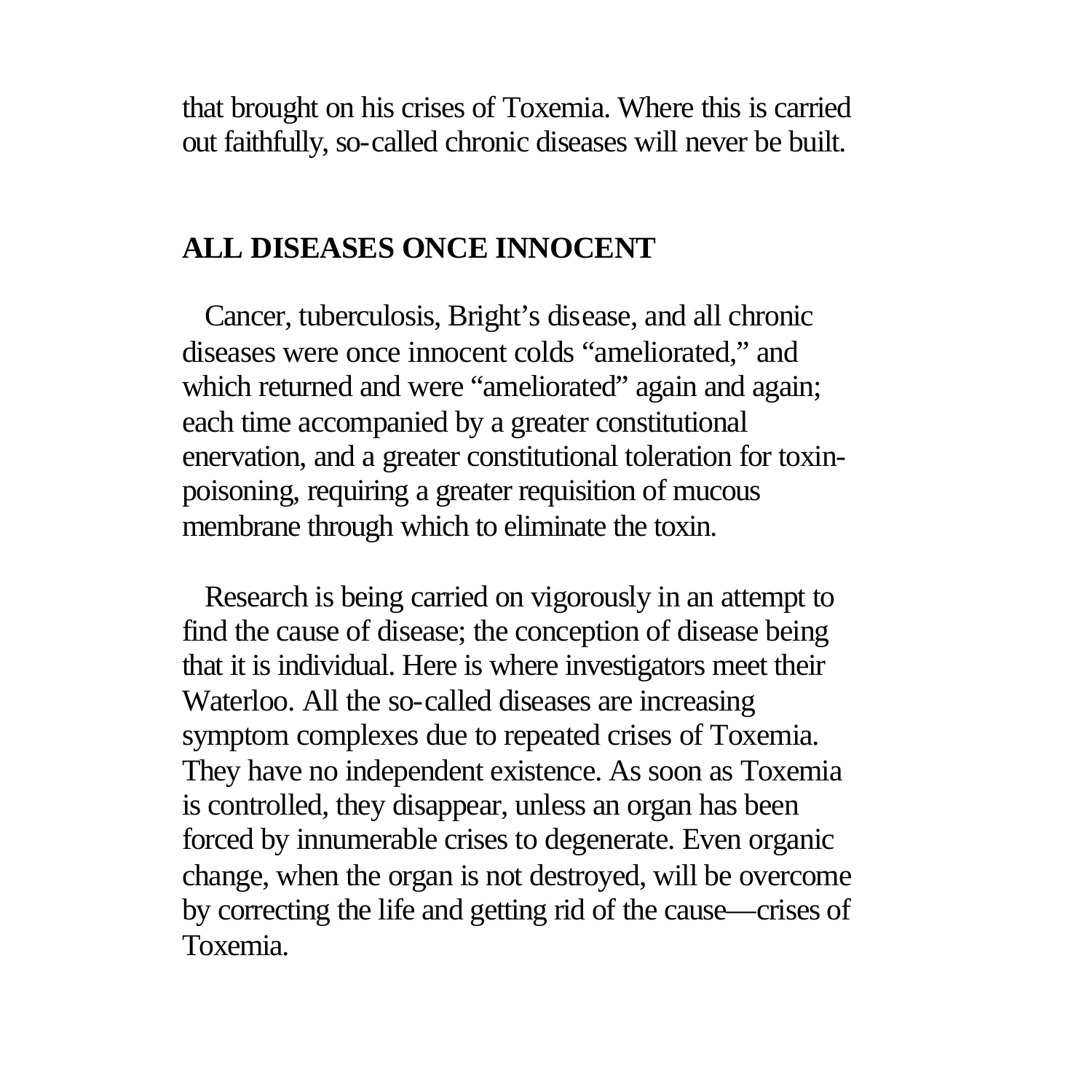To find the cause of cancer, start with colds and catarrh, and watch the pathology as it travels from irritation, catarrh, inflammation, induration, ulceration to cancer.

 As well try to find the cause of man by ignoring his conception, embryonic life, childhood, manhood, etc.

 All symptoms of all so-called diseases have one origin. All diseases are one. Unity in all things is nature's plan. Polytheism is gone, and everything pertaining to it and coming out of it must go.

### **HERD-BELIEFS**

 Few realize man's possibilities if his handicaps are removed—handicaps which are old beliefs and herdinstincts.

 The Toxemic Philosophy is founded on the truth that there is no such thing as cure. In this it differs from all the so-called curing systems. Every pretense or promise of cure, in all lines of therapeutics, is false. This cannot be grasped by all minds until time for thinking has allowed the idea to soak in. Convention and superstition have the floor, and they are unwilling to sit down and listen to the other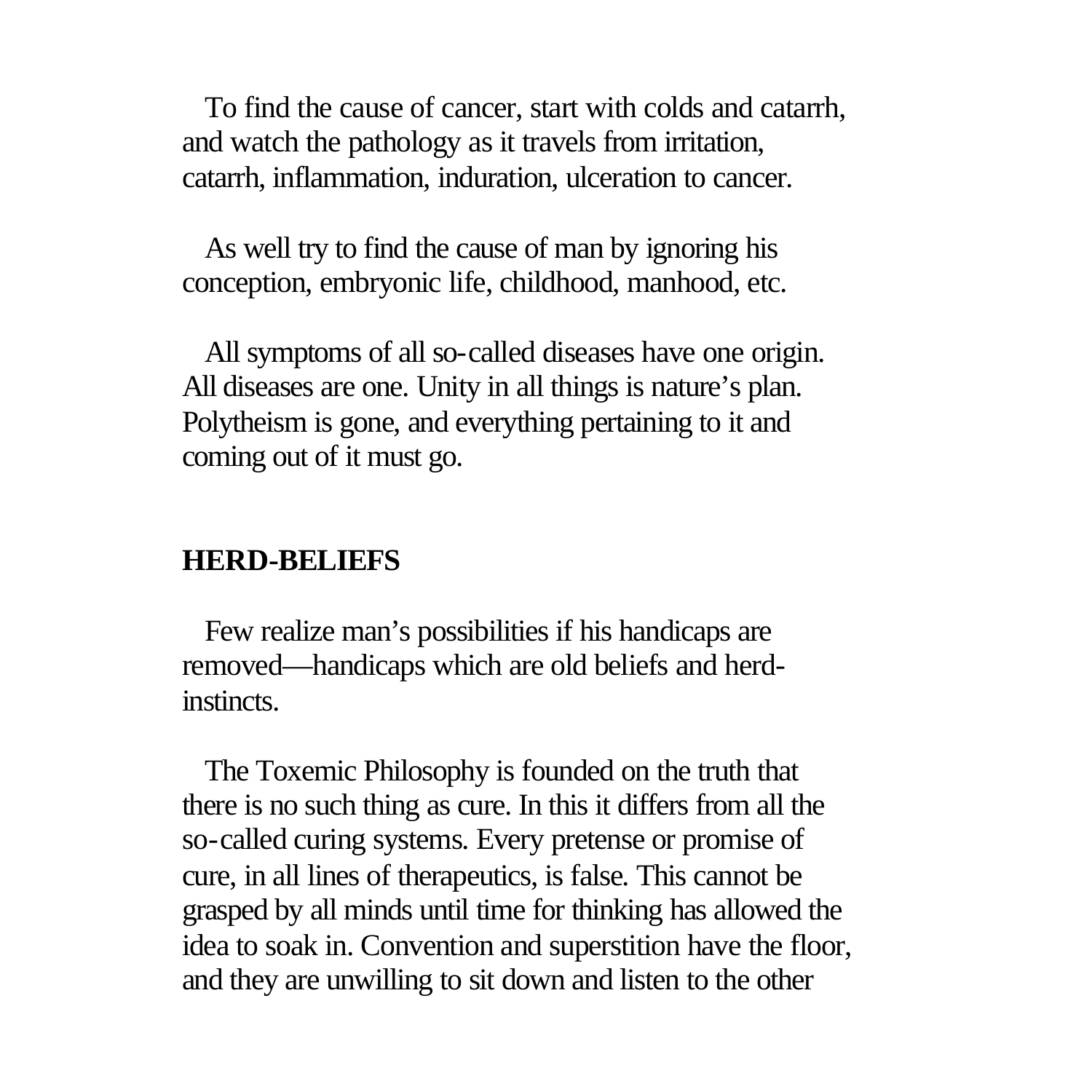side. Many learn slowly, others not at all, and still others are put to sleep mentally by truth.

 There are ox-cart minds in every generation. The recent episode at Dayton, Tennessee, should cure the enthusiasm of those who think the world has outgrown superstition. I have bucked up against medical superstitions of all kinds all my life, and I know that clear-thinking minds are as scarce as hens' teeth. Many compliment me on my clear reasoning on medical subjects; but the moment I cross the border-line into their ethical, moral and theological preserves, they remind me of my trespassing in no uncertain terms. Even my own profession is quick to ink the waters of my reasoning by declaring that I am an infidel—a word that fills the elect with abhorrence. Who is an infidel? One who rejects a senseless convention. Didn't Christ repudiate the Jehovic cult?

 The average mind prefers the old interpretation of to the "new-fangled" definitions. Until the world agrees on one dictionary, one Bible, and one God, the tempest in the teapot of misunderstanding will continue to ebullate, sending the atomized fundamentalists heavenward and the anatomized modernists hellward.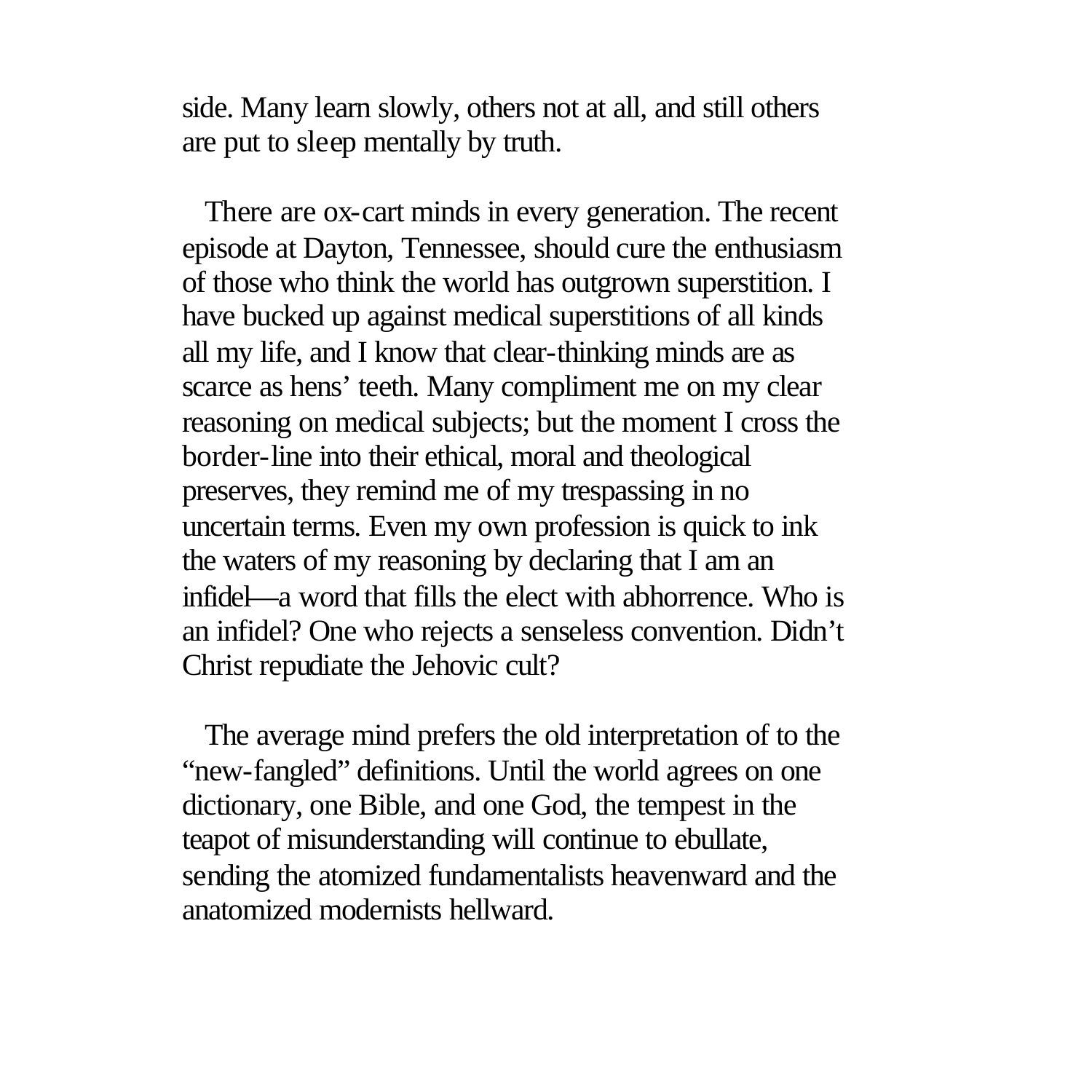Of course, God made man. He made everything. But why not find out just how He made him? Surely there is as much "glory to God" in discovering just how He did it as in accepting an infantile interpretation which up to date has got us nowhere. When we know how man is made, we shall understand the laws of his being; and it will not be necessary for him to die of apoplexy, stone in the gallbladder or kidney, hardening of the arteries, or any other so-called disease caused by breaking the laws of his body and mind.

 If we do our duty to our children, shall we teach them the laws of their being and how to respect them, or shall we go on in the same old way, and, when they get sick from breaking the laws of their being and ruin their health, call a surgeon who will cut out God's mistakes? Think it over; or, if you're too fanatical or bigoted to think, pay a surgeon to cut out the effects of wrong living, and continue the cause.

#### **LET US REASON TOGETHER!**

 Let us do a little homely reasoning. We are inclined to be awed by the word "infinite." The infinite is limitless to our limited comprehension—it is a relative term and ambiguous; but, as we grow in experience, our once limited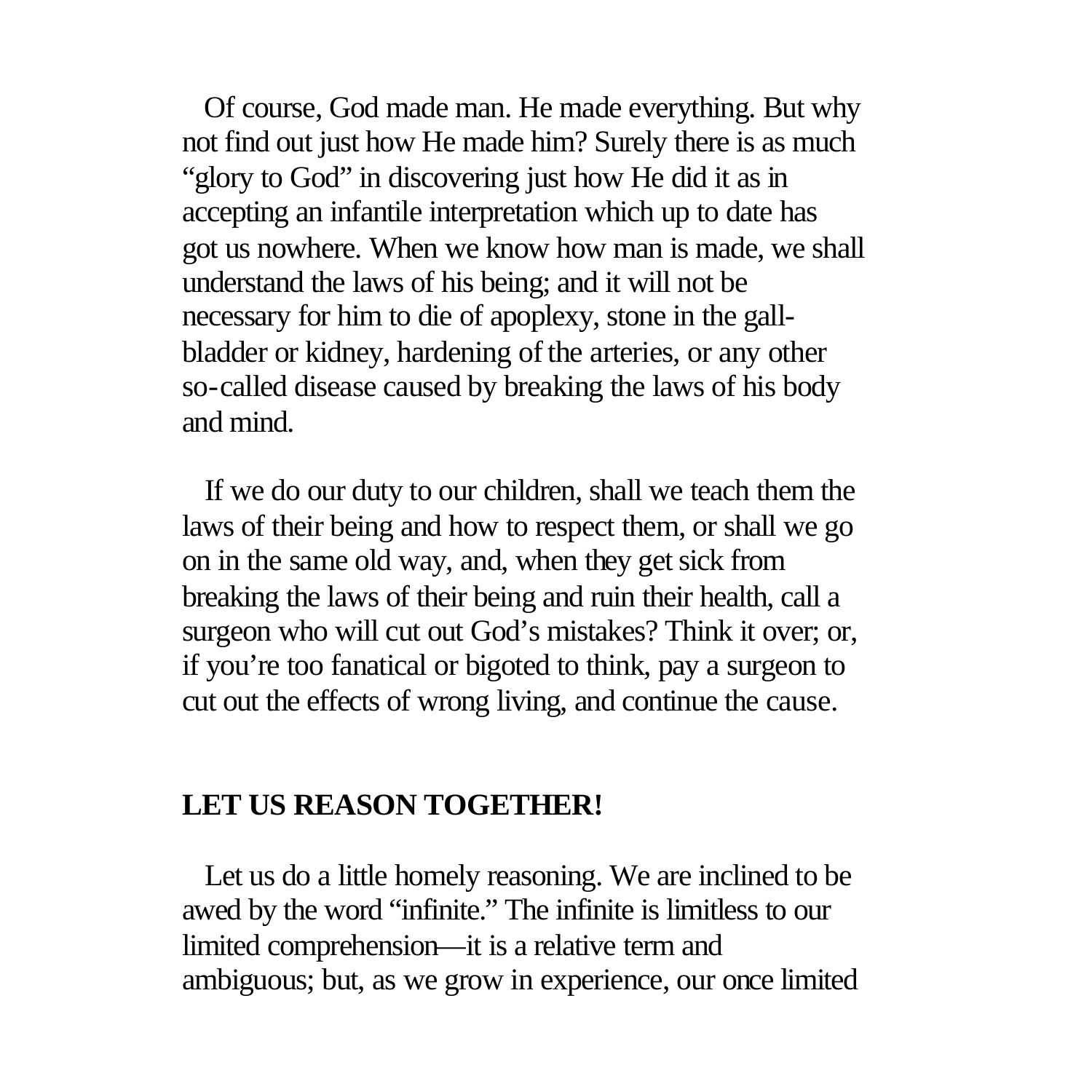comprehensions take on extended dimensions. Each person's infinite is personal and varies from every other person's comprehension. We cannot think in terms of the limitless, and we should not try; for, if we know the analysis of an atom of salt, we know the analysis of the infinite amount there is in the world. This is true of all elements. If we know the analysis of a pound of butter, we know the analysis of the infinite amount contained in the world. If we know all about a man, we know all about all men. If we know what finite love is, we know that infinite love is of the same character.

 We should keep our feet on the ground—stay on earth and be satisfied that all worlds are like our world.

## **HOW TO MEASURE THE INFINITE**

 We know all by an intensive study of a part. If we know all about one disease, we know all about all diseases.

 We shall tell the reader all about Toxemia, and then he should know all about all diseases; for Toxemia is the basic cause of all diseases.

Instead of beginning at the top of any subject, we should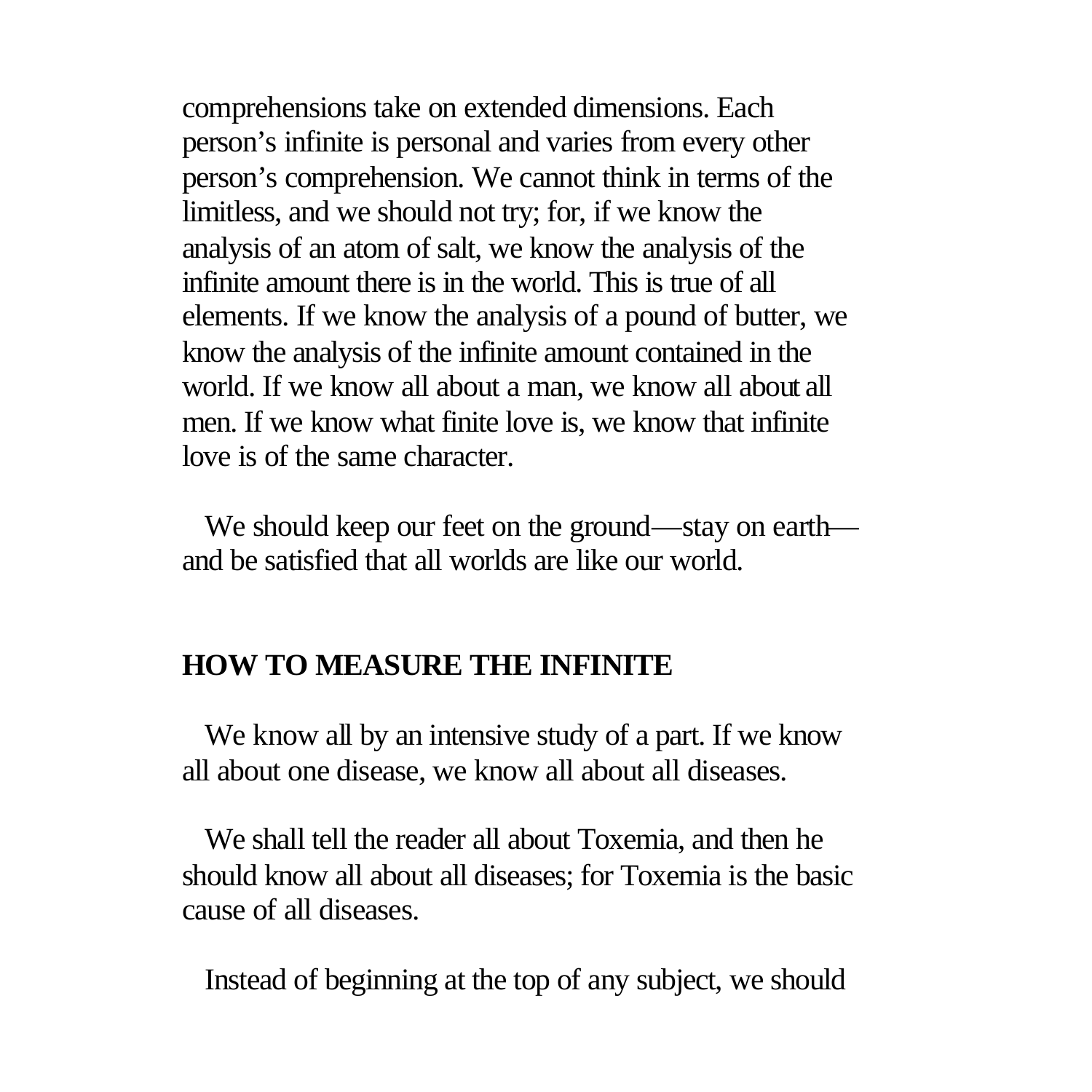begin at the bottom and work up. The usual way for our finite minds is to accept the infinite on faith; then to us the comprehensible does not agree with our preconception, our faith is shocked, our house of belief is divided against itself, and we fall. This is the parting of the ways; and we must reconcile our faith and knowledge by transferring our faith to the belief that the road to all knowledge is by way of the comprehensible. We must either do this or live in doubt concerning the knowable, and accept the unknowable on faith.

 Every truth squares itself with every other truth; every department of science and reason blends into a unit. The laws of life are those of the cosmos; the laws of the universe are the laws of God. The road to an understanding of God is from rock to man, and through man to God. Every step must be a block of truth, or God, the goal, will be sidestepped. Behold the head-on collision of the Christian world and the wholesale massacre that took place during the World War—all due to undigested truth. The world is full of truth; but mental indigestion, due to wrong food combinations, is universal.

 Many think they know what I mean when I use the word "Toxemia," having referred to the dictionary for its definition.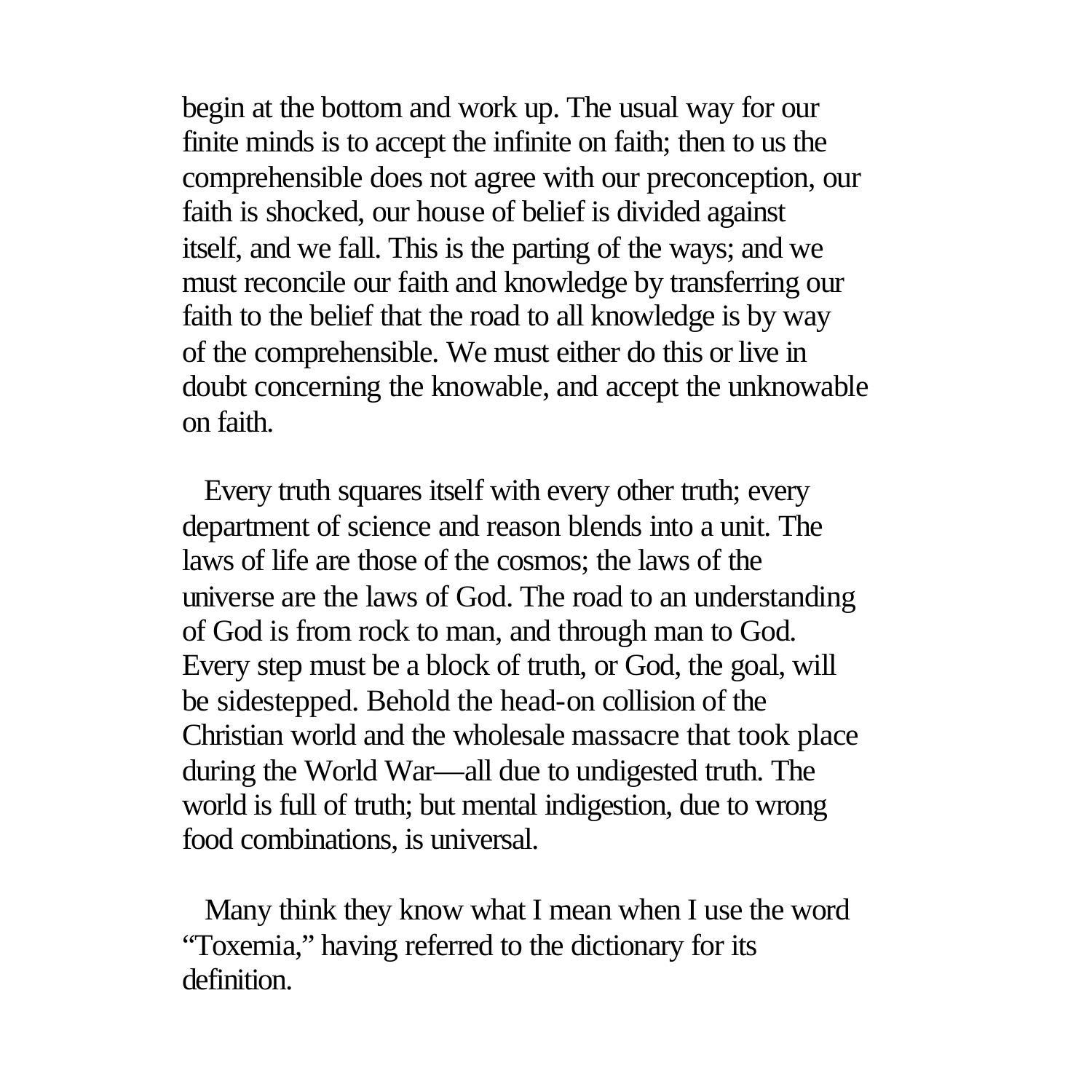# **TOXEMIA, THE BASAL CAUSE OF ALL SO-CALLED DISEASES**

*Toxin Poisoning—*Toxin: Any of a class of poisonous compounds of animal, bacterial, and vegetable origin—any poisonous ptomaine. (Standard Dictionary.)

 There are so many ways for the blood to become poisoned that, unless what I mean by "Toxemia" is thoroughly comprehended, there must be a confused understanding. This explanation is made necessary because even professional men have said to me: "Oh, yes, I believe in the poisoning resulting froin retained excretions (constipation) and ptomaine (food) poisoning."

 As stated before, a ptomaine poisoning resulting from the ingestion of food that has taken on a state of putrescence, or a poisoning resulting from this change taking place in food after it has been eaten, and which is generally called autotoxemia, is not an autogenerated poisoning. Both of these poisons are generated on the outside of the body, and must be absorbed before the blood can be poisoned. Food or poison in the intestines is still on the outside of the body. A suppurating wound, ulcer, or chancre is on the outside of the body, and if it causes septic (blood) poisoning, it will be because the waste-products are not allowed to drain—to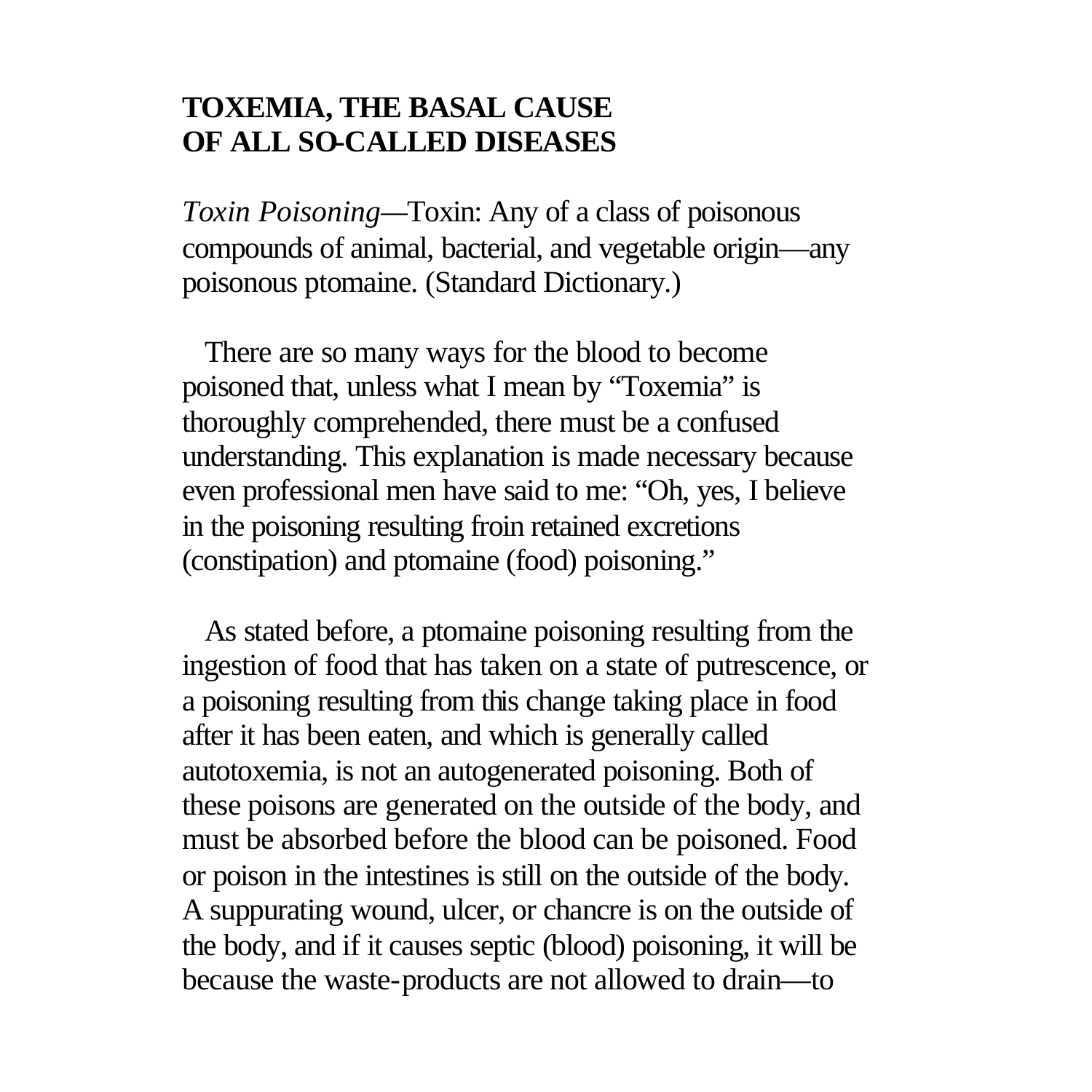escape. The discharge being obstructed, it becomes septic, and its forced absorption poisons the blood. Even vaccinia fails to produce septic poisoning, because its poison is discharged on the surface—on the outside of the body. Occasionally the waste-products are forced to enter the blood because of faulty dressings; then septic poisoning, with death, follows.

#### **THE DEADLY GERM**

 It should not be forgotten that unobstructed free drainage from wounds, ulcers, canals, ducts, keep them aseptic (nonpoisonous). The *deadly germ* on the hands, lips, drinkingcups, hanging-straps of street cars—in fact, found anywhere and everywhere—is not deadly until it gets mixed up with man's deadly dirty, filthy physical and mental habits. There are people who cannot be taught cleanliness; they either scrub their bodies raw or neglect them overtime. It is an art to wear clothes and maintain a state of cleanliness conducive to health. Venereal and all skin diseases, including the eruptive fevers, are fostered by clothes. There is something more than prejudice, fanaticism, and partisanship in my reiterated allusions to the congenerie relationship of syphilis, vaccination, and smallpox. The kinship would have been settled long ago if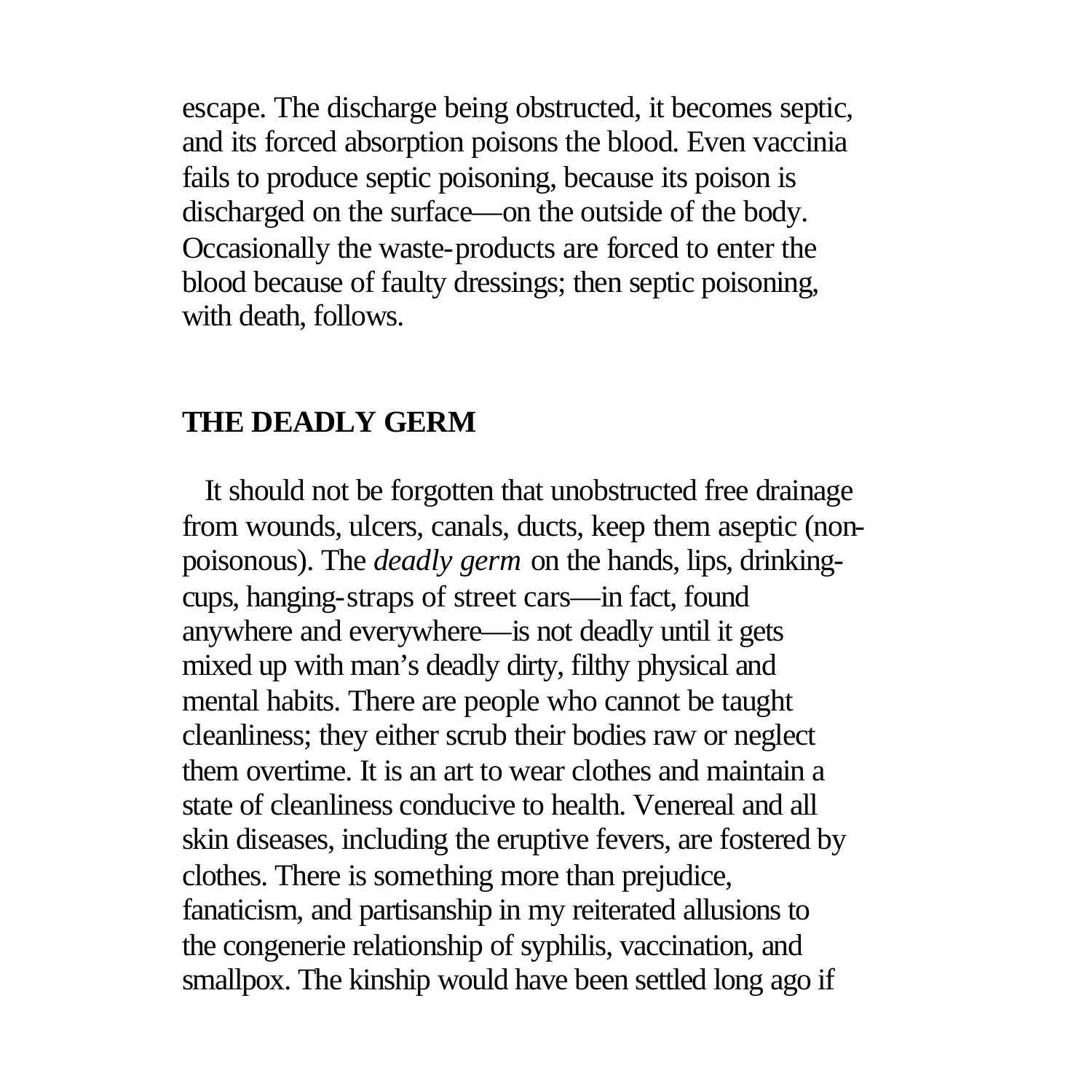vaccine and vaccinia were not commercialized. Will those with millions invested, and turning out large dividends, willingly be convinced that they are engaged in the wholesale syphilization of the people? It is not in keeping with our commercialized religion.

 The *deadly germ* must be mixed with retained, pent-up waste-products before it becomes metamorphosed into its deadly toxic state. The dog or other animal licks it out of his wound. When the "deadly germ" is osculated into the mouth, and from there into the stomach, it is digested. The normal secretions of the body, on the outside as well as on the inside of the body, are more than enough to get away with all the "deadly germs" allotted to each person.

 Normal persons are deadly to all germs and parasites peculiar to the human habitat.

 Normal people have no need of heaven or hell; these are conjurations of ignorance and filth on the search for artificial immunization. Truth immunizes the germ fallacy.

 Cures and immunization are the products of a civilization that does not civilize. Creedal religion is a cure and an immunization for those who would be good if evil did not betide them.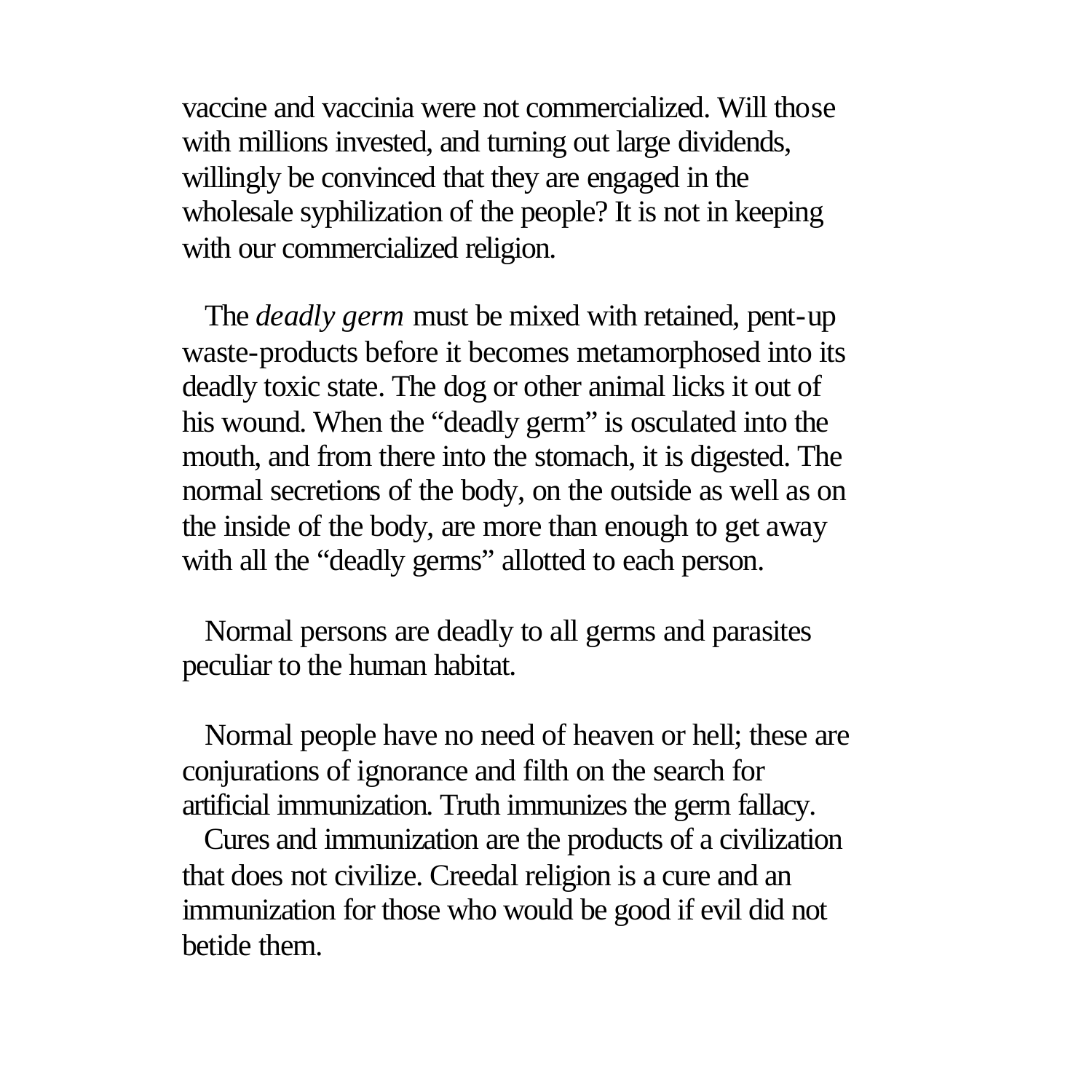Self-control and a knowledge of the limitations of our privileges bring to us the best in life; then, if we are contented to live one world at a time, we shall have the best preparation for the tomorrows (future) as they come. If we live well today—live for health of mind and body today we need not worry about the germs that come tomorrow.

 Those who preach fear of germs today are the mental offspring of those who have preached fear of God, devil, hell, and heaven in the past. They do not know that the fear which they inculcate is more to be dreaded than the object of their warning. Fear does a thousand times more harm than any other one cause of Toxemia.

 Nature goes her limit in the prevention or absorption of any and all poisons. The indurated wall built at the base of ulceration is a conservative measure—it is to prevent absorption. In the matter of prevention, nature sometimes goes too far, and builds tumors and indurations so dense as to obstruct the circulation; then degeneration takes place, with slow absorption of the septic matter. This poisoning takes place very insidiously. It is called cachexia, and the names given to this pathology are syphilis or cancer; or, if of the lungs, it is called tuberculosis.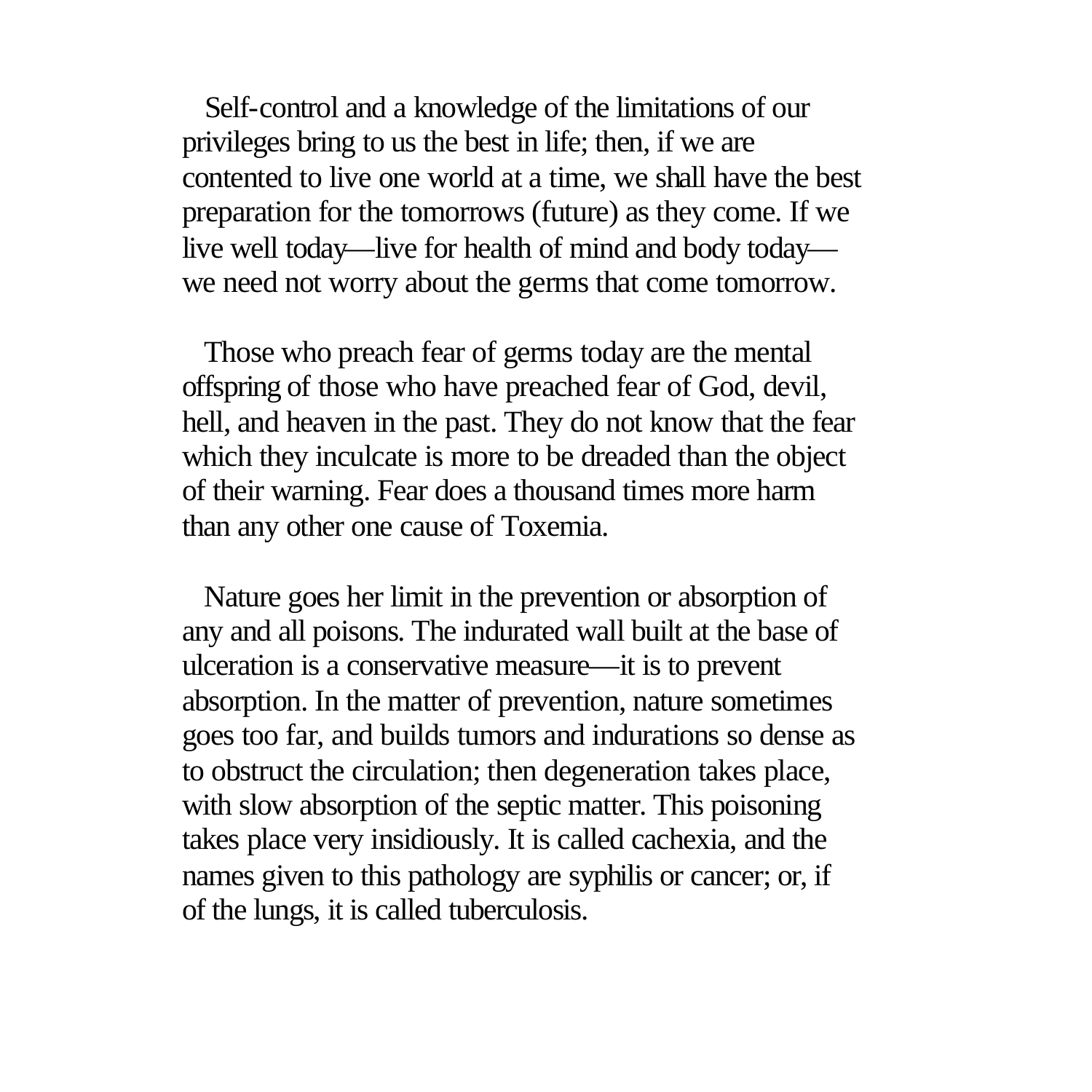This may be thought a very great digression from the subject of Toxemia; but, as all pathological roads lead to Rome—the unity of all diseases—an apology is not necessary.

#### **THE MEDICAL WORLD IS LOOKING FOR CURES**

 The medical world has been looking for a remedy to cure disease, notwithstanding the obvious fact that nature needs no remedy—she needs only an opportunity to exercise her own prerogative of self-healing.

 A few years ago a sick doctor offered dollars for a cure for cancer. If he had known the cause of disease, instead of being scientifically educated, he would not have died believing in the possibility of a cure, after nature had passed her eternal fiat of unfitness in his case. Cancer is the culmination of years of abuse of nutrition, and years of Toxemia from faulty elimination. Forcing the bowels to move is an old and conventional method of so-called elimination which gets rid of the accumulation in the bowels, causing an extra amount of water to be thrown out by the kidneys and bowels; but this forcing measure adds to enervation by its overstimulation, and further inhibits elimination proper—elimination of waste-products in the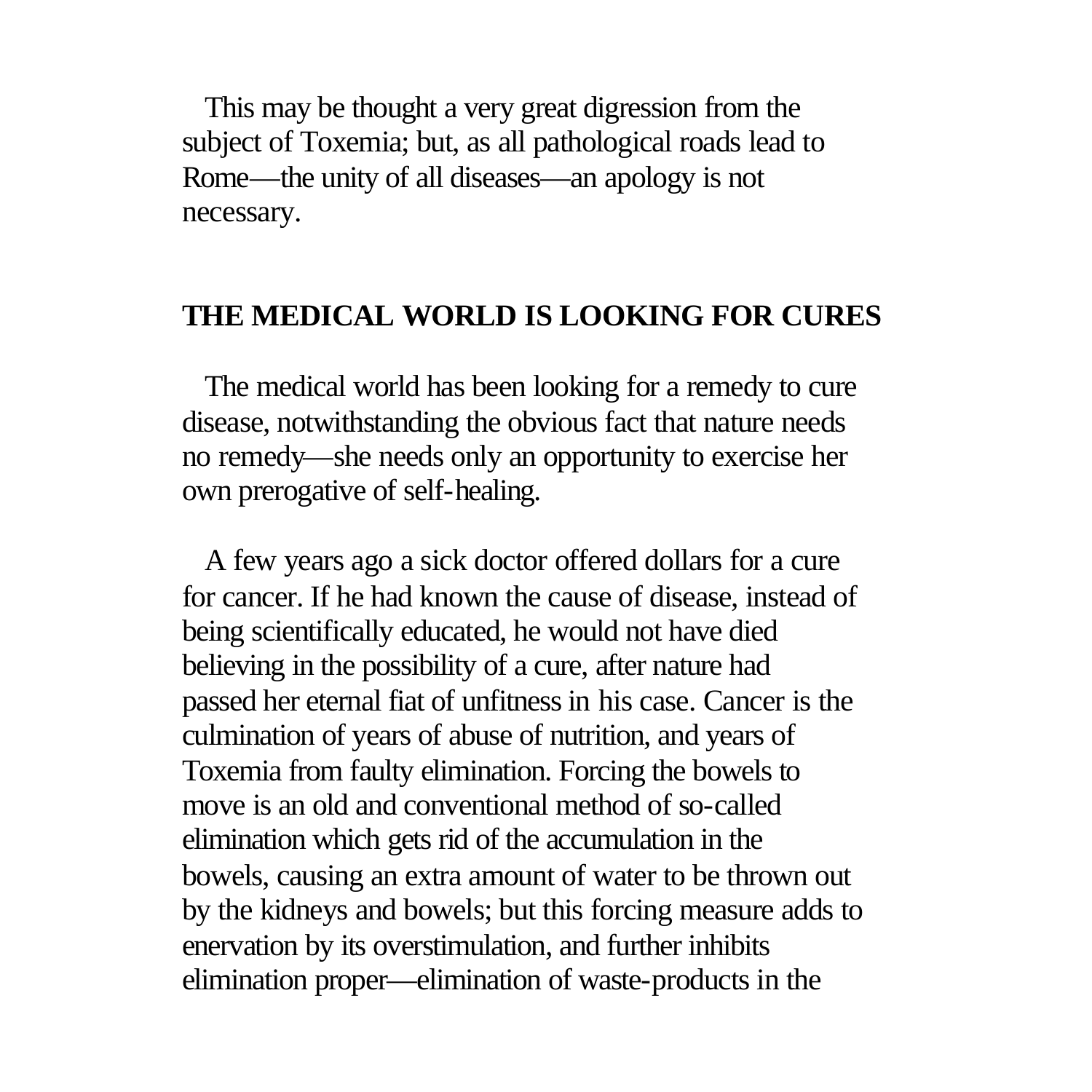blood, the source of all disease-producing toxins. The most powerful eliminant is a fast. In other words, give nature rest, and she needs no so-called cures. Rest means: Stay in bed, poise mind and body, and fast. Nature then works without handicaps, unless fear is created by all the old fearmongers, professional and lay, sending to the patient the warning: "It is dangerous to fast; you may never live through it." These wiseacres do not know that there is a vast difference between fasting and starving.

 Here is a hint for those kill-joys who are afraid to allow their patients to fast: You know, or think you do, that people who are forced to stay in bed from injury never do well, and this is especially true of old people. Why? Because they are overfed.

### **GERMS AS A CAUSE OF DISEASE**

 Germs as a cause of disease is a dying fallacy. The bacteriological deadmarch is on, and those with their ears to the ground can hear it. Intuition is forcing the active medical minds to fortify against the coming revulsion; they are buckling on the armor of endocrinology. Endocrinology, focal infection, autogenous and synthetic remedies, vaccine and serum immunization, are some of the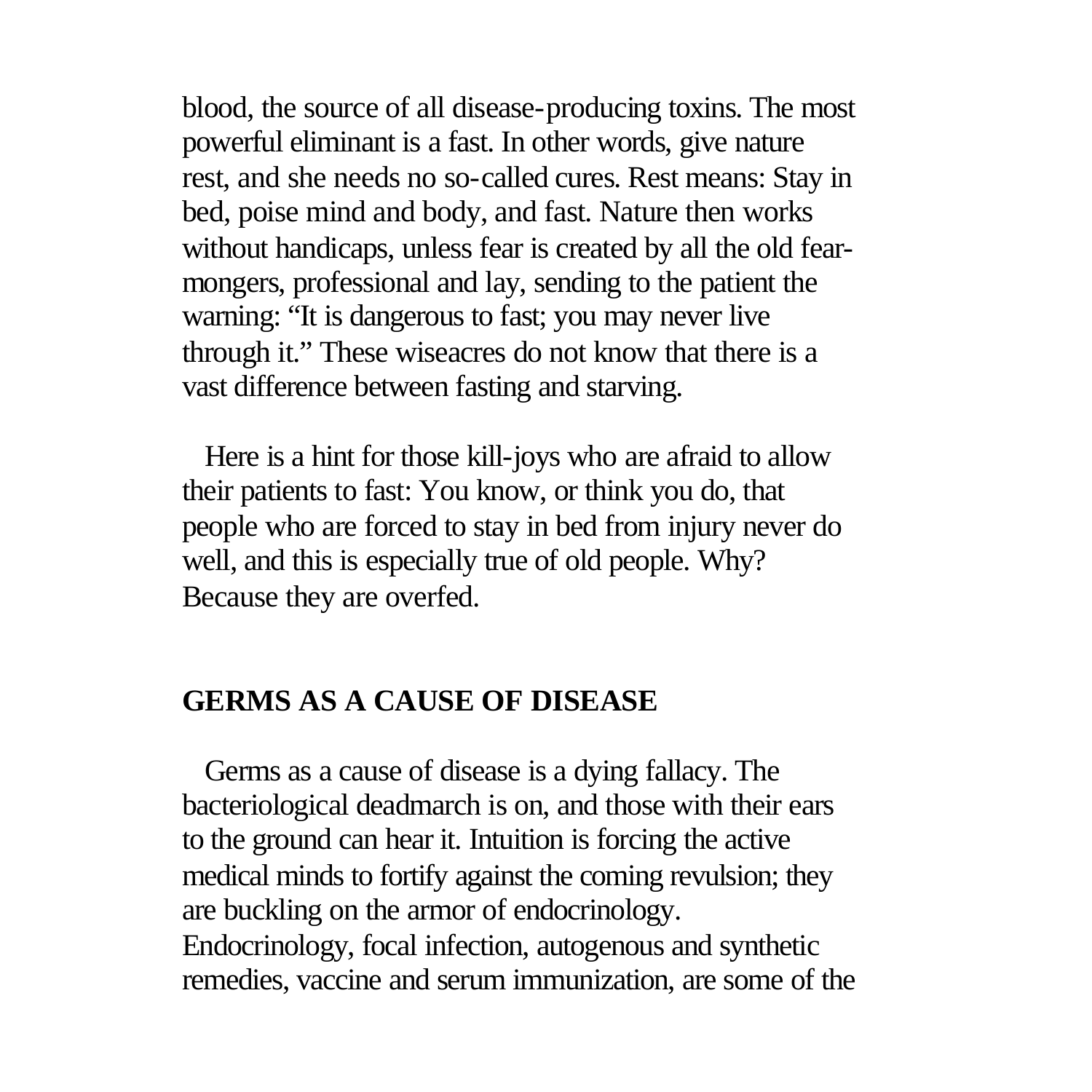high points in the science of medicine today; but there is a lack of fundamental unity to the system; and nature abhors chaos as she does a vacuum.

 Toxemia accepts the germ (organized ferment) as it does the enzyme (unorganized ferment). Both are necessary to health.

 My theories have received but little attention except from plagiarists. A few, a very few, physicians know what I stand for. Those few, however, are enthusiastic, and have proved to their own satisfaction that the theory has a universal application. Many attempt to work Toxemia along with some little two-by-four pet curing system—it means petting a little personal pride; but it will not work. Toxemia is big enough for the best in any man.

 What more can be asked by any doctor than a philosophy of cause that gives a perfect understanding of the cause of all so-called diseases? To know cause supplies even the layman with a dependable cure and an immunization that immunizes rationally. Dependable knowledge is man's salvation; and when it can be had with as little effort as that required for a thorough understanding of the Philosophy of Toxemia there is little excuse for any man, lay or professional, to hazard ignorance of it.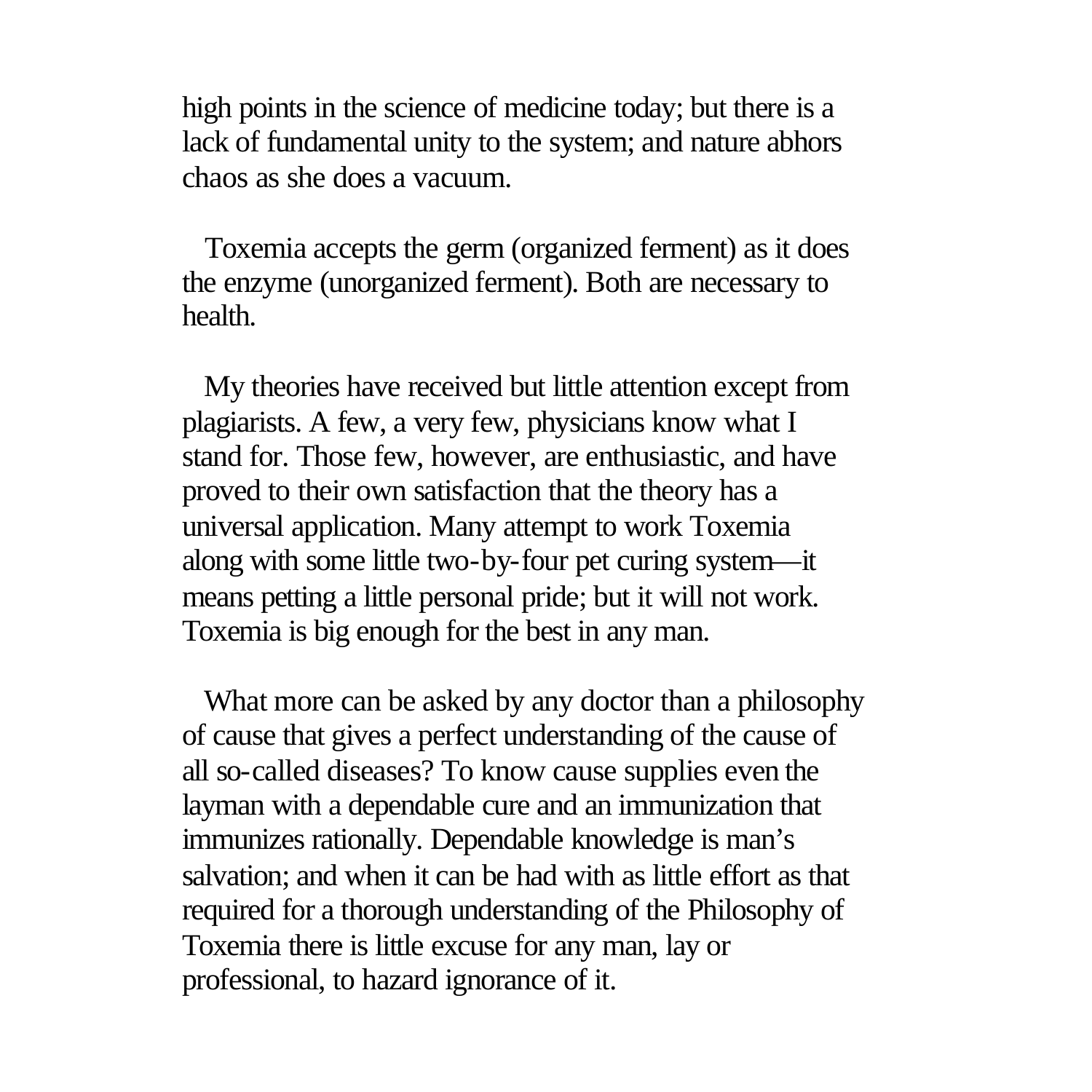Toxin—the designating poison in Toxemia—is a product of metabolism. It is a constant, being constantly generated; and when the nerve-energy is normal, it is as constantly eliminated as fast as produced.

 The body is strong or weak, as the case may be, depending entirely on whether the nerve-energy is strong or weak. And it should be remembered that the functions of the body are carried on well or badly according to the amount of energy generated.

## **IMPORTANCE OF NERVE-ENERGY**

 Without nerve-energy the functions of the various organs of the body cannot be carried on. Secretions are necessary for preparing the building-up material to take the place of worn-out tissue. The worn-out tissue must be removed eliminated—from the blood as fast as it is formed, or it accumulates, and, as it is toxic, the system will be poisoned. This becomes a source of enervation.

 Elimination of the waste-products of tissue-building is just as necessary as the building-up process. As these two important functions depend on each other, and as both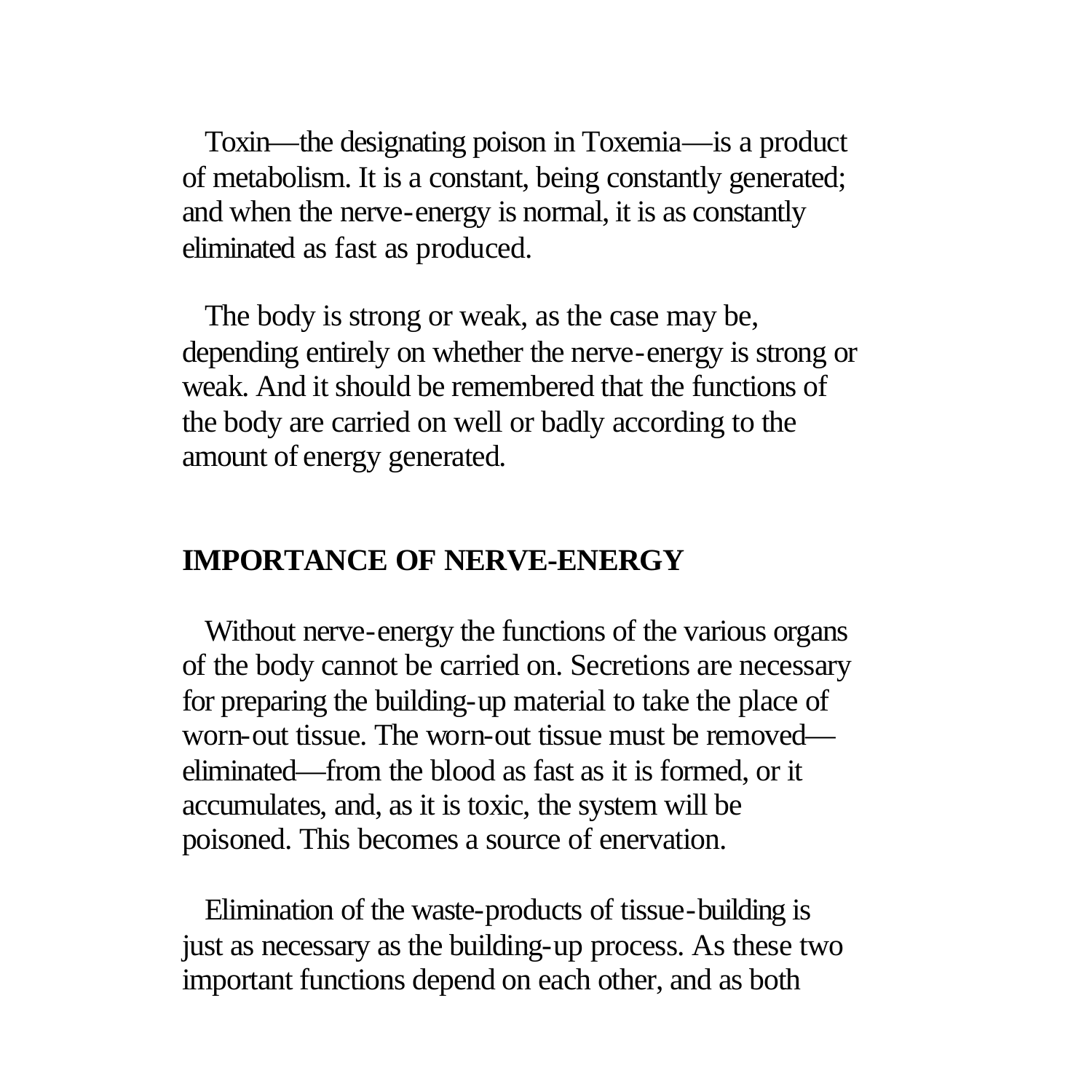depend on the proper amount of nerve-energy to do their work well, it behooves all people who would enjoy life and health to the full to understand in what way they may be frugal in using nerve-energy so that they may learn how to live conservatively or prudently, thereby enjoying the greatest mental and physical efficiency, and also the longest life. (See chapter on "Enervating Habits.")

 To the ignorant, thoughtless, and sensual such suggestion and advice will seem unnecessary, or perhaps the whims or preachments of a crotchety person, or the qualms of a sated sensualist; but it is the writer's belief that the more sober and thoughtful will welcome a knowledge that will help them to become masters of themselves. So far the masses have trusted their health and life to a profession that has failed to make good. I say this advisedly; for now the supposed masters in the profession are looking for the causes of disease, and it should be obvious to any thinking mind that, until the cause of disease is found, certainly no dependable advice can be given as to how to avoid disease.

 Fifty-eight years of independent thinking, unbiased by sect or creed, have enabled me to discover the true cause of disease; and it is so simple that even a child can learn to protect itself against the said-to-be "diseases peculiar to children<sup>"</sup>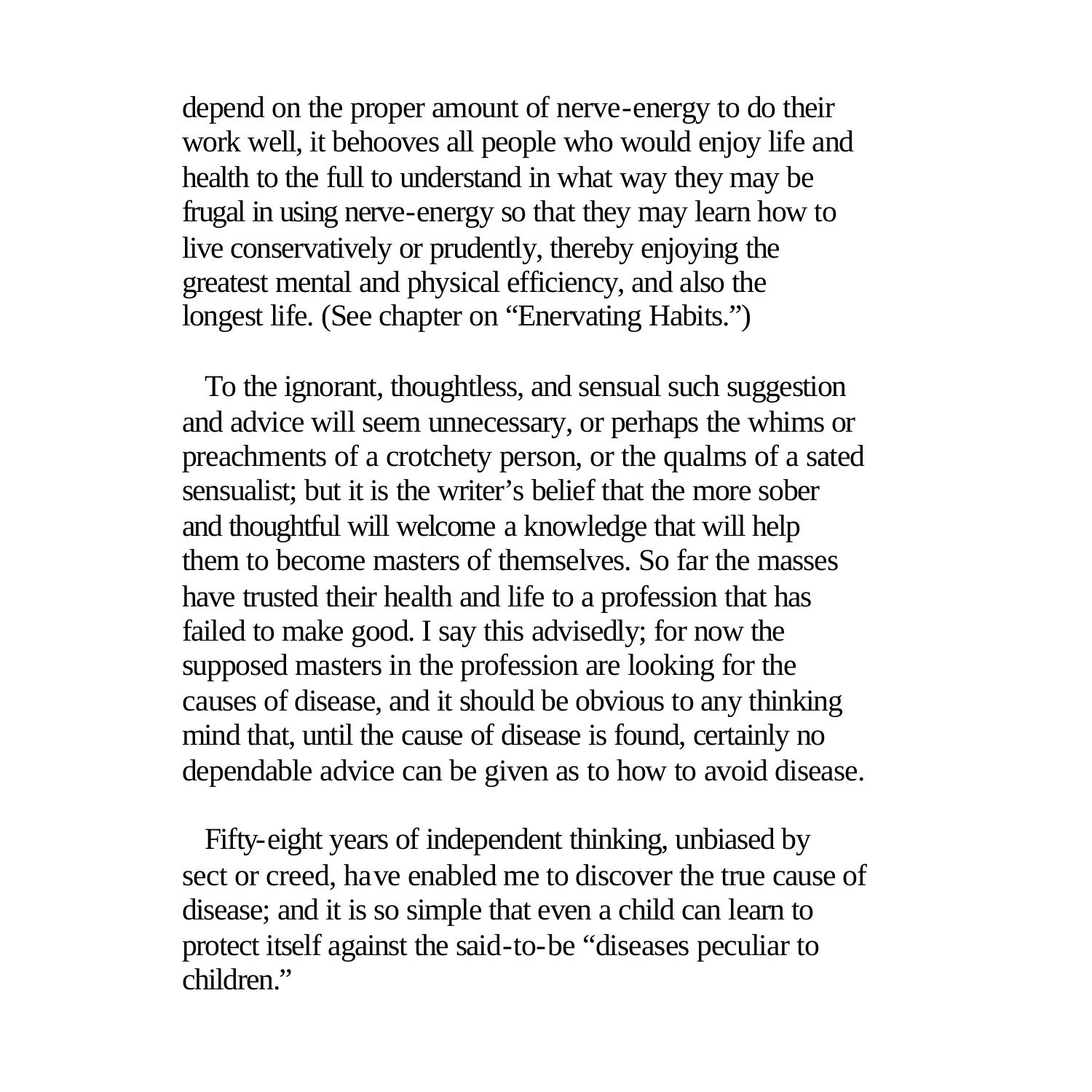"These are the times that try men's souls." If Tom Paine were here now, he would change the wording of that line to read: "These are the times that try men's nerves." Nerveenergy and good money are the commodities that are spent very rapidly these days. Chasing the dollar causes great waste of energy; and the dollar has been chased so much that it has developed wanderlust to such a degree that men enervate themselves catching up with a few, but prostrate themselves endeavoring to break them of their wanderhabit. There are many ways to use up nerve-energy. It should be the ambition of everybody to conserve all the nerve-energy possible for the extraordinary amount required to keep the speeding-up necessary to adjust humanity to the automobile pace. This will come in time.

 Man adjusted himself to the change from the ox-cart, Dobbin the flea-bitten, string-halt, and blind, and the steamboats, on which our forebears took their honeymoon trips, to the "steam-cars" and high- stepping bays and family carriage.

 Many will go into the hands of the receiver before the nervous system becomes adjusted to high-power automobiles and flying-machines.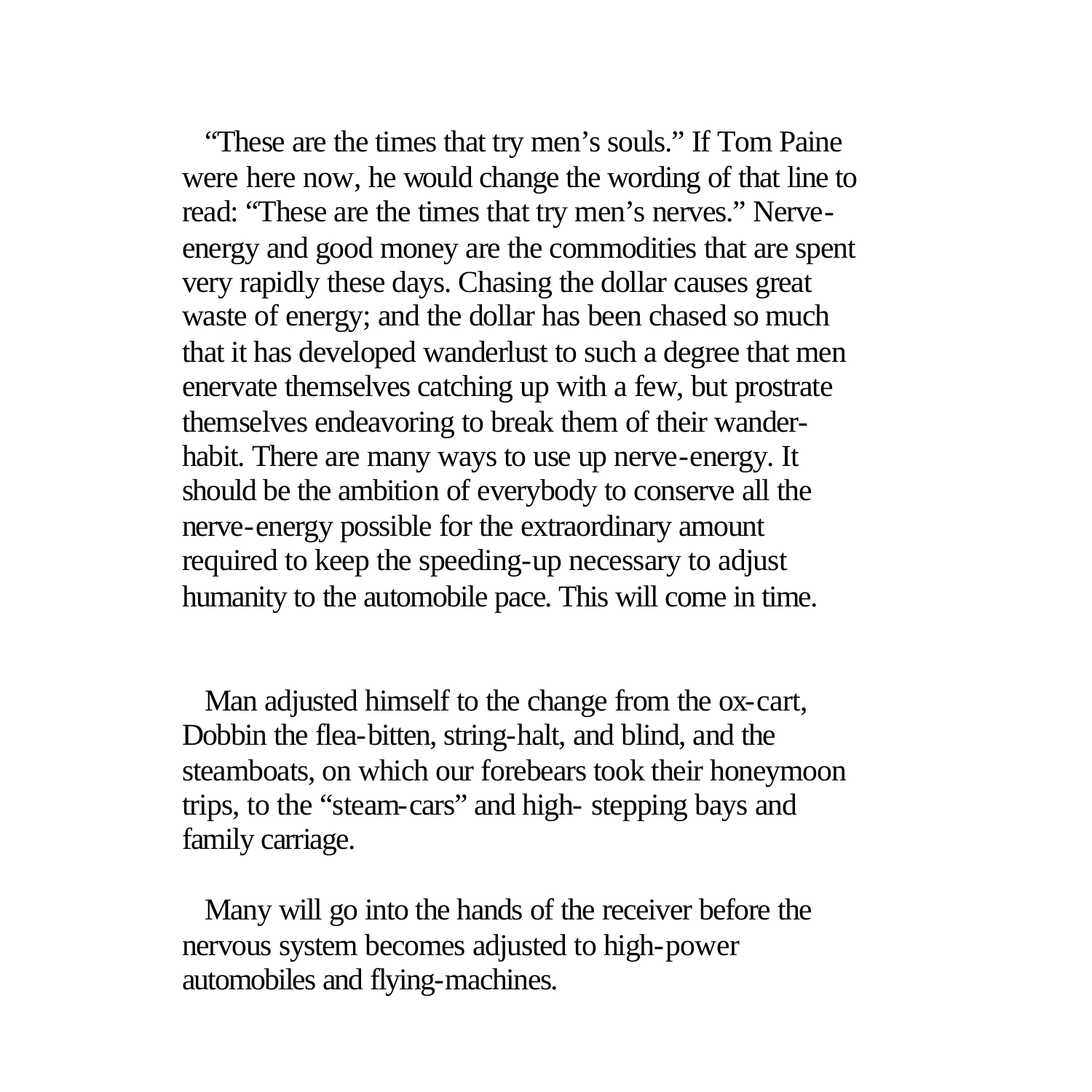Without nerve-energy the functions of the body cannot be carried on properly. The present-day strenuousness causes enervation, which checks elimination, and the retained toxins bring on Toxemia.

 Everything that acts on the body uses up energy. Cold and heat require the expenditure of nerve-energy to adjust the body to the changes.

 After middle life, those who would keep well and live to be old must have a care concerning keeping warm and avoiding chilling of the body. They must let up on table pleasures and practice self-restraint in all ways. Allowing the feet to be cold for any length of time allowing the body to chill when a top-coat would prevent—is using up nerveenergy very fast.

 Work with worry will soon end in flagging energy enervation.

 As no provision is made for the demand of an extra supply of energy at a given time, it is necessary, very necessary, to know how to conserve what we have and build more.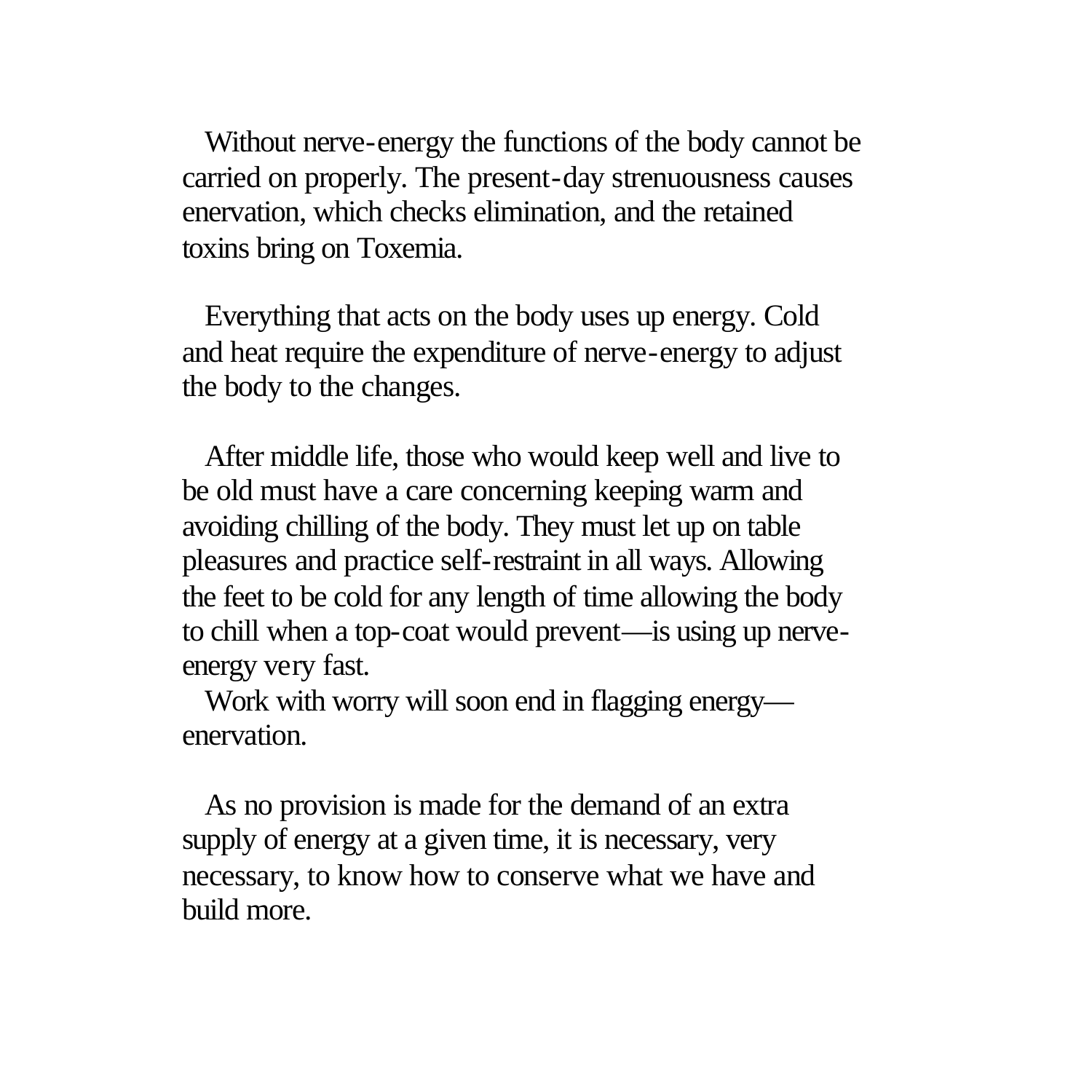# **CONSERVATION OF ENERGY THE GREATEST THERAPEUTIC MEASURE**

 Now that I have found that enervation is the source of the cause of the only disease (Toxemia) to which mankind is heir, it is easy to see that the so-called science of medicine, as practiced, is an ally extraordinary of all the causes of enervation, and becomes a builder of disease instead of curing or ameliorating man's sufferings. Every so-called cure in its very nature causes enervation. Even the drugs used to relieve pain end in making a greater pain, and sometimes kill. The drugs to relieve cough in pneumonia sometimes kill the patient. Removing stone from the gallbladder does not cure the cause, and more stones form.

 Rest from habits that enervate is the only way to put nature in line for curing. Sleep and rest of body and mind are necessary to keep a sufficient supply of energy. Few people in active life rest enough.

# **WHY ENERVATION IS THE CAUSE AND NOT THE DISEASE**

 Enervation per se is not disease. Weakness, lost power, is not disease; but, by causing a flagging of the elimination of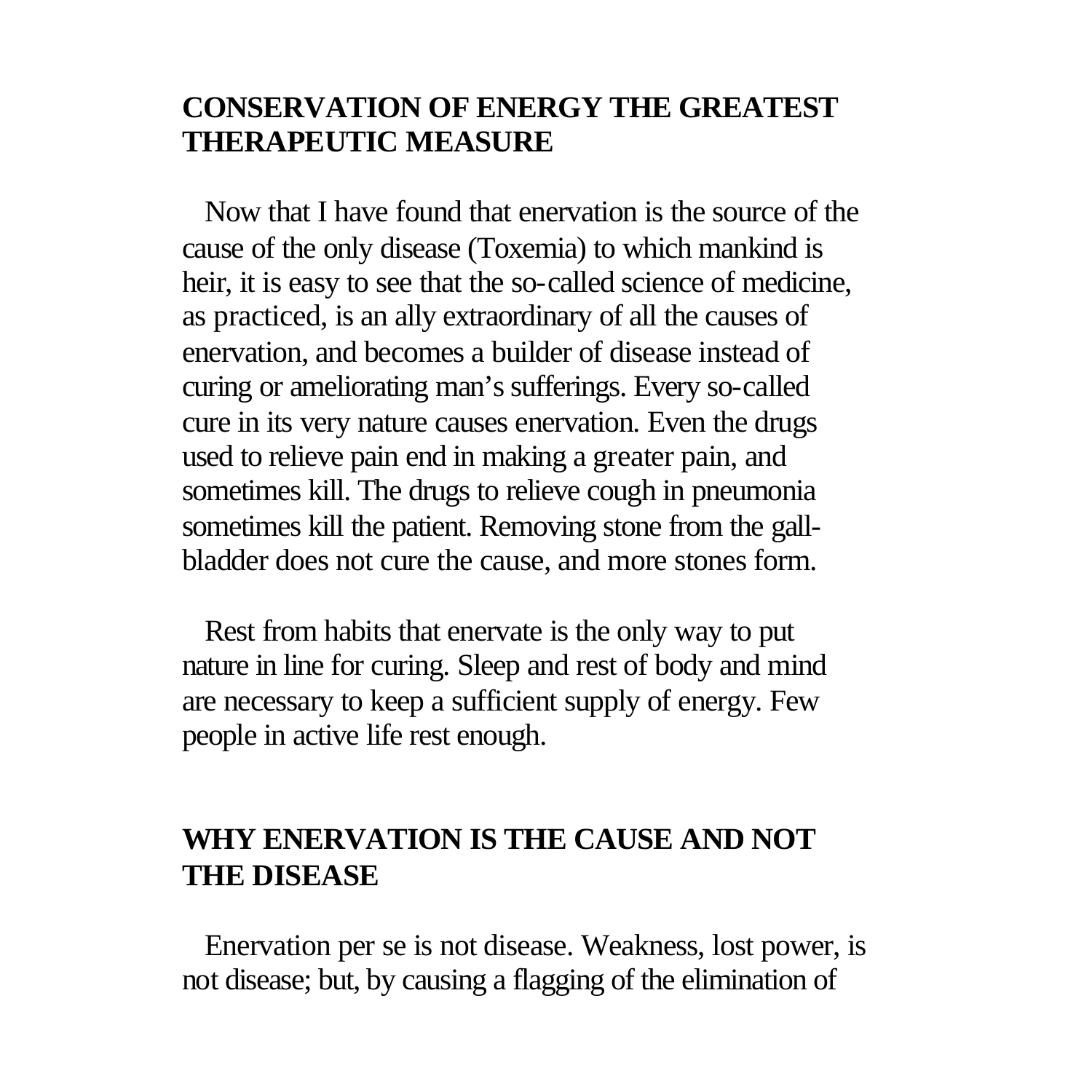tissue-waste, which is toxic, the blood becomes charged with toxin, and this we call Toxemia—poison in the blood. This is disease, and when the toxin accumulates beyond the toleration-point, a crisis takes place; which means that the poison is being eliminated. This we call disease, but it is not. The only disease is Toxemia, and what we call diseases are the symptoms produced by a forced vicarious elimination of toxin through the mucous membrane.

 When the elimination takes place through the mucous membrane of the nose, it is called a cold—catarrh of the nose; and where these crises are repeated for years, the mucous membrane thickens and ulcerates, and the bones enlarge, closing the passage, etc. At this stage hay-fever or hay-asthma develops. When the throat and tonsils, or any of the respiratory passages, become the seat of the crises of Toxemia, we have croup, tonsilitis, pharyngitis, laryngitis, bronchitis, asthma, pneumonia, etc. What is in a name? All are symptoms of the expulsion of toxin from the blood at the different points named, and are essentially of the same character and evolving from the one cause namely, Toxemia—crises of Toxemia.

 This description can be extended to every organ of the body; for any organ that is enervated below the average standard from stress of habit, from work or worry, from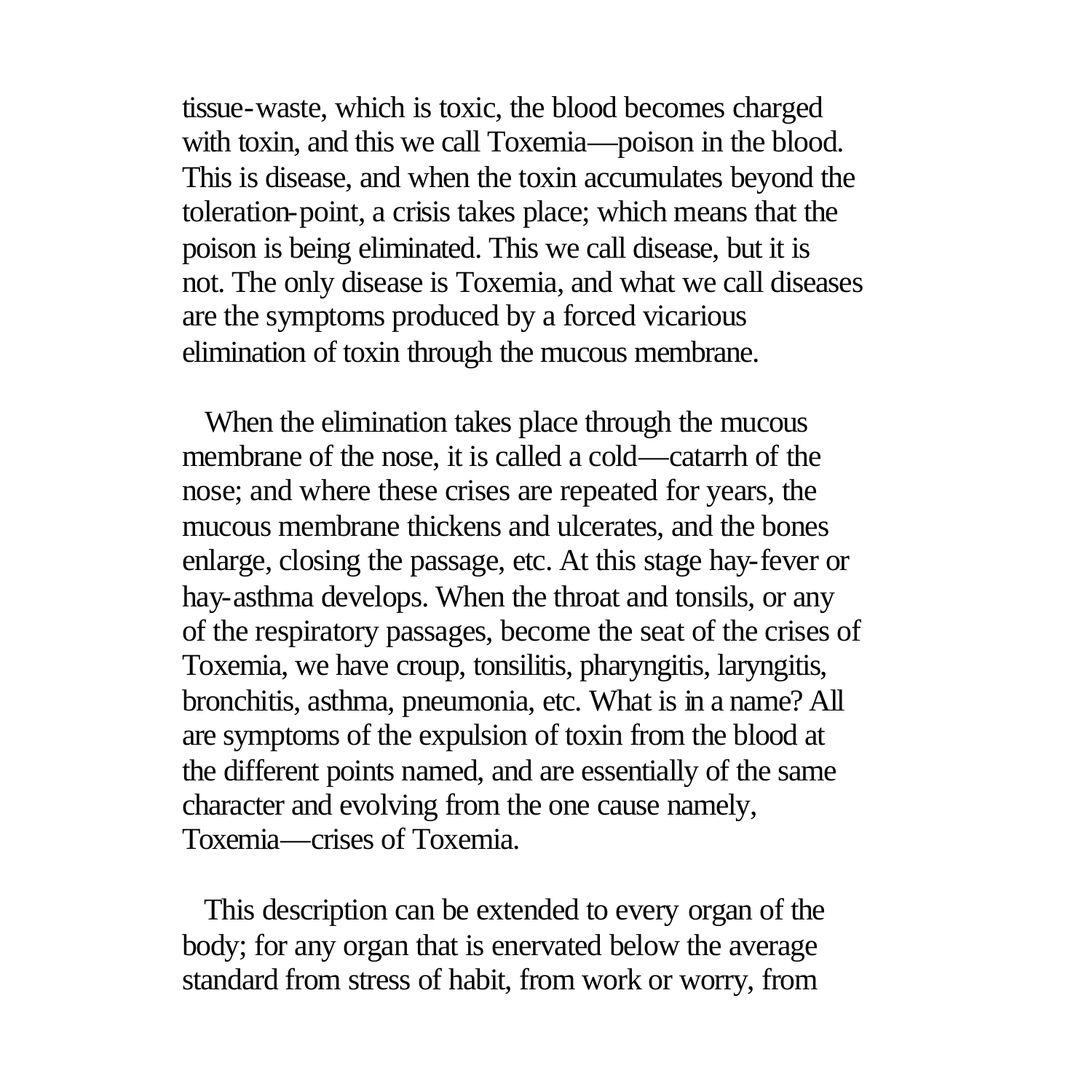injury, or from whatever cause, may become the location of crises of Toxemia. The symptoms presented differ with each organ affected; and that gives color to the belief that every symptom-complex is a separate and distinct disease. But, thanks to the new light shed upon nomenclature (naming disease) by the Philosophy of Toxemia, every symptom-complex goes back to the one and only cause of all so-called diseases—namely, Toxemia.

 The symptoms that are called gastritis (catarrh of the stomach) are very unlike the symptoms of cystitis (catarrh of the urinary bladder); yet both are caused by crises of Toxemia—both become the locations for the vicarious elimination of toxin from the blood.

 It should be obvious to the discerning how extraordinarily illogical it is to treat catarrh of the nose as a local disease; or, when crises are repeated until ulceration takes place, and the mucous membrane becomes so sensitive that dust and pollen cause sneezing and watering of the eyes symptoms called hay-fever—to treat these symptoms as a distinct disease caused by pollen. Rest and total abstinence from food, liquid and solid, and reforming all enervating habits, will restore nerve-energy; the elimination of toxin through the natural channels will take place, and full health will return. This state will remain permanently if the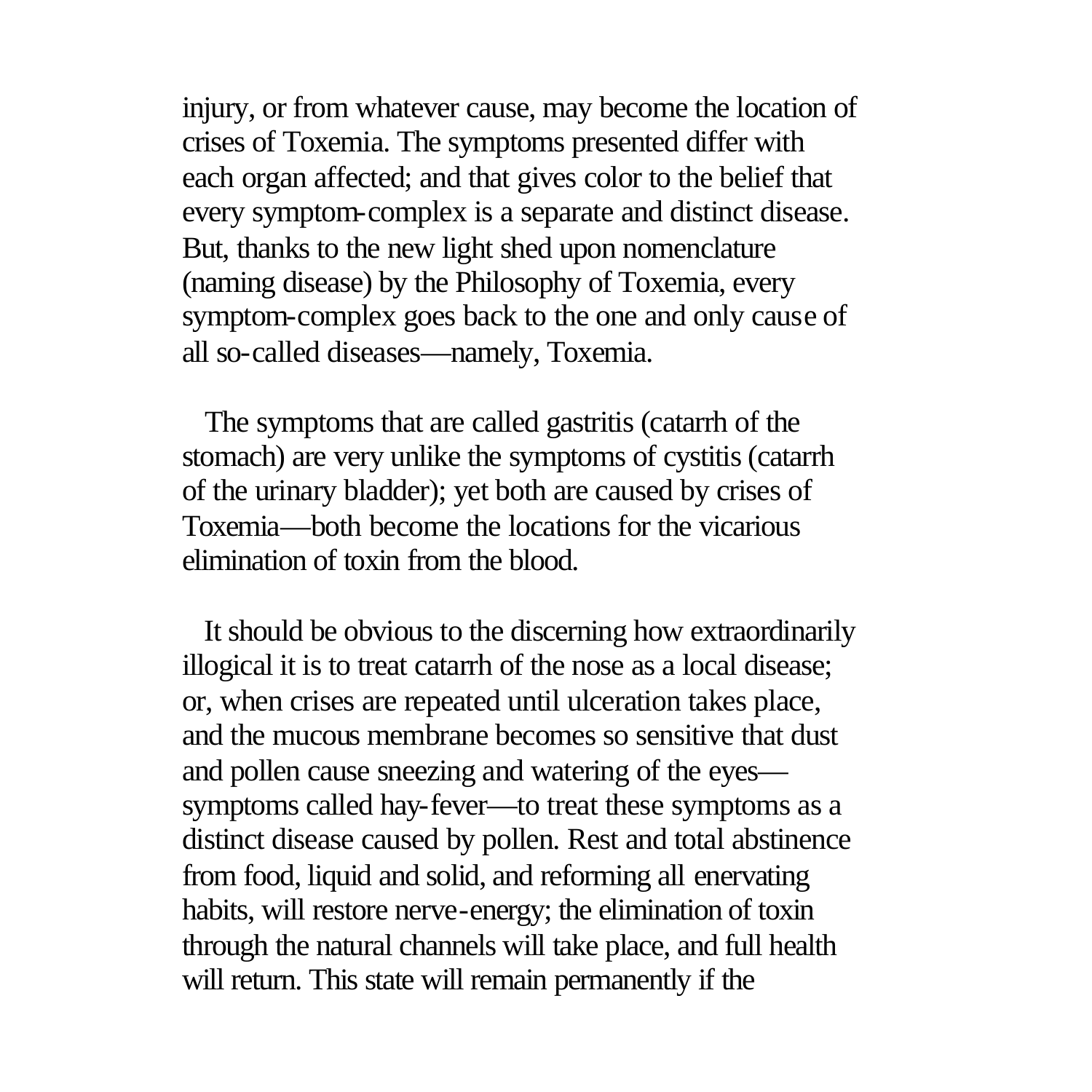erstwhile victim of hay-fever, or any other so-called disease, will "stay put."

 The first elimination of toxin through the nose is called a cold. When this elimination is continuous, with exacerbation—toxin crises (fresh colds)—occasionally, ulceration takes place, bony spurs form, and hay-fever develops. These are all symptoms of toxin elimination. The cause is the same from the first cold to hay-fever. The catarrhal discharge that continues throughout the interims of fresh colds (crises of Toxemia) is chronic catarrh, named such in medical nomenclatures, and treated locally as though it were an independent, fiendish entity; when the truth is that the victim of so-called chronic catarrh keeps his system enervated by tobacco, alcohol, sugar and sweets of all kinds, coffee, tea, excessive eating of butter and bread, too much rich cooking, excessive eating of all foods, excess of sensual pleasures, etc. ( See chapter on "Causes of Enervation.")

 Keeping the system enervated prevents the reestablishment in full of elimination through the normal excretory organs. The organism, as time runs on, becomes more tolerant of toxin, and the "catching-cold habit" shows fewer (colds) crises of Toxemia. A greater number of the mucous membranes are requisitioned to carry out vicarious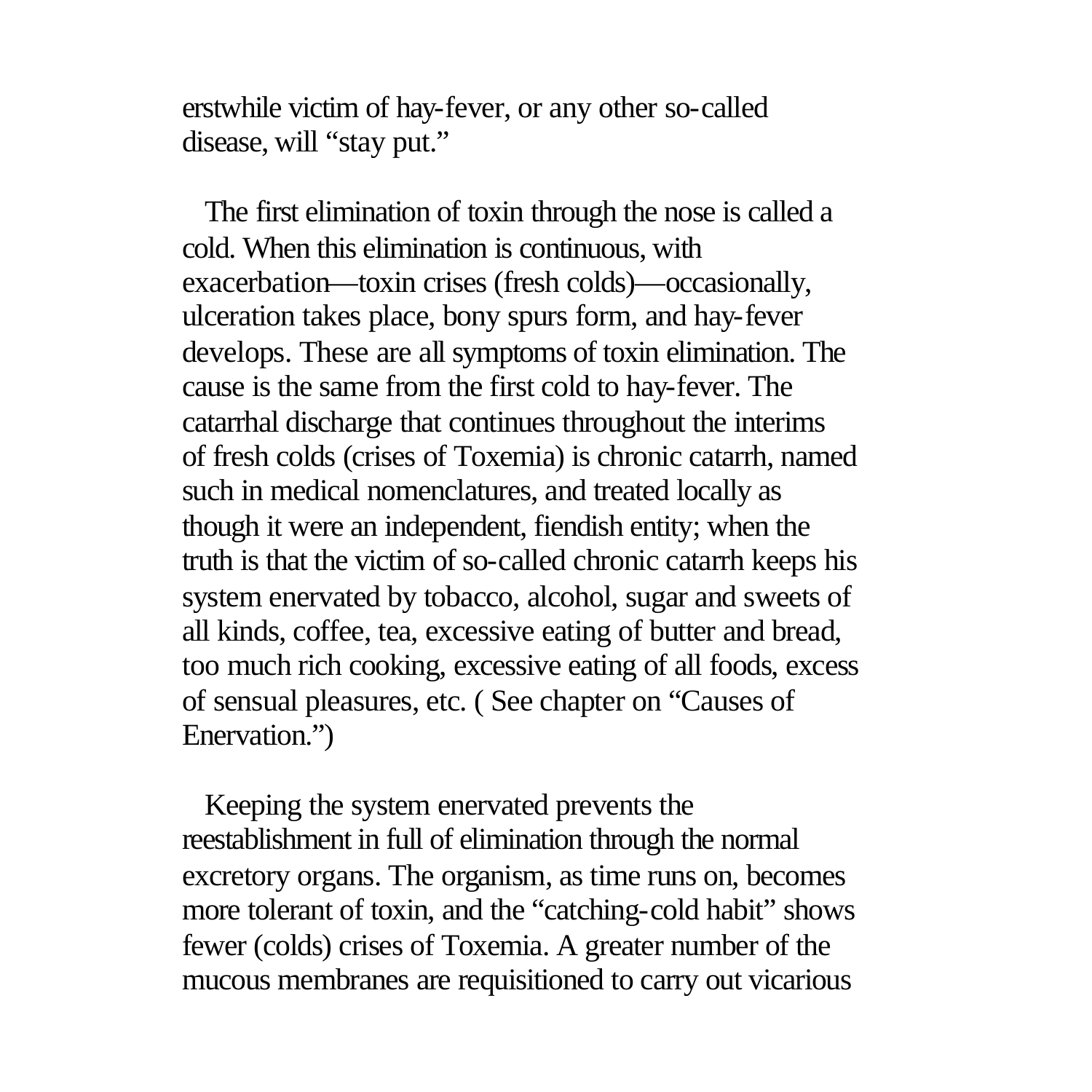elimination. The whole organism begins to show deterioration. The so- called chronic diseases begin to manifest. In catarrh of the stomach the mucous membrane takes on thickening, hardening, ulceration, and cancer—all described in the nomenclature of medical science as so many distinctive diseases. But they are no more distinctive than President Washington was distinct from the boy George who cut down his father's cherry tree. Cancer was once the symptom-complex of a so-called cold; but, according to the Philosophy of Toxemia, it is the end of many crises of Toxemia. As the crises continued, symptoms changed, in accordance with the organic degeneration caused by the crises of Toxemia.

 Every so-called disease has the same inception, evolution, and maturity, differing only as the organic structure involved differs.

 Treating the various symptom-complexes as distinct entities is fully as scientific as salving the end of a dog's tail for its sore ear.

All diseases are the same fundamentally.

 The cause travels back to Toxemia, caused by enervation, which checked elimination; and enervating habits of body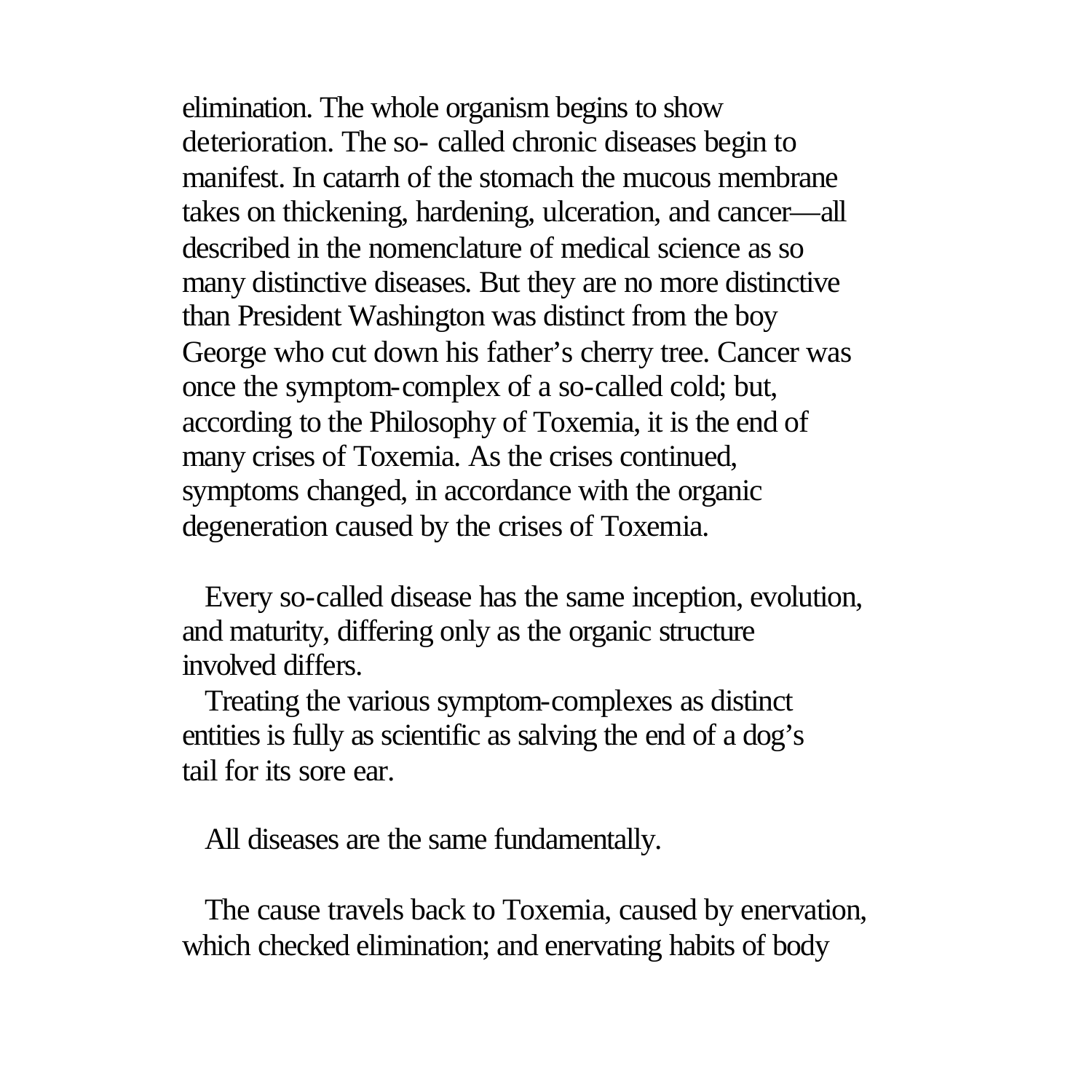and mind are the primary causes of lost resistance enervation.

 Every chronic disease starts with Toxemia and a toxemic crisis. The crises are repeated until organic changes take place. The chain of symptoms range from cold or catarrh to Bright's disease, tuberculosis, cancer, syphilis, ataxia, and other so-called diseases; all, from beginning to end, symptoms of the cumulative effects of crises of Toxemia.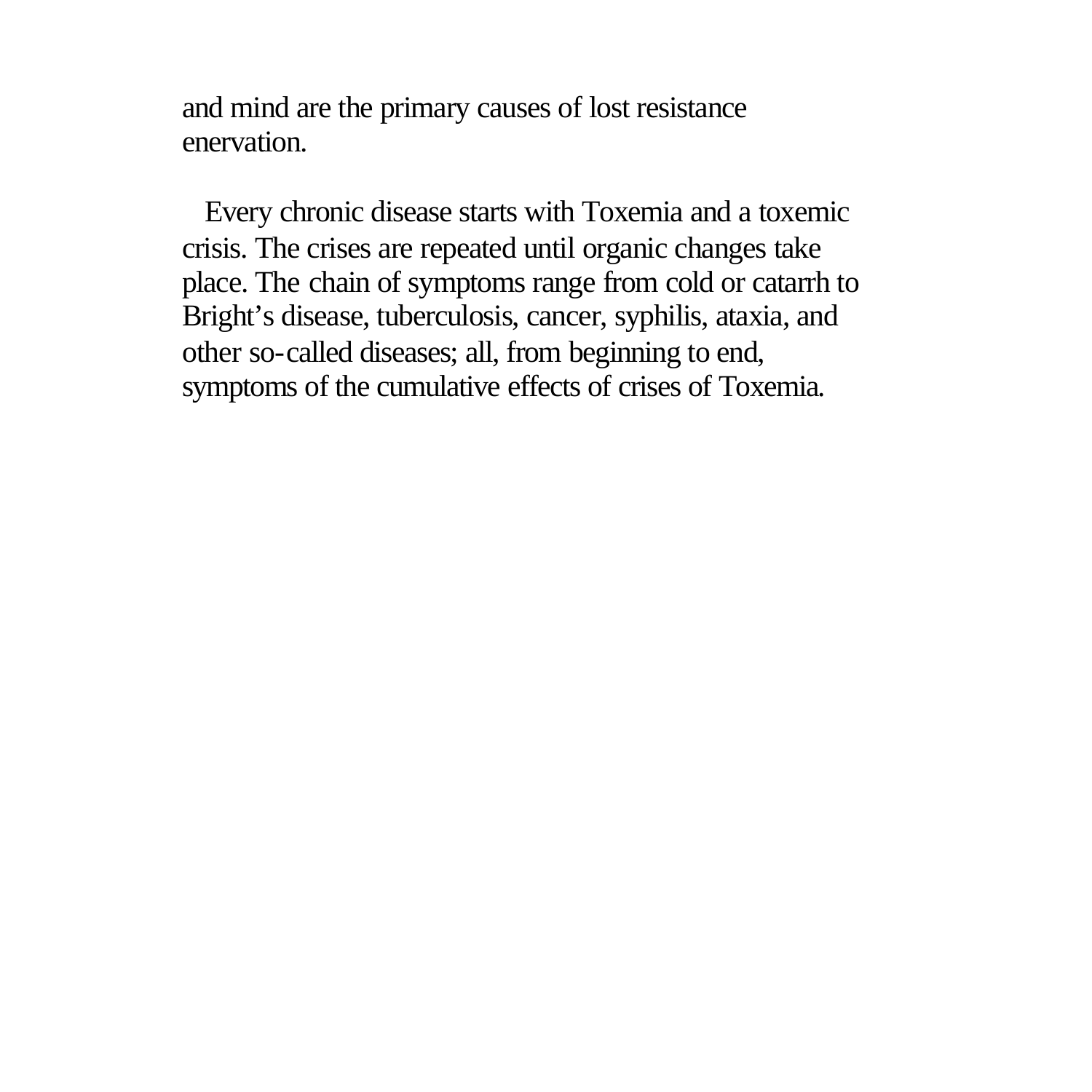# Enervation Is General

 EVERYBODY was surprised at the large percentage of our young manhood plucked by the medical examining boards during the World War. To that surprise, add the one which the Philosophy of Toxemia adds, and thinking people should he appalled.

 The examining boards passed all young men who did not show a developed pathology; which meant all who did not show some change of organ or tissue—structural change.

 When it is known that functional derangements precede structural changes by months and even years, it should be quite obvious that there were more young men passed by the boards who were potentially ill or unable to carry on than were plucked. Time has proven this generally unknown fact true; for before the war was over ninety-five per cent of the American army had received hospital attention for sickness, other than injury, from one to five times. And the boys who did not get over to France died by the thousands from the "flu."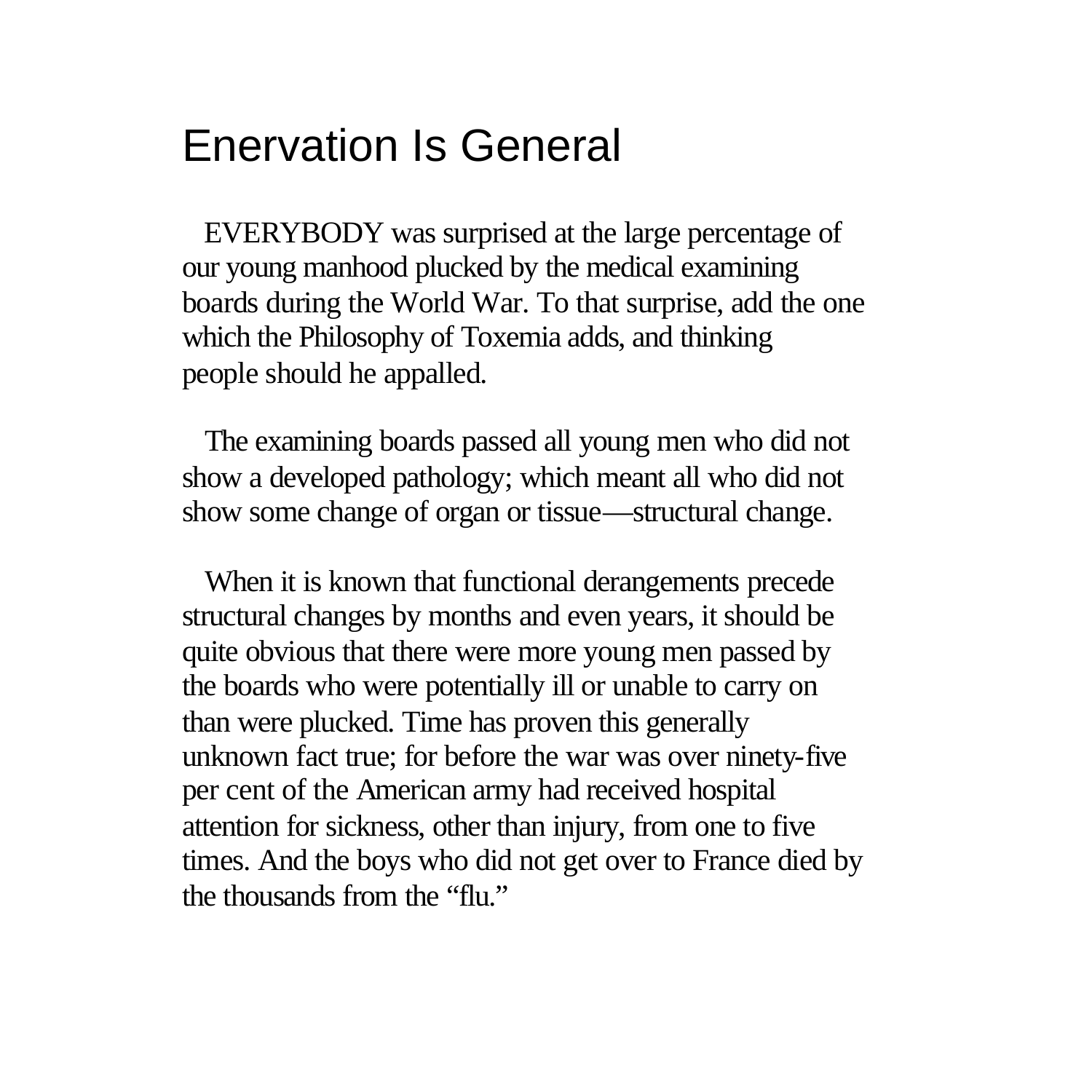What does this mean? It means that life as it is lived causes the people generally to be enervated. And when nerve-energy drops below normal, the elimination of toxin —a natural product of metabolism is checked, and it is retained in the blood, bringing on Toxemia—the first, last, *and only efficient* cause of all so-called diseases.

 It should be obvious to discerning, minds that the amount of toxin in the blood must vary with each individual, and that the degree of resistance also must vary with each individual. An amount would cause a toxemic crisis in one would apparently have no effect on another. An enervating cause—the usual immunization—that would scarcely produce a reaction at one time in a given subject might send the same subject to a hospital at another time, or even be fatal instanter. *Active anaphylaxis is the alibi or apology of the pro-vaccinators;* but it does not change the fact that vaccines are poisons, even if they are "pure," regardless of the iterated and reiterated protests that they are innocent and harmless.

 The amount of harm done the army by vaccination and re-vaccination will never be known. No words can describe the harm that immunizing with vaccines and serums has done and is doing, except wholesale vandalism.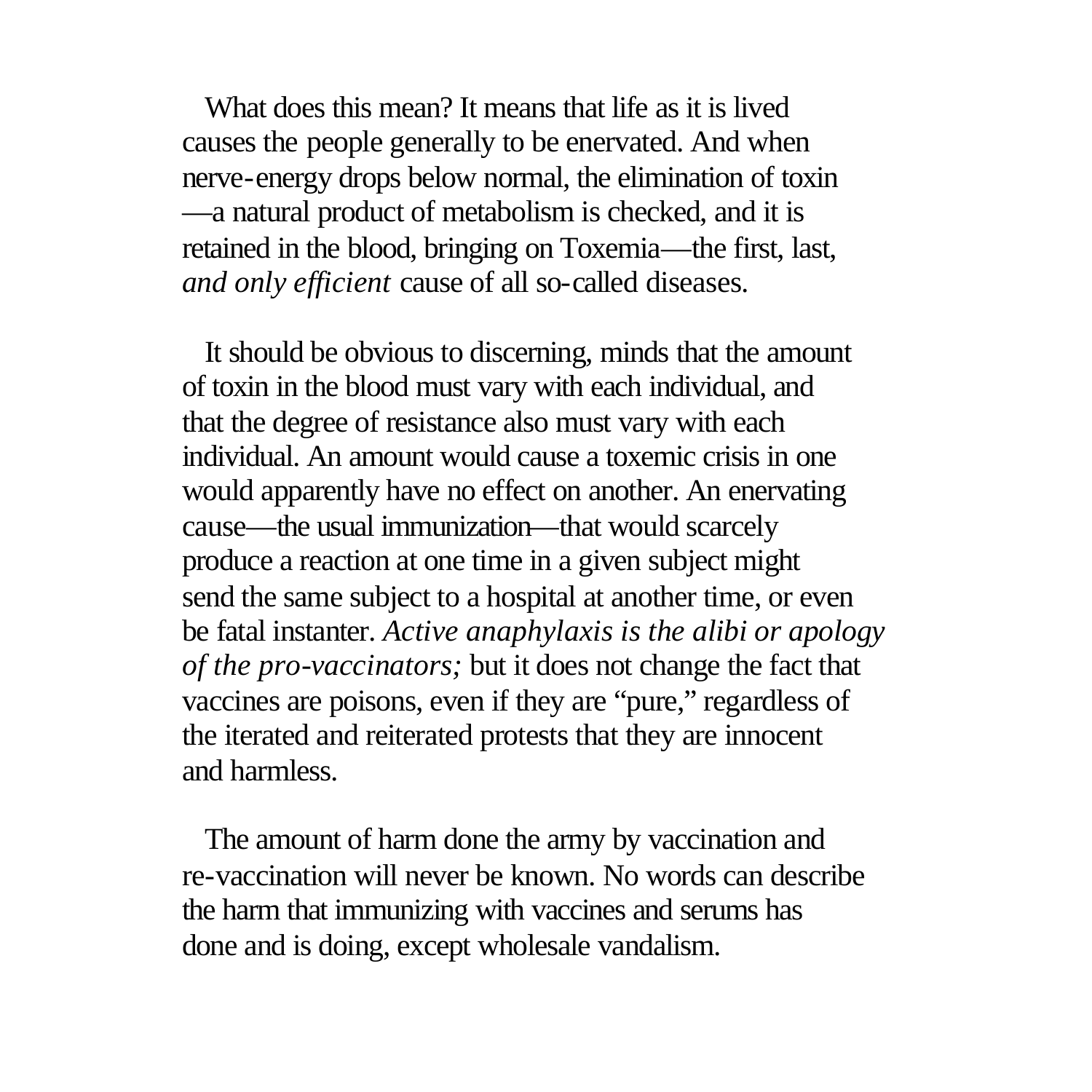The average doctor cannot think, and the others do not dare to think except conventionally out loud. I do not know where to place the men of the medical profession who are capable of thinking, but who refuse to allow reason to guide them in their thinking in the matter of so-called immunization. Can class-consciousness or class-bigotry explain? Surely knavishness is unfit. It has been said of me, because of my stand against the germ theory and vaccination, that I have "peculiar views;" by some, that I am "an ignoramus." If I am, it is strange that fundamentally I find my thoughts and beliefs running parallel with one of the greatest thinkers of the nineteenth century— the famous English philosopher, Herbert Spencer. I was browsing in my library a few days ago, and picked up "Facts and Comments." I turned to "Vaccination," and in it found more worthwhile, constructive thought, in a short essay of less than three pages, than can be found in all medical literature on the same subject. I have decided to quote the whole essay, and I shall be pleased if others get the mental kick out of it that I have enjoyed:

 "When once you interfere with the order of nature, there is no knowing where the results will end," was the remark made in my presence by a distinguished biologist. There immediately escaped from him an expression of vexation at his lack of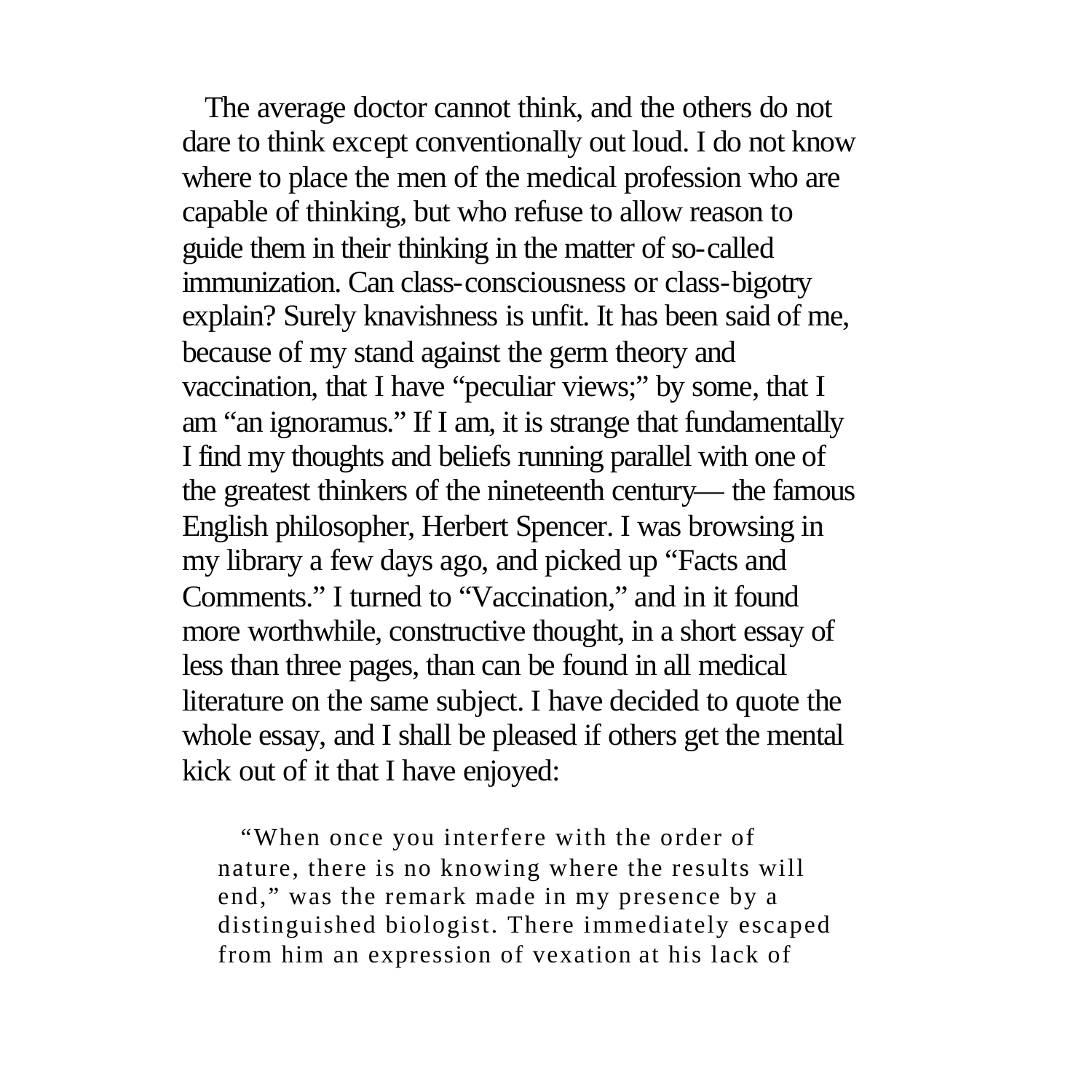reticence; for he saw the various uses I might make of the admission.

 Jenner and his disciples have assumed that when the vaccine virus has passed through a patient's system he is safe, or comparatively safe, against smallpox, and that there the matter ends. I will not here say anything for or against this assumption.\*

 \*Except, indeed, by quoting the statement of a wellknown man, Mr. Kegan Paul, the publisher, respecting his own experience. In his "Memoirs" (pp. 260-61) he says, respecting his smallpox when adult: "I had had smallpox when a child, in spite of vaccination, and had been vaccinated but a short time before. I am the third of my own immediate family who have had smallpox twice, and with whom vaccination has always taken."

 I merely propose to show that there the matter does not end. The interference with the order of nature has various sequences other than that counted upon. Some have been made known.

 A Parliamentary Return issued in 1880 (No. 392) shows that, comparing the quinquennial periods 1847-1851 and 1874-1878, there was in the latter a diminution in the deaths from all causes of infants under one year old of 6,600 per million births per annum; while the mortality caused by eight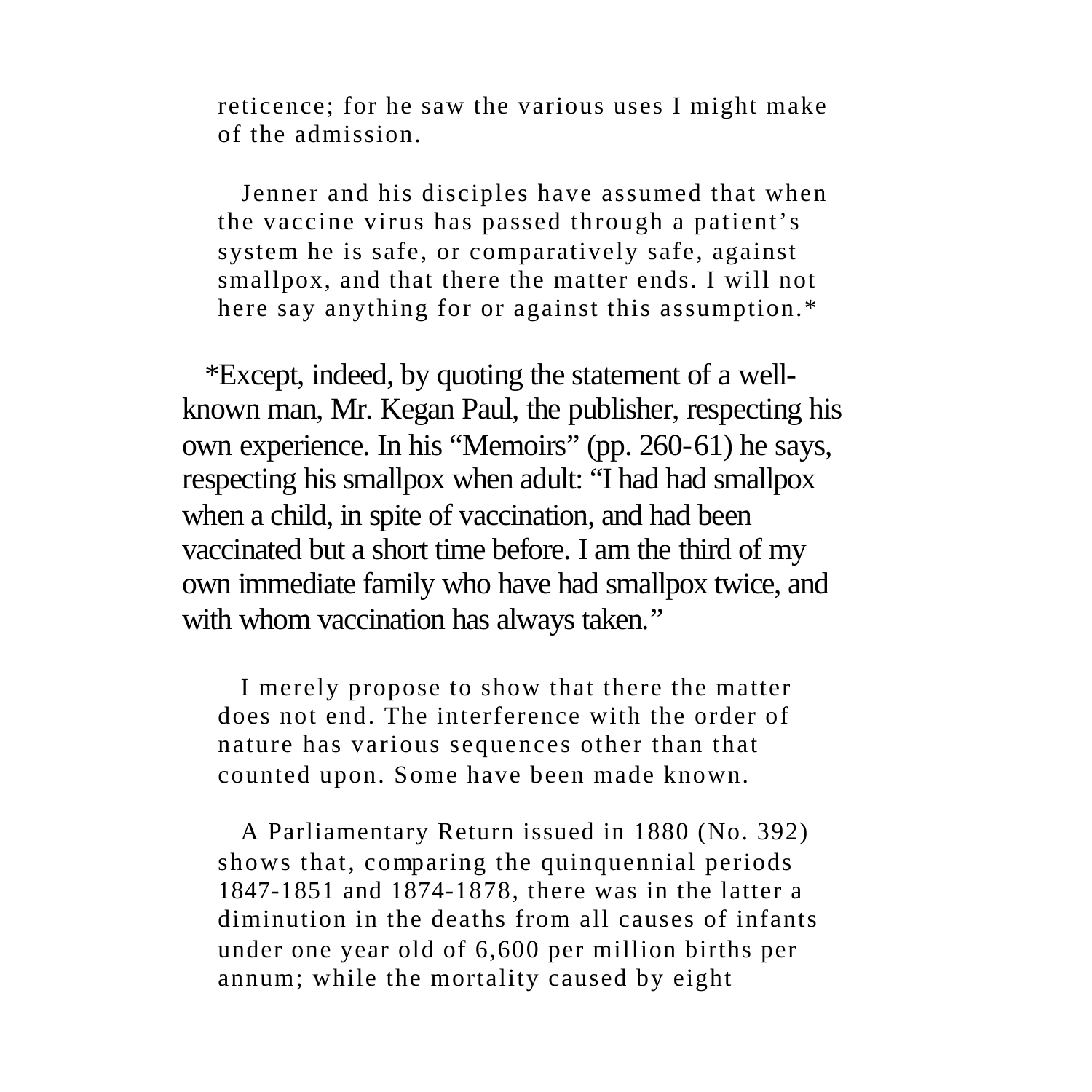specified diseases, either directly communicable or exacerbated by the effects of vaccination, increased from 20,524 to 41,353 per million births per annum—more than double. It is clear that far more were killed by these other diseases than were saved from smallpox.\*

 \*This was in the days of arm-to-arm vaccination, when medical men were certain that other diseases (syphilis, for instance) could not be communicated through the vaccine virus. Anyone who looks into the Transactions of the Epidemiological Society of some thirty years ago will kind that they were suddenly convinced to the contrary by a dreadful case of wholesale syphilization. In these days of calf-lymph vaccination, such dangers are excluded; not that of bovine tuberculosis, however. But I name the fact as showing what amount of faith is to be placed in medical opinion.

 To the communication of diseases thus demonstrated must be added accompanying effects. It is held that the immunity produced by vaccination implies some change in the components of the body—a necess ary assumption. But now, if the substances composing the body, solid or liquid or both, have been so modified as to leave them no longer liable to smallpox, is the modification otherwise inoperative? Will anyone dare to say that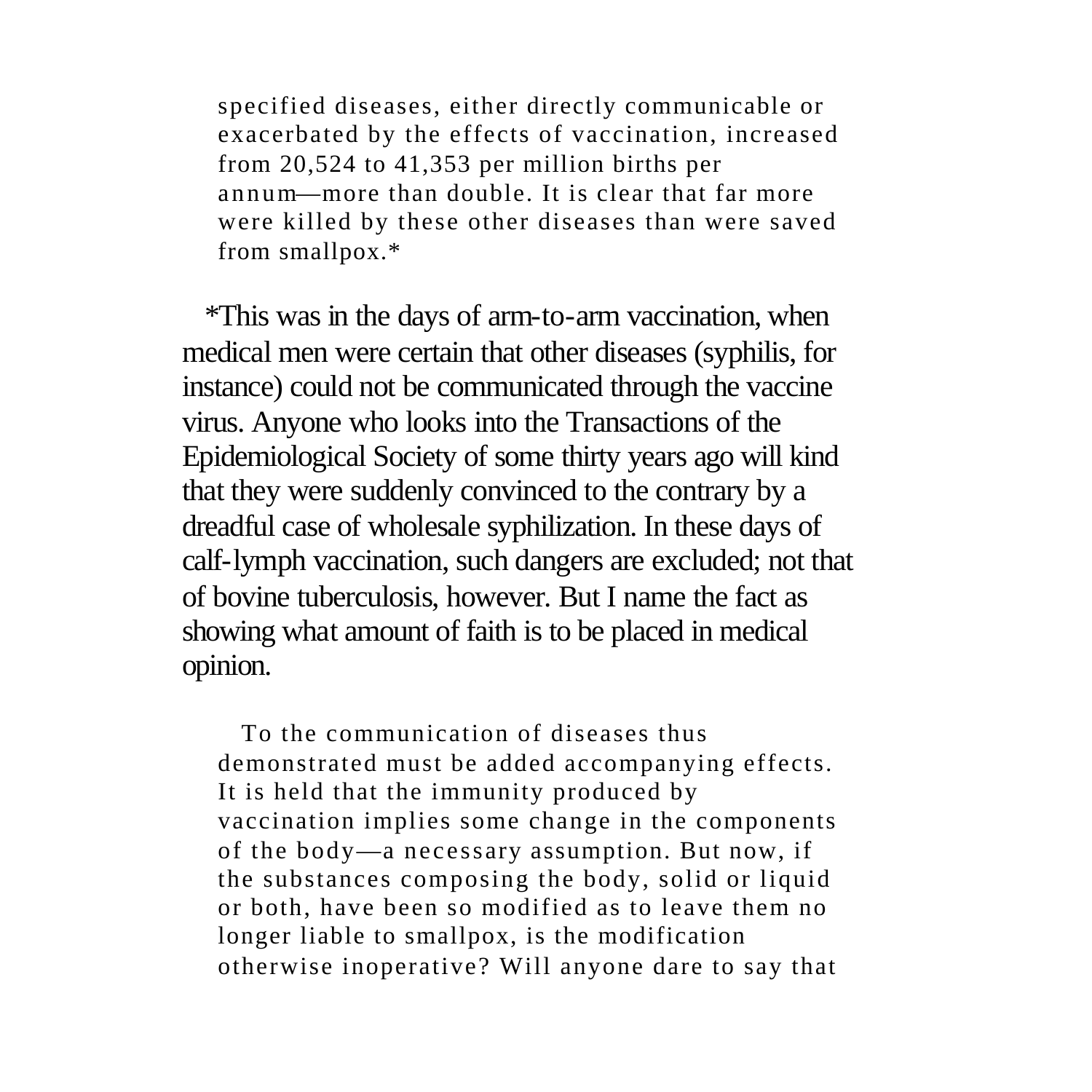it produces no further effe ct than that of shielding the patient from a particular disease? You cannot change the constitution in relation to one invading agent and leave it unchanged in regard to all other invading agents. What must the change be? There are cases of unhealthy persons in whom a serious disease, as typhoid fever, is followed by improved health. But these are not normal cases; if they were, a healthy person would become more healthy by having a succession of diseases. *(Toxemia explains this phenomena.—Ed.)* Hence, as a constitution modified by vaccination is not made more able to resist perturbing influences in general, it must be made less able. Heat and cold and wet and atmospheric changes tend ever to disturb the balance, as do also various foods, excessive exertion, mental strain. We have no means of measuring alterations in resisting power. and hence they commonly pass unremarked. There are, however, evidences of a general relative debility. Measles is a severer disease than it used to be, and deaths from it are very numerous. Influenza yields proof. Sixty years ago, when at long intervals an epidemic occurred, it seized but few, w as not severe, and left no serious sequelae; now it is permanently established, affects multitudes in extreme forms, and often leaves dama ged constitutions. The disease is the same, but there is less ability to withstand it.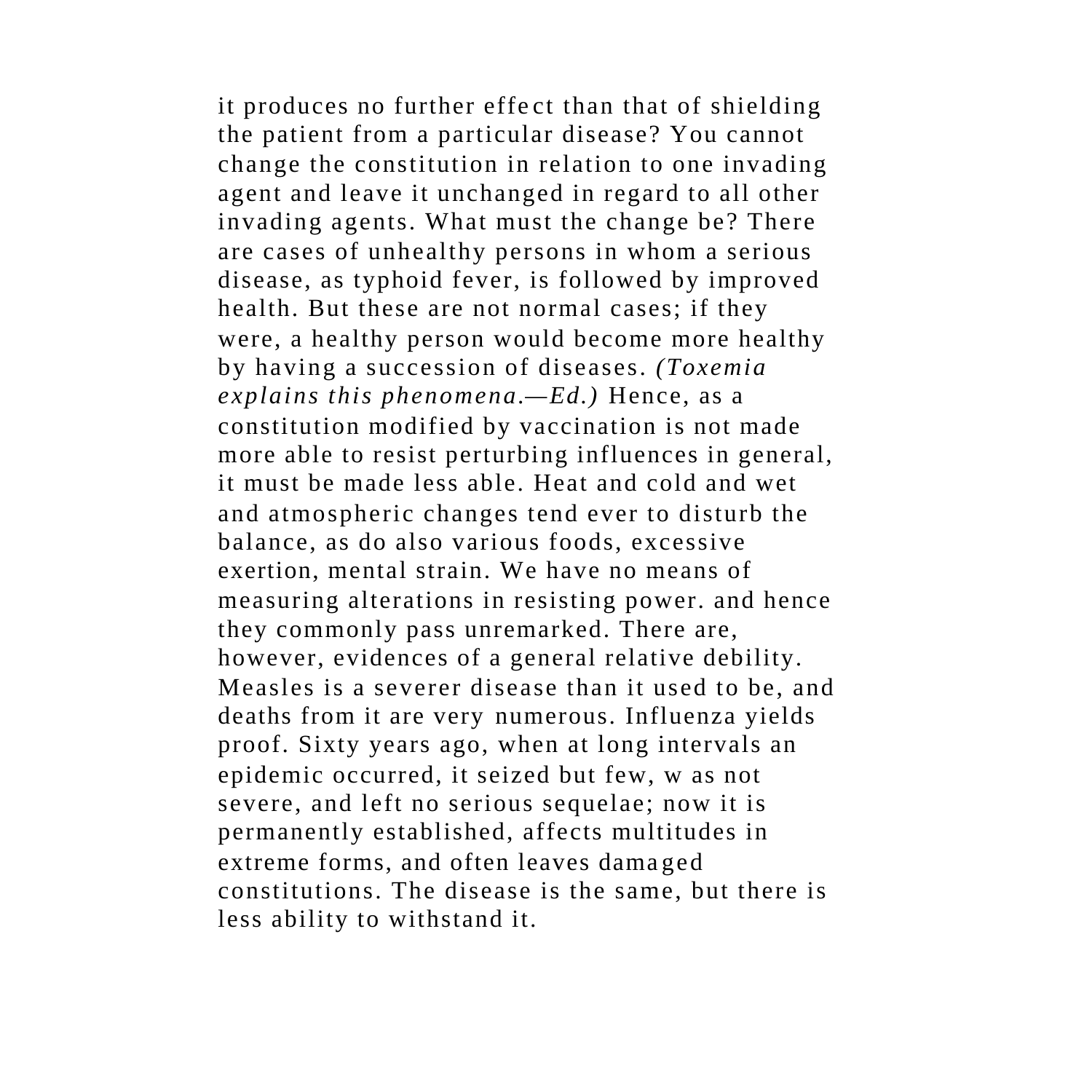There are other significant facts. It is a familiar biological truth that the organs of sense and the teeth arise out of the dermal layer of the embryo. Hence abnormalities affect all of them; blue-eyed cats are deaf, and hairless dogs have imperfect teeth. ("Origin of Species," Chap. 1.) The like holds of constitutional abnormalities caused by disease. Syphilis in its earlier stages is a skin disease. When it is in herited, the effects are malformation of teeth, and in later years iritis (inflammation of the iris.) Kindred relations hold with other skin diseases; instance the fact that scarlet fever is often accompanied by loosening of the teeth, and the fact that with measles often go disorders—sometimes temporary, sometimes permanent—of both eyes and ears. May it not be thus with another skin disease—that which vaccination gives? If so, we have an explanation of the frightful degeneracy of teeth among young people in recent times; and we need not wonder at the prevalence of weak and defective eyes among them. Be these suggestions true or not, one thing is certain: The assumption that vaccination changes the constitution in relation to smallpox, and does not otherwise change it, is sheer folly.

 "When once you interfere with the order of nature, there is no knowing where the results will end."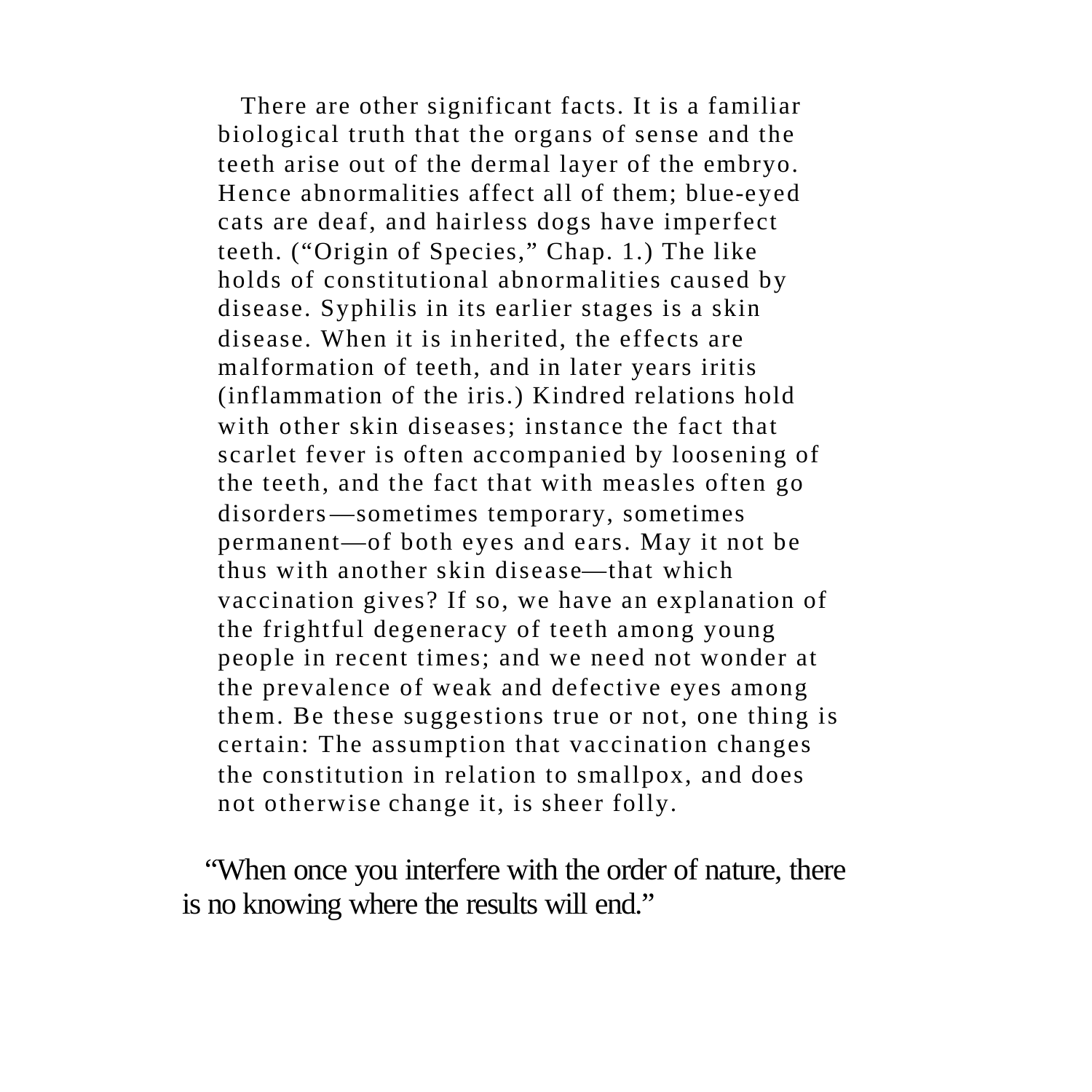Interfering with the order of nature is a vast subject—one without end; but nature "comes smiling through," except when overwhelmed. Health—good health—is a greater force than bad—than every interference—and can correct every evil effect that is not fatal, if the influence is removed.

 Stimulants, continued over a long period, cause a gradual deterioration, and finally, unless the habit is stopped, end fatally. Toxin is a stimulant and a natural product of metabolism. When the body is normal, the toxin is removed as fast as generated; but when any enervating habit is practiced beyond the power of recuperation, the toxin accumulates, and Toxemia is established—which means that the body has lost its protecting power. Now, if vaccine or any infection gains entrance into the blood, "there is no knowing where the effects will end."

 Toxemia throws light on this perplexing point. When an infection takes place in a person with normal resistance, creating a vaceinia—a local skin inflammation—and pusformation occurs, it usually ends with the healing of the abcess. If inoculation of smallpox virus is made in the Jennerian way, by inserting the virus subcutaneously splitting the skin and rubbing it in—violent septic infection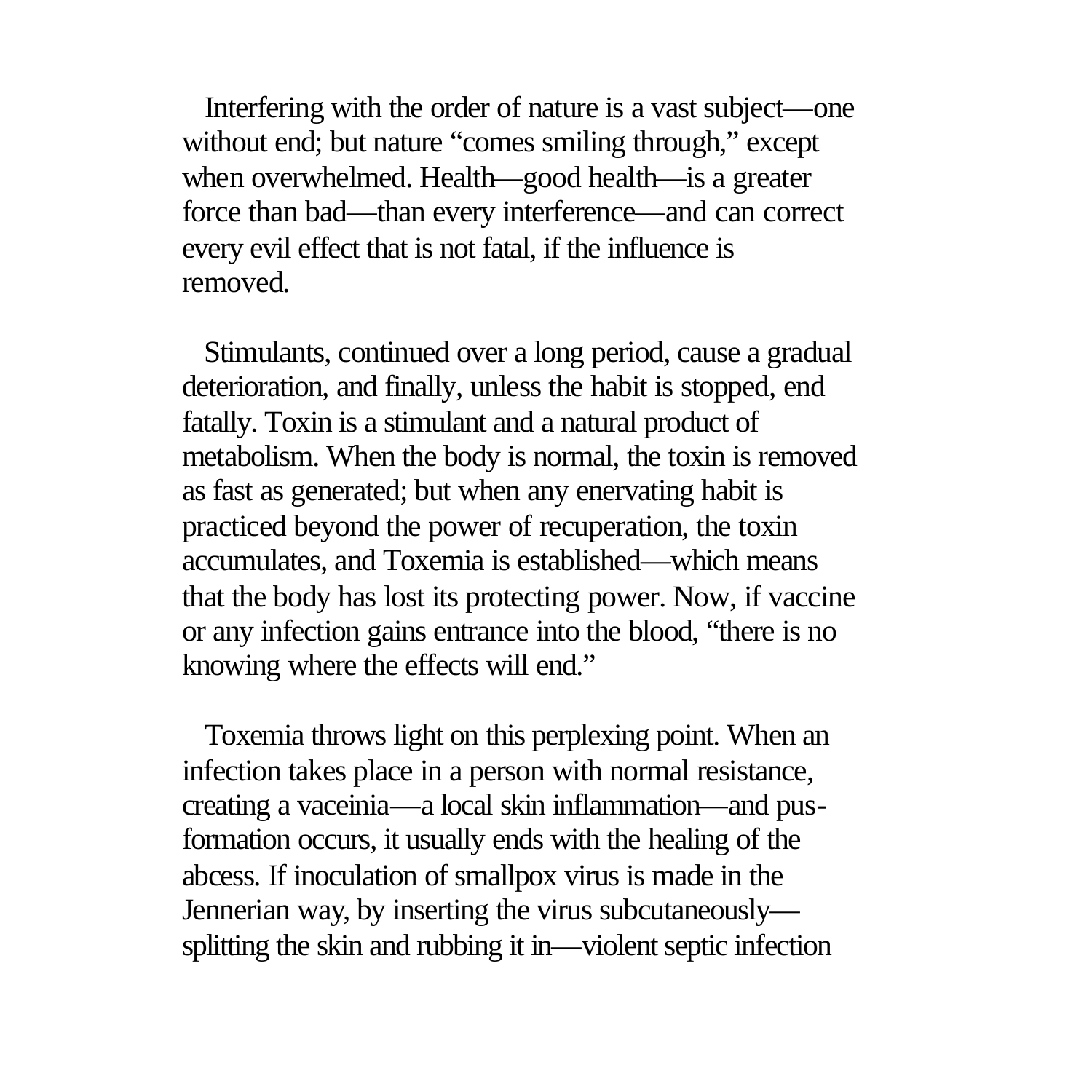takes place, causing death in many cases. Laws were passed in England many years ago prohibiting this practice.

 In toxemic subjects, a local infection set up by the virus of sepsis from any source vaccination, a badly cared-for injury, a wound that fails to drain, an infected tooth, sinus, etc.—causes a septic fever of a malignant type, which is liable to end in death or in invalidism. A system badly enervated and toxemic, has little power to resist; and when the blood is very toxemic, it is very vulnerable to the influence of any infection.

 Where the infection is not so malignant as to overwhelm the system, due to the virulence of the infecting agent, or to the enervation and toxemic state being so great as to have destroyed resistance, the patient may rally from the crisis and get well under the proper management. If, however, the management is bad, the patient may linger in a state of semi-invalidism for a few months or years, and finally die.

 Mr. Roosevelt's illness and taking-off at least twenty-five years too soon was a pronounced type of such derangement. The great and forceful man was pronouncedly toxemic. He was injured, as everybody knows, on one of his trips into the jungles. Infection took place, which probably would have killed a less robust man.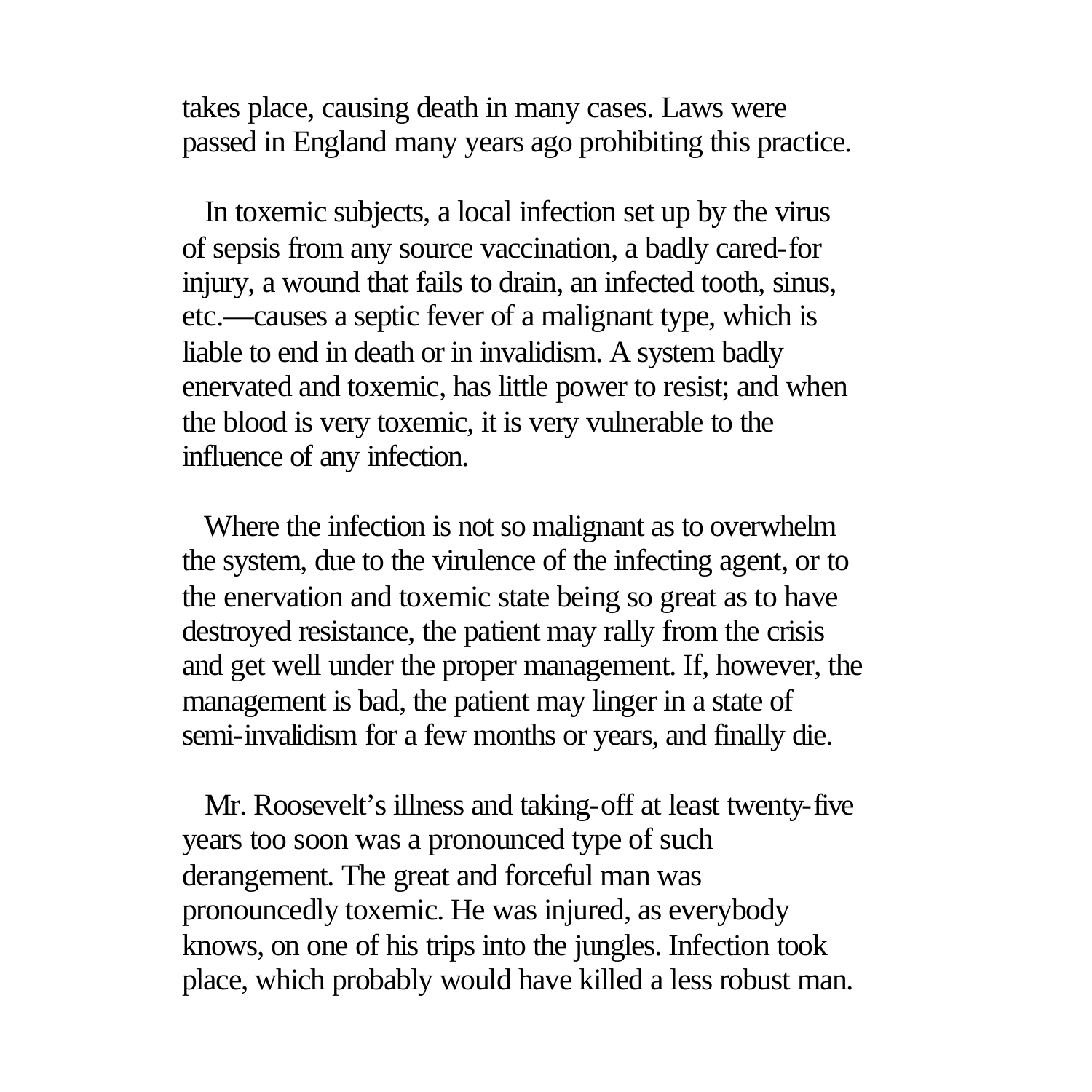He returned home, and continued enervating habits, preventing his fine body from cleaning house.

 Such cases can be brought back to the normal, but never under conventional treatment.

 When toxemic subjects are infected, the infection will never be eliminated entirely until enervation and Toxemia are overcome. Unless patients of this character are put to bed and fasted until elimination is completed, then fed properly, and taught how to eat within their limitations, and unless they are willing to give up all enervating habits, there is no hope of their ever getting well. These subjects often develop tuberculosis, Bright's disease, and other lingering so- called diseases. Our federal hospitals are full of young men who will never get well; for Toxemia is developed faster than it is thrown ok. Scientific medicine is helpless.

 Nature's order is interfered with by enervating habits until Toxemia is established; then a vaccination, or an infection from any source, acts sooner or later as a firebrand in causing the most vulnerable organ to take on organic change. The organ, however, has nothing to do with cause, and directing treatment to the organ is compounding fallacy. Types of such nonsense are blood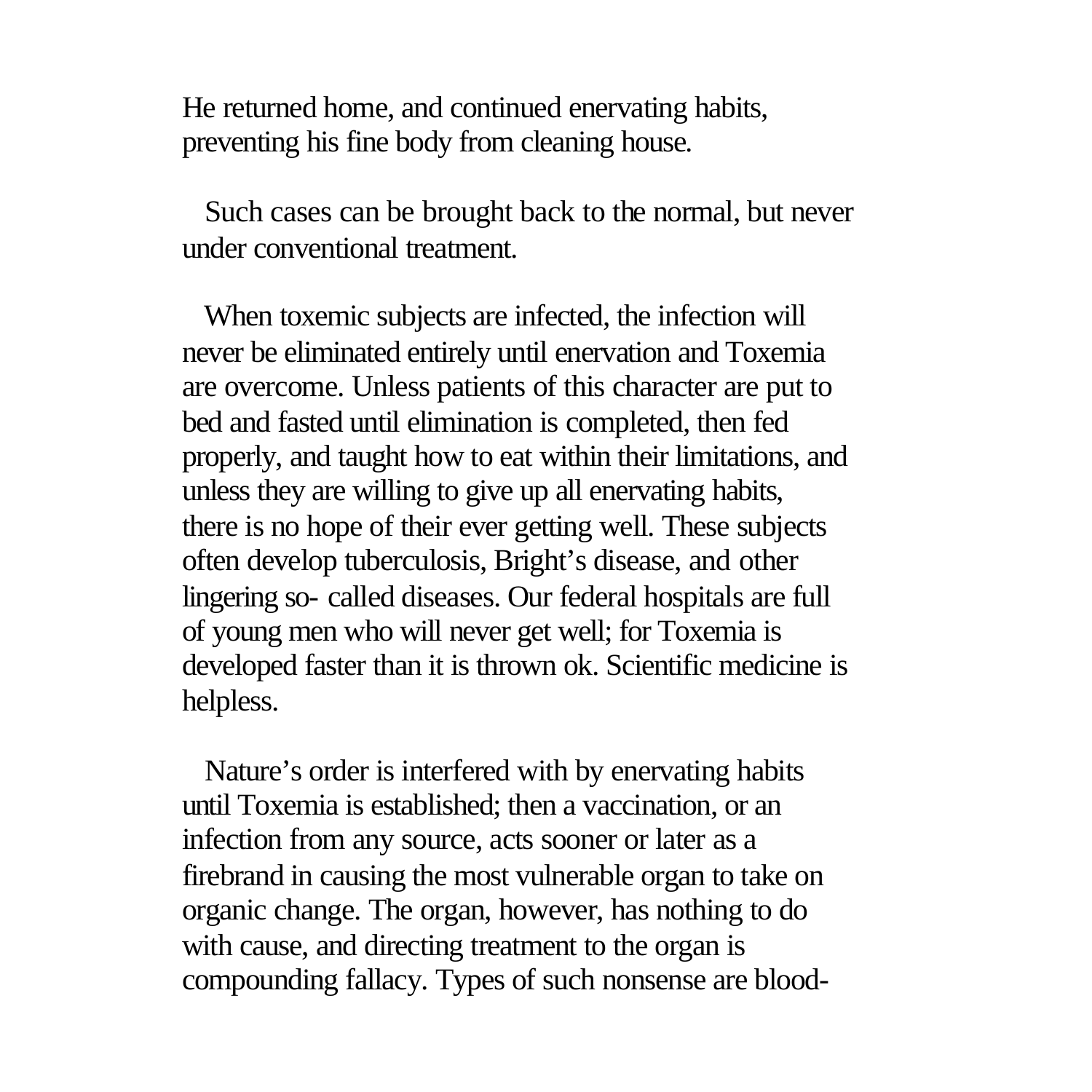transfusion for pernicious anemia; gland treatment for gland impotency; cutting out stones, ulcers, tumors, etc.

 There is no question but that one of the most pernicious practices in vogue today is treating so-called disease with disease, and immunizing with the products of disease.

 One of the first things to do to get rid of any so-called disease is to get rid of Toxemia; for it is this state of the blood that makes disease possible. Infection, drug-and food-poisoning may kill; but if they do not, they will be short-lived in a subject free frown enervation and Toxemia. Conversely, the poisoning will linger in the system until Toxemia is overcome; then elimination will remove all traces of infection.

 Syphilitic infection in a pronouncedly toxemic subject is thrown into great virulency by conventional treatment. The infection is the least offender of the trio. Add fear and wrong eating, and we have a formidable symptomcomplex, justifying all that professional syphilomaniacs say and write about the disease. Remove Toxemia, drugging, fear, and vile eating, and there is little left. What there is can easily be thrown out by nature.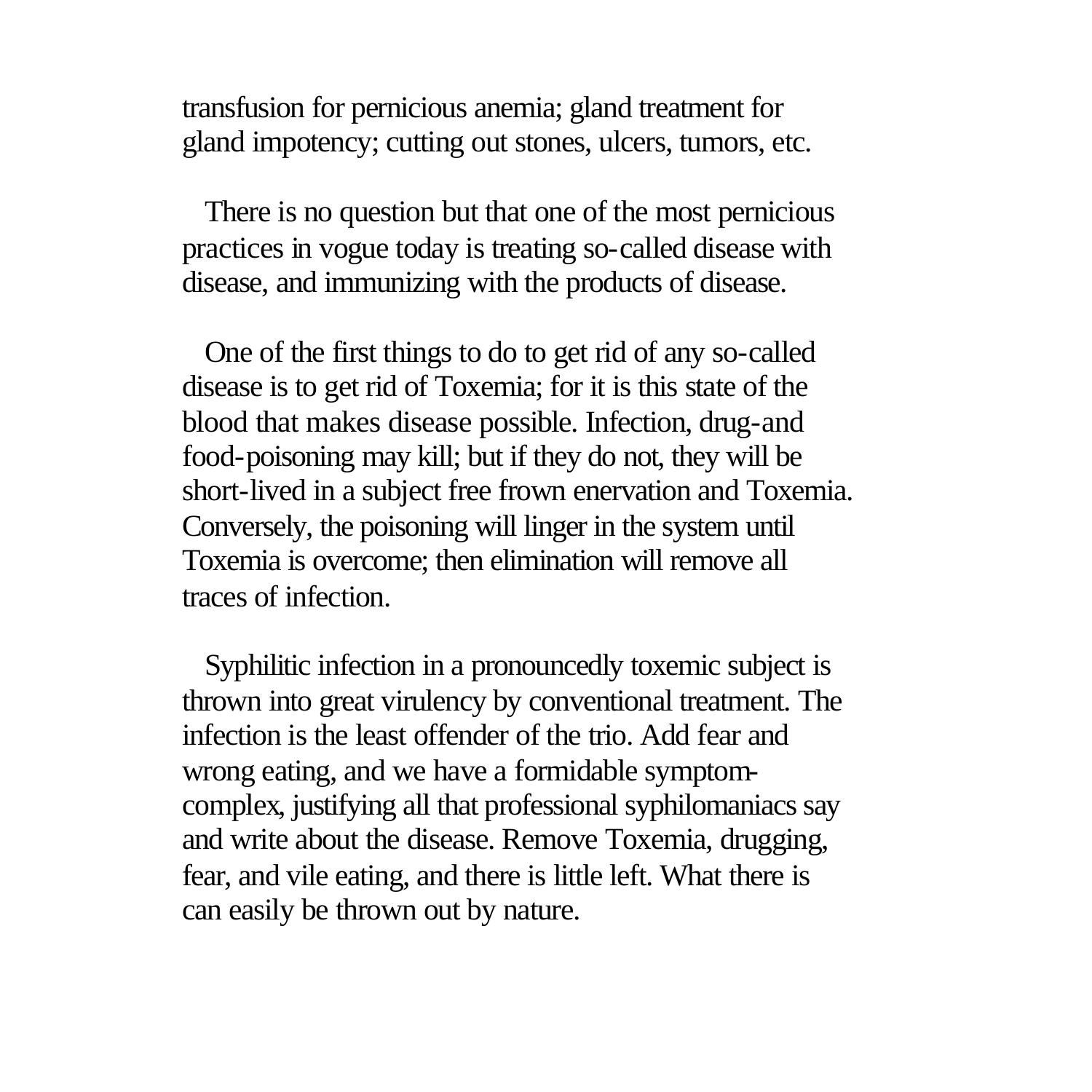WE are builders of tomorrow, and we need not pay a fortune-teller—a doctor, lawyer, preacher, banker—to tell us what will happen to us tomorrow. "Nothing will happen. The inevitable will come. We shall inherit the fruits of today's sowing.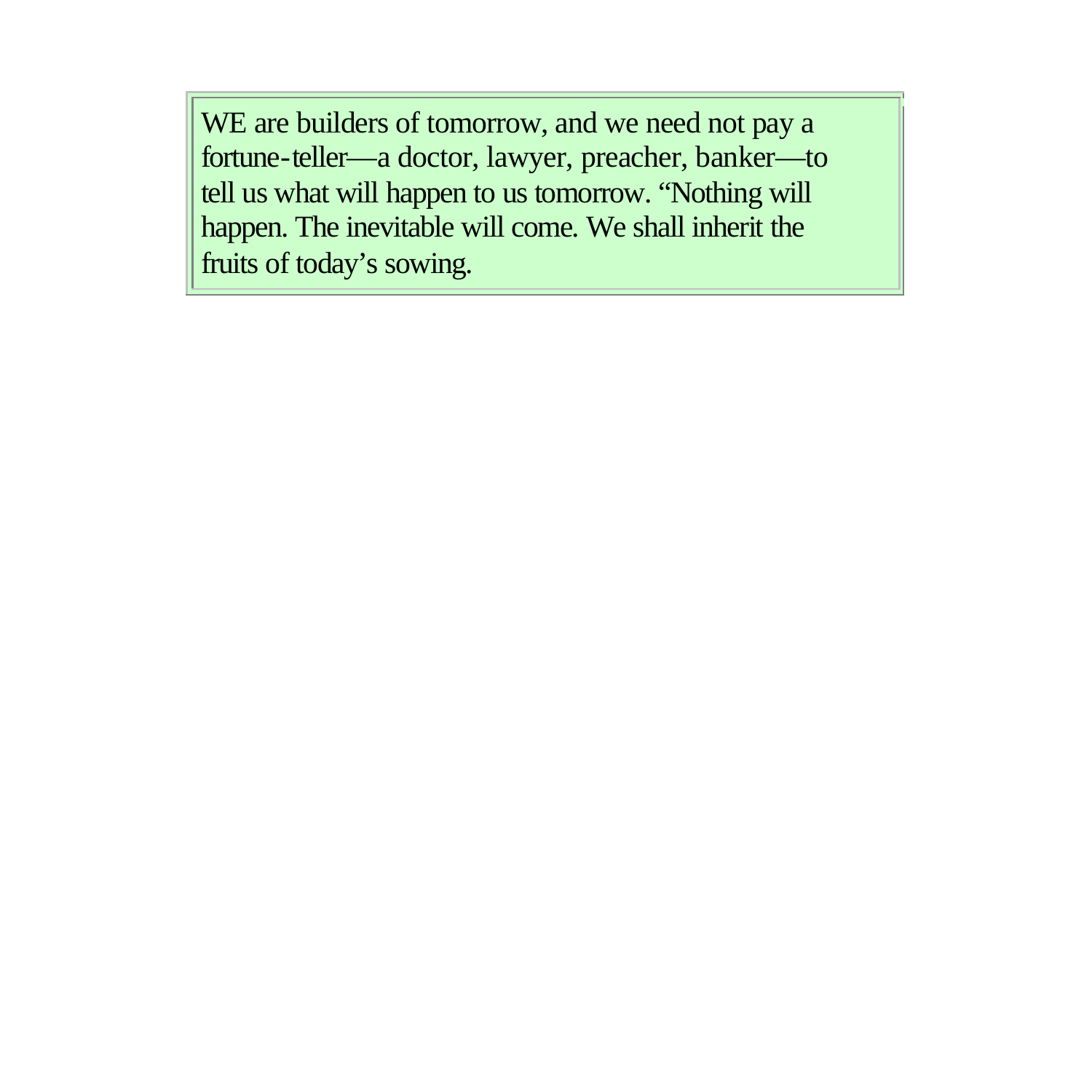# Poise

 THE state or quality of being balanced. Figuratively, equanimity; repose.

 *Equanimity—*Evenness of mind or temper; composure; calmness. (Standard Dictionary.)

 I presume that, to be technically poised, we should be anatomically, physiologically, and chemically balanced; but, as asymmetry is the rule, we cannot hope to be balanced. We can, however, strive for equanimity evenness of mind and temper.

 Contentment comes with striving, not with possession. Apparently this is not always true; for we see people very dissatisfied and unhappy who are busy.

 Someone has said: "Blessed is the man who has found work." This means that he is fully occupied and contented with his work, not its emoluments. No man is satisfied with work that has nothing in it but the dollars he gets out of it. Nothing but creative work satisfies the mind.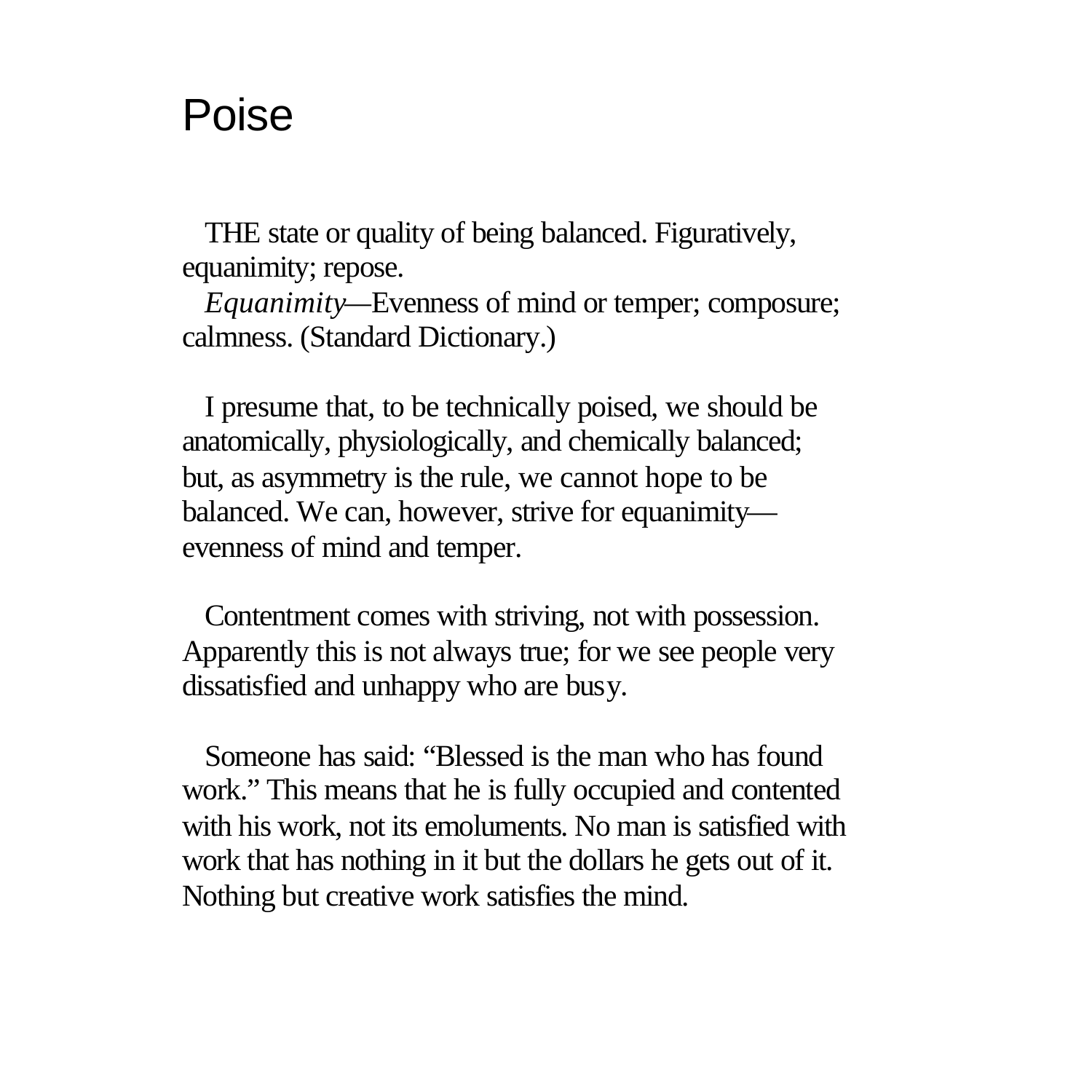What is there in it? Advancement, self-development, and a chance in the future to do good are about as little as will satisfy ambition.

 To make for contentment, the work must occupy and satisfy the mind. Idle minds are dissatisfied minds. If asked what prescription I would give children to secure their future happiness, I would say: Teach then to love work! work! work! We have overworked the old saying: "All work and no play makes Jack a dull boy." Now it is reversed to: '`All play and no work makes Jack a bandit. '

 If parents cannot keep children busy, the city, county, or state should furnish work—not in industrial schools, but the work that is best suited to each child. A child must be busy. Christ got busy at twelve years of age and earlier. We must be busy.

 As I said, contentment comes with striving, not with possession. This is a law of psychology as l well as of physics. We should be happy that we are not contented; for; if we were, we should not have anything to overcome—no reason for striving—and, of course, fail to enjoy the work and labor of attaining.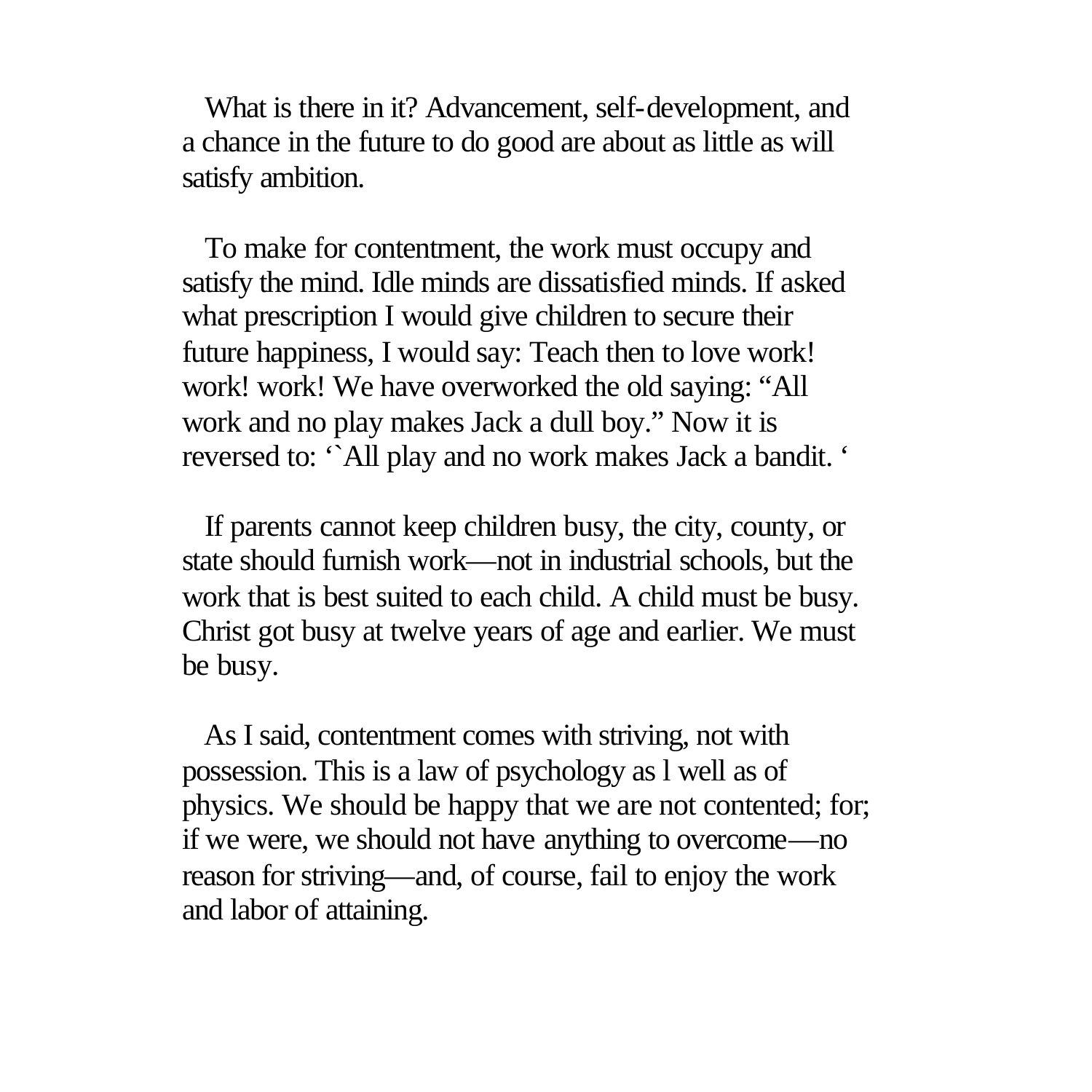*"Man never is, but always to be blest. (Pope.)"* Because Pope made that statement, it should not be taken too seriously. I have found many people blest who did not know it. There are more blessings in disguise than are found in the limelight. One of the commonest blessings of mankind is that about ninety-nine per cent of our wants we never realize. If most people could cut out time as often as they wish, their lives would be greatly shortened: "I wish it were this time next year." "I wish now were ten years from now; I should then be through college and established in business."

 The disposition of most people is to seek abridgement. Nature abhors a vacuum, and that is what abridgements are. "Get-Rich-Quick Wallingford" is the ideal of all.

 Short-cuts to success; a salesmanship that means coercing the vacillating—those of weak will, those who can be persuaded to buy prematurely, those who do not know their own minds; in short, inducing people to buy what they do not need and cannot afford is called good salesmanship. What is the matter with the people today? General indebtedness. The sales-people have made more than they know how to spend wisely on themselves—they do not know how to fill their vacuums. Those who have been persuaded to run in high when they should have stayed in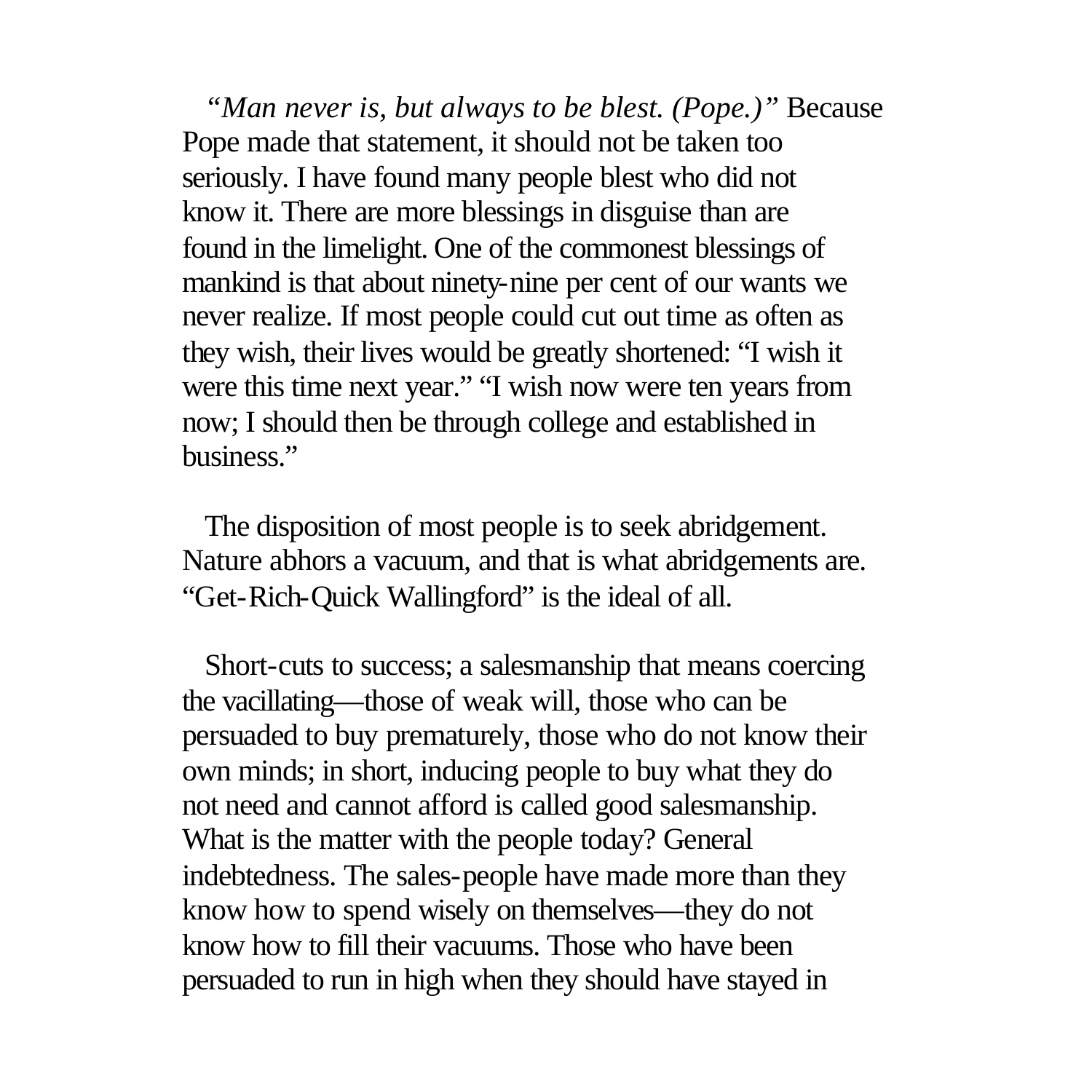low—or, what would have been better, continued to ride a bicycle or remained on foot—are distressed because of premature supply. Both extremes lack poise, and build restlessness and dissatisfaction. The automobile is a necessity; but it has been forced into a luxury that has far outrun necessity. It has built great fortunes at one end, and marked poverty at the other end, that will create a financial disease called panic, unless remedied soon. Panic is another name for a vacuum which will be filled with much unhappiness. A prediction of five years ago.

 Getting through school without filling in the time well, by short-cuts, ponies, and favoritism, builds vacuity. Time and honest labor are necessary for building character, education, and ability in any and all lines. In the physical as well as in the mental world the old Latin apothegm applies: *Cito maturum, cito putridum—*"Soon ripe, soon rotten." Athletes die early. Why? Development is forced. Excessive use of the muscular system forces an extra supply of blood to the muscles. This in turn forces an extra supply of food to meet the demand of waste and supply. Overstimulation enervates, and the toxin fails to be carried out as rapidly as formed; hence Toxemia is established, which gradually brings on degeneration of heart and blood-vessels. "No chain is stronger than its weakest link." In athletics' the strongest links are in constant use for all the strength they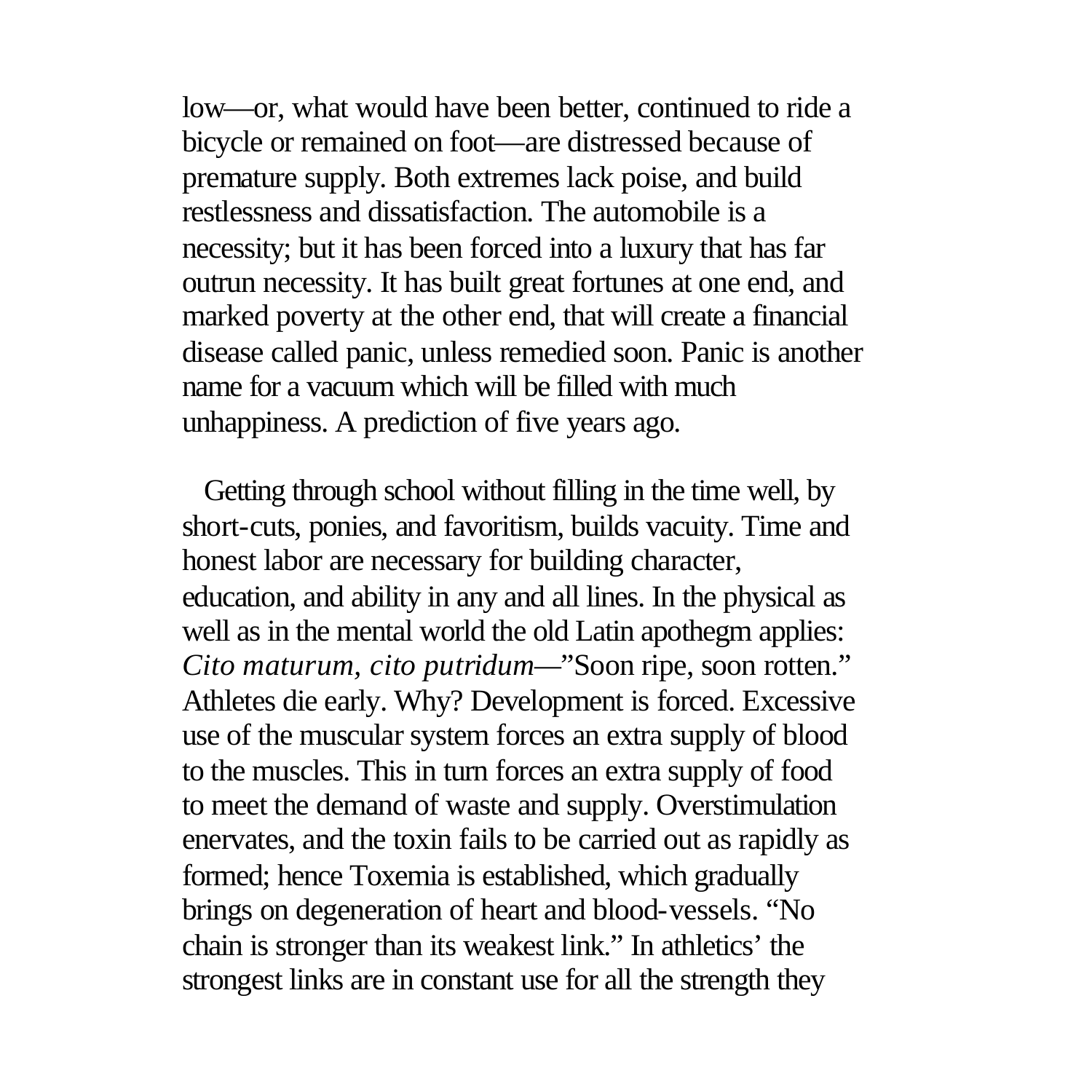have. The stability that youth gives tissue is rapidly ageing, with the result that the athlete dies of senility in youth. Fitzsimmons was called the "grand old man of the ring" at thirty-five. In this saying, which was meant to be a compliment to the king of athletes, was an expression of scientific knowledge beyond understanding in the sporting world—subconsciously building better than they knew; for in reality he had aged himself by stressing his body.

 Youth wants to move faster than good, substantial growth justifies. Young professional men are in hot-haste to succeed their predecessors, always confident that they can do more than fill their places.

 Today inexperience is hot-footing civilization to a quick maturity, and obviously to a premature end. Hot-haste has ill-prepared even those with age to be safe advisers. Knowledge not seasoned by time, experience, and poise never matures.

 Poise and equanimity have become meaningless terms in this age. The elements of success which make for ideal maturity are lacking in the welding influence of time and experience. The present-day mind is athletic; it is prematurely aged at the expense of time, which is required for stabilizing. Hospitals, penitentiaries, and insane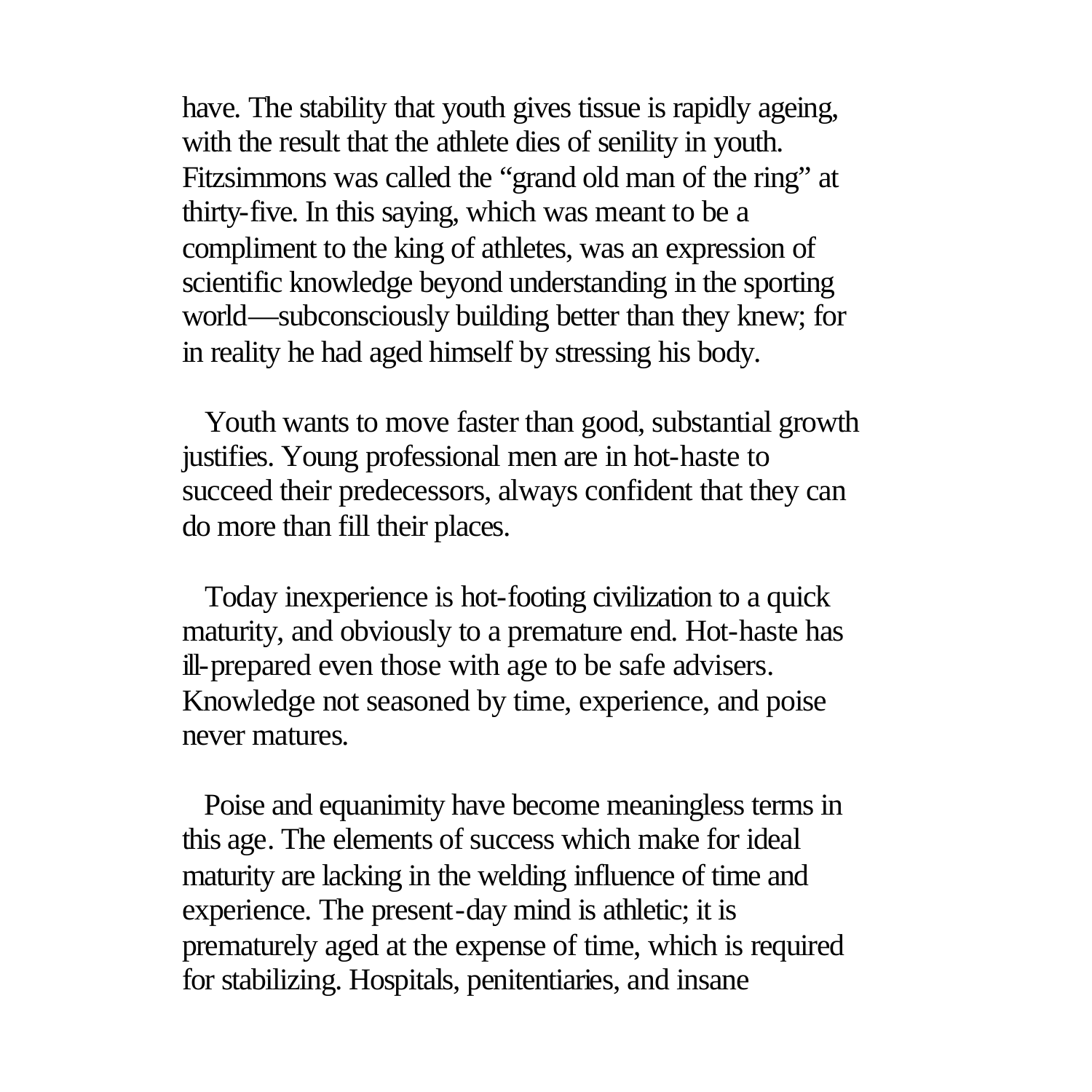asylums cannot be built fast enough to accommodate the prematurely senile. That is what disease is—old-age tissue outrunning the supply of new.

 Too many abridgments, from the kindergarten to the high school and on through college, leave vacuums to be filled by the lies of civilization, and the disease and unhappiness that false knowledge and immature judgment bring.

 Personal peculiarities, affectations, and petty habits of all kinds are boomerangs that return to poison life's sweet dreams.

 Nature smiles on those who are natural; but those who persist in grimacing, mentally or physically, she joins in a conspiracy to distort them at their pleasure. We can be happy and contented, or we can be unhappy and discontented. We can make our choice, and nature will do the rest.

 I just came from a drug-store into which I had stepped to purchase a tube of camphor ice. The druggist fumbled, and, being self-conscious, his self-pity made it necessary for him to say that he was feeling bad and had been lying down most of the afternoon. He accompanied his remarks with a sick grimace of his features and a bodily expression of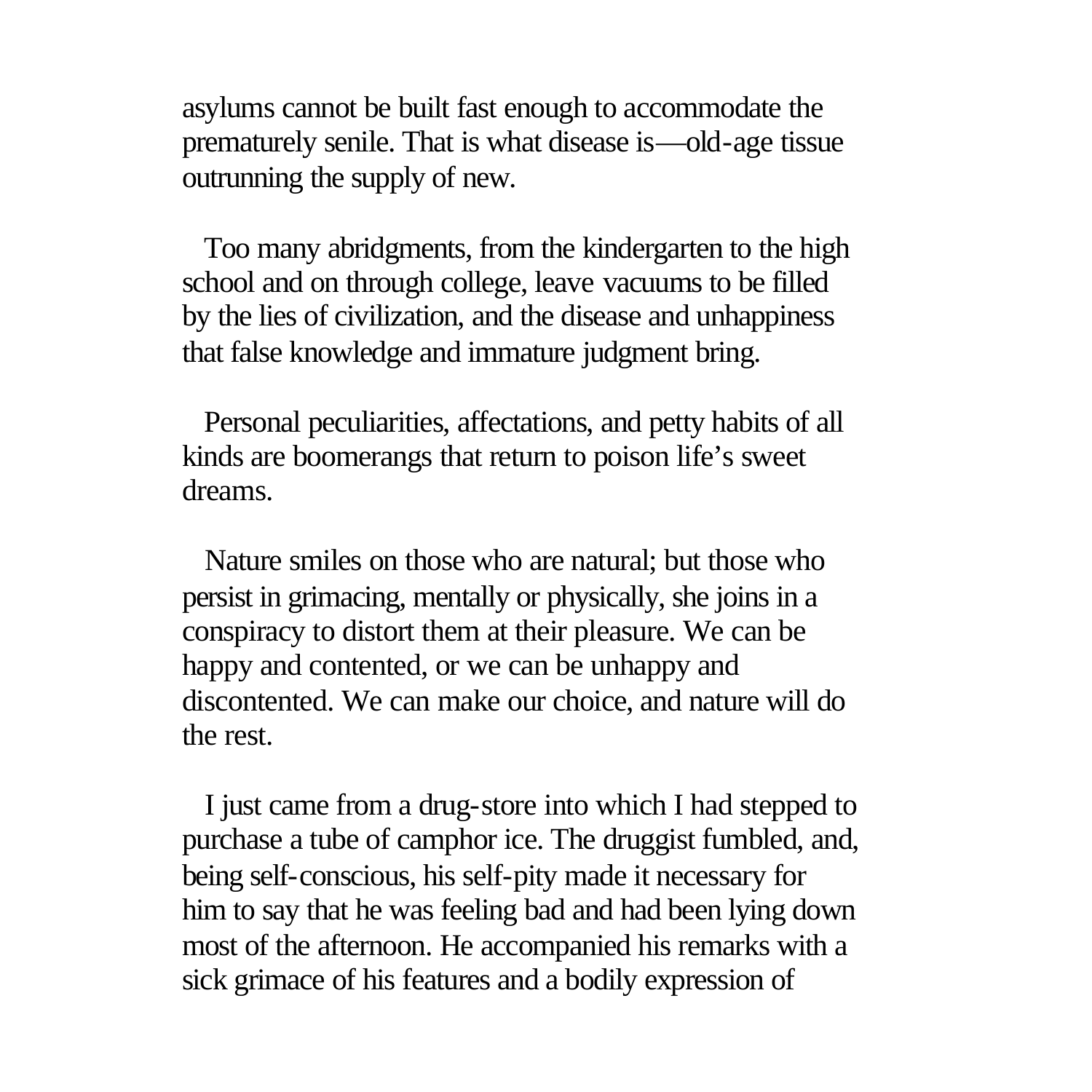weakness. He, no doubt, would have enjoyed discussing his discomforts with me, but I ignored the subject and passed out. He is cultivating a sick habit that will spoil his life and make of him a bore to all except those who frequent his shop hunting cures. "Misery loves company." People with the sick habit flock together, and never appear to tire recounting and comparing their discomforts. The most insignificant symptoms are retained in memory for years. Self-pity causes them to exaggerate, and in time they believe the worst possible about themselves. Such a life is ruined, unless complete reformation is made. This state of mind brings on enervation and Toxemia. The symptoms are a general nervousness, indigestion, constipation, coated tongue, anxiety concerning cancer or some other malady that may prove fatal. The muscular system is more or less tensed. The constipation is accompanied by an abnormal contraction of the rectum. The entire body is abnormally tense. Such patients have difficulty in going to sleep, and when they are about to drop off to sleep they are awakened with a jerk—a violent contraction of all the muscles. These people are light sleepers, and complain that they do not sleep at all. A few complain of headache and nausea. They are imitators, and often develop new symptoms after reading about disease or listening to others relating their symptoms.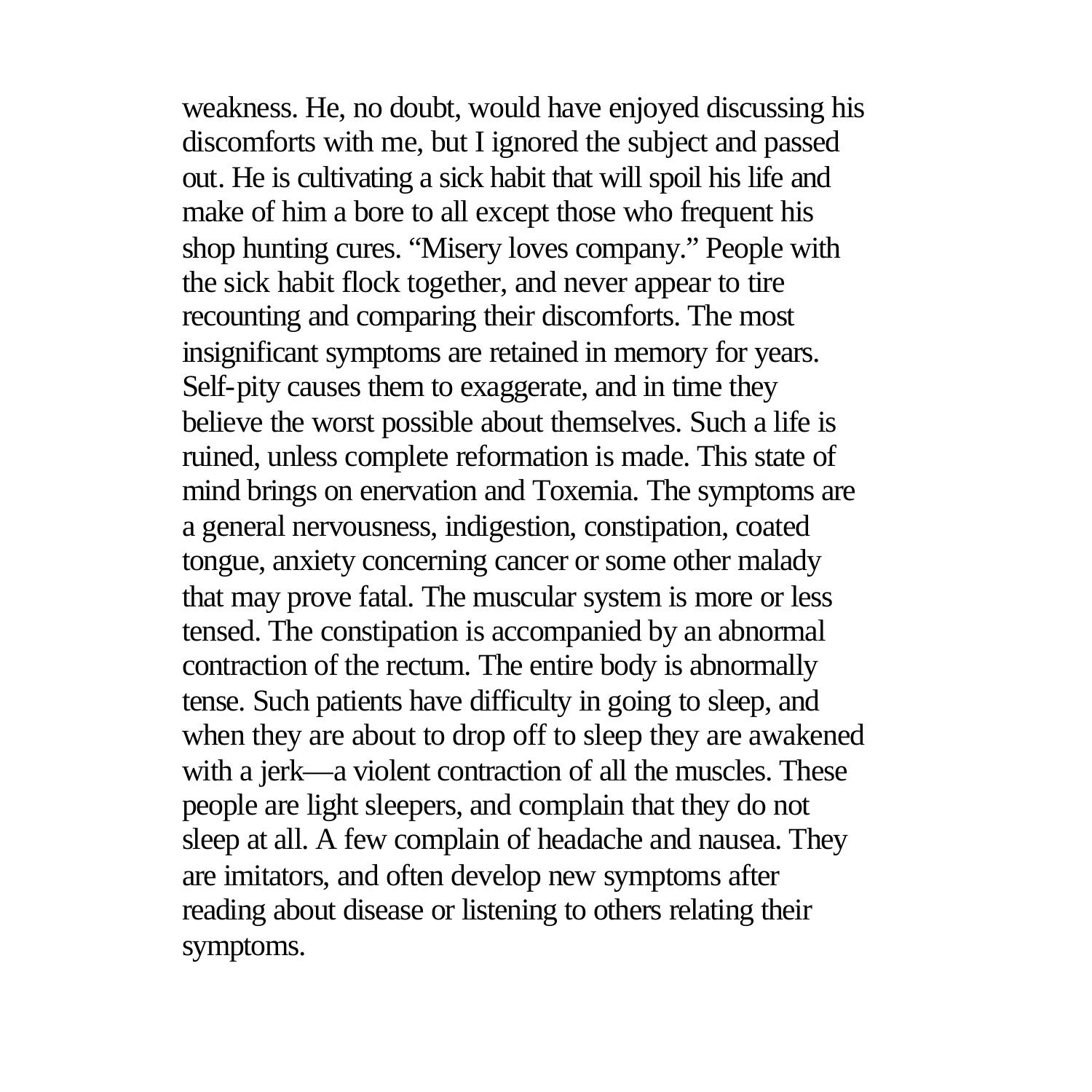Many of these cases of neurosis are operated upon for various supposed abdominal derangements. Too often doctors treat such people for what they say is the matter with them. Occasionally we find self-sacrificing, amiable women who are never robust, but who live and work beyond their strength for others. These mothers in early life had ambitions for a career, and the disappointment brought on a profound enervation, permanently impairing nutrition; for the one great sorrow prevented a full return to normal. Fortunately, surcease was found in doing for others; and in time making others happy became a vicarious nepenthe so perfect that those whom they soothed with their sweet smiles and cheering words often said: "Aunt Mary, you must have lived a charmed life in which no sorrow ever entered." The answer would be more smiles and encouragement.

 Those who find a life of service to take the place of ambition's jilts have made no mistake in the selection of the Great Physician; but those who seek cures outside of self are hunting cures in a Fool's Paradise.

 Cures! There are no cures. The subconscious builds health or disease according to our order. If we send impulses of irritation, discontent, unhappiness,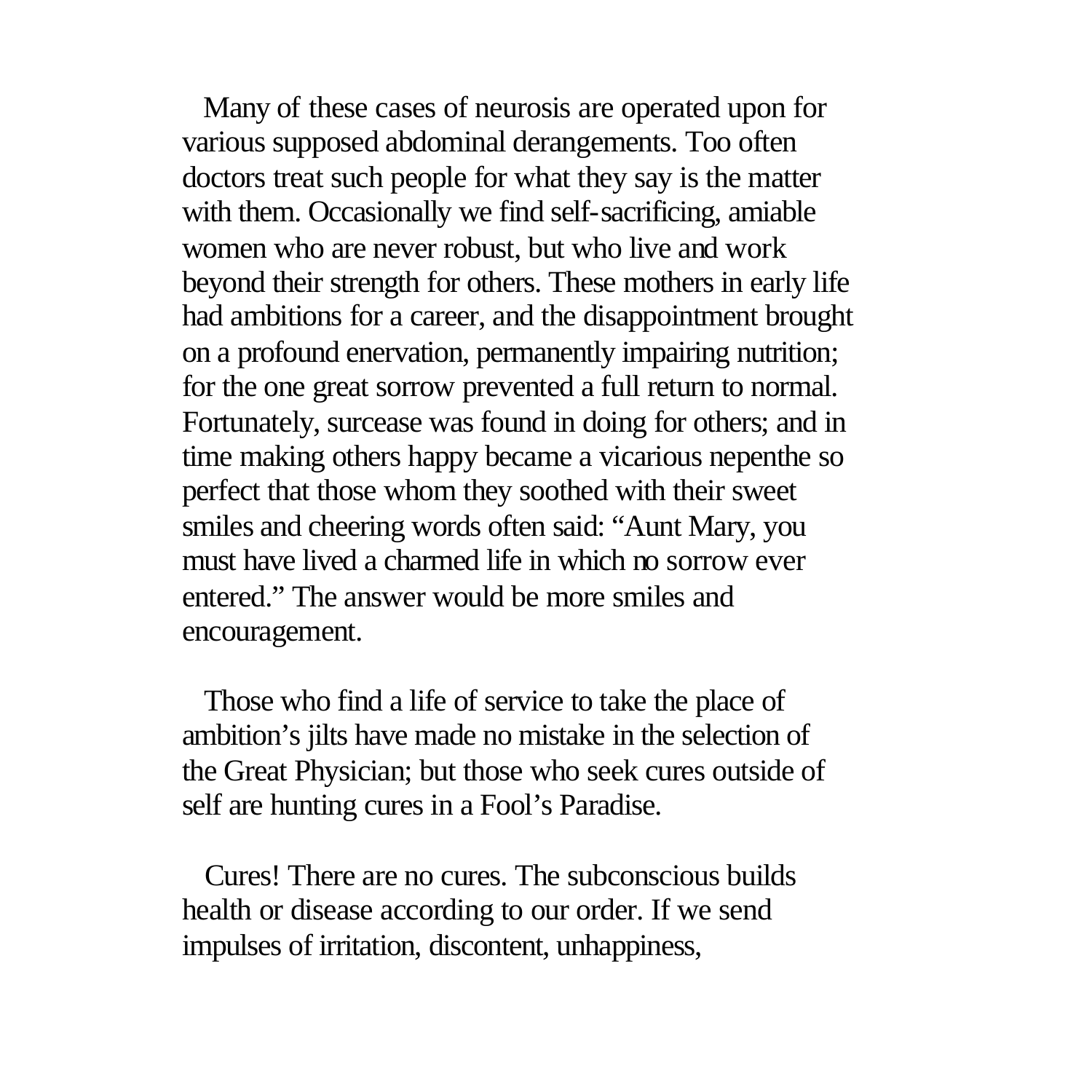complaining, hate, envy, selfishness, greed, lust, etc., the subconscious builds us in the image of our order.

 If we send to the subconscious sensual impulses, our order is returned to us blear-eyed, with swollen features, headaches, bad breath, pain here, pain there, blurred intellect, carelessness in business, of friends, and of self. We interpret our state of disease, and send for a doctor, who finds albumin in the urine, rheumatism in the joints, a leaky heart, threatened apoplexy, dropsy, et alii. We take his dope, his operations, his immunizations; but we continue to send sensual impulses— big dinners, strong cigars, lascivious indulgences. The doctor does no good. Another and another is sent for. Skillful examinations are given. Syphilis is found. Synthetic drugs are prescribed. Other doctors examine, who find tuberculosis. And at last real skill is discovered in a physician who finds *cancer.* But all the time our orders are going to the subconscious, and the returns are made faithfully in the image of their maker.

 The truth is that we are not needing a doctor at all. We need a physician who will erect a reconciliation between our subconscious maker and ourselves. What we need is to be taught self-control, poise) equanimity, repose. And when these impulses are sent over the sympathetic nerves to our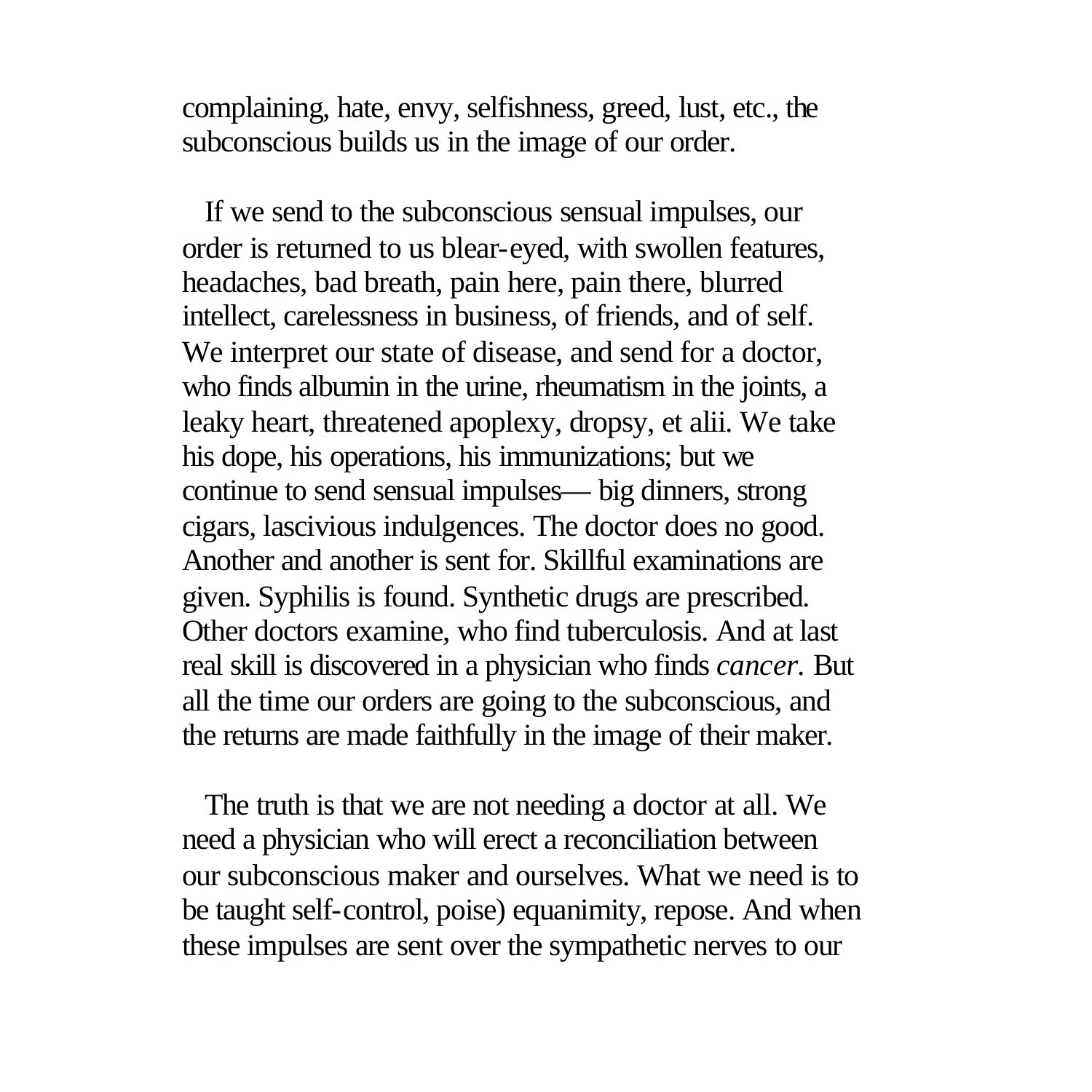subconscious maker, we shall begin to receive images of a more man, until an approach to perfection is attained.

 Self-control, with an ideal of just the kind of person we should like to be held before the subconscious all the time, will be returned to us just as we order. We are made in the image of the ideal we hold before our maker—the subconscious. We must live it, however. Simply holding an ideal will not get us anywhere. If our ideal is for sobriety, getting drunk will not bring our dreams true. If our ideal is for perfect health, we certainly cannot expect a sensual life to build it.

 We may have an ideal image, but if we do not live it, a distortion will be created.

 A disgruntled, complaining habit, builds that kind of an individual.

 If we refuse to live composed, poised, and relaxed, we become tense and build discomfort. A contracted brow builds headache. A tense, fixed state of the muscular system brings on muscle-fatigue, which may be treated as neuralgia, neuritis, or rheumatism. A slight injury to any part of the body, coddled, nursed, and kept without motion,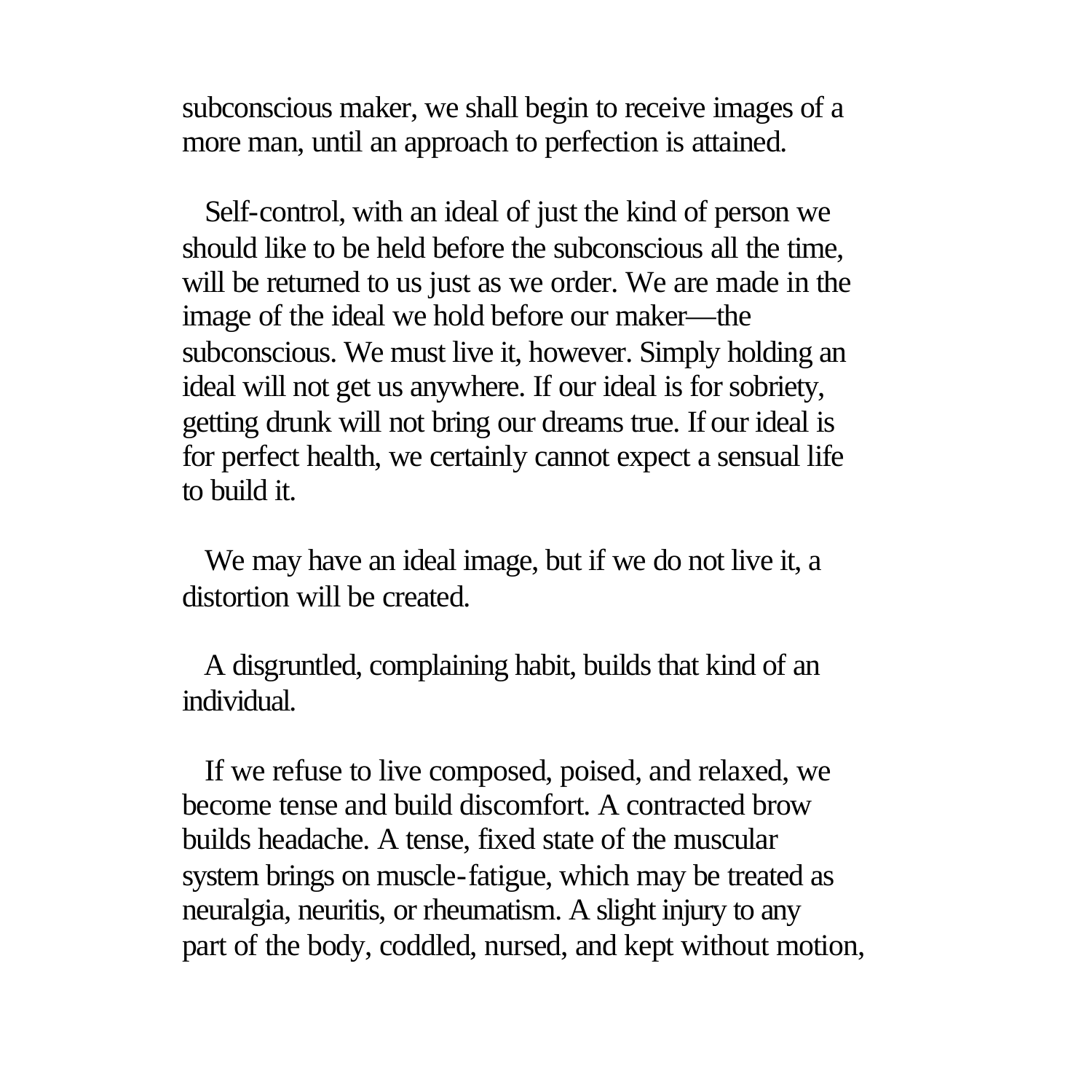may start a fixation of the muscles, causing more pain from muscle-fatigue than from the injury.

 Enough neurotics have been relieved and cured of muscle-fatigue to put two schools of spine manipulators in good standing with the people.

 All through the ages mountebanks, magnetic healers, and various cults of "laying on of hands" have worked among people who had time to nurse a slight injury into a very large fatigue disease. Fortunes have been made out of vilesmelling liniments because of the supposed cures made by rubbing the dope on sprained backs and joints. The same cures could have been made by simply rubbing the parts; but the minds that go with spineless people, who have time to wait for miraculous cures, could not be made to believe that a cure could be excreted without that mysterious healing property associated with evil-looking and vilesmelling medicaments.

 A sensitive, insignificant pile tumor may set up such a tense state of the entire muscular system as to render the subject a confirmed invalid. Such a case became a patient of mine a few weeks ago. On examination, I found an extreme contraction of the sphincter muscles. His entire body was tense, and, of course, he had muscle-fatigue,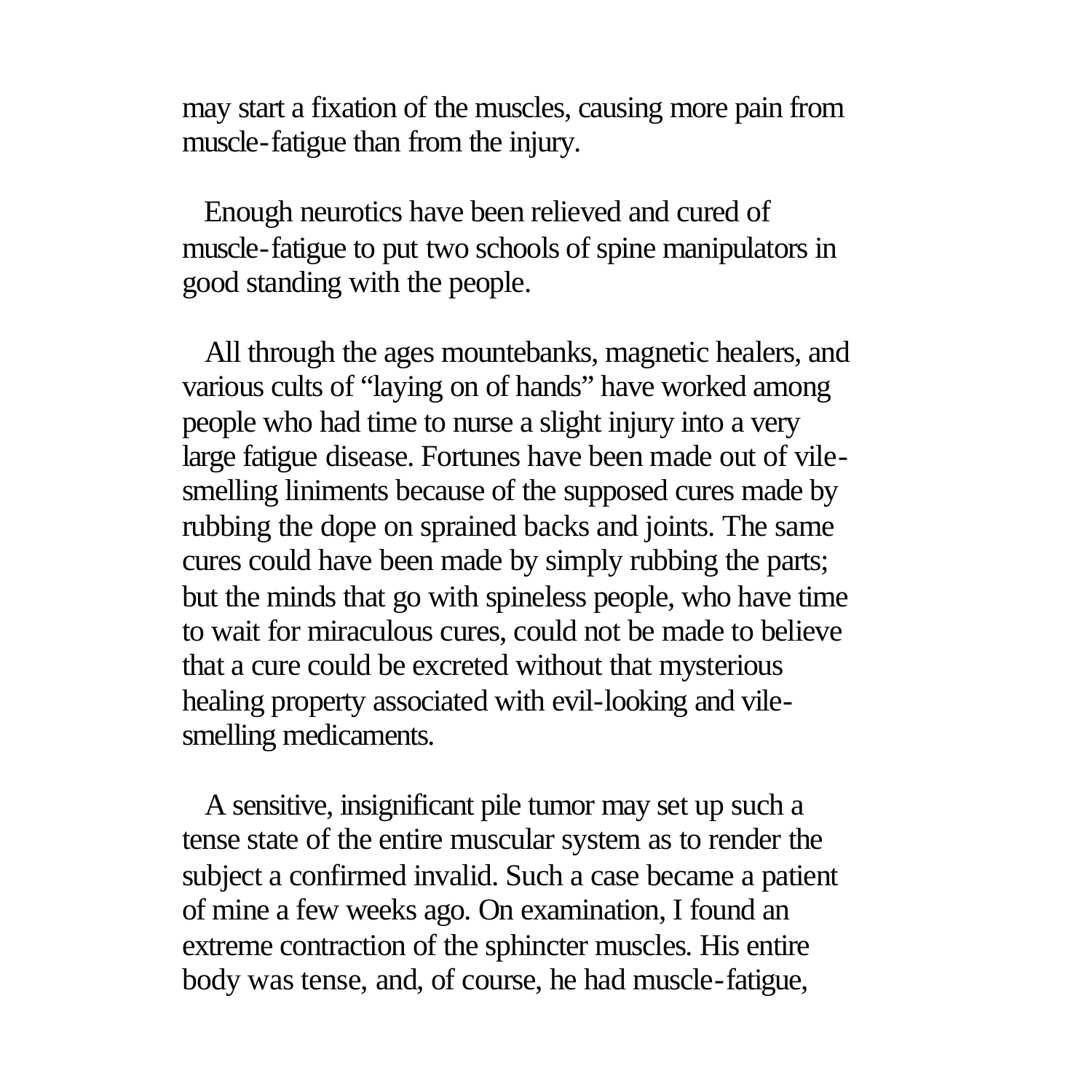which caused him to believe that he was a very sick man. I had him lie down, and I taught him how to relax; then I introduced a finger into his rectum—very slowly, to avoid giving pain as much as possible. I was about thirty minutes bringing relaxation of the anal muscles. While manipulating, I was advising relaxation of his body. Before he left my office he declared that he felt better than he had for two years, notwithstanding the fact he had been in a hospital and otherwise treated most of that time. I gave him instructions on how to poise, how to manipulate the rectum and anus. All his stomach troubles, and discomforts generally, passed away in a week.

 I have seen many invalids of nervous type who had been treated by many doctors and for many diseases. Tension of the entire body was one of the pronounced symptoms, and health could not be brought back until this habit was overcome.

 The discomforts complained of by those who have tumor of the womb, goiter, cystitis, stomach and bowel derangements, rest largely on a basis of nervous tension, which must be overcome before comfort and full health will return.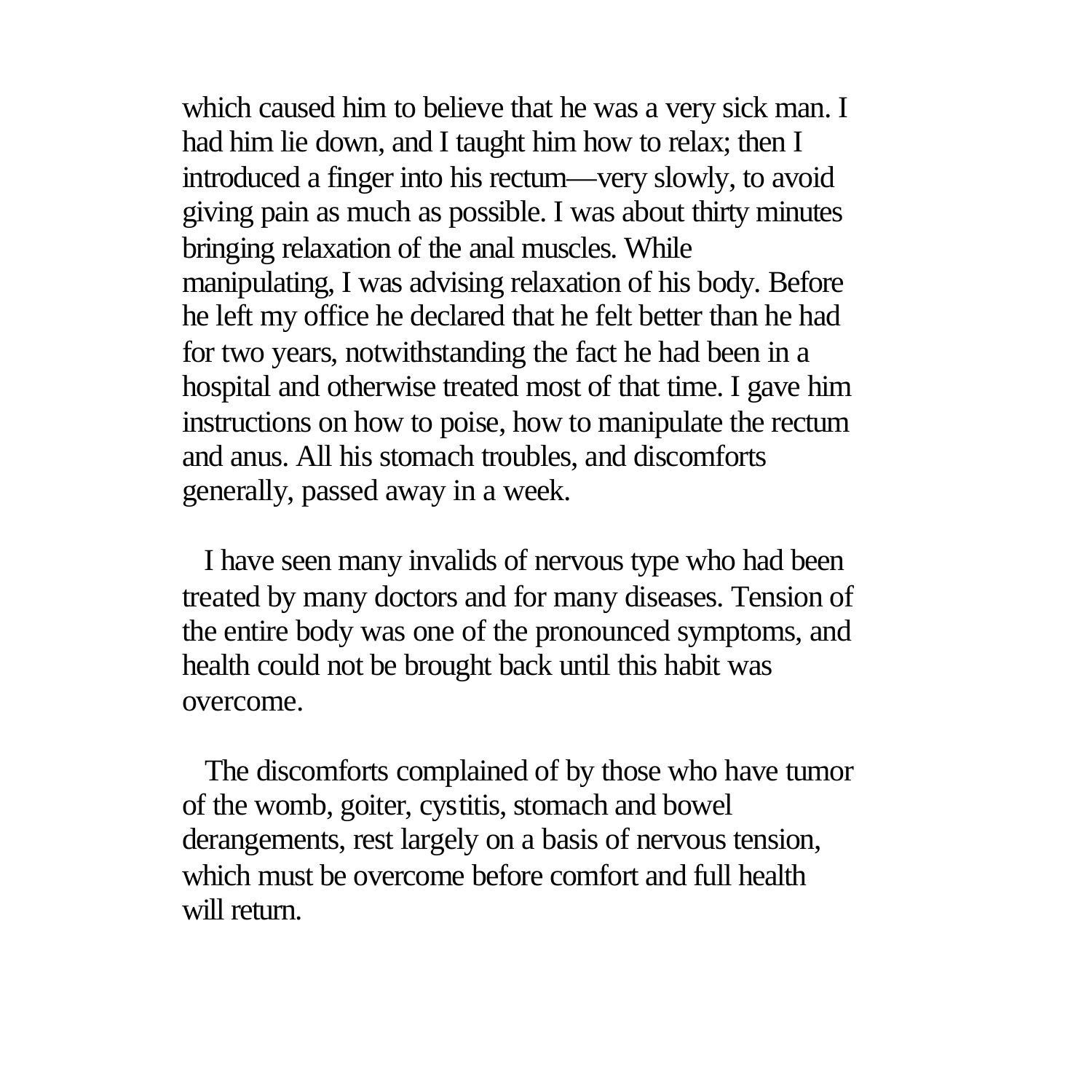Position in standing, walking, sitting, and lying down may be such as to cause tension. We have occupational diseases and emotional diseases; and lack of poise complicates all of these so-called diseases and brings on tension.

 Children are prone to become nervous and excited when tired. When allowed to eat heartily, when excited and tired, they have indigestion. Extreme cases develop convulsions. Fear and anxiety are two elements that lead on to chorea.

 Poise of mind and body should receive attention early as well as late in life.

 Good health late in life indicates self-control, moderation in all things, and equanimity—poise.

 Moderation does not mean the same to all people. Some men call three to six cigars a day moderate indulgence; others believe that one to six a month is temperate. Those who have an irritable heart and stomach are immoderate when they use tobacco at all.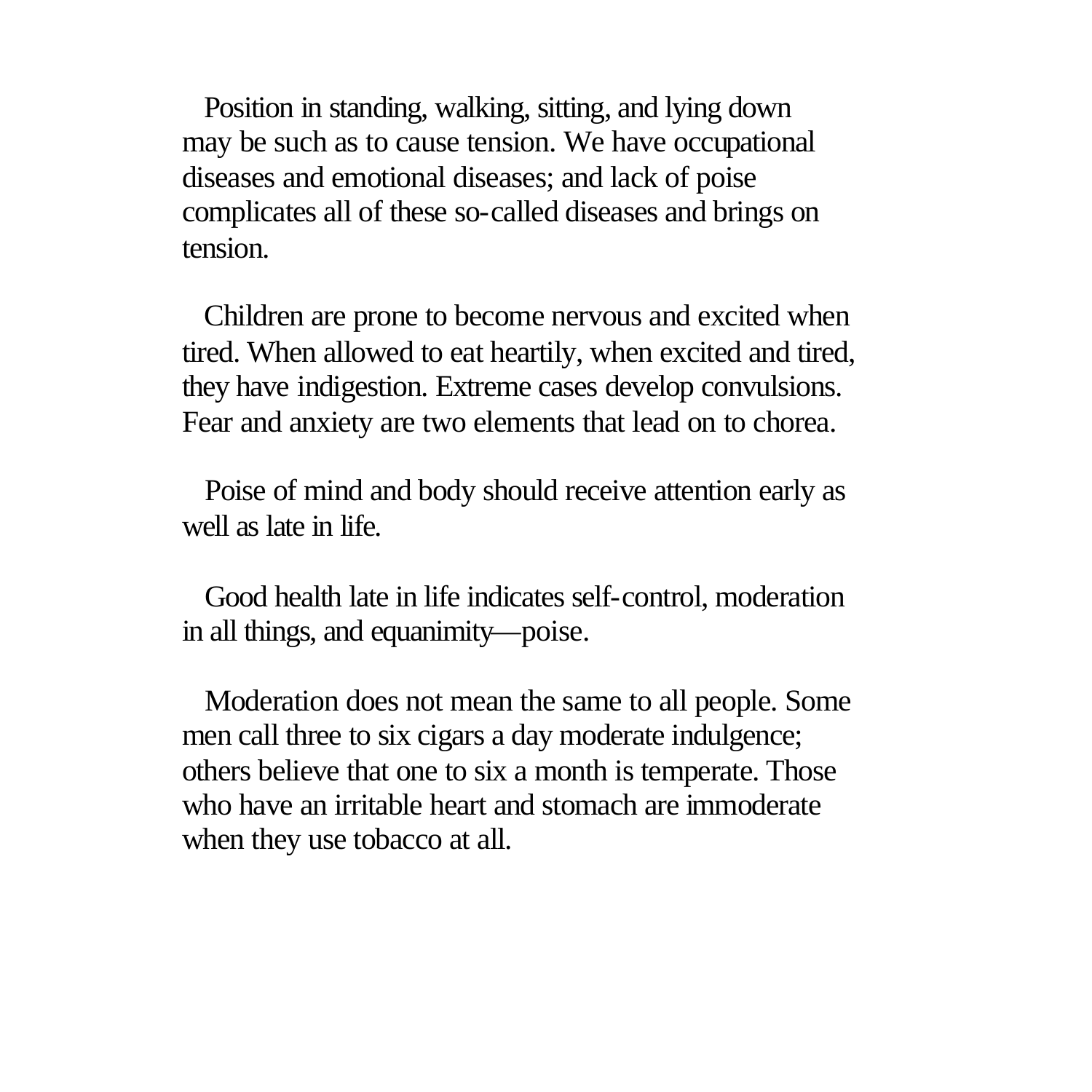Fortunate is the person who knows his limitations and respects them. Of such a person it may be said that he is poised.

## **IMMUNIZATION**

 Wouldn't it be incongruous if in the evolution of man such an important element as autoimmunization should be left out. No animal has been forgotten in the great scheme of creation. Powers of offense and defense have been wisely provided, and to suppose that king of all animals man—should be left defenseless is most absurd. No, man is provided with a nervous system, at the head of which is a brain capable of thinking, which can come to the aid of a flagging nervous system and help to renew it.

 When the nervous system is normal—when there is full nerve-energy—man is normal and immune to disease. Disease begins to manifest only when environments and personal habits use up energy faster than it is renewed. This contingency the properly educated mind begins to remedy at once by removing or overcoming all enervating influences.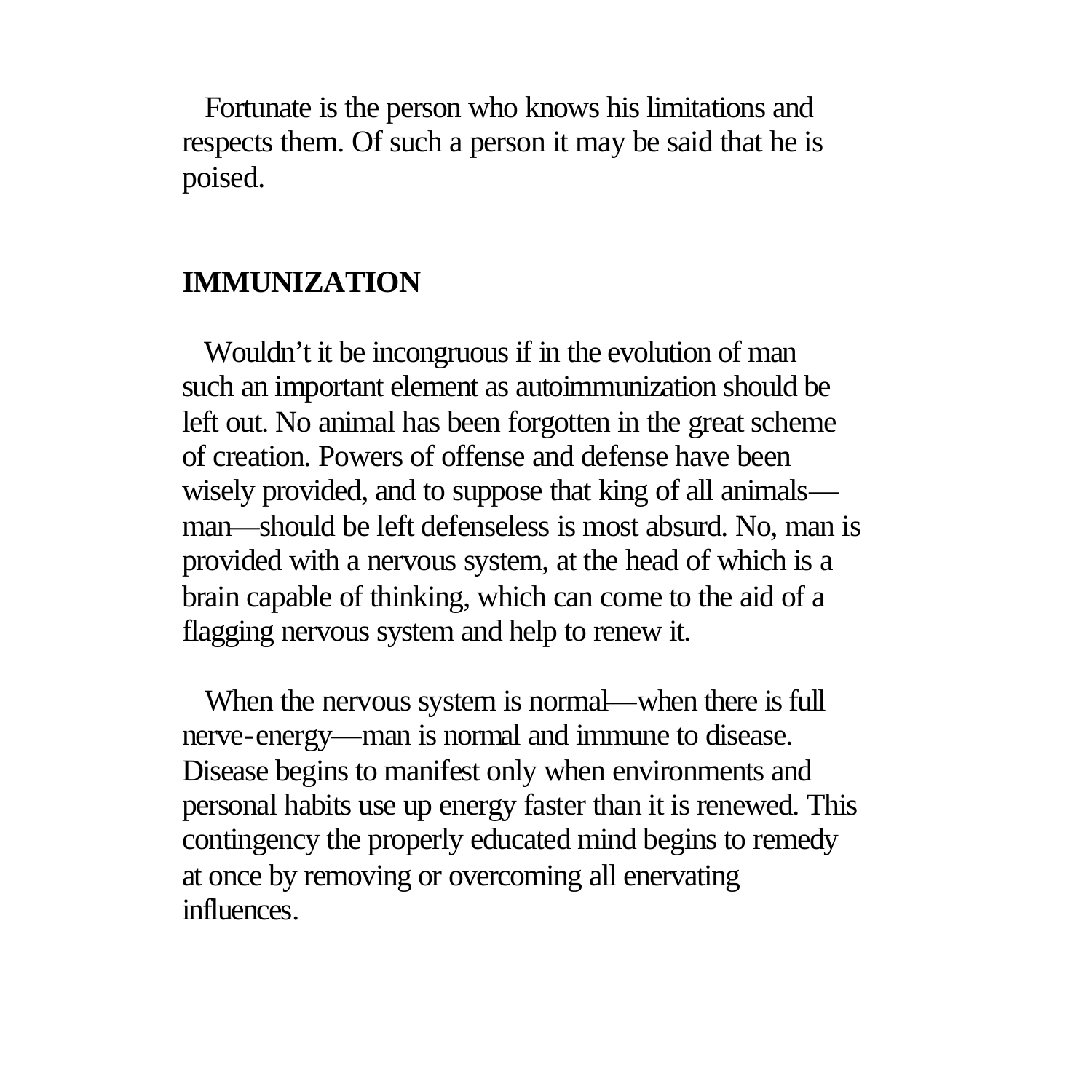Man's immunization to disease requires a life so well ordered that his nerve-energy is kept at or near normal. When nerve-energy is prodigally squandered, he is forced into a state of enervation; then elimination of the wasteproducts is checked, leaving the waste—toxin—in the blood, causing Toxemia self-poisoning—the first, last and only true disease that man is heir to. All other poisons are accidental and evanescent, and without Toxemia can have no entree to the system. Poisons may be swallowed, injected or inoculated into the body and poison or even kill; but such an experience is not to be classed as disease, any more than a broken leg or a gunshot wound.

 Toxin is a normal, natural product of the system, always present. Being a constant, it answers every requirement for a universal cause of all so-called diseases. All the different symptom-complexes, which are given special names, take their names frown the organs involved in the toxin crisis; but they are not individual—they are only symptoms of vicarious elimination. For example: Tonsilitis, gastritis, bronchitis, pneumonia, colonitis, are each and every one Toxemic crises, differing only in location and symptoms. So-called diseases are just so many different locations where toxin is being eliminated. All are different manifestations of one disease Toxemia.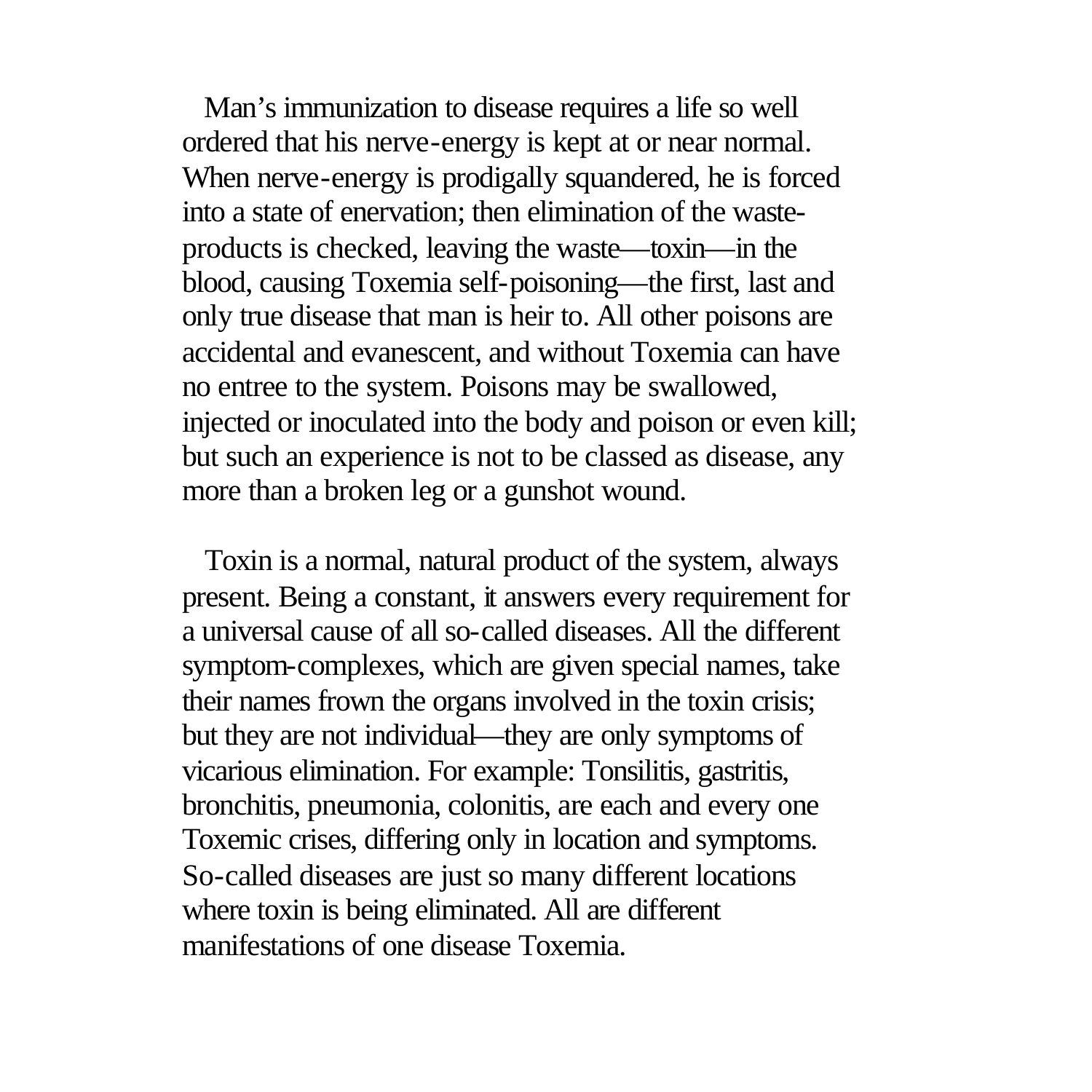Toxemia is the only explanation of why so many young men were refused by the examining boards during the late war. Many were sent over to France who soon found the hospitals for they were near the limit of their toxinresistance. The excitement used up their nerve-energy. The enervation was quickly followed by Toxemia. Their sicknesses were given names, but the truth was that they had Toxemia, and their diseases were crises of Toxemia, which means vicarious elimination.

 After the numerous vaccinations to which the boys were subjected on entering the army, probably fear or apprehension was next in order of enervating influences.

### **DIAGNOSIS A MEDICAL DELUSION**

 Diagnosing according to modern medical science is a scheme of symptomatology that means nothing except a guide in discovering organic change—pathological change; and if no change or pathology is found, the case is sent home, with the advice to return again in a few months; or perhaps it will be kept under observation for a while. Even cases presenting pathological changes, such as we see in rheumatic arthritis, I have known of being sent home for six months, because no point of infection could lee found.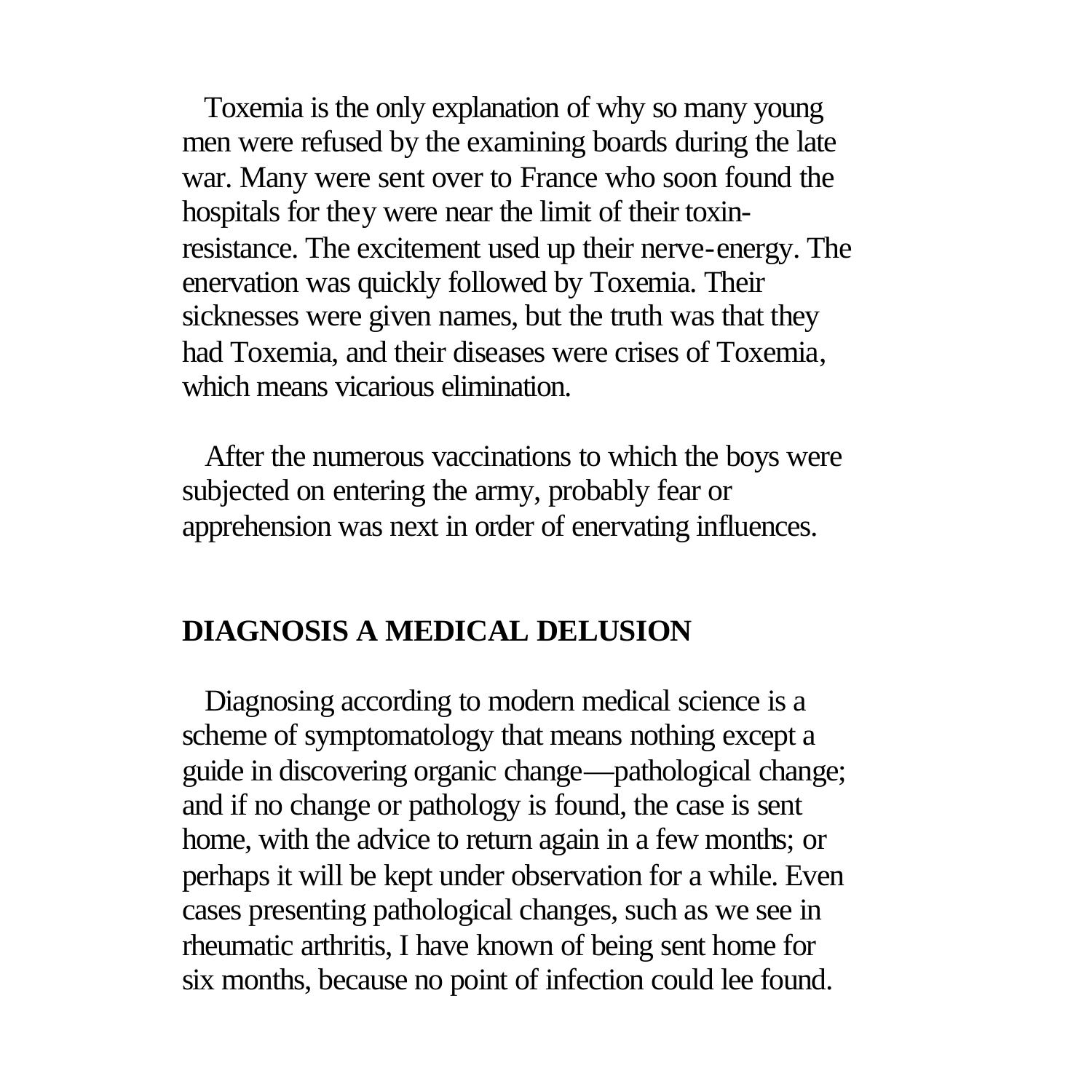The patient would be sent away with the statement: "After a thorough examination, we cannot find the cause of your disease. Come back in about six months, and it may be showing up in that time." So much for the influence that focal infection has on the mind of the profession. Suppose infected teeth were found. or sinus infection, what of it? What causes the teeth and sinuses to be infected? Why is rheumatism a symptom of infection, and the focal infections not a symptom of rheumatism?

 The truth is that rheumatism, infected teeth, and sinus infections, as well as every other pathology found in the body, are effects. Symptoms without lesions represent functional derangements which have not been repeated long enough or often enough to cause organic change. If, as diagnosis goes, the cause is to be found in the disease, at what stage are we to look for it? Is it at the beginning, or in the fully developed organic change, or in the dead man? Mackenzie believed that it should be looked for at the very beginning, which meant with him the earliest change. He believed that an intensive study at this stage would discover cause. This was a mistaken idea of his, which is proved by the fact that the cause of rheumatism and cancer cannot be found early or late, and that those who believe germs cause disease cannot find them until pathology is found. It appears to me, after being in the game for over fifty years,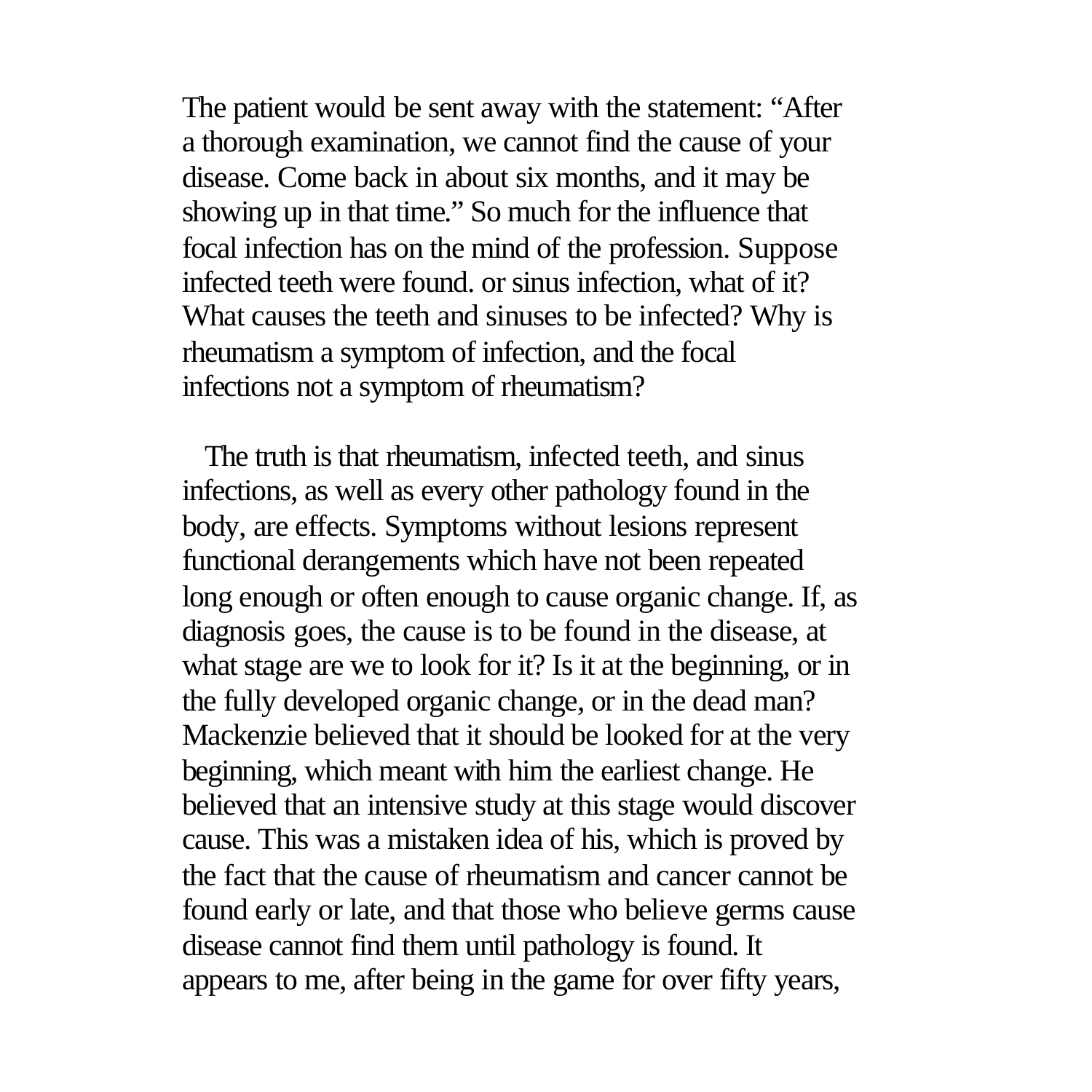that a plan which has received so much labor without reward should be abandoned.

 Diagnosis is so fraught with the element of uncertainty that no reliance can be placed upon it.

 Research occupies an army of laboratory experts in hunting the cause of disease, and also cures. They are doomed to fail; for how is it possible to find cause in effects?

 The specialist is so limited in his knowledge of the philosophy of health and disease that he becomes deluded on the subject; and this delusion often causes him to see meningitis, appendicitis, ovaritis—or any disease that happens to be the subject of his specialty—in every case brought to him. As a matter of fact, most attacks of disease of any and all kinds get well, whether treated or not, if they have not passed from functional to organic.

 This statement needs a little explanation. It is said that eighty per cent who fall sick get well, or could get well without the aid of a doctor. All so-called attacks of disease of whatever kind are crises of Toxemia, which means vicarious elimination of Toxin that has accumulated above the saturation (toleration) point. These crises may be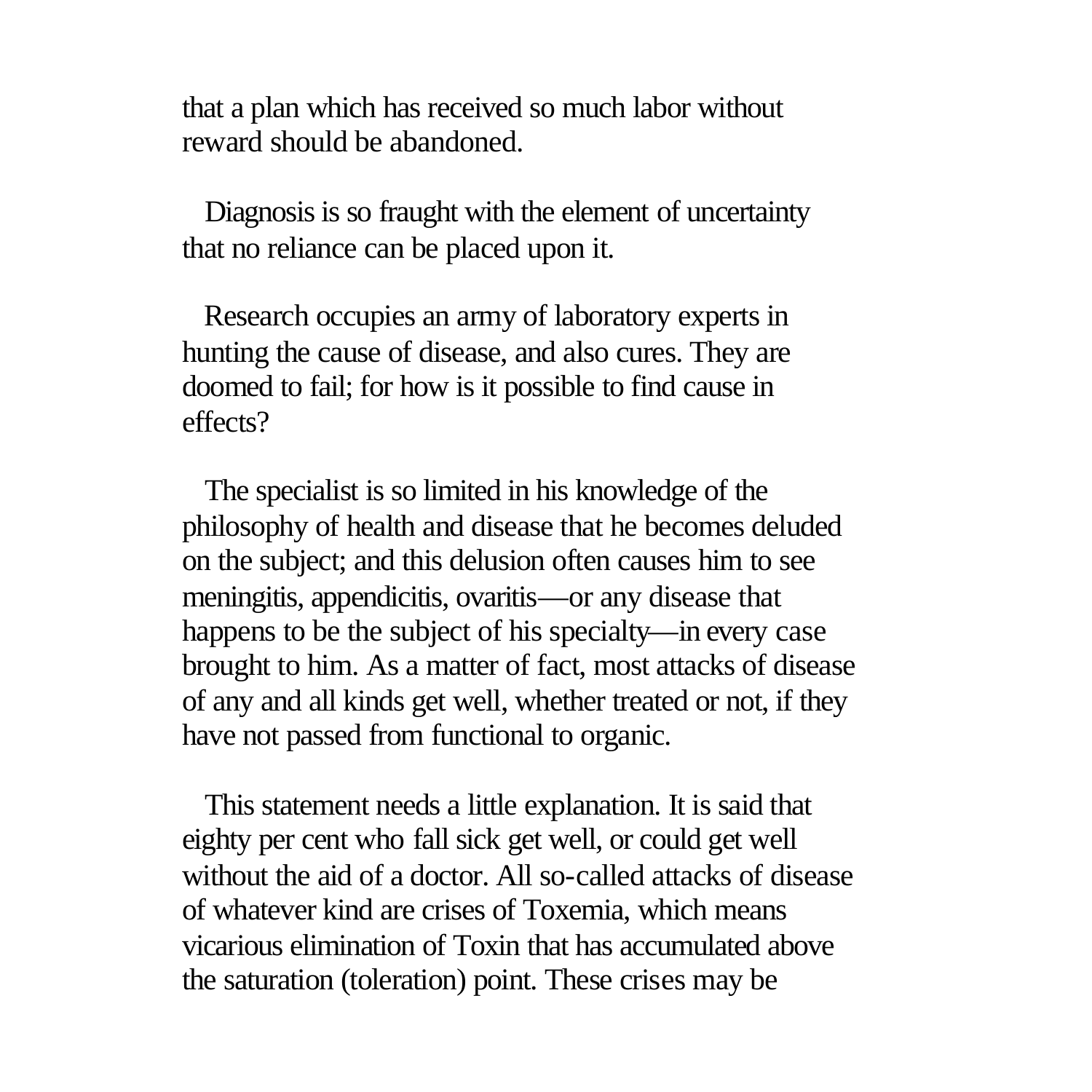symptoms which we call cold, "flu," tonsilitis, gastritis, headache, or some other light malady. They come today and are gone in a few days. If treated, we say they were cured. If they are not treated, we say they got well without treatment. The truth is that the surplus toxin—the amount accumulated above the point which can be maintained with comfort—is eliminated, and comfort returns. This is not a cure; it is one of nature's palliations. When the cause or causes of enervation are discovered and removed, the nerve-energy returns to normal. Elimination removes toxin as fast as developed by metabolism. This is health—this is all there is to any cure. In a few words: Stop all enervating habits; stop eating; rest until nerve-energy is restored to normal. When this is accomplished the patient is cured. A short or long fast is beneficial to most sick people. Those who are afraid of fasting should not fast. All other so-called cures are a delusion, and at the most a passing palliation; but enough such cures are performed daily to keep a large army of doctors and cultists in bread, butter, and a degree of respectability. The cured patients, however, glacier-like, move steadily down to the river Styx —thousands and thousands of them years before their time, many even before their prime, and all maintaining a false belief concerning what disease is, and a more foolish notion concerning cures.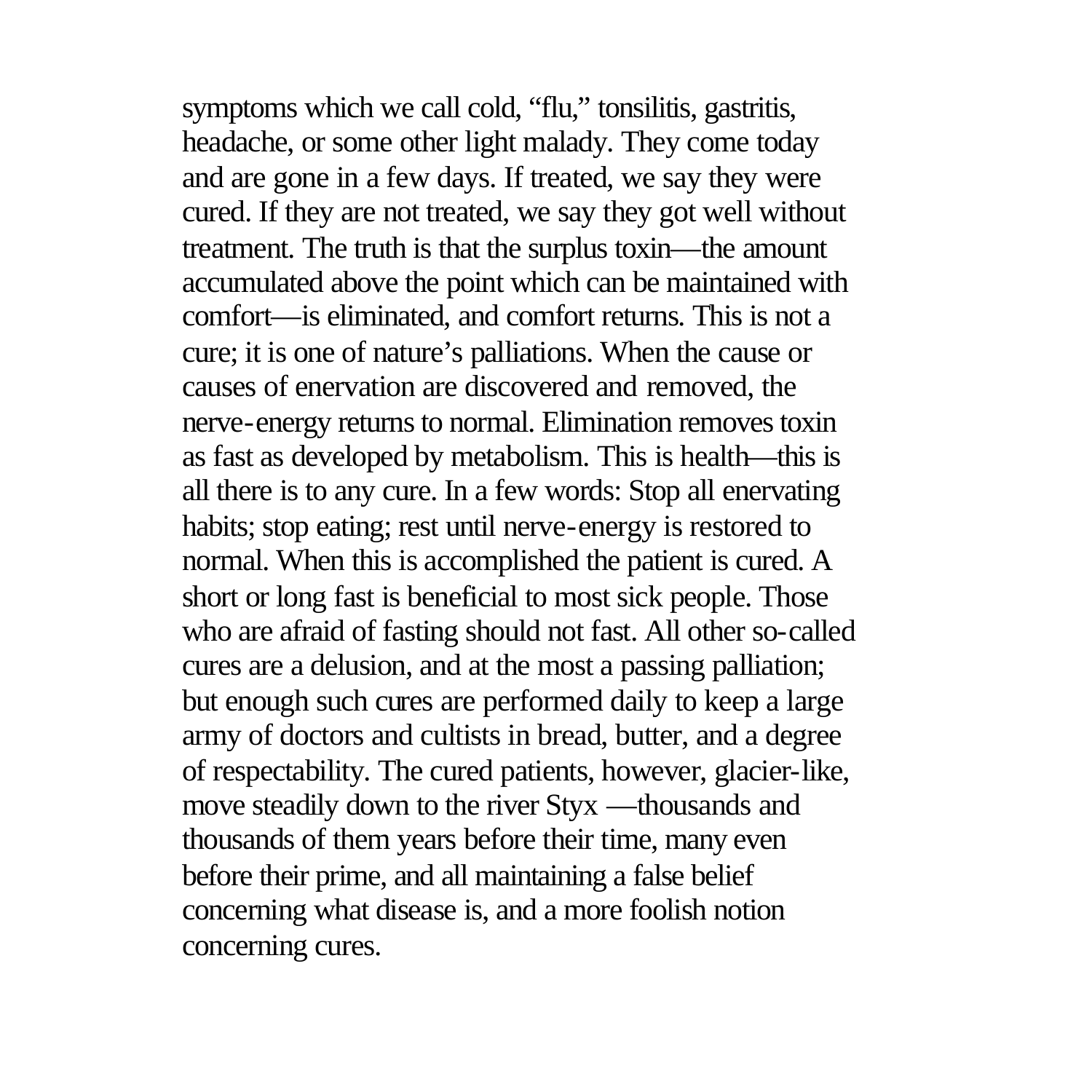### **TOXEMIA SIMPLIFIES THE UNDERSTANDING OF DISEASE**

 When a child shows symptoms of high fever, pain, and vomiting, what is the disease? It may be indigestion frown overeating or eating improper food. It may be the beginning of gastritis, scarlet fever, diphtheria, meningitis, infantile paralysis, of some other so-called disease. The treatment, according to the Philosophy of Toxemia, may be positive and given with confidence. There need be no waiting for developments, no guessing, no mistakes. What is done is the correct treatment for any so-called disease, named or not named. Get rid of the exciting causes, whatever they are. Ninety-nine times out of a hundred the stomach and bowels are full of undigested foods. Wash out the bowels, and get rid of this source of infection. Then give a hot bath of sufficient duration to furnish complete relief from any pain. When discomfort returns, give another bath. Use an enema every day, and twice daily if symptoms demand.

 So long as there is fever, rest assured that the bowels are not cleaned out. Provide plenty of fresh air and water, and keep the patient quiet. See to it that nothing but water goes into the stomach until the fever and discomfort are entirely overcome; then give very light food at first.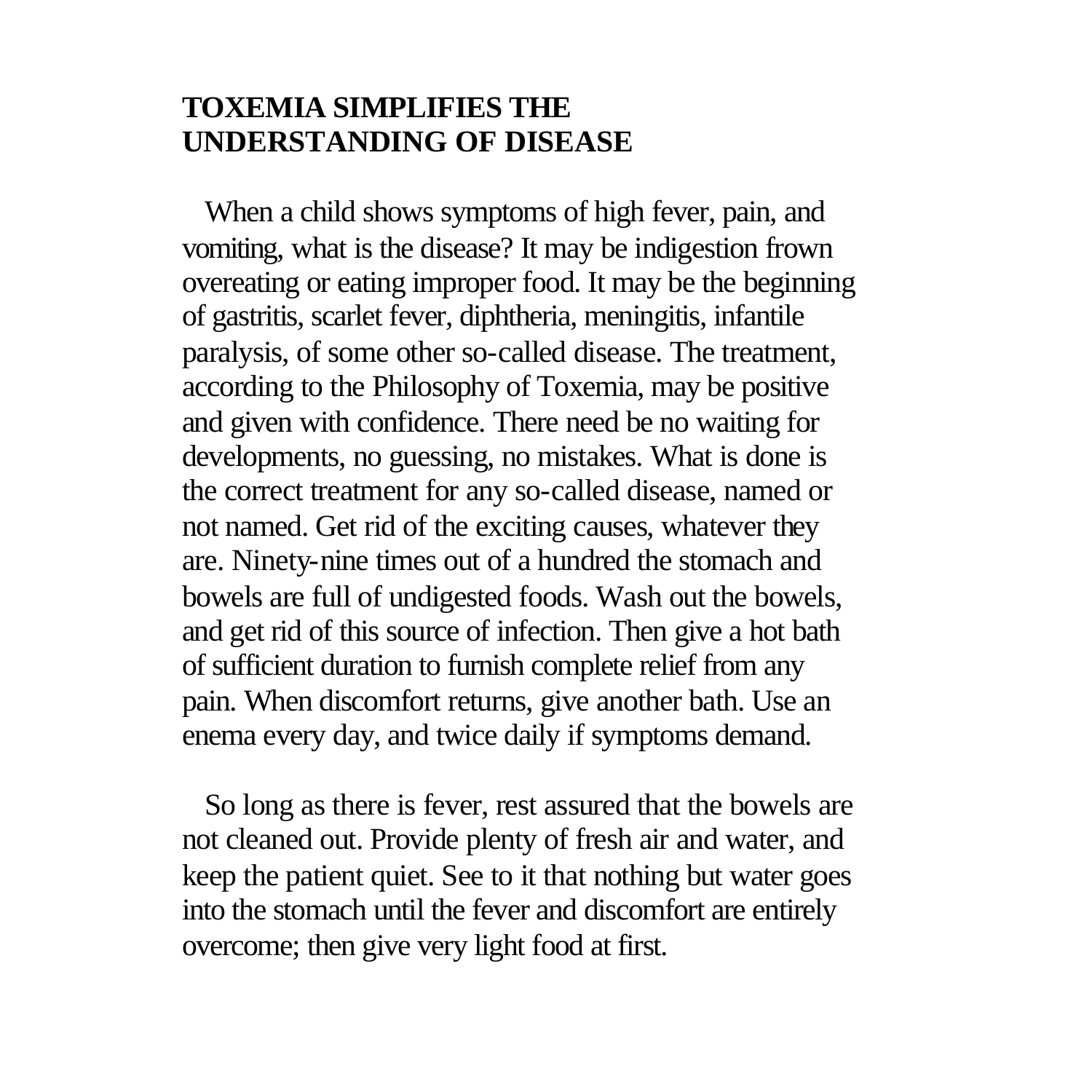A child that is given meat and eggs and an excess of milk is liable to develop putrefactive diseases. It is doubtful (and I believe impossible) if any child brought up on fruit, whole wheat and other grains, and vegetables can ever evolve

diphtheria, scarlet fever, or smallpox, or develop septic fever—typhoid.

 The methods of the regular practice of medicine are in keeping with the habits of body and mind that lead to malignant disease, epidemics, etc. As a man thinketh, so is he.

 The regular profession believes in antitoxin, vaccine, and autogenous remedies; and these remedies fit the psychology of a mode of living that leads to vicious types of disease.

 Most people are in sympathy with impossible cures cures without removing causes.

 All so-called cures will some day be proved a delusion. Remember that children will not be sick if they are not toxemic. Let the local manifestations be what they may, the basic cause is always the same—Toxemia plus septic infection; and if this state is not added to by food, cases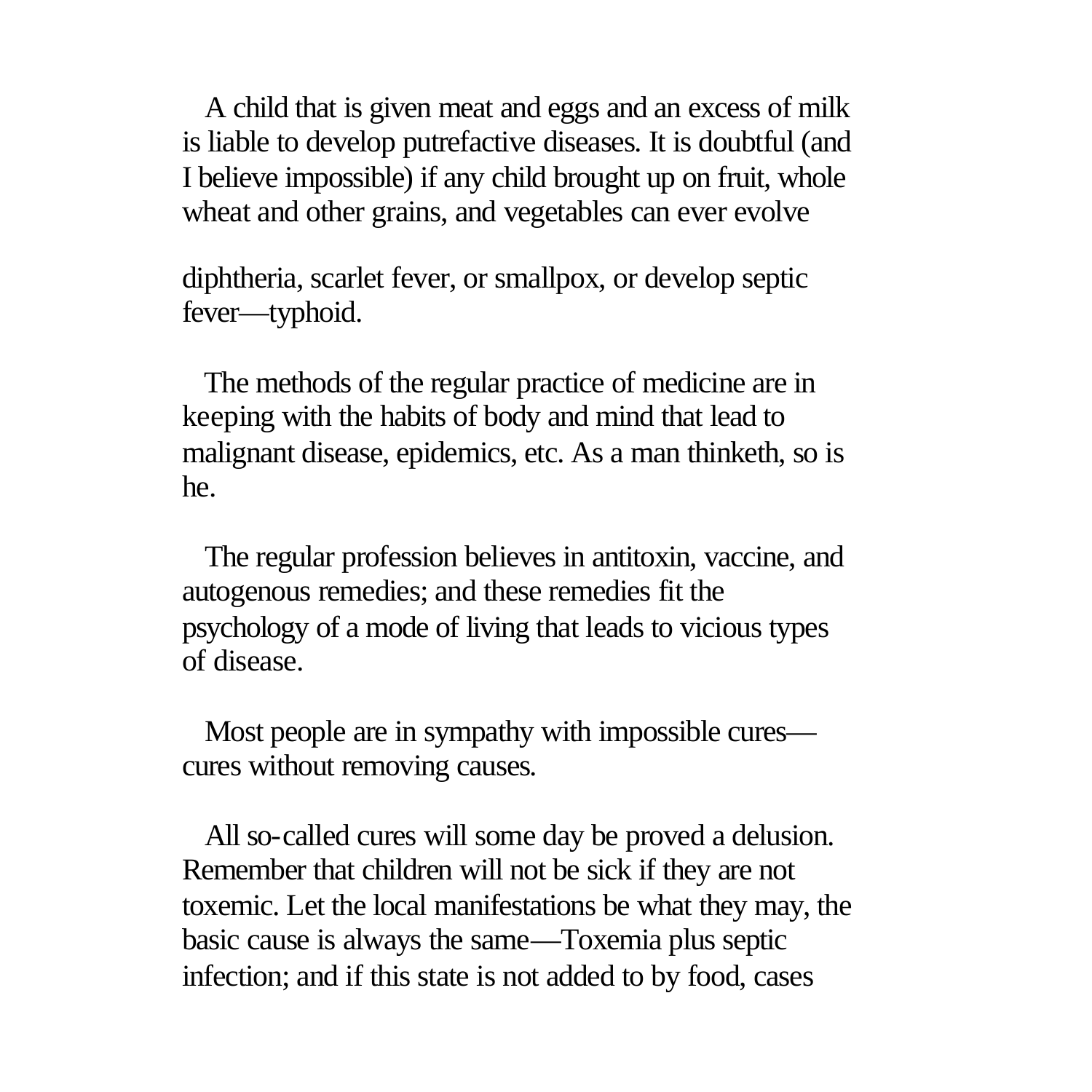treated in this way will be aborted—jugulated, if you please. Doctors who have seen only regular practice will declare that the cases recovering in this manner are irregular and lacking in intensity. Of course, they are not typical; for they have not been complicated with fear and disease-building treatment.

 Doctors will say: "Suppose it is a case of diphtheria? Antitoxin should be used, for it is a specific." What is diphtheria? A toxemic subject with gastro-intestinal catarrh becomes infected from decomposition of animal food eaten in excess of digestive powers. The symptoms are those of tonsilitis, showing a grayish exudite covering the tonsils or other parts of the throat, accompanied by a disagreeable, pungent, fetid breath. There is great prostration. Subjects developing these symptoms have been living haphazardly. Their eating has been too largely of animal foods and starch—the conventional mixtures—and devoid of raw vegetables and fruit. The only animal food may be milk, and the patient a young child. There have been running before, for a longer or shorter term, gastric irritation, constipation, perhaps several gastric attacks—acute indigestion.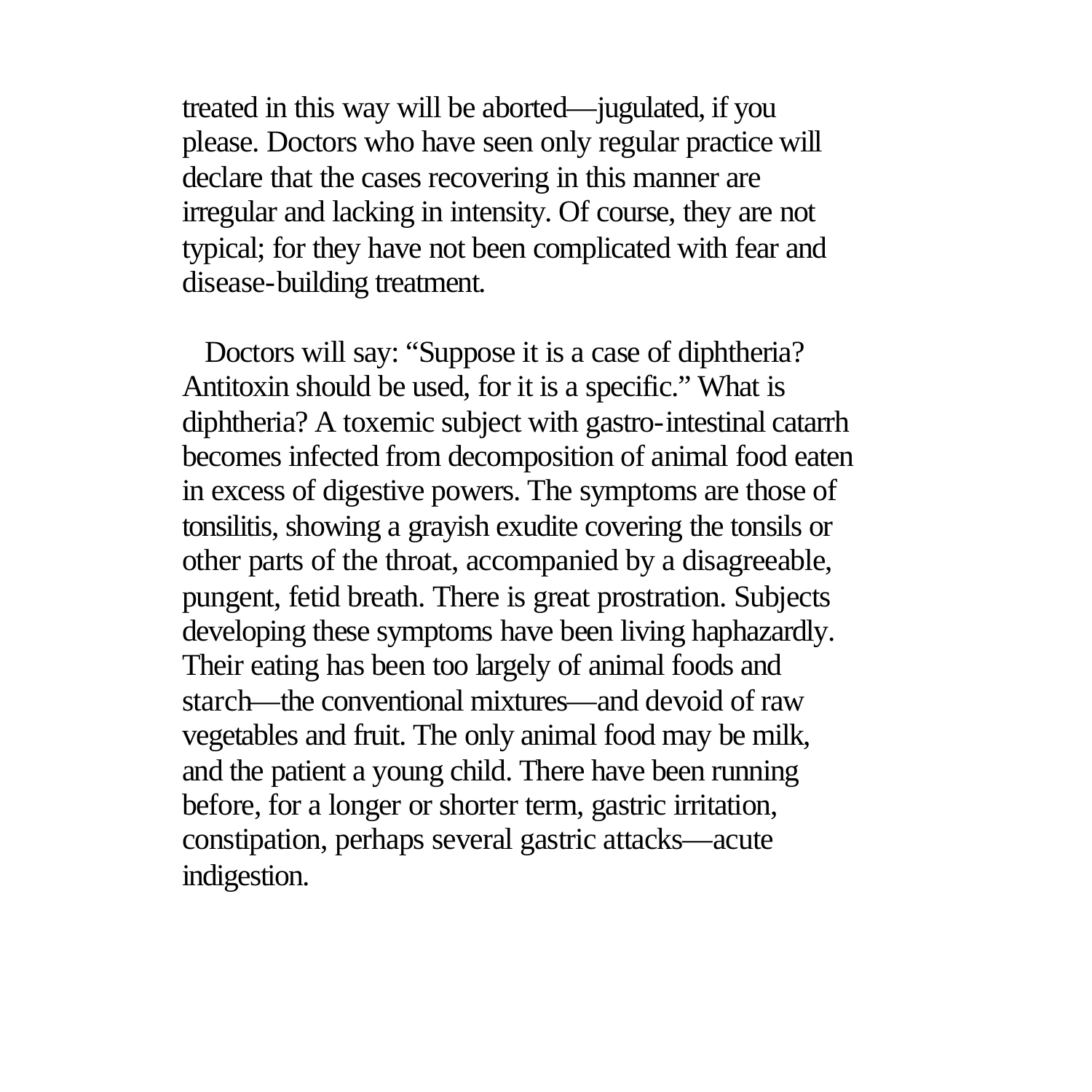In some cases the physical state is so vicious that a severe development of gastro-intestinal putrefaction may end fatally in from one to three days. These are the cases supposed to be overwhelmed by the diphtheritic toxin, which means an acute protein-poisoning—intestinal putrefaction—in a subject already greatly enervated and toxemic.

#### **ACUTE MALIGNANCY DEFINED**

 Malignancy occurs in toxemic subjects who have been carrying continuously a state of gastrointestinal indigestion from a surfeit of food, in which animal substances, possibly only milk, predominated. The entire organism is more or less infected by the protein decomposition. A feast-day comes along; an excess produces a crisis; and the organism, which is enervated and toxemic to the point of no resistance, is overwhelmed by septic poisoning.

### **WHAT CAUSES FATALITY**

 Fatal cases in all epidemics are food-drunkards who are very much enervated, toxemic and infected from putrescence in the bowels.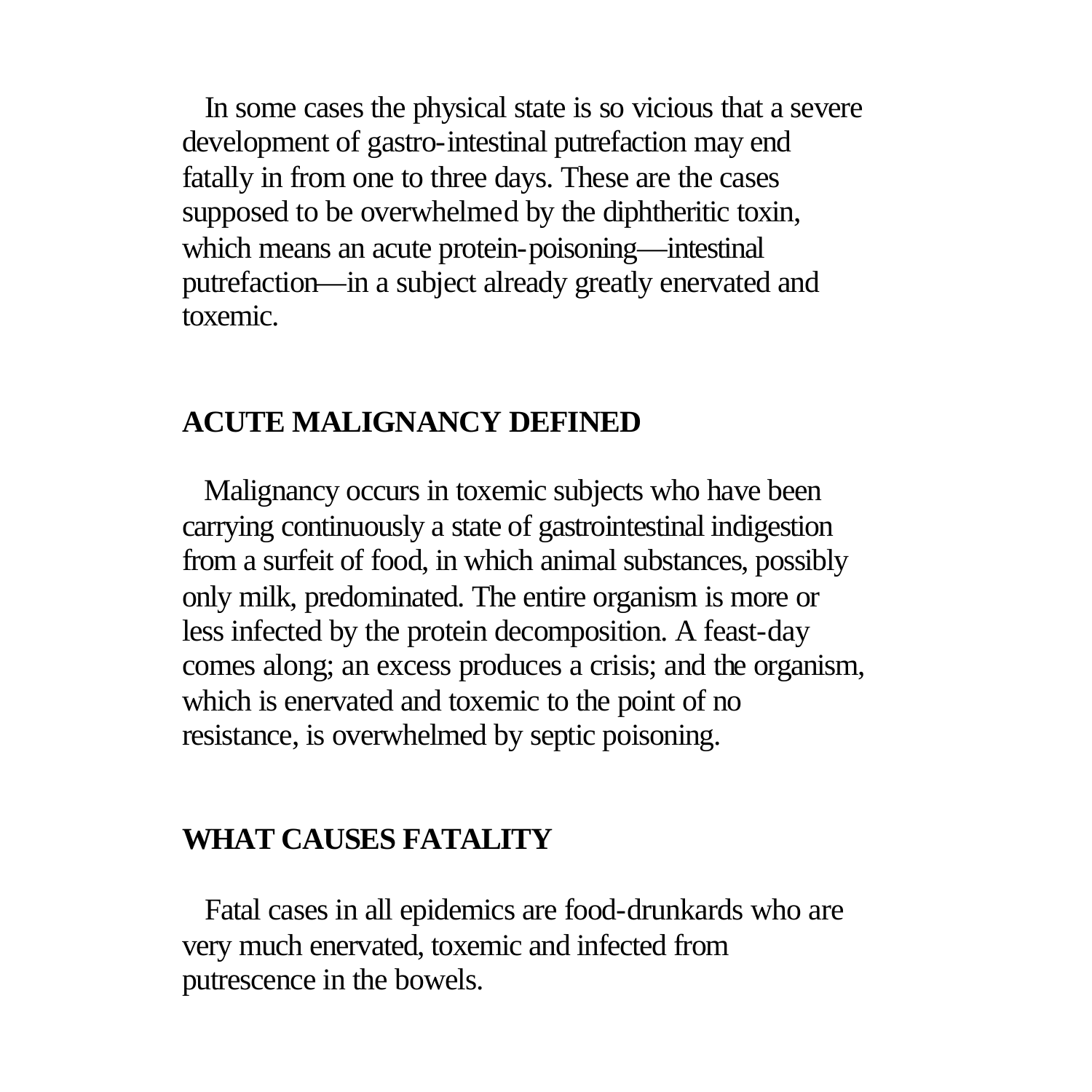It is a crime to feed anything to the sick. No food should be given until all symptoms are gone; then fruit and vegetable juices (never any animal foods not for weeks). A hot bath should be administered three times daily. Wash out the bowels by enemas every few hours, until all putrescent debris is throughly cleared out; and, when possible, give a gastric ravage daily, until the stomach and bowels are thoroughly cleared of all putrescence. The life of the patient depends upon getting rid of the putrid food still remaining in the bowels, before enough putrescence is absorbed to cause death. All epidemic diseases are wholesale foodpoisonings among people who are pronouncedly enervated and toxemic. The poisoning by food is on the order of poisoning by chemicals. Those who have least resistance (are most enervated and toxemic) suffer most and succumb the easiest; for the poisoning brings on a crisis of Toxemia, and the two nerve-destroying influences overwhelm the reduced resistance, and may end in death unless wisely treated. All acute diseases are gastro-intestinal infections acting on toxemic subjects. The more enervated and toxemic the subject, the more severe the crisis. Certainly anyone with intelligence should see the danger in giving food when the exciting cause of the disease is foodpoisoning.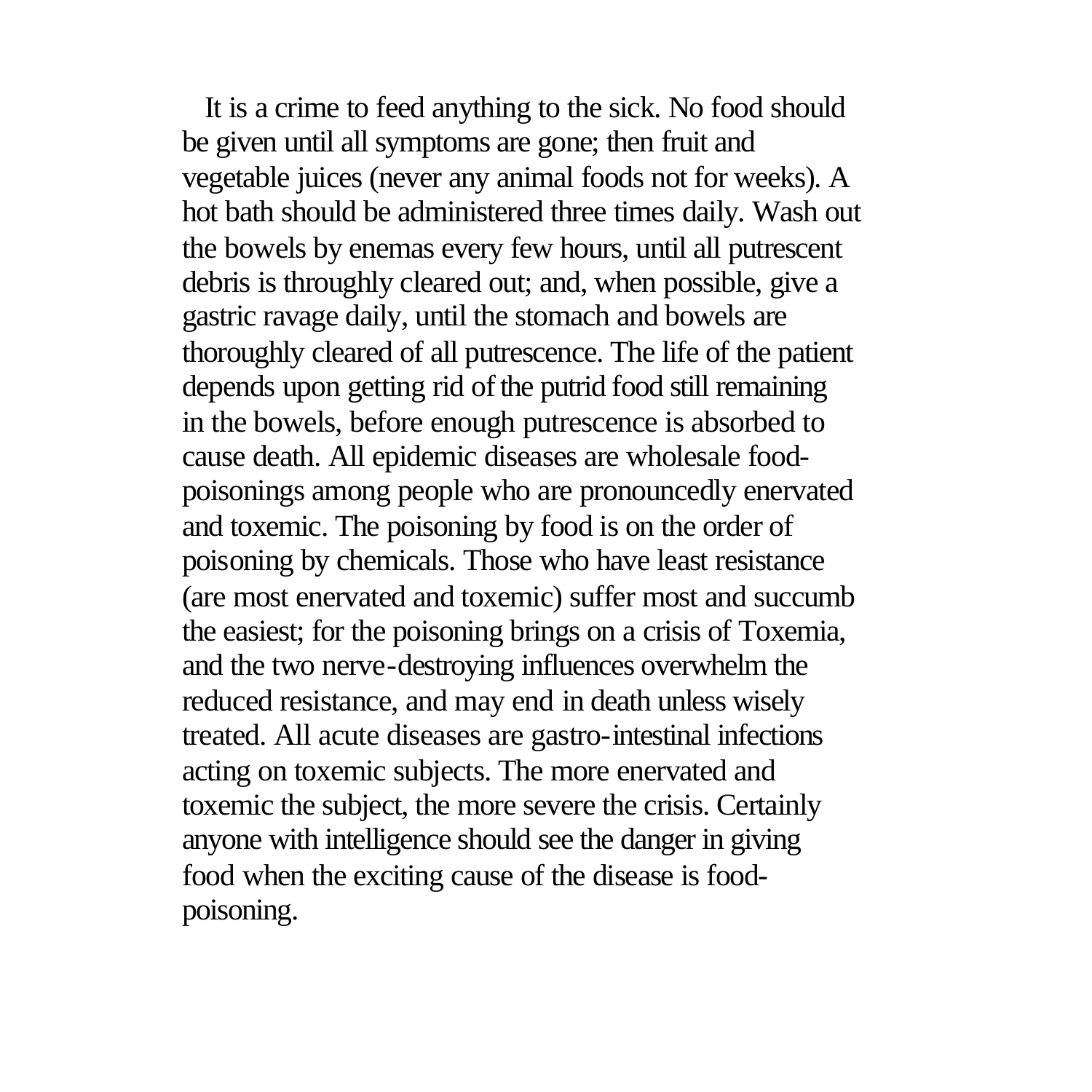Keep the patient warm and quiet, and in good air. More treatment is meddlesome. Getting rid of putrefaction is most important. Such diseases develop only in those of pronounced enervation and toxemic, and those of very bad eating habits.

### **TO SUM UP**

 To sum up briefly the difference between the toxemic methods and "regular medicine": Toxemia is a system based on the true cause of disease—namely *Toxemia.* Before Toxemia is developed, natural immunization protects from germs, parasites, and all physical vicissitudes.

 Toxin is a by-product as constant and necessary as life itself. When the organism is normal, it is produced and eliminated as fast as produced. From the point of production to the point of elimination, it is carried by the blood; hence at no time is the organism free from toxin in the blood. In a normal amount it is gently stimulating; but when the organism is enervated, elimination is checked. Then the amount retained becomes overstimulating toxic—ranging from a slight excess to an amount so profound as to overwhelm life.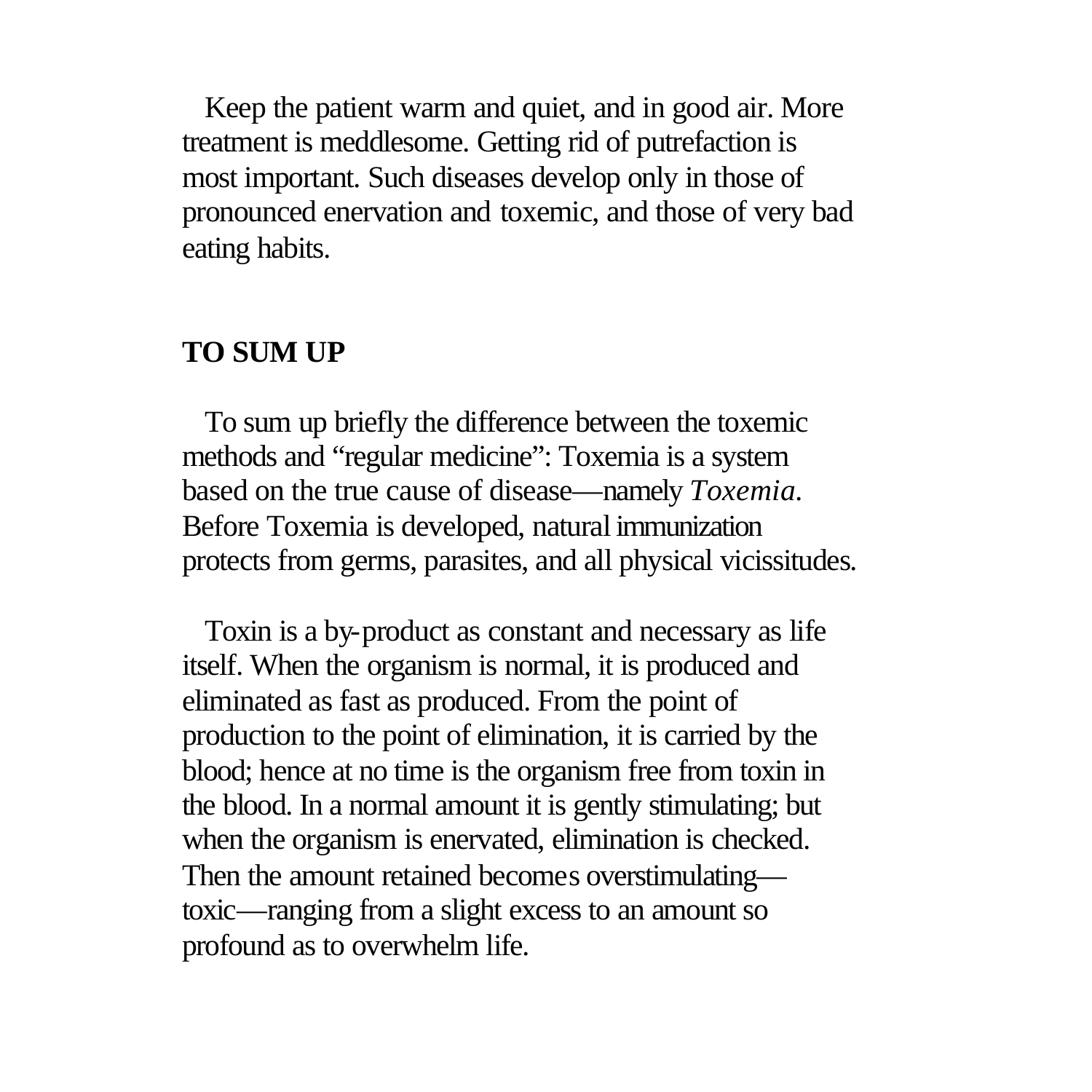The treatment is so simple that it staggers those who believe in curing. Heroic treatment is disease-building. Find in what way nerve-energy is wasted, and stop it—stop all nerve-leaks. Then returning to normal is a matter of time, in which nature attends to all repairs herself. And she resents help—medical officiousness.

 In writing and giving advice, I often make the mistake of taking for granted that the consultant understands what I have in mind. Why should he, when I have not given oral or written expression to my meaning?

 In the matter of stopping nerve-leaks, it is easy for me to say: "Find out in what way nerve-energy is wasted, and stop it—stop all nerve-leaks," etc. I am appalled at my stupidity in saying to a patient to stop enervating himself, and allowing the matter to end by naming one or two gross enervating habits; for example: Stop worry; stop smoking; stop stimulants; control your temper; stop eating too rapidly; stop allowing yourself to become excited. Stopping one enervating habit benefits; but dependable health brooks no enervating habits at all.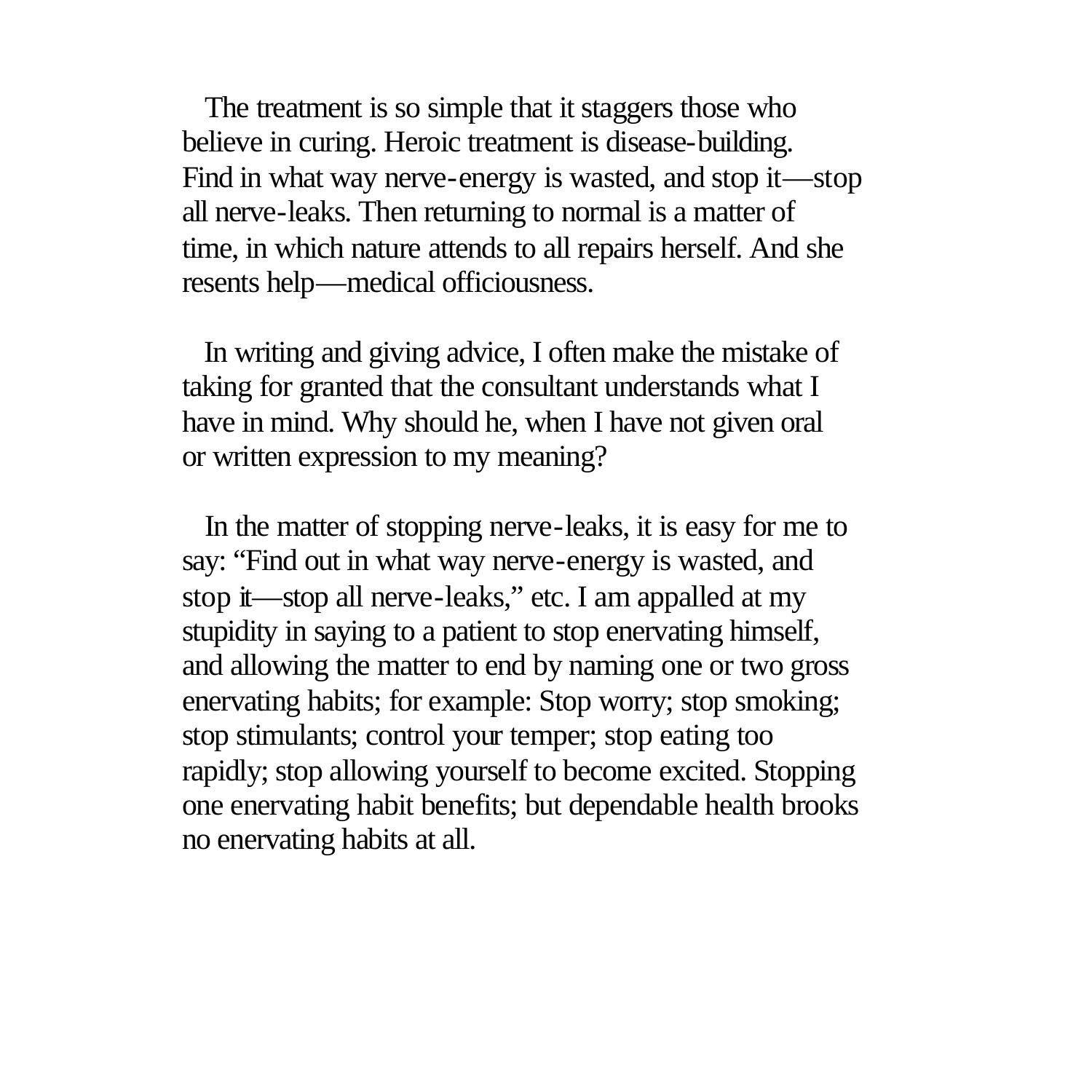## The Causes of Enervation

 TO UNDERSTAND disease, it is necessary to know cause; and, as *Toxemia* is the cause of all diseases, and as enervation—an enervated body and mind—is the cause of *Toxemia,* it behooves those who are sick and want to get well, and who want to know how to stay well, to know what causes enervation.

 A normal, healthy person is one who is poised (selfcontrolled), and who has no nerve-destroying habits. A self-controlled man is a man who is not controlled, kicked, cuffed, or driven by habits.

 Man is either the master of himself, or his appetite and sensual pleasures master him. If the former, he enjoys health until worn out; and he should go down at from ninety to one hundred and fifty years of age. If he is inclined to the latter, yet has his habits more or less under control—is moderate—he may live from sixty to ninety years. But if he is a sensualist—is controlled by habits and passions, sits up after bedtime to take a last smoke or eat a lunch or gets up in the night and smokes (I knew a celebrated physician who used tobacco to secure sleep; he died at fifty-four years of age), or takes a drink to quiet his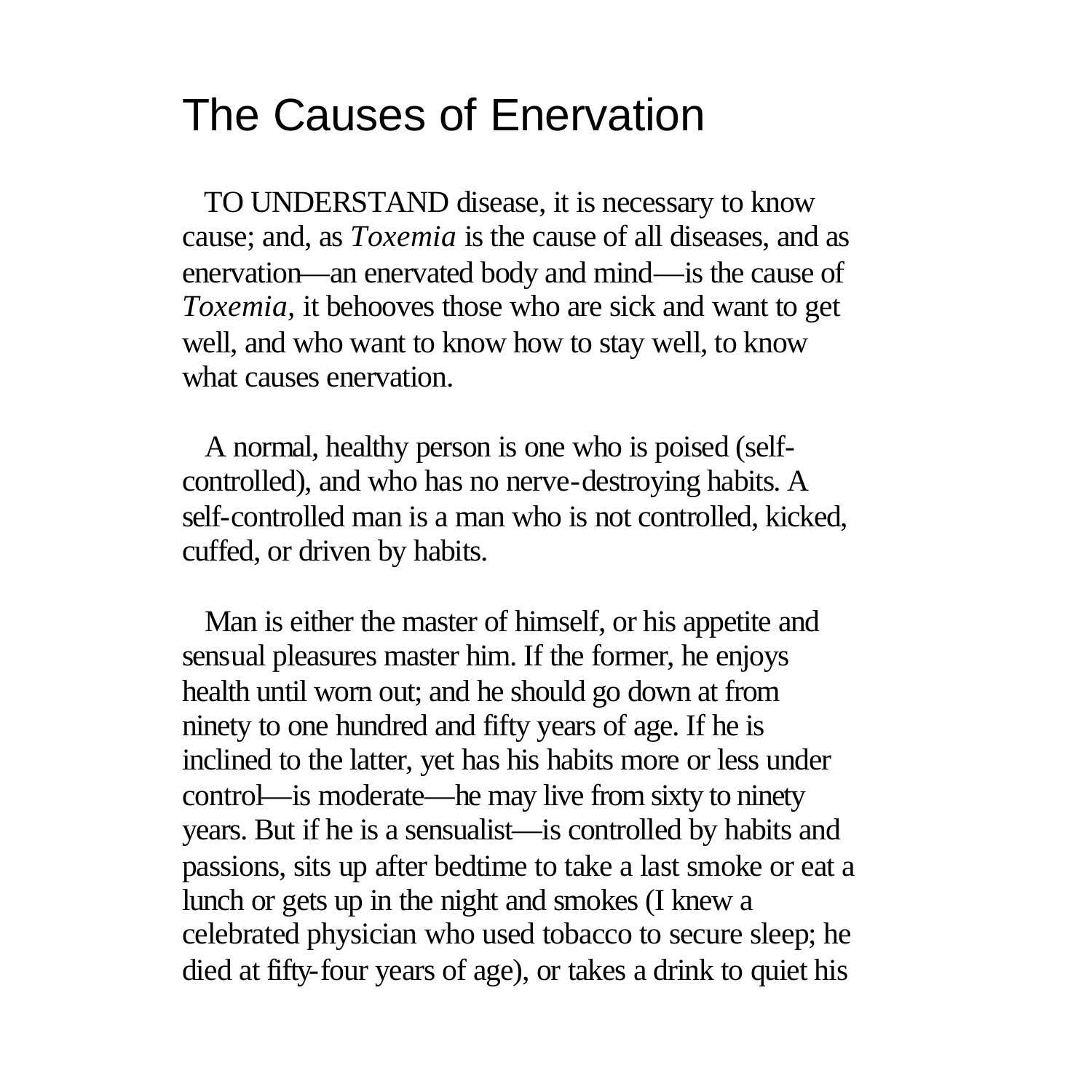nerves and make him sleep, or goes the limit venereally he becomes irritable, grouchy, and dies prematurely.

 Excesses transform a man into a disgusting brute. The word "brute" is used here to express the state of one being devoid of self-control. Those of fine constitutions are often converted into neurotics, who have left health and comfort far behind. Many know comfort only for short periods, and then at the instigation of drugs or stimulants.

 The youths of our country are fast developing a state of multi-inebriety—jazz, tobacco, alcohol, and petting parties; are developing a sex-neurosis that will he followed by a generation of paralytics, epileptics, insane, morons, idiots, and monstrosities, embracing all who do not die of acute disease.

 This class live from thirty until the chloroforming age sixty years. The majority die early in life. We are fast coming to an age of impotence. I knew one of superior mind who died of ataxia at thirty-five. I quote a few lines from his own writings concerning his state the last year of his life:

Could I but crystallize these midnight tears And gather from their beaded bitterness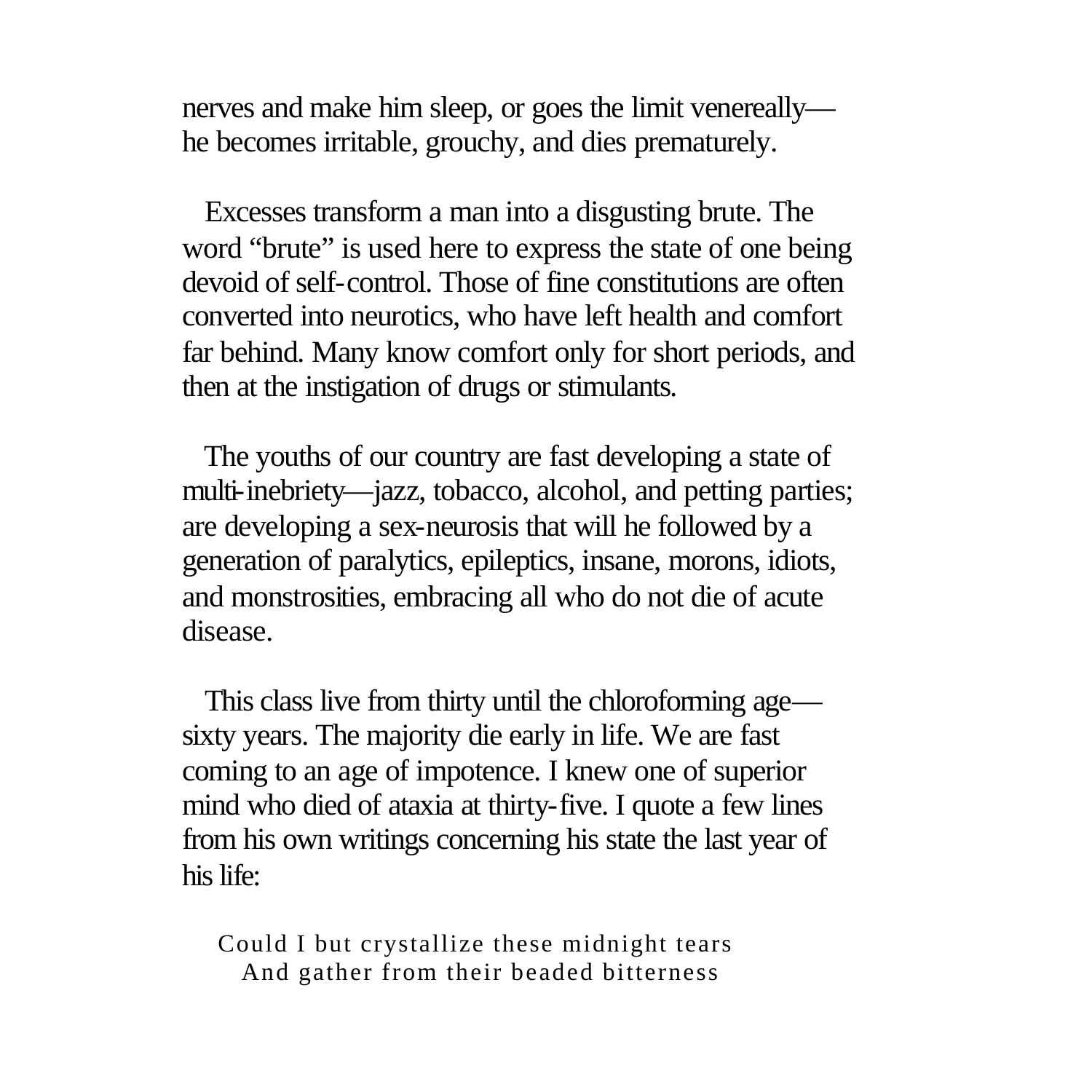A rosary for burning lips to press, Some pain -born token of these joyless years, To teach the faith that saves, the hope that cheers;

Then would I bid these fountains of distress

 Flow fast and free, if their sad floods could bless Or murmur peace in some poor sufferer's ears.

My world has shrunk at last to this small room,

Where, like a prisoner, I must now remain.

I'd rather be a captive in the gloom

 Of some damp dungeon, tearing at my chain; For then, perchance, my freedom I might gain. Ah God! to think that I must languish here,

 Fettered by sickness and subdued by pain, To die a living death from year to year, Joy banished from my breast and Sorrow brooding there.

 I often think how once these stumbling feet, That now can scarcely bear me to my bed, Were swift to follow, as the wind is fleet, That baleful beam that to destruction led;

 Thou domineering power, or love, or lust, Or passion, or whatever else thou art, How have thy crimson roses turned to dust And strewn their withered leaves upon this heart! Though through my vitals now they venomed dart Strikes like an adder's sting, yet still I feel From Egypt's flesh-pots it is hard to part;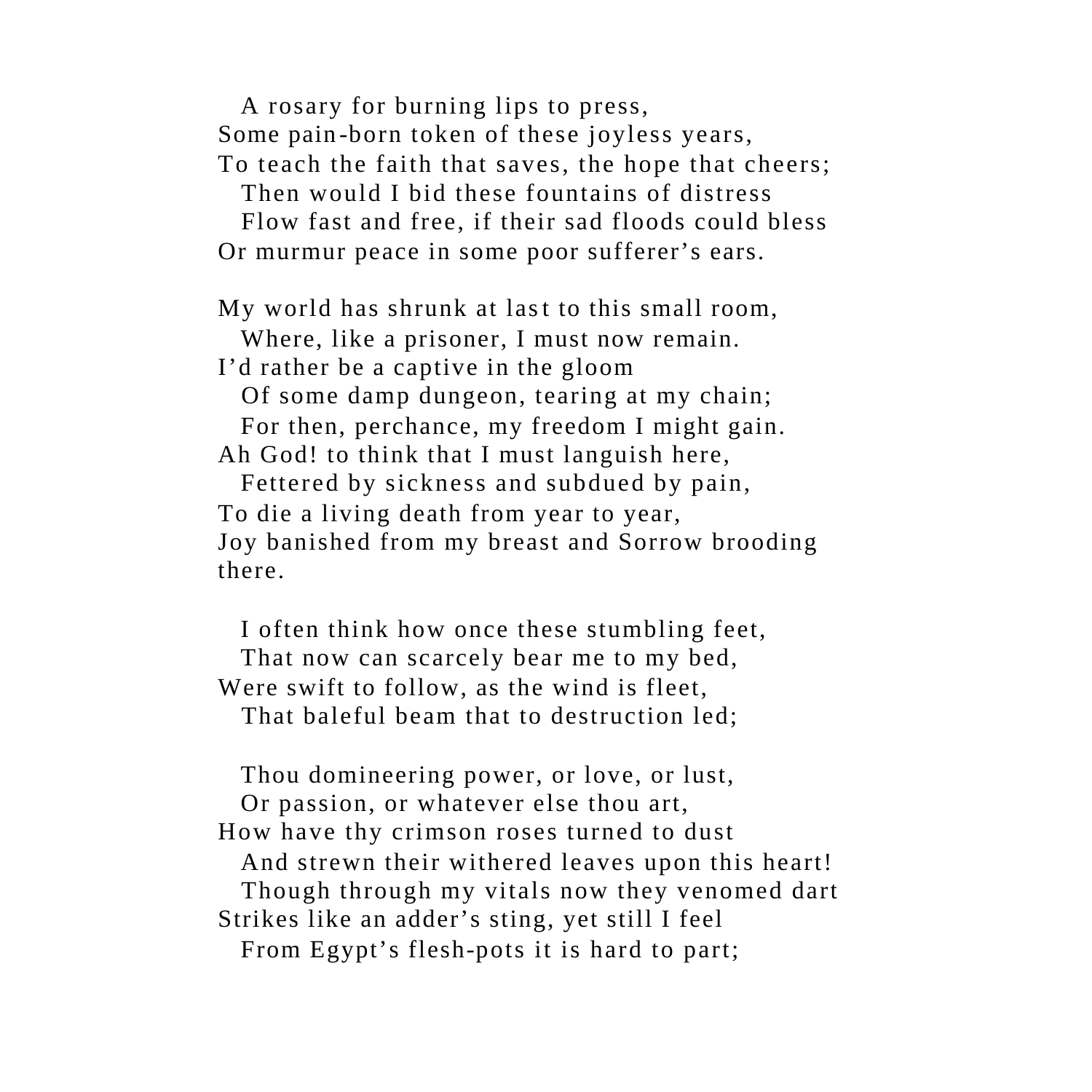And my weak, wandering glances often steal Back to sweet sinful things, until my senses reel.

Still one retreat is left, to which I flee: Dear dreamy draught, in which I often steep Body and soul, I turn again to thee, And drift down Lethe's stream out on Oblivion's sea.

 Thirty-five years is a short life for a brain to live that can conjure the English language as the above snatches indicate. Thousands pay the price that this man paid, but very few can win so much admiration and sympathy with their swan-songs. Few people can read the psychology of swan-songs. Often they are an epitome of a lifetime.

## **ENERVATING HABITS**

#### *BABIES*

 Babies should not be trundled about too much; should not sleep in their mothers' arms; should not be exposed to bright lights, loud talking, noises, too much heat or cold; should not be jolted about in baby-buggies, automobiles, trains, street cars.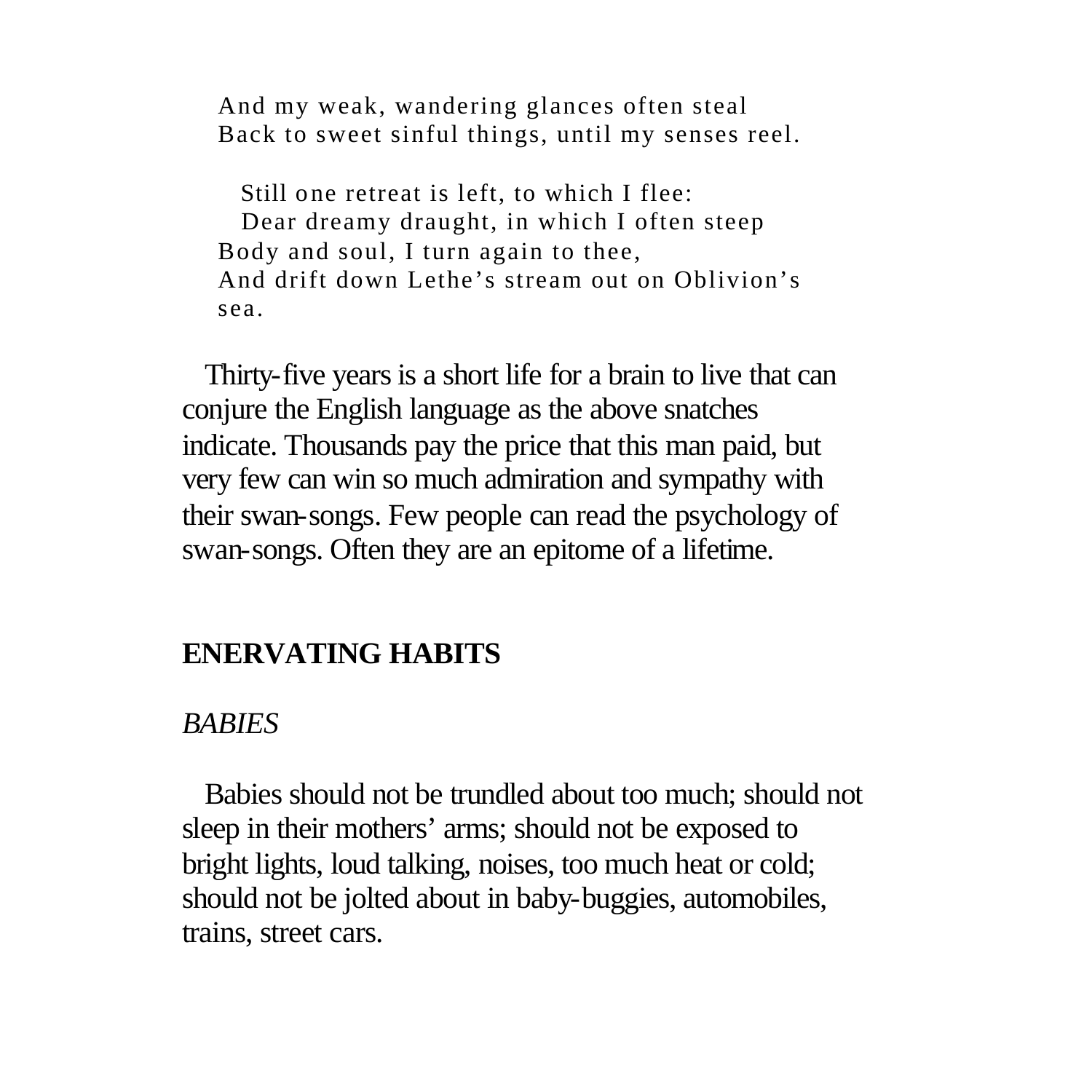The very young are made sick by too much excitement of all kinds. Very young children should be kept quiet enough to favor sleep all the time, except when bathed and when clothes are changed. They should not he taken up every time they do any fretting. All that is needed is to make them dry and change their positions.

 Young children should not be fed oftener than every four hours, and not that often unless they are awake. To awaken a child for food is very unnecessary and harmful.

 A human being is a cerebro-spinal dynamo, and should be kept as much as possible in a static state, conserving nerve-energy for future use. Poise or self-control—teaching a child to be contented alone—must be started at birth.

 Children need no entertainment. When left alone, they find entertainment in becoming acquainted with themselves.

 Children that are coddled in the matter of being entertained—dancing attendance on them—develop discontent and bring on enervation, which favors "the diseases peculiar to children."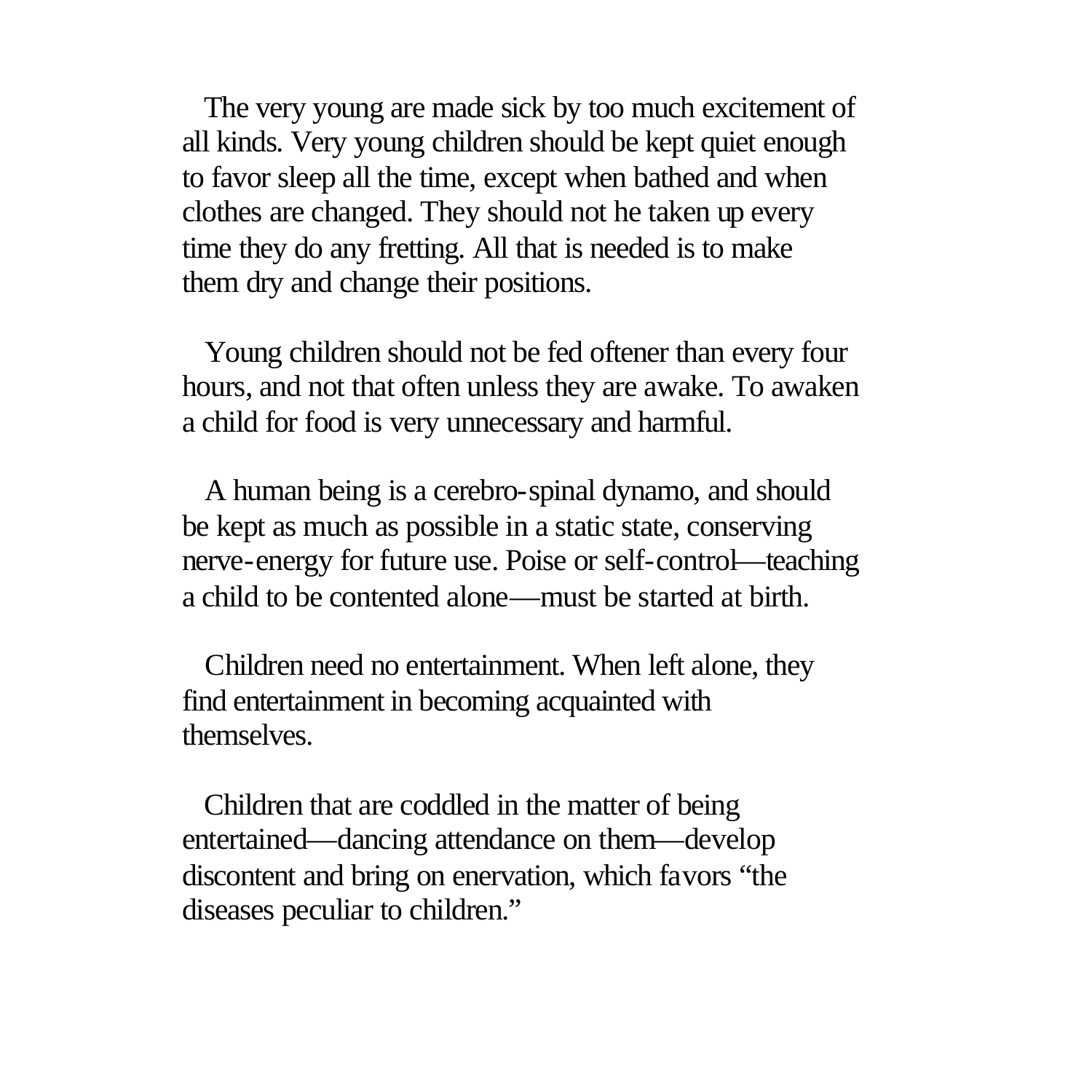#### *CHILDREN*

 Children of school age are enervated by being urged in school work, exercise, and all kinds of excitement. Play should he limited. When hysteria shows up, stop the play.

 Much study, examinations, exercise without desire, competitive examinations of all kinds, causes a capricious craving for food. When a growing child is forced to the limit of its nervous capacity, nature must conserve in some way; and as there is no way to sidestep convention's eternal grind, the normal desire for food is lost.

 *Forced Feeding to Increase Weight.—*The whole system of school feeding, is one of destroying health by enervating, if not killing the child.

 The federal government is ruining thousands of our young men, teaching them the sick habit. The government should give them a pension and turn them loose. The present coddling is pernicious, not only for the ex-soldier, but also for those who are interested in keeping their hospital jobs.

 Doctors must be able to detect cunning and craft. The sick habit often starts as a joke, an experiment—just to see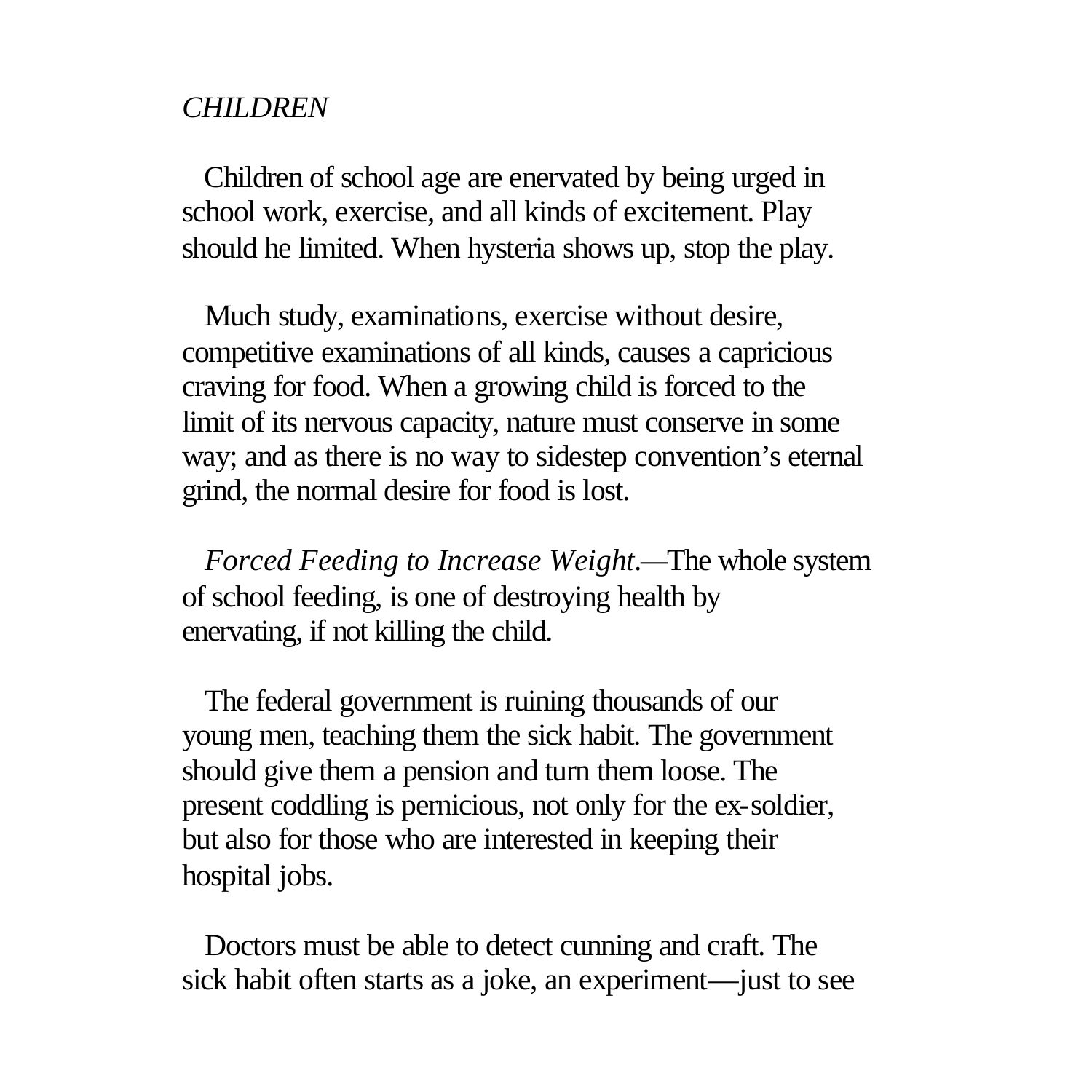how those interested will take it—and ends in deceiving the deceiver.

 A common habit, and one that often leads to a sick habit, is self-pity—being sorry for one's self. Children are inclined to play sick to buy what they want.

 Giving even school lunches enervates by building dissatisfaction. It is disease-building. Children must be given an independent spirit—pride will save the world. Then, to add to all this routine of nerve-destroying customs of our schools, teeth must be straightened; which means pressure on nerve and more or less irritation. The tonsils and appendix must be removed. This is a pernicious medical fad. Feed right, and there will be no excuse for operations.

 Vaccine and serums must be used to immunize from disease that results from the enervation brought on from all preceding causes. This is another senseless fad, besides it is disease building.

 People are sick from wrong living. Operations remove erects. Stop the cause, and disease goes away. Nature cures, when allowed to do so, by removing the causes of enervation.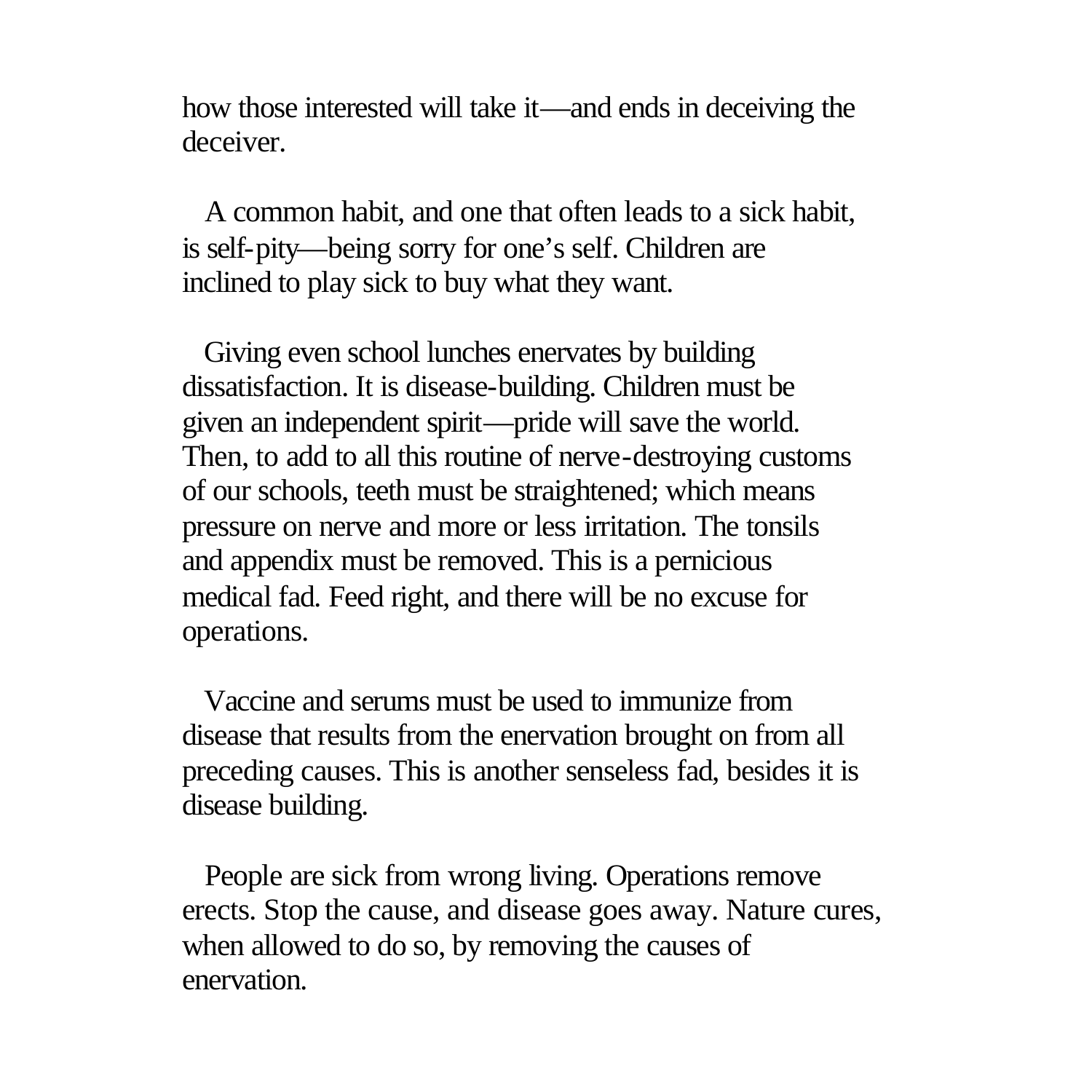*Children Pampered and Spoiled.—*This brings on the bad and enervating habits of irritability, wilfulness, overeating, improper eating, and temper. Many of the older children use tobacco, coffee, and an excessive amount of sweets and pastry. Self-abuse begins early in many, and is the cause of stomach symptoms. Adolescence comes with excessive dancing, loss of sleep, smoking, drinking, lasciviousness, venereal disease, and the fear springing from the contemplation of the consequences. Irritable children are hard to do anything for. The reason they are irritable is because they are pampered and not made to mind.

 It is a crime not to control children. They should be compelled to obey. But do not wait until they are sick. A cranky irritability will help bring on disease and keep a child sick.

 *Fear.—*Fear is the greatest of all causes of enervation. Children are subject to many fears. They are educated to fear the dark, the bogy-man, and punishment. Parents often keep children in a state of fear by irritably cuffing them for the slightest excuse. There are many parents who do their "scrapping" before their children. It is a dreadfully common thing to do.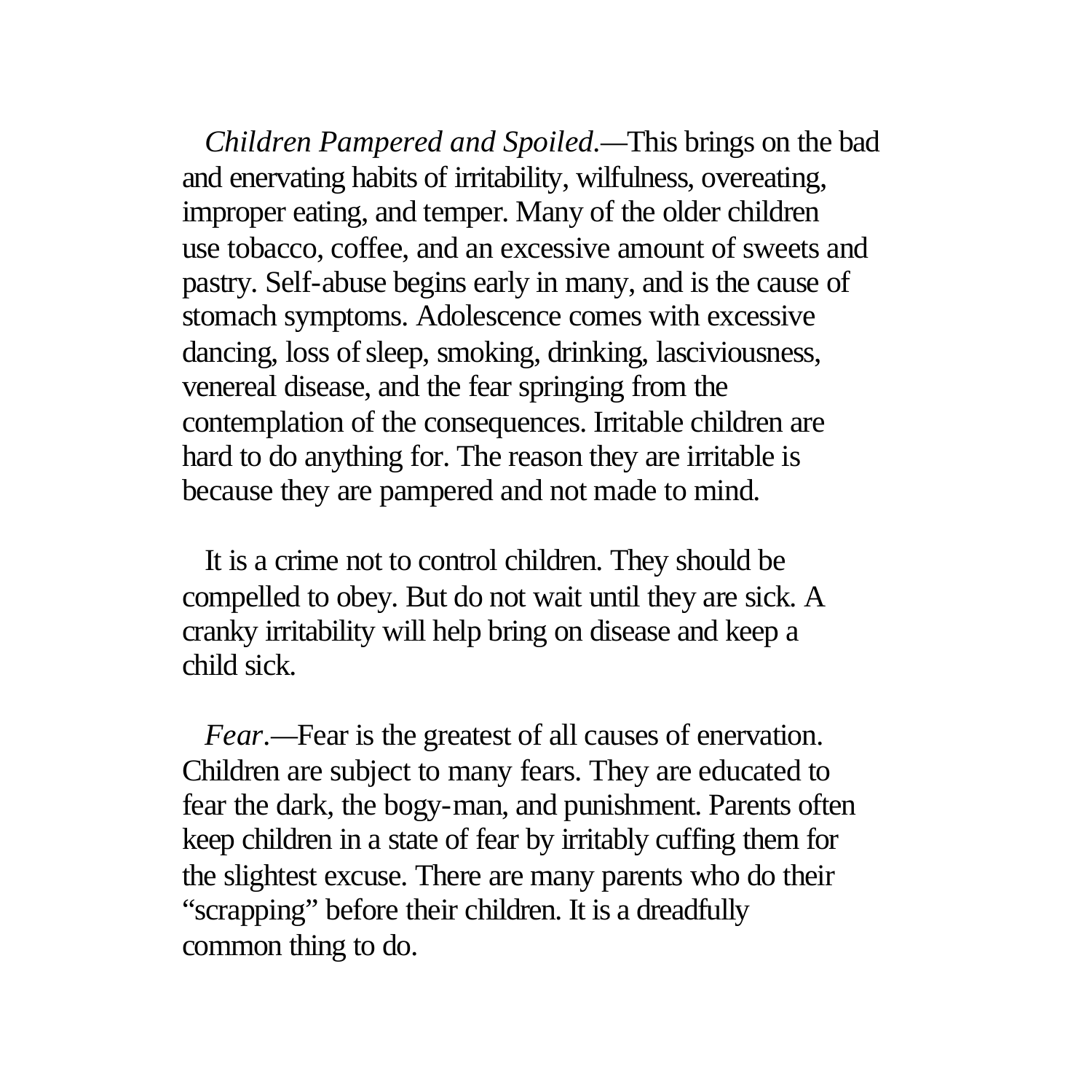Outlawry begins at home and at the breast of the mother. A child that cannot respect its parents will not respect the laws of the state or nation. No parent is respected who is not obeyed at once and without capitulation. Unconditional surrender is the discipline necessary for character-building. But children will not obey laws that parents disregard.

 In domestic infelicity are born disease and crime, and no amount of doctoring by doctors of medicine, law, and theology can cure; for none of them removes the cause. Those who die of chronic disease have no self-control.

 There is much fear and anxiety in a child's life. No child can thrive living in a state of fear in home, school, or church. Discipline taught by respected parents brings love and not fear.

 Longevity has increased since hell-fire and brimstone have ceased to be taught and to build fear. A morality kept intact by fear is not health-imparting, and is not a morality at all. Remove the fear, and mob license succeeds it. Fear and love are antidotal. Man has been taught to fear God, and at the same time love Him. Where the fear is real, the love is fictitious. Love being the basis on which ethics is built, a love founded on fear builds humbug ethics; and this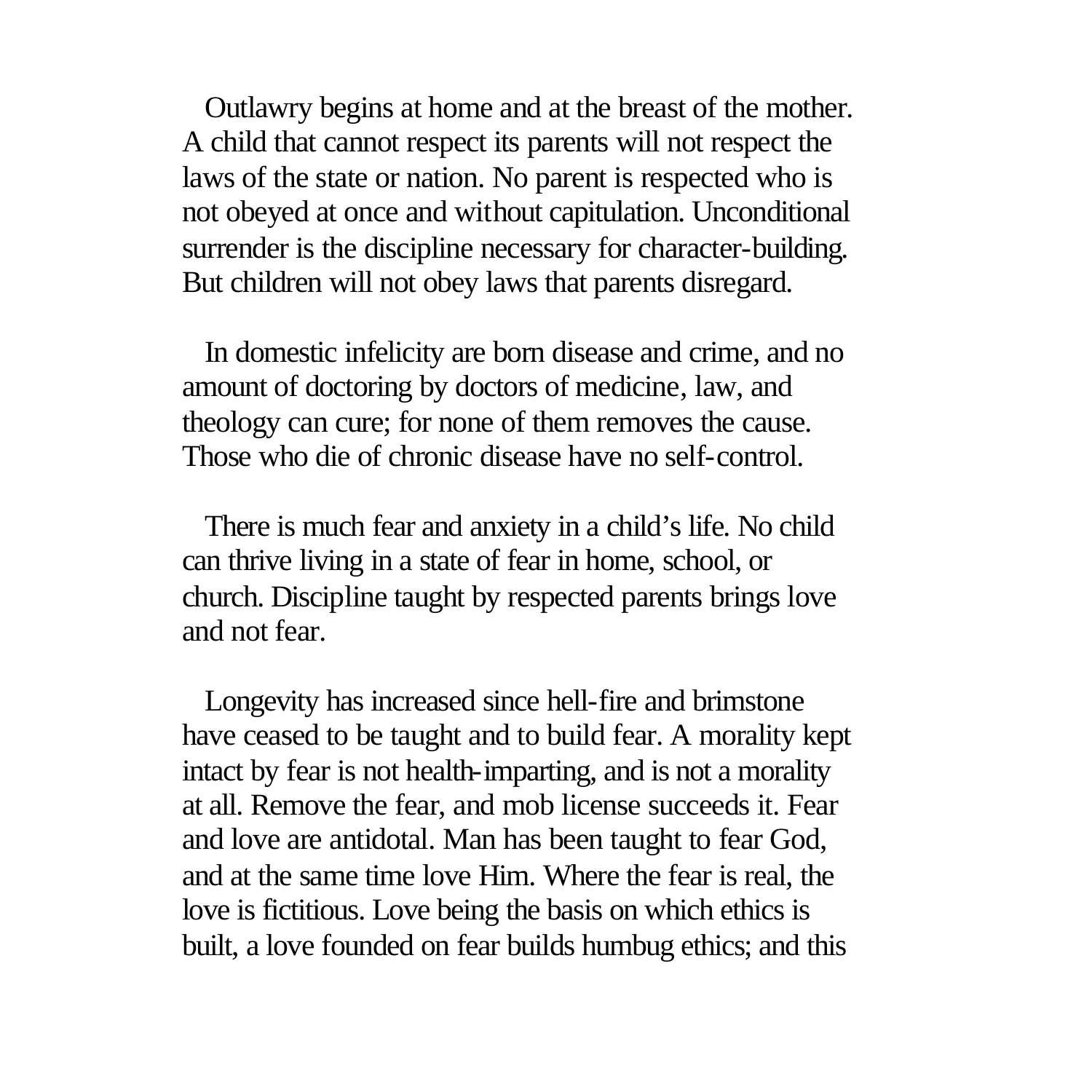is the foundation of all the conventional lies of our civilization.

 Fear in all lines concerning children, from their conception to their birth, and on through school life, social life, and marriage, leads to enervation. The dearth of worthwhile knowledge of how to feed and otherwise care for children keeps up an unnecessary worry with parents concerning their health. How to teach the young to avoid breaking their health and handicapping their minds by excesses in play, eating, drinking, in controlling temper and emotions, and in self-pollution is a knowledge sadly lacking in nearly all homes. Disease follows these excesses in the young. There is not a habit so self-destructive and so generally practiced as venereal excitement; and there is no habit receiving so little attention from parents.

 Ataxia is supposed to be caused by syphilis, but in fact, it is caused by cerebro-spinal enervation, brought on from sensuality in all forms—particularly venereal. Subjects of this disease usually begin onanism early in life. Parents should teach children to avoid destroying habits. I have had locomotor-ataxia cases confess to me that they began their self-pollution as early as eight years of age. Ten to fifteen are the years when active pollution begins. Unless a physician is very tactful, youths will not confess. I will say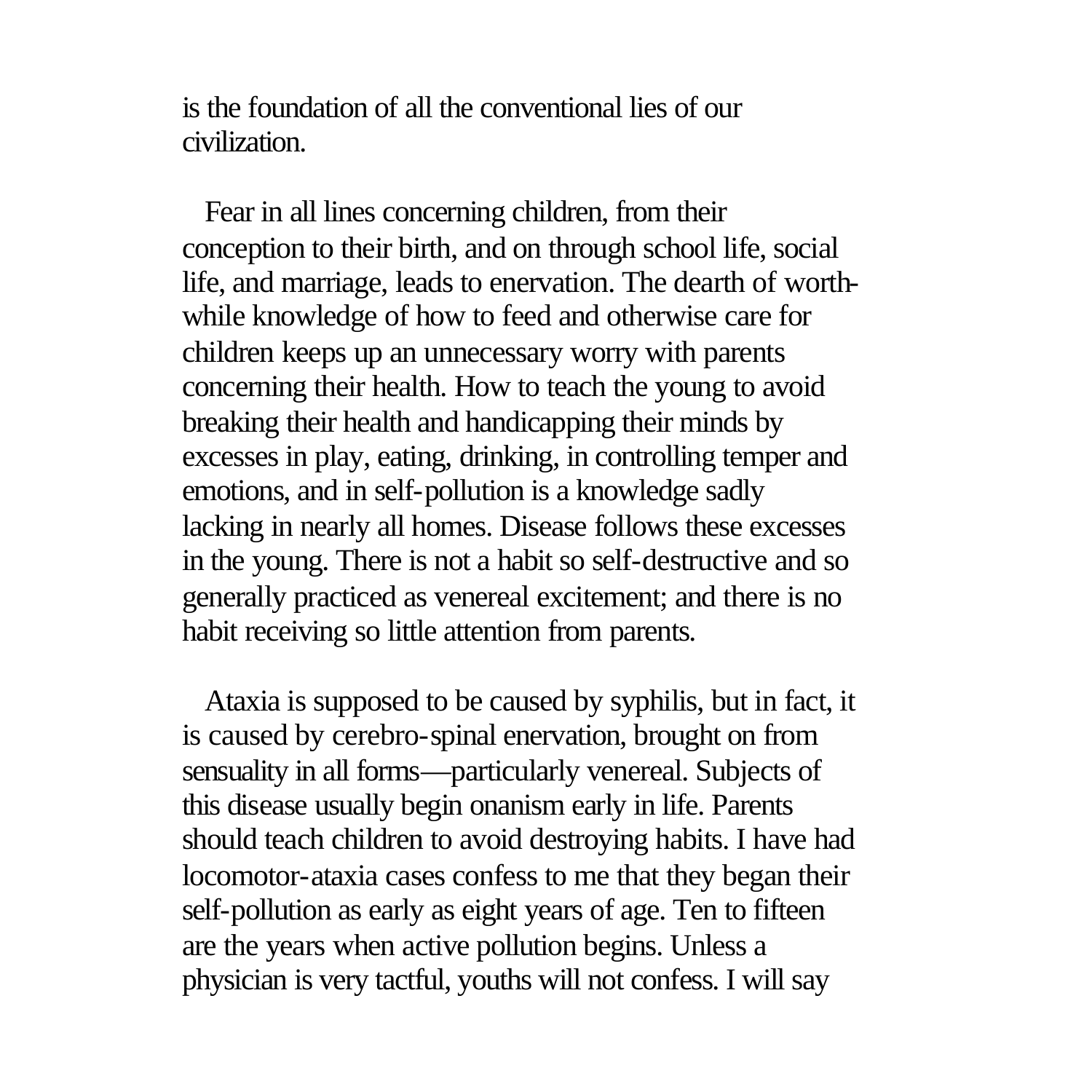that very few boys have been untruthful to me. This practice is not quite so common with the opposite sex.

 The physical abuse in this line is not nearly so enervating as allowing the mind to dwell on sex-subjects. Lascivious dreaming debauches the victim as much as excessive venery. Early pollution, followed by excessive venery, often communizes a mind that would shine in the forum and in intellectual pursuits. There is a difference, however, in garrulity and garrulous parroting, and giving a feast of reason. Bright intellects at twenty and twenty-five often degenerate into mediocrity at forty-five because of brainenervation due to venereal excess. Add to sex- abuse, tobacco, coffee, tea, alcohol, and excessive or wrong eating, and no wonder man at sixty is fit for little else than chloroforming, if nature has not already administered euthanasia.

#### *ADULTS*

 Adults, too, have much fear in their lives. The bread-andbutter problem gives anxiety; but when enough has been accumulated, so that fear along this line is unnecessary, fear is felt that something may happen that will put them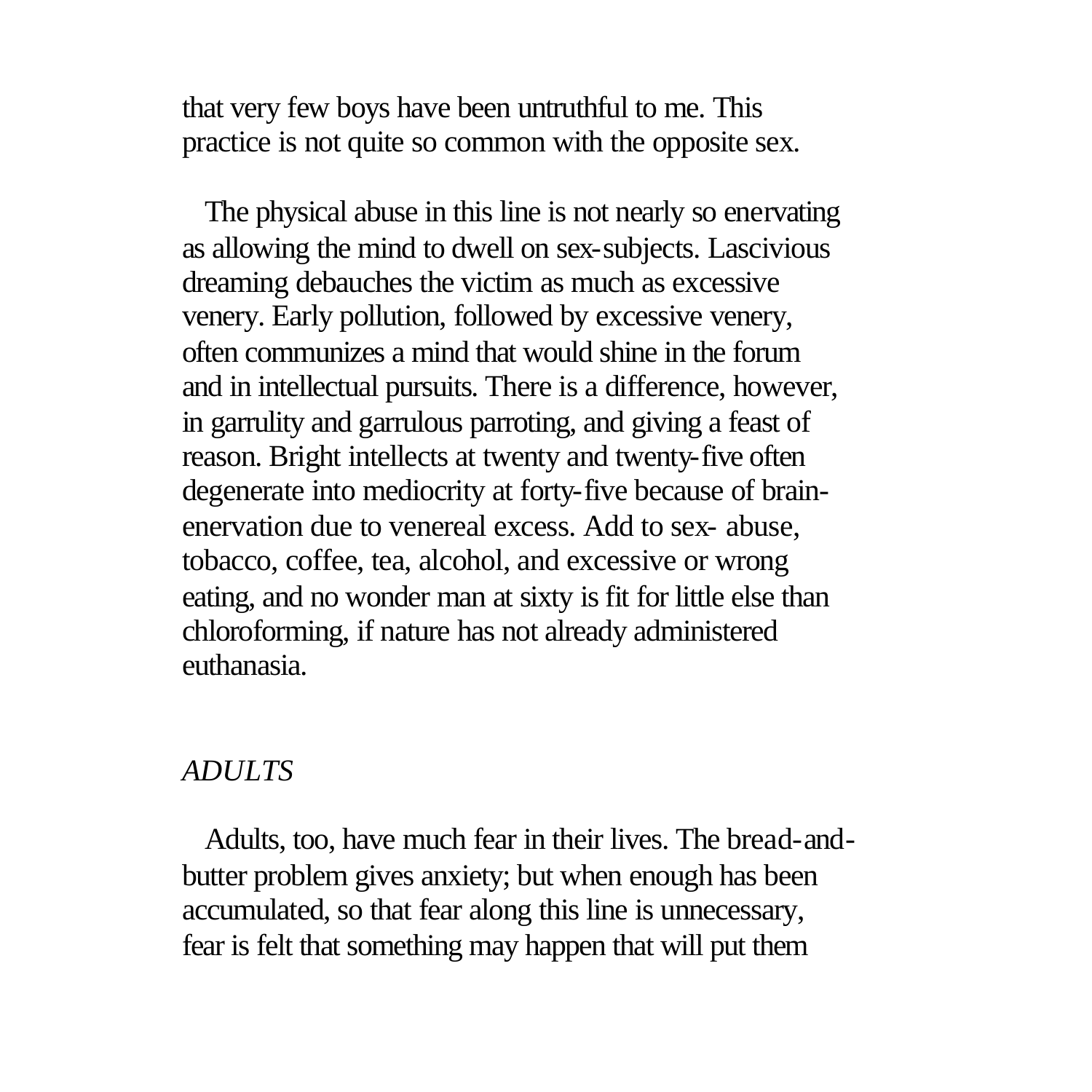back in the breadline. Why? There is no confidence in business ethics—there is no God in business.

 *Business Worries.—*Business worries are a source of enervation. Business—any business—is not the cause of worry. A work well done is a delight, and anything that delights is character-building. A work slovenly carried on dissatisfies; but the worrier never looks within to find the cause. This life brings enervation in time, and disease as a sequel; then more worries looking for a cure. Business is what a man makes of it. A thorough understanding of business, with honesty and industry, removes all worries and saves nerve- energy. Worry does not build efficiency; neither is inefficiency removed by worrying. Worry, lack of control over the emotions, improper eating, stimulants, all build disease.

 Nothing is so conducive to poise as a thorough understanding of one's personal habits and occupation. Bluff and bluster may put the idea of efficiency "across" to the people for a time; but, as surely as chickens come home to roost, the truth will out. Worry, even though presenting a smooth exterior, will break through; the worker will break down—disease will claim him for its own. Housewives who carry a burden of worry become enervated and lose health. The cause of their worry is lack of control of eating,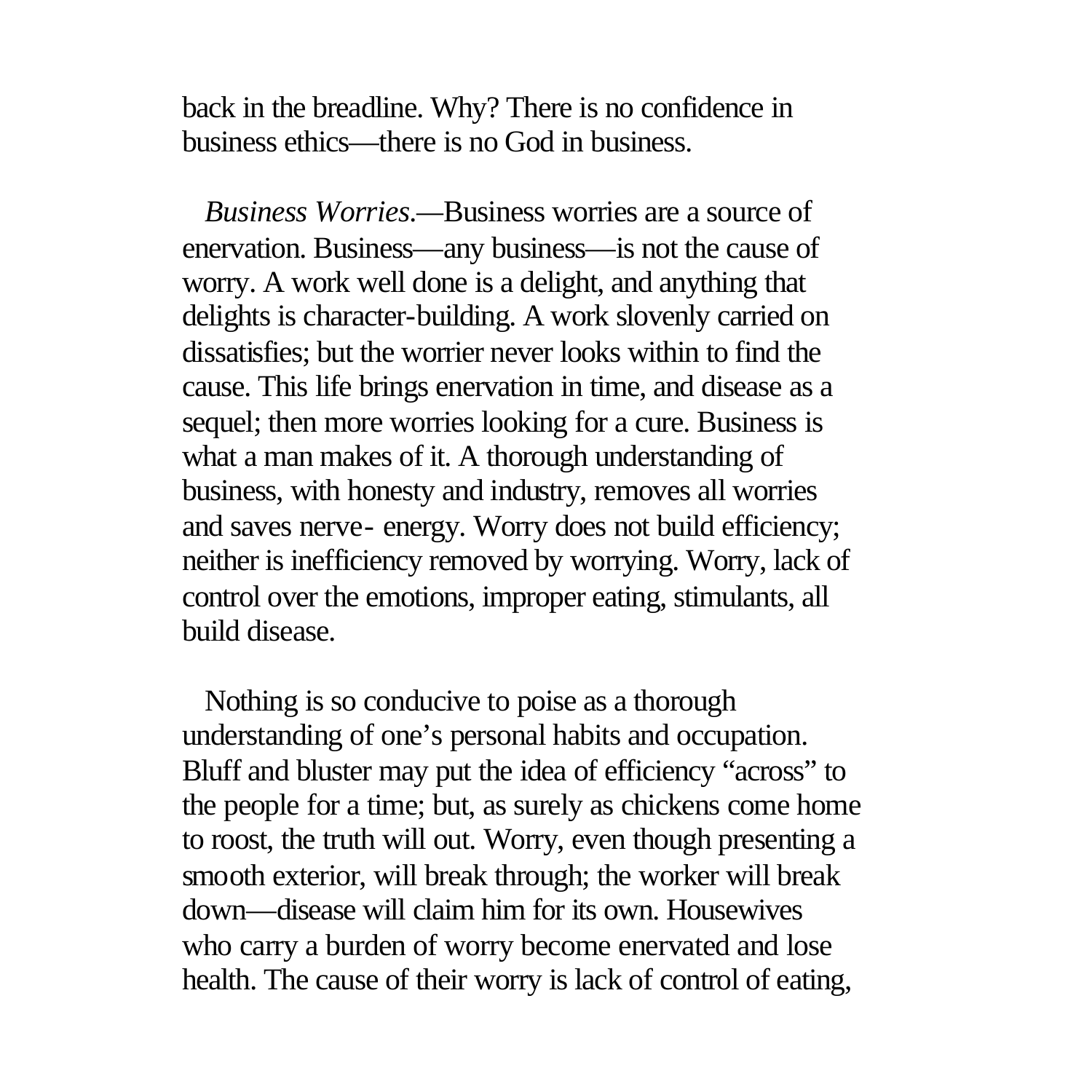lack of control of the emotions, lack of care of the body, and lack of efficiency. Instead of resolutely going to work to remove all the defects, they are downed by them. An uncontrollable temper must be downed, or it will down the one who gives way to it. Gossip is not an admirable quality, and, unless overcome, it will in time drive friends away. Envy and jealousy are cancers that eat the soul out of those who indulge them. What is left to love when the soul is gone?

 When anyone, from indolence and health-destroying habits, allows himself to gravitate below the standard expected of him by his friends, he must not be surprised when they run away from him.

 Who are the old people who are left alone? Those who have lived selfish lives—who have demanded entertainment when they should have been entertaining themselves. Happiness and entertainment must come from within—from a love of service, work, books. If this fountain of youth and pleasure is not found before old age creeps over us, we shall find ourselves alone. Even in the midst of a throng we shall be alone, forever alone. What could be more pathetic?

*Self-Indulgence.—*Self-indulgence is contrary to ethics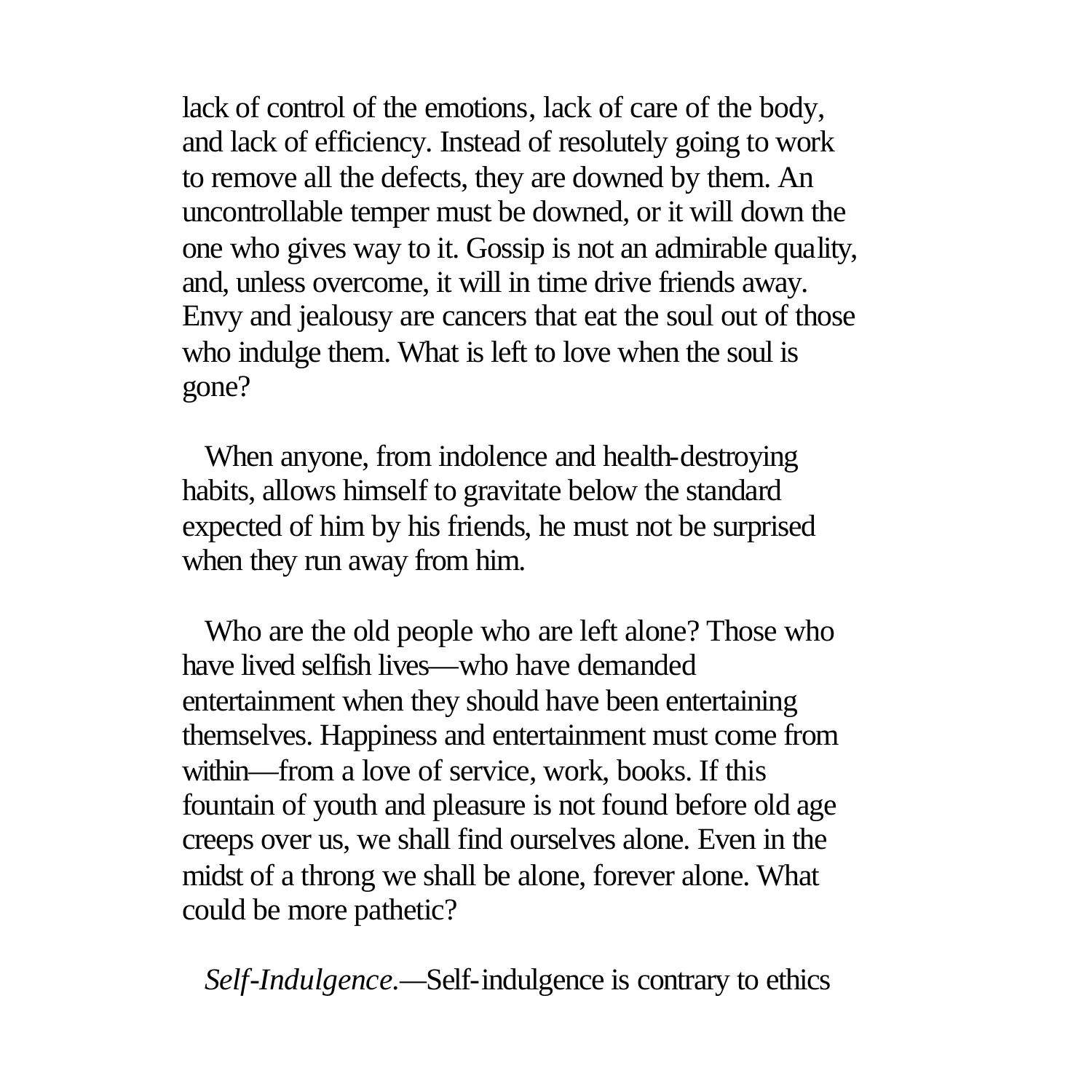and brings its condemnation. What about the ethics of gluttons—what about their religion? Excess in everything follows on the heels of abnormal selfish indulgence. Coming under this head are self-pity and a desire for cure. Extravagant habits, even if there is an inexhaustible supply, builds a self-destructive morale, on the heels of which, like a nemesis, runs the trail to premature death. The causes are called heart disease, apoplexy, paralysis, kidney disease, suicide, etc.; but what is in a name? Names are all misleading; for the cause—first, last, and all the time—is a selfish body and mind—destructive self-indulgence.

 A study of nature reveals the fact that man must live for service; not giving alms, but helping others to help themselves.

 Self-indulgence in the use of stimulants, even in moderation, is a constant drain on the nervous system; and a time comes when the last cigar, the last cup of coffee, the last hearty meal, snaps the vital cord; and the contingency is always unexpected and a surprise.

 Overwork is said to enervate; but this is an excuse behind which are hidden many bad habits that kill, rather than the work. Work without pleasure in the work is enervating and disease-building; an unsatisfied mind—a desire to engage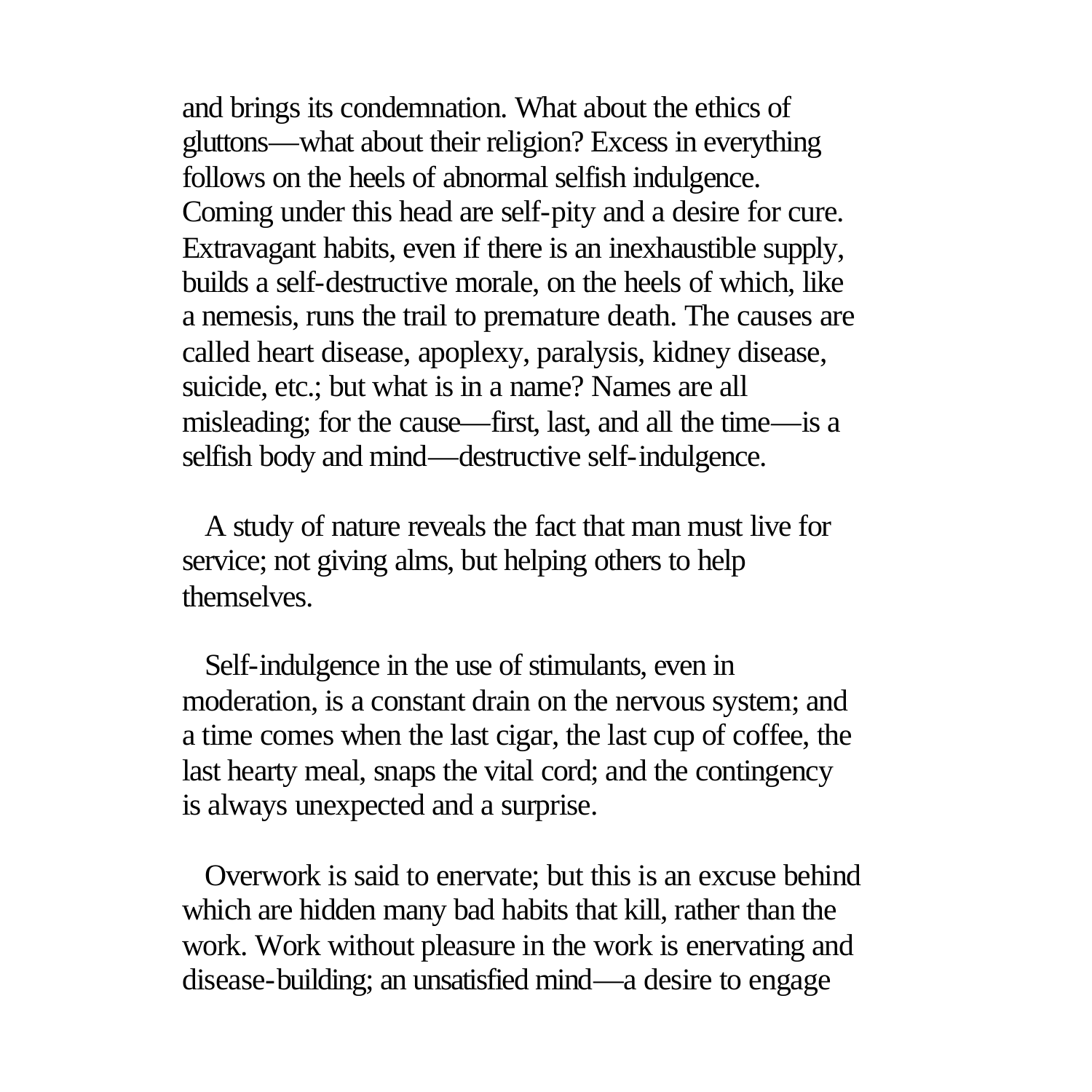in some other work before efficiency has been attained in the work engaged in; more desire for pay than to do good work. A work is never well done until it takes on the individuality of the worker. We should work with the creative instinct. Our work should be created in the image of its creator —love of the creator—of the work' not the emoluments.

 Dissatisfaction and overworked emotions are enervating. Worry, fear, grief, anger, passion, temper, overjoy, depression, dissatisfaction, self-pity, pride, egotism, envy, jealousy, gossip, lying, dishonesty, failing to meet obligations and appointments, taking advantage of misunderstandings, abusing the credulity of friends, abusing the confidence of those who confide in us—all enervate and in time build incurable disease.

 *Grief.—*Grief is enervating. Those who are very enervated and toxemic will be prostrated by grief, and, unless put to bed and kept warm and quiet, and without food, may die. Food eaten under such circumstances will not digest, but acts as a poison. Some people are made invalids for life by a great grief.

 *Shock.—*Shock, mental or physical, may enervate so greatly as to kill by heart failure, or be followed by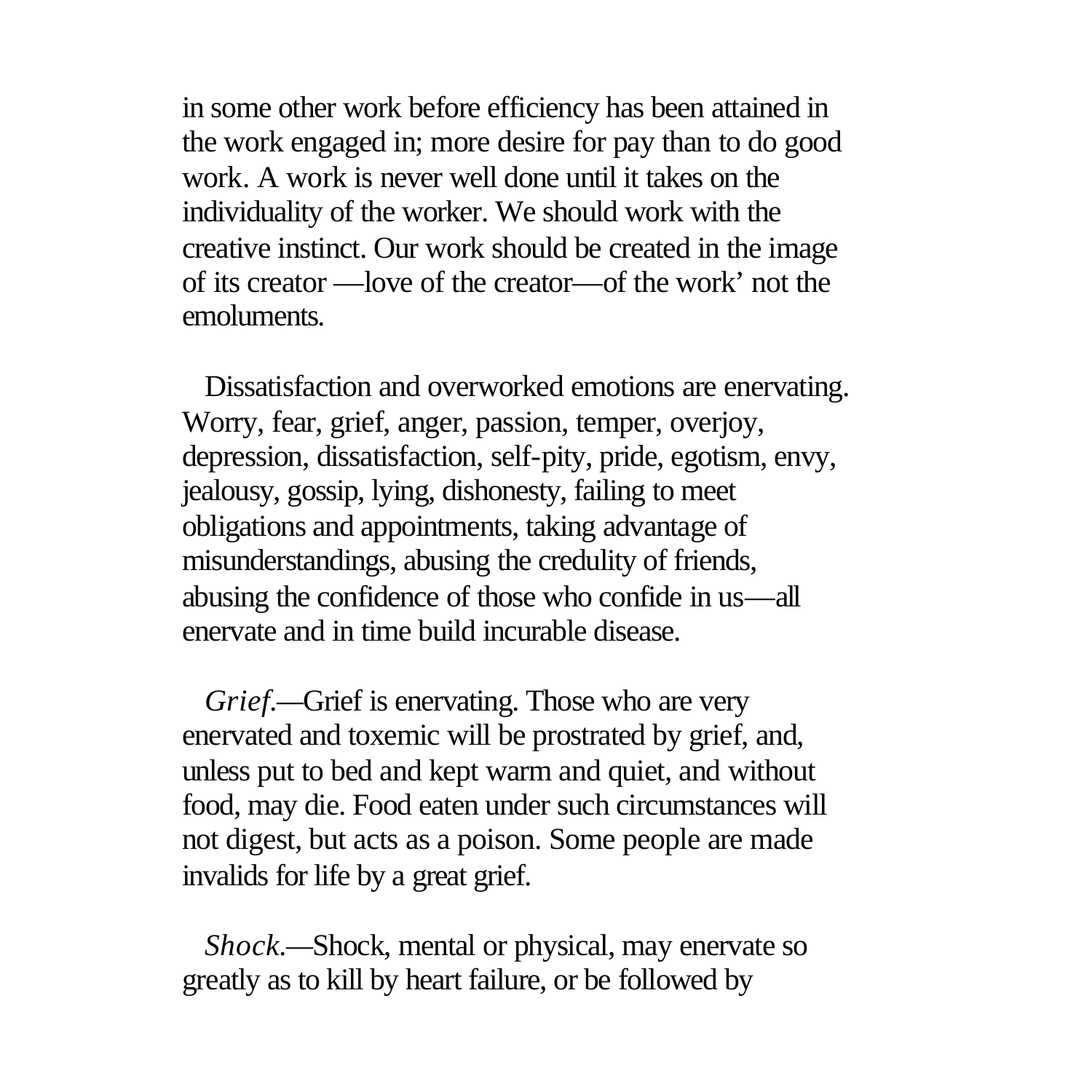permanent nervousness. Wrong eating or overeating may prevent a return to health. The shell-shock that many soldiers suffered during the World War was converted into permanent invalidism by tobacco and other enervating habits. Certainly overeating prevents a return to health.

 *Anger.—*Anger is very enervating. A daily shock of anger will build profound enervation. A temper that flies at the slightest provocation ruins digestion and builds nervousness. Unless controlled, epilepsy may evolve, and cancer may end life. The chronic grouch is liable to build ulcer or cancer of the stomach. Those who cannot control their temper often build rheumatic arthritis, hard arteries, gall-stone, and early old age.

 *Egotism.—*Because of self-love, selfishness, misanthropy, and distrust, the egotist sees unfriendliness in all the acts of others—every hand is against him. This causes enervation and Toxemia, which lead on to many nervous derangements, and even insanity. A misanthrope loves self above everything and everybody. The moment the nearest and dearest friend is suspected, the friend's head comes off figuratively. The egotist hates all who fail to feed his vanity. Hate and anger are always on tap, but draped with a mocking smile when finesse or stratagem demands. Friendship, honor, honesty, and veracity must go when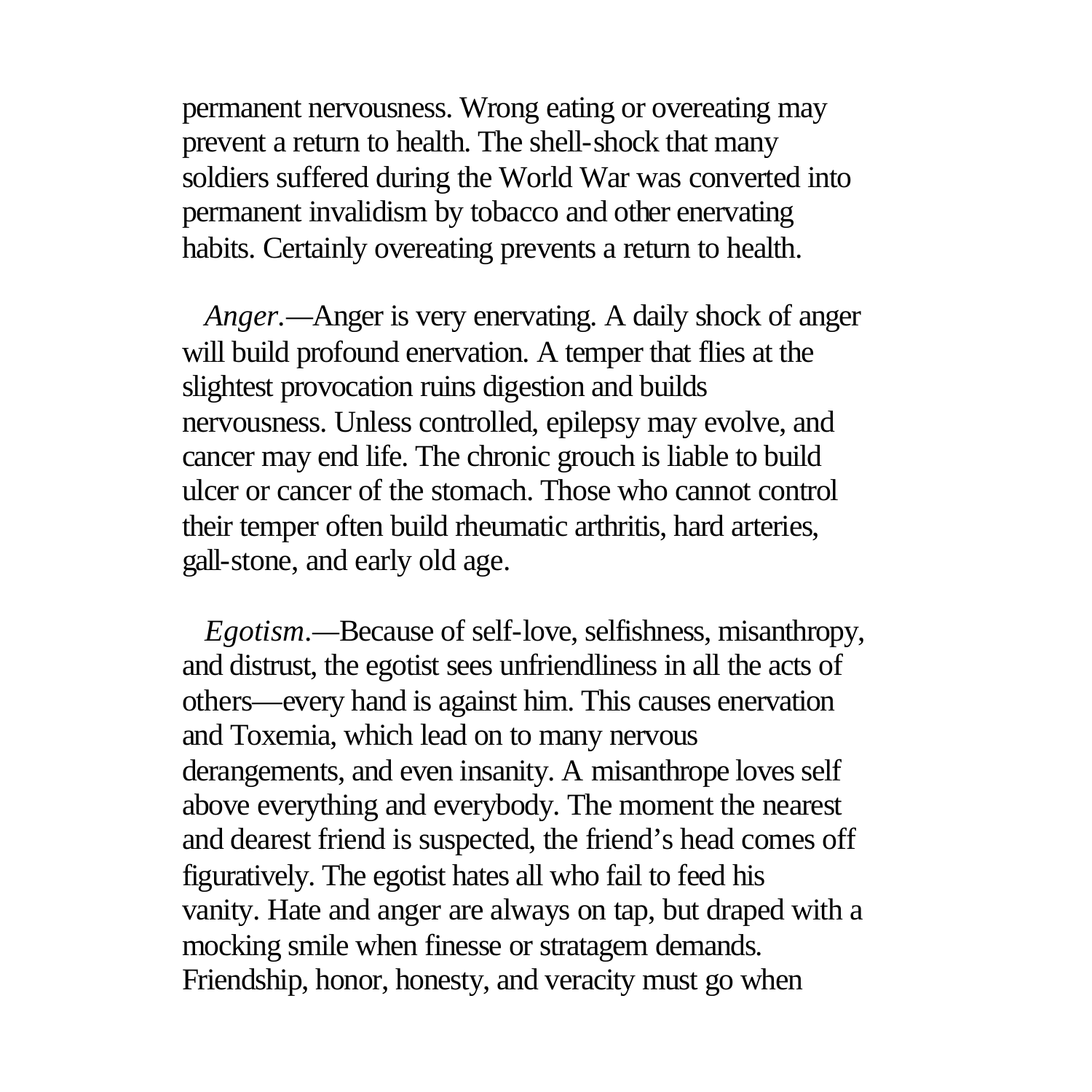self-interest is being impinged upon or neglected. Men of this type have no gratitude. They demand everything, and give nothing without an ulterior motive. Where egotism is mild, it may not go beyond a disagreeable, overbearing selfishness.

 *Selfishness.—*A selfish nature always looks after self first. A common type of selfishness is interpreted as love of children. But when a son or daughter marries against the father's wish, disinheritance follows. Why? Because ambition is piqued. Love is oftener a selfish ambition than affection. Selfishness leads on to enervation and Toxemia.

 *Ambition.—*Ambition of a selfish type brings on illhealth; for it meets with so many disappointments. Where successful, it enables the one who succeeds to gratify his sensual nature, resulting in all the so-called diseases following in the wake of selfish gratification. A *noble ambition* goes with self-control and service to mankind, and health and long life are two of the rewards. Ambition for display, ostentation, gives an evanescent gratification; but it costs more in wasted nerve-energy than it is worth.

 Thousands of semi-invalid women bring on toxemic crises as their reward for giving dinners and displaying dress, homes, and furnishings.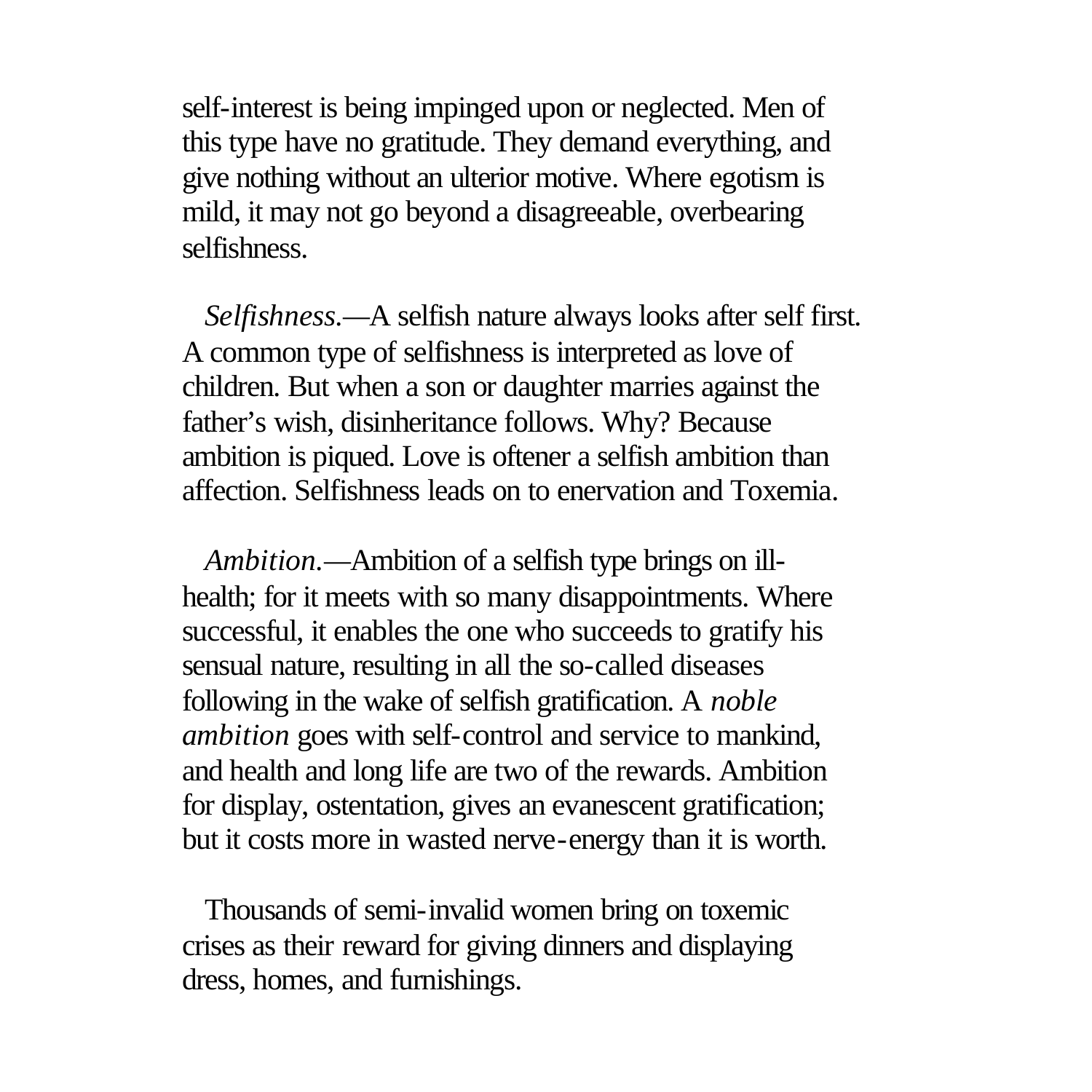Women gratify silly, stupid ambitions, and pay for their thrills in broken health.

 Many waste more energy at an afternoon card party than they can renew in a week.

 *Envy.—*Envy of a low and disease-producing type is of a begrudging nature. The man possessing this kind of envy is a vandal. He will slip a monkey-wrench into the machinery of those whom he envies. He will poison reputations by innuendo.

Who steals my purse steals trash; 'tis something, nothing; 'Twas mine, 'tis his, and has been slave to thousands; But he who filches from me my good name Robs me of that which not enriches him, And makes me poor indeed. (Shakespeare.)

 When safe, such a person will go the limit in doing even bodily harm to those whose merits tower over his. Laudable envy is that of a desire to equal in success the one envied. To rejoice in the success of others, and try to equal them, where the success has been achieved on merit, builds a healthy mind and body.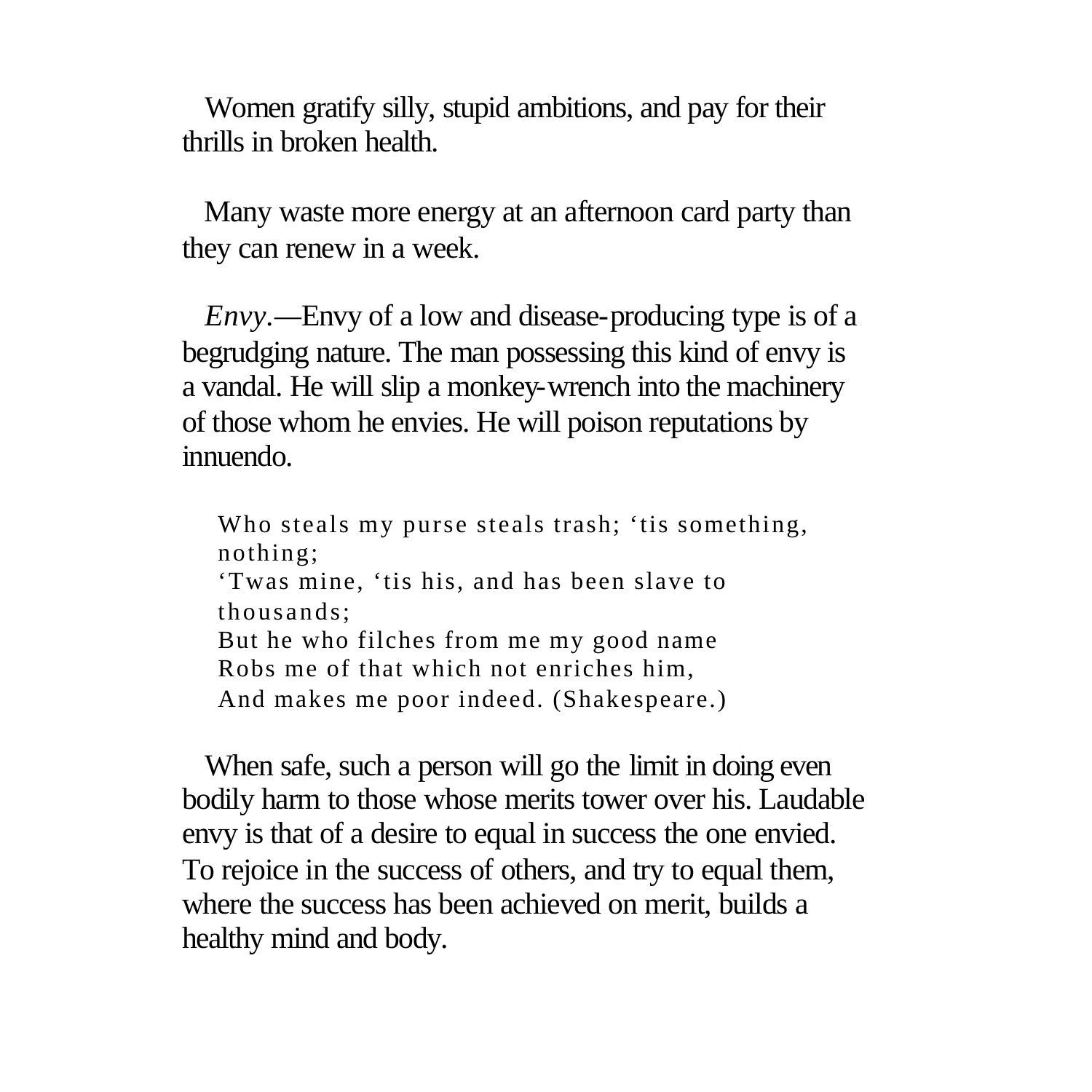*Love and Jealousy.—*According to Solomon: "Love is strong as death; jealousy is cruel as the grave." Solomon should have known.

 Shakespeare knew about everything worth knowing up to his time. He said:

How many fools serve maddened jealousy! The venomed clamors of a jealous woman Poison more deadly than a mad dog's tooth.

 The systematic poisoning of overwrought emotions has been known since reasoning began; but, aside from knowing that '`a poison is generated in the system" from great anger, love, jealousy, hate, and grief, just what the poison is, and the modus operandi of its production, have never been satisfactorily explained until made clear by the Philosophy of Toxemia. The pathology of jealousy Shakespeare knew well, as evidenced by the words he put into the mouths of some of his characters.

 Excessive emotion—jealousy, for example, or great anger— precipitates a profound enervation, which inhibits elimination. This floods the blood with toxin, and brings on a malignant Toxemia in the form of toxin drunkenness, which in people of a belligerent nature causes them to run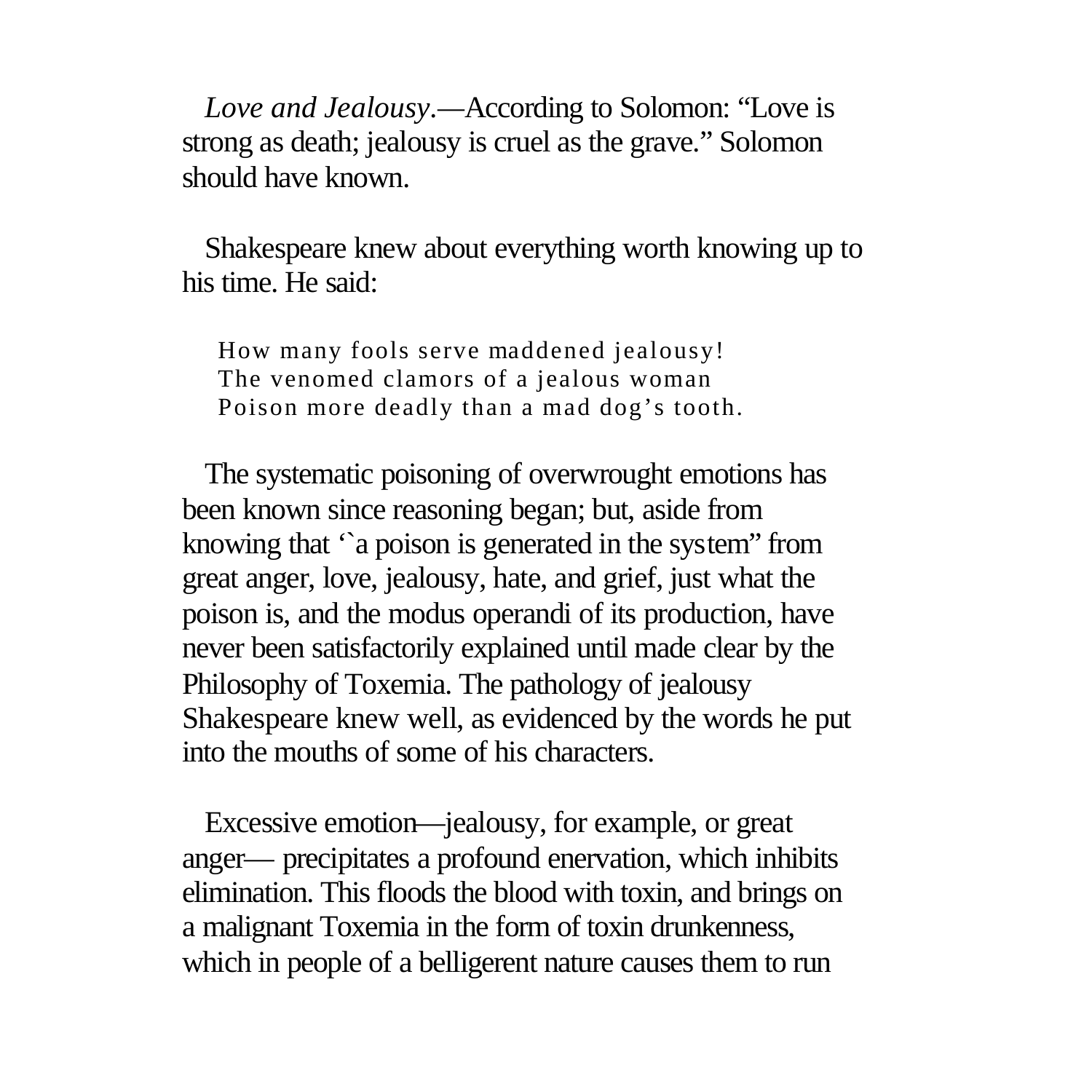amuck. Murder, several murders, are sometimes committed. In those with more consideration for others those with less self-love—suicide ends the psychological storm.

 Jealousy and unrequited love, when not malignant developing in a viscious, unmoral subject—in time undermine the constitution by keeping up a gradually increasing state of enervation and Toxemia. Catarrhal inflammations and ulcerations get better and worse, with no hope of final recovery until the causes of enervation are overcome namely, enervating habits of mind and body, of which jealousy is chief.

 *Overeating.—*Overeating is a common and universal enervating habit; eating too much fat—cream, butter, fat meats, oils, rich pastries, sweets; eating too often; eating between meals, and checking digestion with water-drinking between meals.

 Food-inebriety is more common than alcohol-inebriety. The subconscious is as busy as a hive of bees substituting, antidoting, and in reparation work; substituting one stimulating excess for another—demanding whiskey, tobacco, opium, etc., for gluttonous eating; thrills, shocks, sensual excesses for food-poisoning. Ungratified sense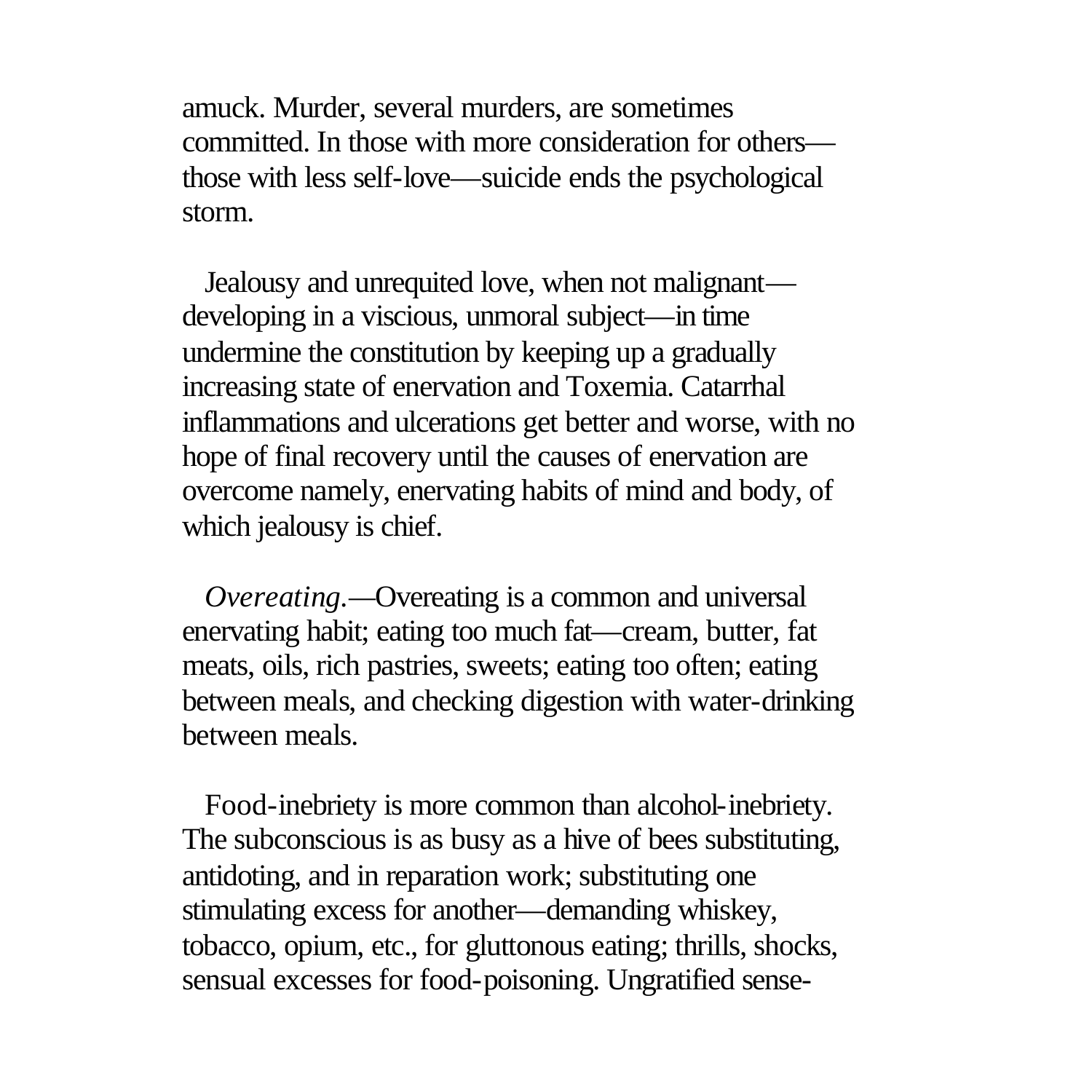demands are appeased by food excesses or other stimulants; and when nature is balked in her demands, the victim runs amuck.

 A French sheep-herder's daughter, being opposed by her father in marrying a lover, killed the parent while he slept by their campfire. A short time after the tragedy some men came upon the camp and discovered the girl eating her father's heart, which she had cut out and roasted in the fire. When surprised at her cannibalistic feast, she held up what was left of the heart, and, with a sardonic laugh, declared: "He broke my heart, and I am eating his."

 Only a short time ago the overwrought nerves of a jazzand alcohol-crazed girl forced her to kill her mother because the latter undertook to oppose her in the gratification of her subconscious demands for more stimulation.

 When enervation and Toxemia have reached the stage of inebriety seen in the two girls mentioned above, civil and moral laws have abdicated to the subconscious laws, which, like cosmic law and order, are unmoral, but run true to necessity.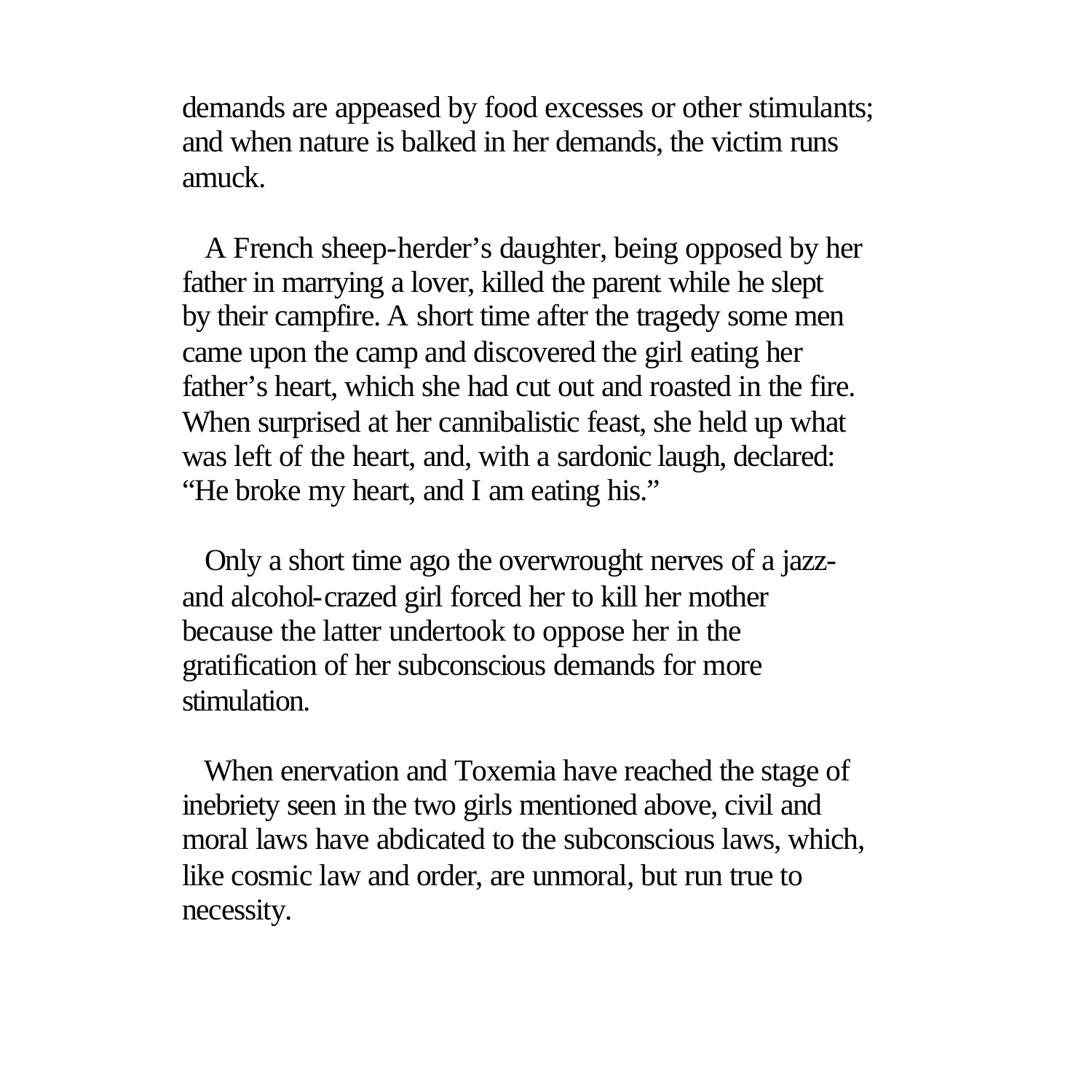Psychological, like physical, cyclones are out of the regular order, yet they are obeying the laws of their nature. They have no scruples to gainsay, but tear through order as ruthlessly as fiends.

 Every human being should know that such phenomena are potential to him, and that the road to such catastrophes is enervating habits.

 Prohibition is a beautiful ideal, but it is palliating one social disease while it is building a greater.

 What mother would not rather have her son brought home from the corner grog-shop drunk than see him escorted to jail hand-cuffed to an officer?

 Enervation and Toxemia focused on the brain bring out neurotic states, with all kinds of symptom-complexes. Drunkenness substitutes for bank robbery and other outlawry. So long as food-drunkenness retains its prestige with the professions—prescribed by doctors; babbled to us Sundays, and deciding our brawls on Monday—it will take more than statutes to enforce law and order. Most of our laws are made while the law-makers are drunk on food and tobacco.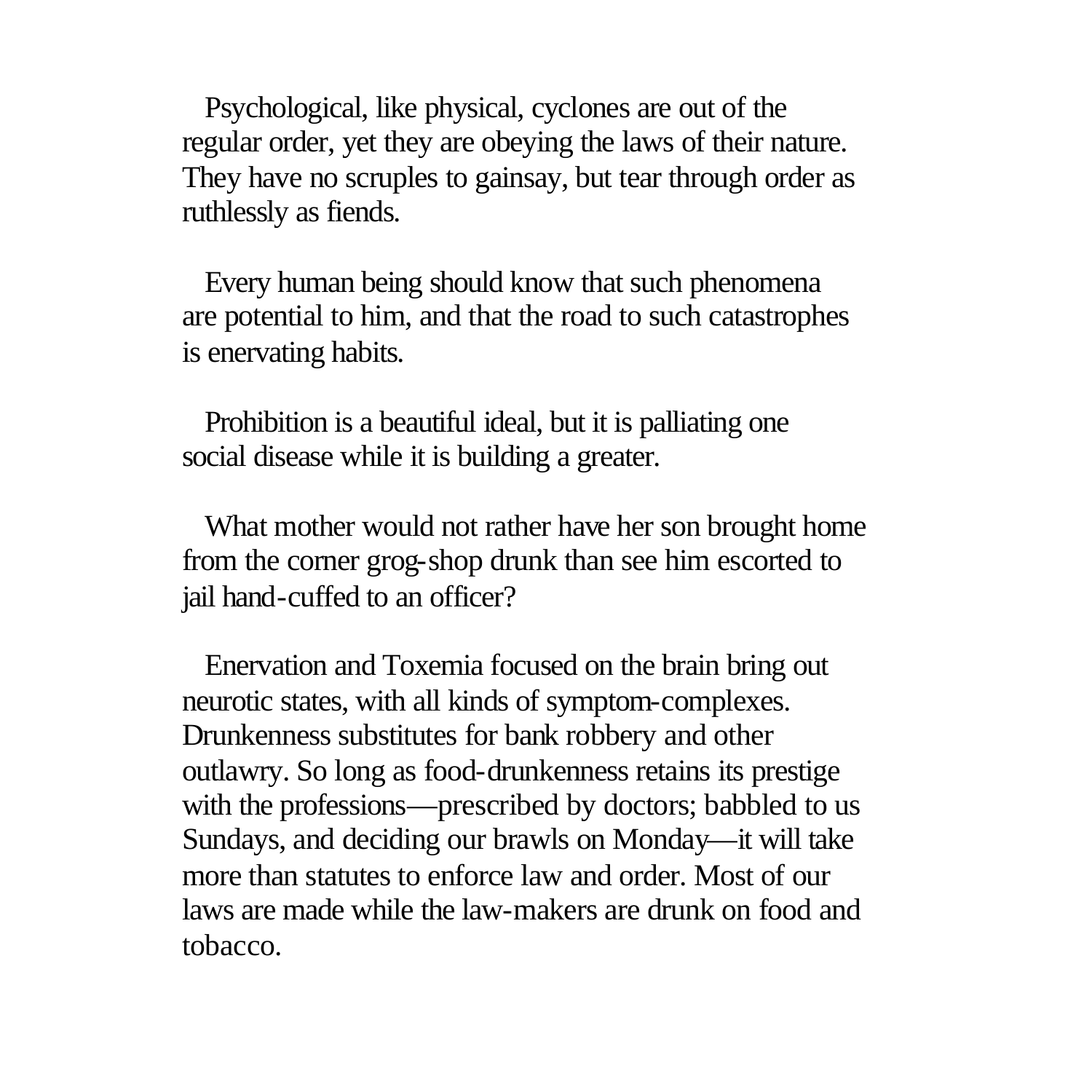Drunkenness and crime of all kinds are vicarious toxin eliminations—crises of Toxemia. Enforcing temperance and control of crime must fail In object—namely, causing people to be temperate and law-abiding. The reason should be obvious to the student of nature. Our wants are based on our subconscious needs; sentiment and ethics have nothing to do with it. Our subconscious is not moral nor immoral; it belongs to the Great Cosmos, which is systematic, perfect in order, but unmoral. Intemperance of any kind establishes a want which, if not satisfied in the usual way, will turn to other ways of being satisfied. The surgeon, laws, and anodynes perhaps relieve effects, but cures are based on removing causes. Legislatures are quack doctors. Selfcontrol is the only cure. To develop self-control, the need must be understood.

 The gluttonous build putrefaction in the bowels. Nerveenergy is used up in resisting systemic infection. The supply of blood to the surface of the body for purposes of warmth—radiation—resisting cold and heat, is called to the mucous membrane of the gastro-intestinal canal to neutralize the septic material that is about to enter the system through the absorbents. The mucous membrane becomes turgid with blood, establishing a mucorrhea (excessive secretion of mucus). This is what we call catarrh. This secretion mechanically obstructs absorption of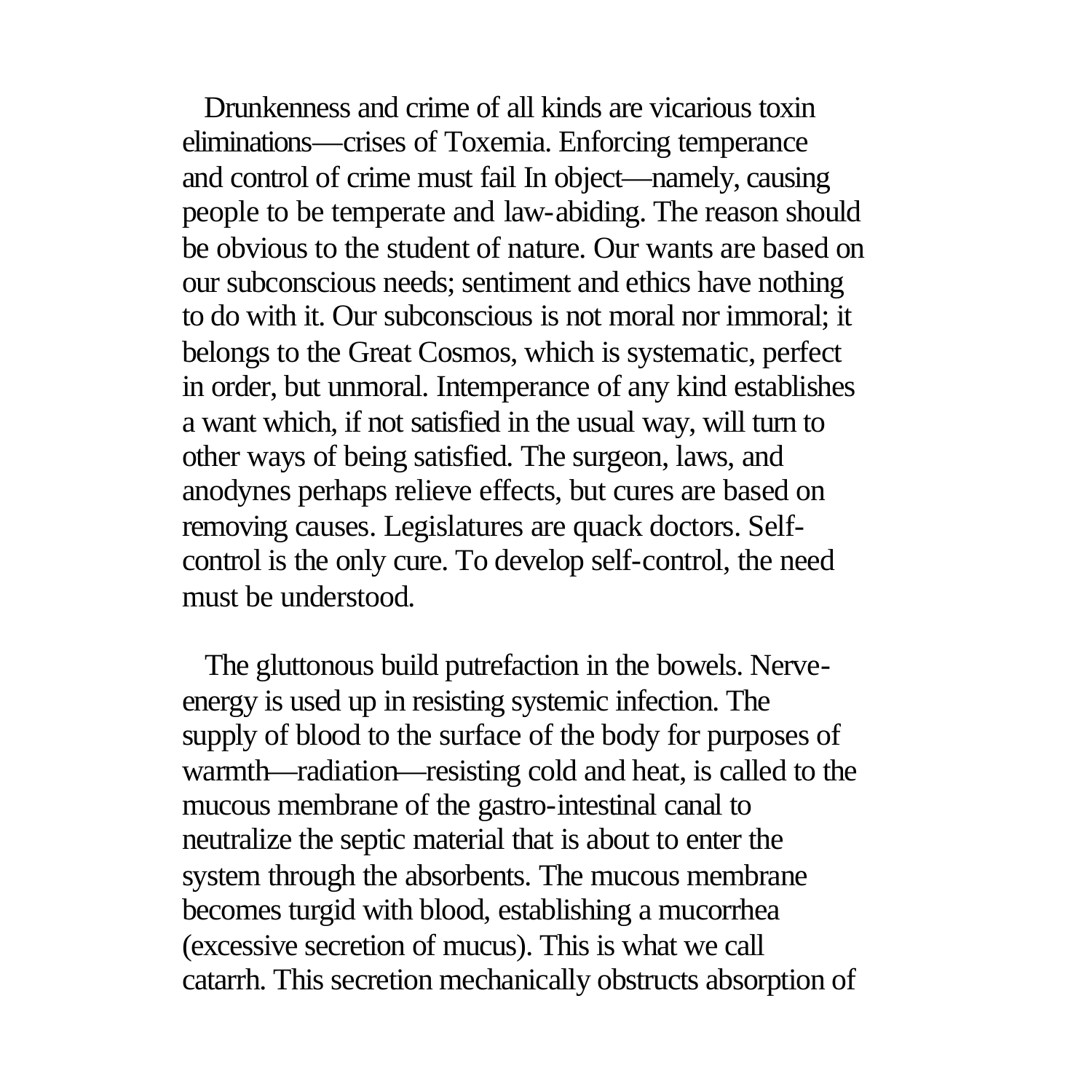putrescence, and also antidotes the poison by bringing the antibodies from the blood.

 A battle-royal is on all the time in the intestines of the gluttonous. The subconscious musters all the help possible, and when the system is drained of autogenerated antidotes, the victim is sent by his subconscious to find alcohol, tobacco, coffee, tea, condiments, and more food. Moral preachments, and prohibitory laws passed by Solons drunk on toxin. bowel putrescence, and tobacco, like all monstrosities, are abortions.

 Insatiable desire for food and stimulants means an enervated state of the body brought on from overindulgence—overstimulation.

 A driving desire for food three times a day means enervation; trouble is only a little farther on. The wise will get busy and correct appetites.

 Perverted appetites are built by overeating; eating rich food until enjoyment is lost for staple or plain foods; excessive use of stimulants—alcohol, tobacco, coffee, tea; excessive use of butter, salt, pepper, and rich dressings, eating without a real hunger (real hunger will take the plainest foods with a relish); eating when sick or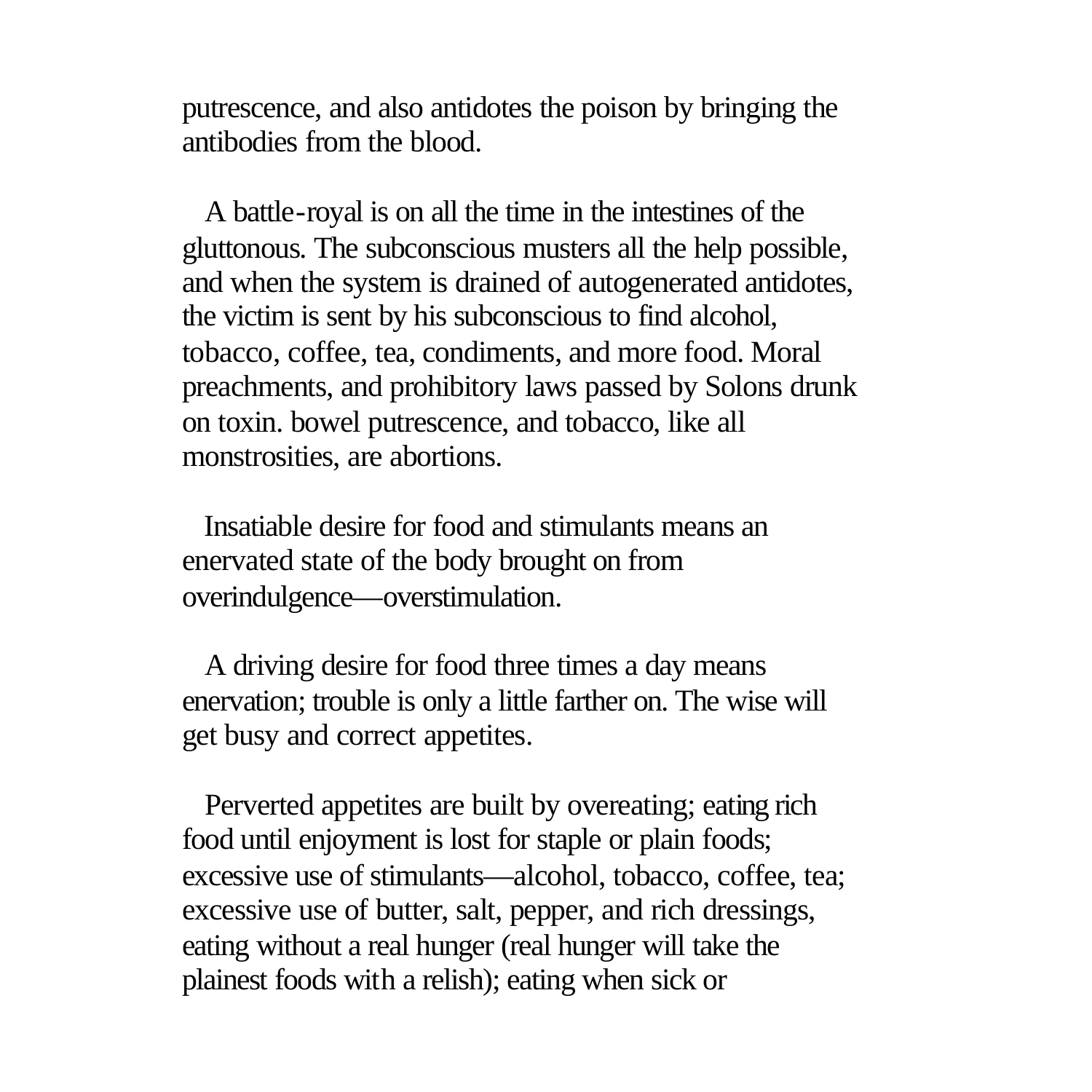uncomfortable; eating at all hours, between meals; eating until uncomfortable.

 Gossips are always slanderers, and slanderers are always and forever potential liars. If they do not know that they are broadcasting lies, they are criminally careless in not endeavoring to find whether the tale they gossip is true or not. *Gossip enervates the gossiper.*

 Gossips are always enervated, for they live in fear of being discovered. Their secretions are always acid. They are inclined to develop pyorrhea and mucous-membrane infections. They are slow to recover from catarrhal crises of Toxemia.

 Gossips are empty-headed slaves to their habits of slander and spite; they are malignant parasites that feed upon carrion. They are the lowest type of criminals; hell monsters that kill with their breath. They often die of cancer.

 *Sycophancy.—*Flatterers look like friends, as wolves like dogs. (Byron.) He hurts me most who lavishly commends. (Churchill.)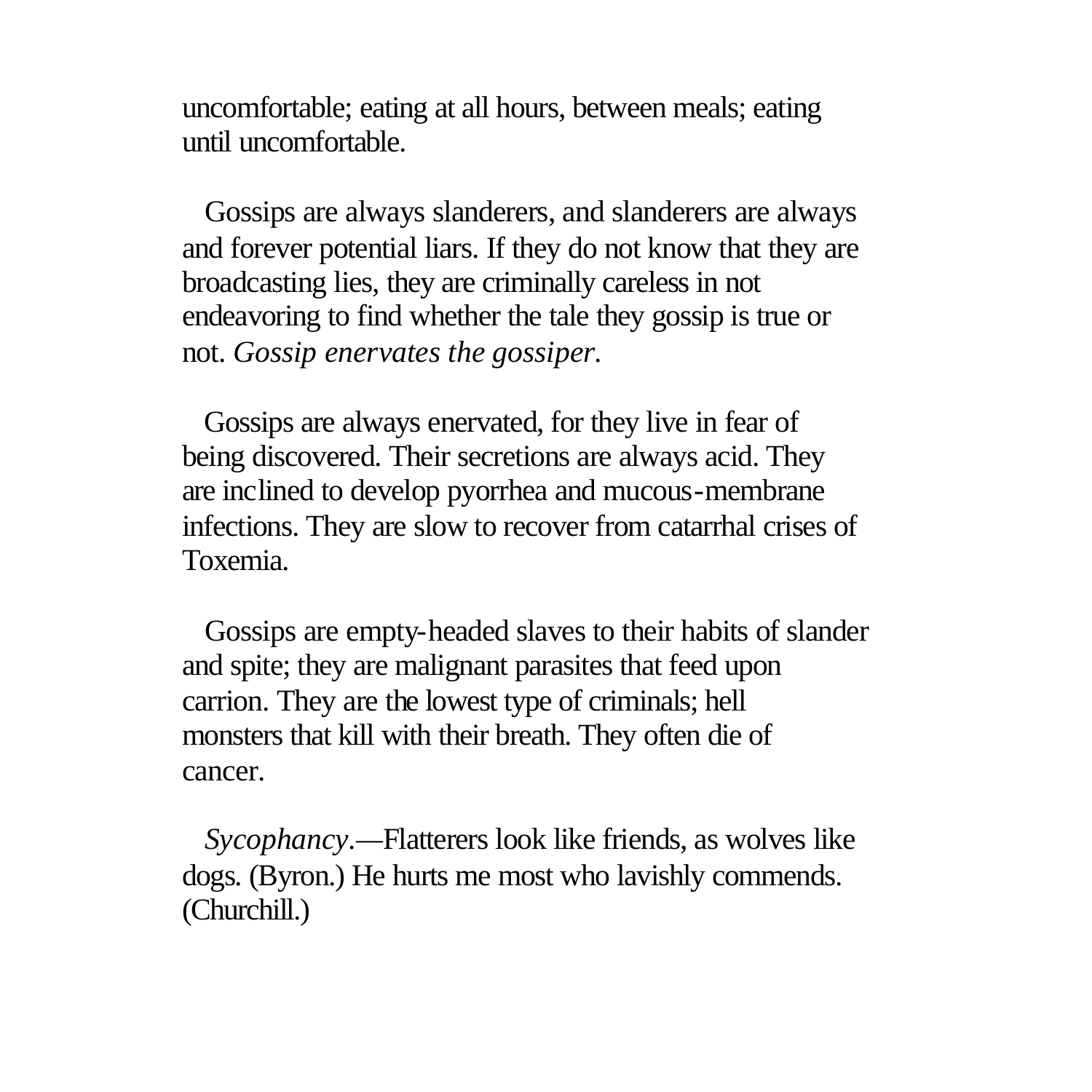A real sycophant, like all people who are not honest, lives a life that enervates, and which nature condemns early.

 *Dishonesty.—*Dishonesty eventually hardens the arteries, and cancer ends a miserable existence.

 *Religiosity.—*Morbidly *pious,* yet practicing the foregoing habits and ending in premature death.

 A saving religion, Christian, Jewish or Mohammedan, is one free from mental and physical habits that overstimulate, enervate and intoxicate.

 If Toxemic get rid of enervating habits. *Cures—*prayers, drugs, surgery—all honest or dishonest cures—will not cure. Get rid of cause and stay rid of it, then health returns and abides perpetually.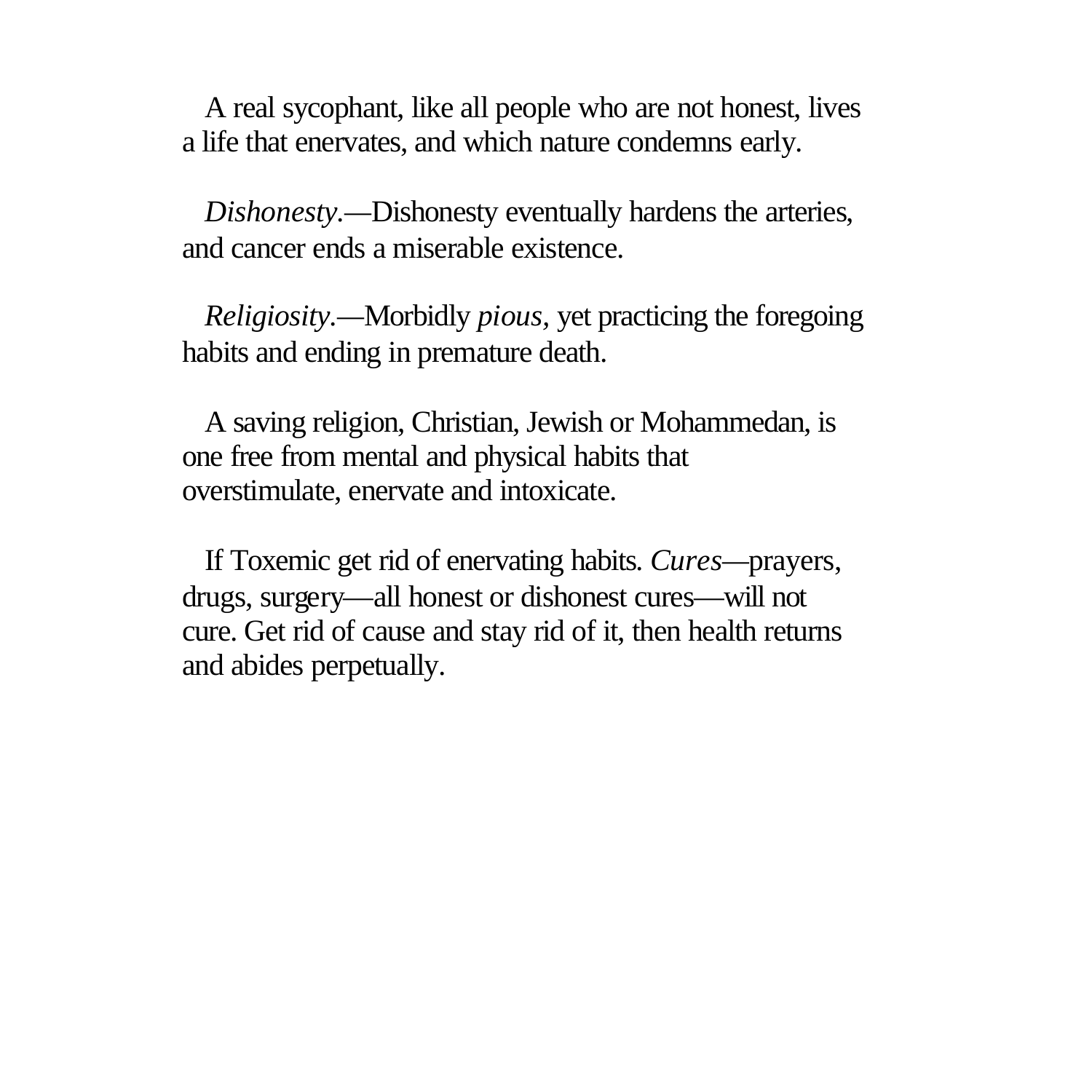## Retrospection

 MORE might have been said, and no doubt better said, about how we human beings vandalize our minds and bodies; but enough has been told for open-minded people to see that the only nemesis on our heels is our habits. O. W. Holmes, in his "The Autocrat of the Breakfast Table," had this to say concerning habit:

 Habit is the approximation of the animal system of the organic. It is a confession of failure in the highest function of being, which involves a perpetual self- determination, in full view of all existing circumstances.

 Autonomy or self-government is met at the threshold of life by all the conventional superstitions, and educated into a lot of habits, such as curing without removing cause. This, combined with man's inclination to hedonism (the doctrine that pleasure is the only good), leads to a life of failure, in spite of man's potential desire to rise above the forces that hold him down. "Toxemia Explained" will help all who study it carefully to understand what disease is, and how it is brought on. This knowledge will help the wise. and self- controlled to sidestep disease, and the medical octopus that unwittingly vandalizes the sick.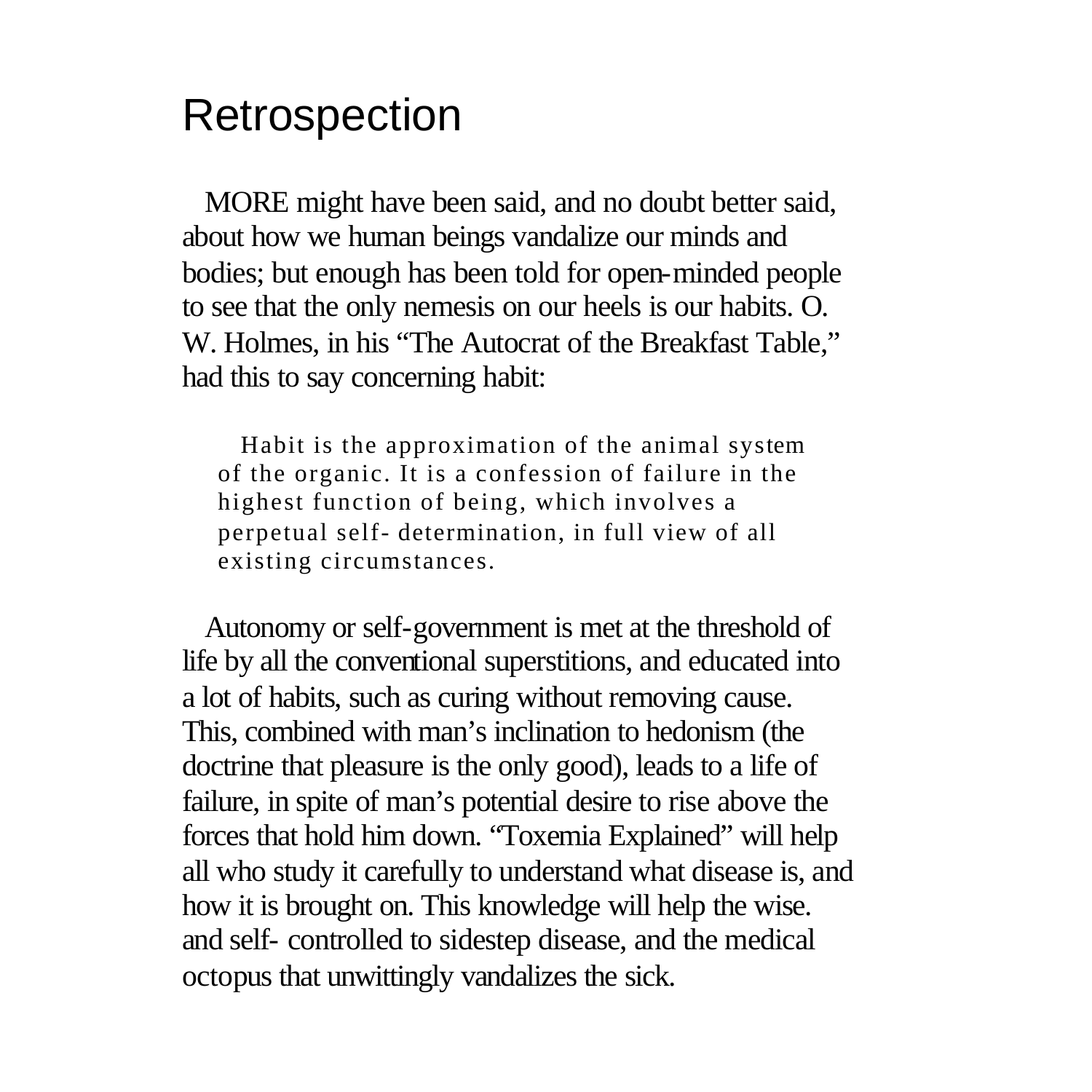The profession is made up of an army of educated men; and I believe the majority are gentlemen, and are endeavoring to serve humanity. Education and ethics, when established on fallacy and given the prestige of numbers given an overwhelming majority—can make the fallacy true, so far as the herd is concerned.

 All I ask of laymen or the profession is honestly to put my philosophy to the acid test. Yes, prove, if possible, that I am mistaken, and then give me what is coming to me!

 Man makes his own diseases. This book tells how he does it. And he is the one who can bring back health. He and his subconsciousness alone can cure. Doctors cannot cure. Only very rarely is surgical vandalism a *dernier resort,* unless bad treatment forces unnecessary emergencies.

> The body is strong or weak, as the case may be, depending entirely on whether the nerve-energy is strong or weak. And it should be remembered that the functions of the body are carried on well or badly according to the amount of energy generated.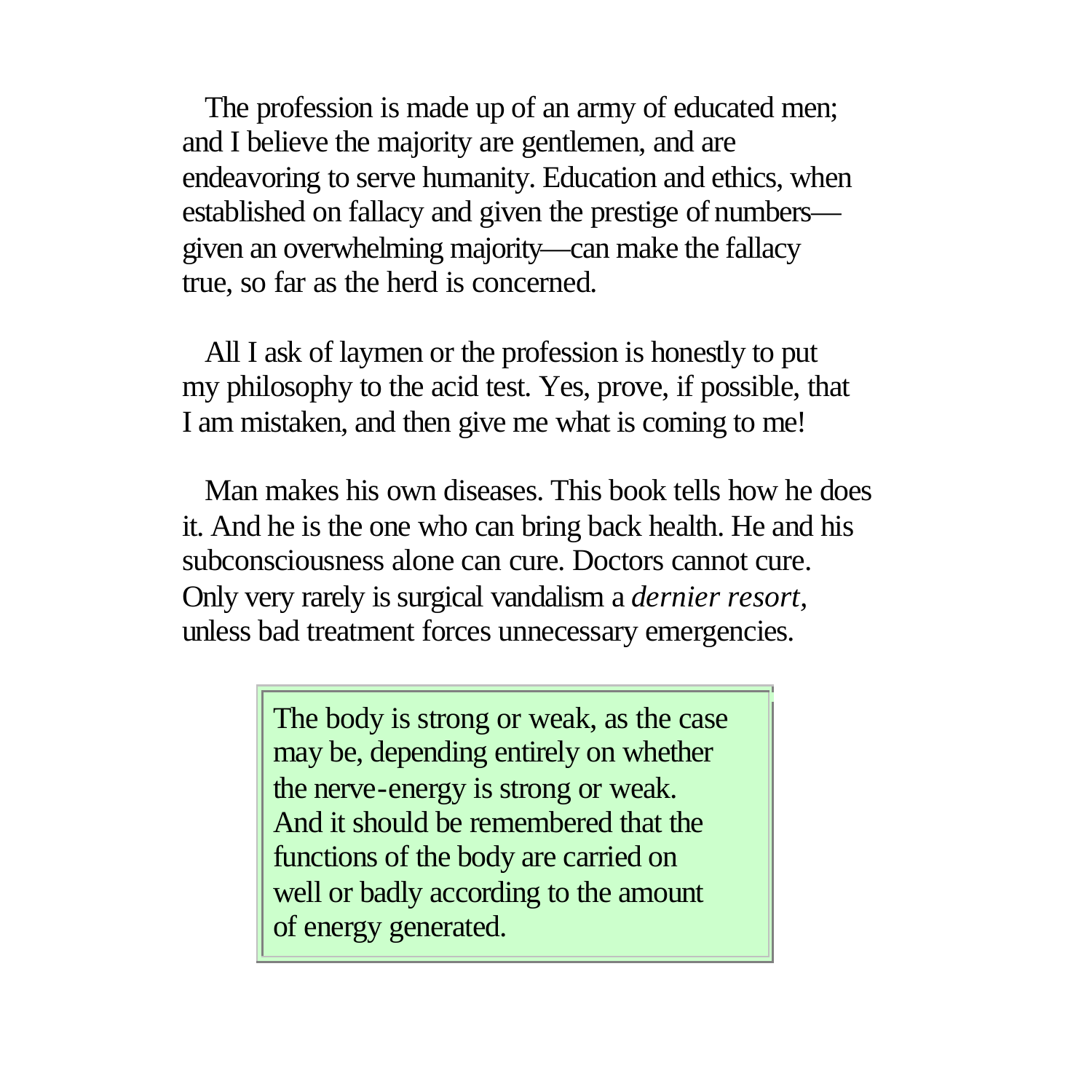# **A Few Suggestions**

 THE following suggestions may be of assistance to those who wish to maintain their present state of good health, or help them to bring themselves from their present state of impaired health to that of good health. Those who are badly handicapped, and who wish more detailed information, will have to have the advice fitted to their particular cases through individual instructions.

 The first thing on awaking in the morning, the Tilden system of tensing exercises should be practiced for from fifteen to thirty minutes. (See exercises at the end of this chapter.) Following the exercise, go to the bathroom and, while standing in warm water, take a quick, warm spongebath. Then follow this with plenty of dry-towel or frictionmitten rubbing. At night, before retiring, give the body a thorough friction rubbing again. If not convenient to take the warm sponge-bath in the morning, use the dry rub in the morning and the warm sponge-bath at night before retiring.

 Eat three meals a day and no more; no eating nor drinking between meals. Use the following rules to guide you in "when to eat, when not to eat, and how to eat":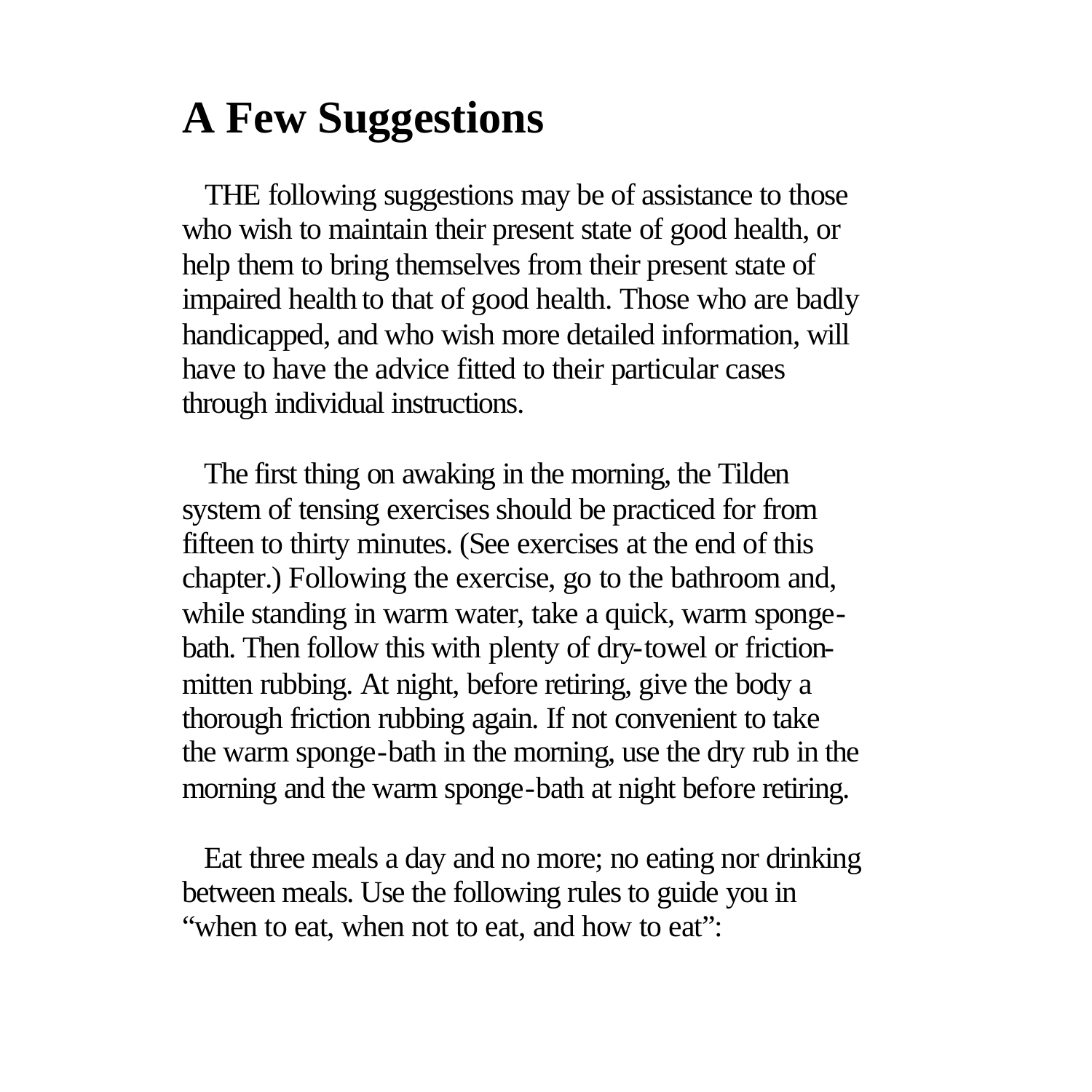*Rule No. 1.*—Never eat unless you have been absolutely comfortable in mind and body from the previous mealtime.

 *Rule No. 2.—*Thoroughly masticate and insalivate every mouthful of starchy food, and give the rest of your food plenty of attention.

*Rule No. 3.—*Never eat without a keen relish.

 If the bowels do not move during the day, before retiring at night use a small enema—a pint of warm water. Put it into the bowels and allow it to remain for five to ten minutes; then solicit a movement. Proper mastication, right combinations of food, and plenty of tensing exercise to the abdomen will bring about proper bowel action.

 As to what to eat—For those in ordinarily good health the following rules will serve as a guide:

> Fruit Breakfast Starch Lunch Regulation Dinner

or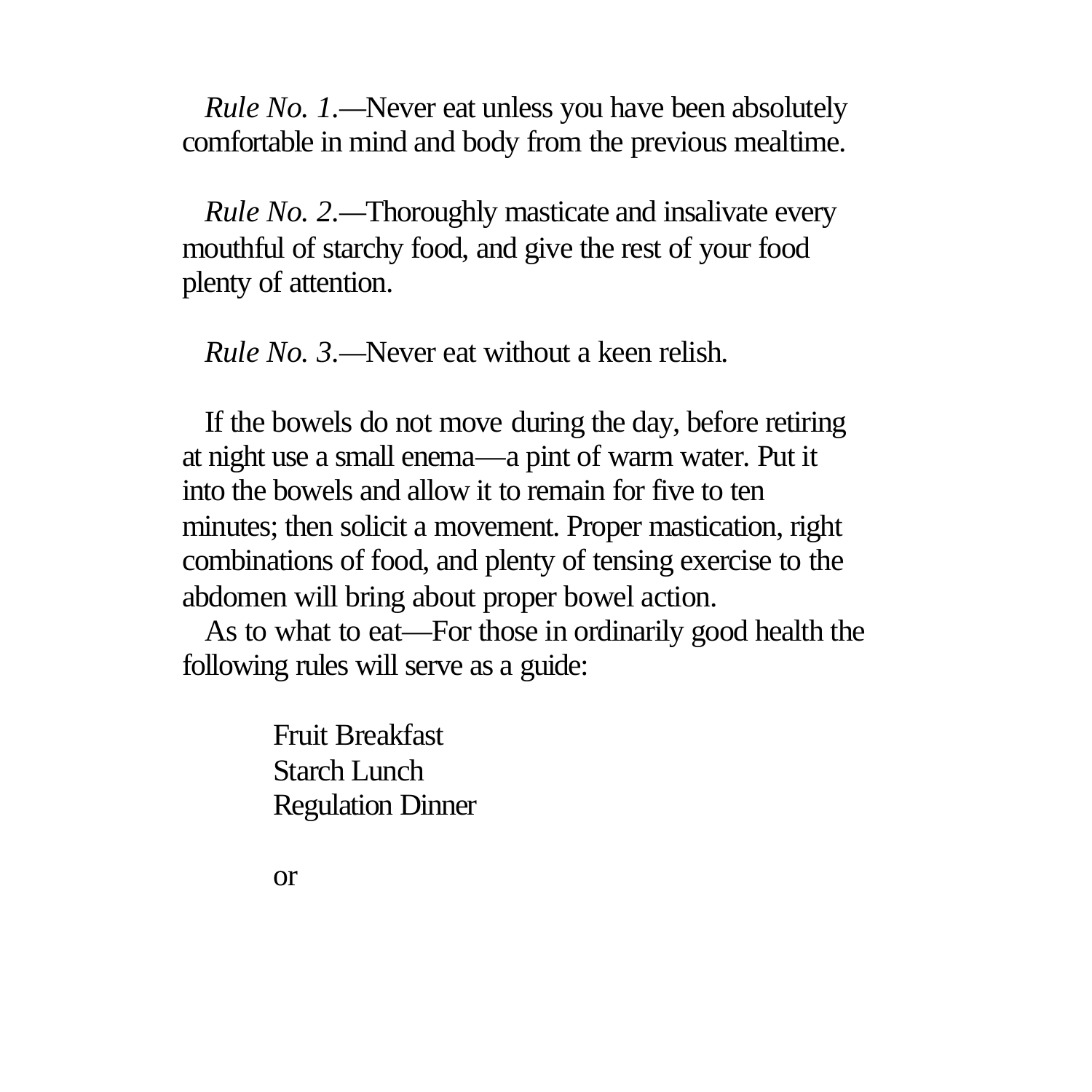Starch Breakfast Fruit Lunch Regulation Dinner

 The regulation dinner may be taken at noon in place of the lunch, if it is more convenient.

 *Fruit Breakfast.—*Any kind of fresh fruit or berries followed with either milk, fifty-fifty (half warm milk and half hot water), or teakettle tea (hot water with two or three tablespoons of cream to the cup).

 *Starch Breakfast.—*Toast, Shredded Wheat, Triscuit, Rye Crisp, well-baked muffins, corn bread or biscuit, griddlecakes, waffles, cooked cereal (any one of foregoing), followed with fresh or cooked fruit, without sugar. The dry starches should be eaten with a little butter, and not soaked up with milk or cream. This insures thorough mastication. The cereals should be taken with a little cream and salt—no milk or sugar. The griddle-cakes and waffles may be accompanied with honey and butter, followed with teakettle tea.

 If desired, the starch breakfast may be followed with fresh fruit instead of a beverage.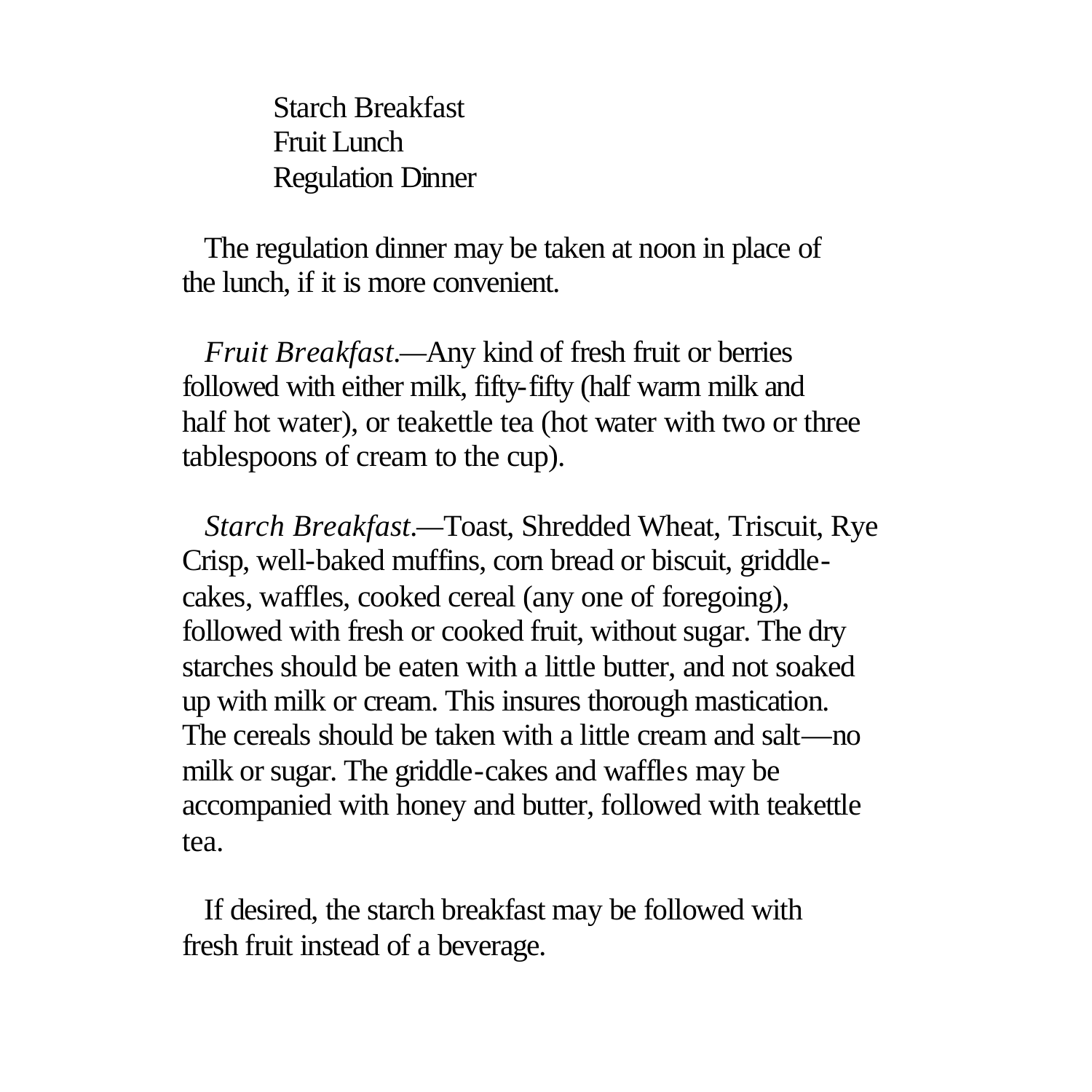*Starch Lunch.—*The same as the starch breakfast. Occasionally a piece of plain cake and ice-cream.

 *Fruit Lunch.—*The same as the fruit breakfast. Occasionally a piece of fruit pie and a piece of cheese, or some form of dessert, followed with fresh fruit.

 *Regulation Dinner.—*No. 1: Meat, two cooked nonstarchy vegetables, and a combination salad.

 No. 2: Starch, two cooked non-starchy vegetables, and a combination salad.

 Meat: Any kind of fresh meat, cheese, nuts, eggs, bacon, fish, or fowl.

 Starch: Potatoes (sweet or Irish), macaroni, rice, Hubbard squash, dry beans and peas, tapioca, pumpkin, or any of the starches listed above.

 Cooked Non-starchy Vegetables: Beets, carrots, parsnips, cabbage, lettuce, cauliflower, Brussels sprouts, green corn, green beans and peas, asparagus, onions, eggplant, salsify, tomatoes, cucumbers, celery, spinach, greens, summer squash, etc.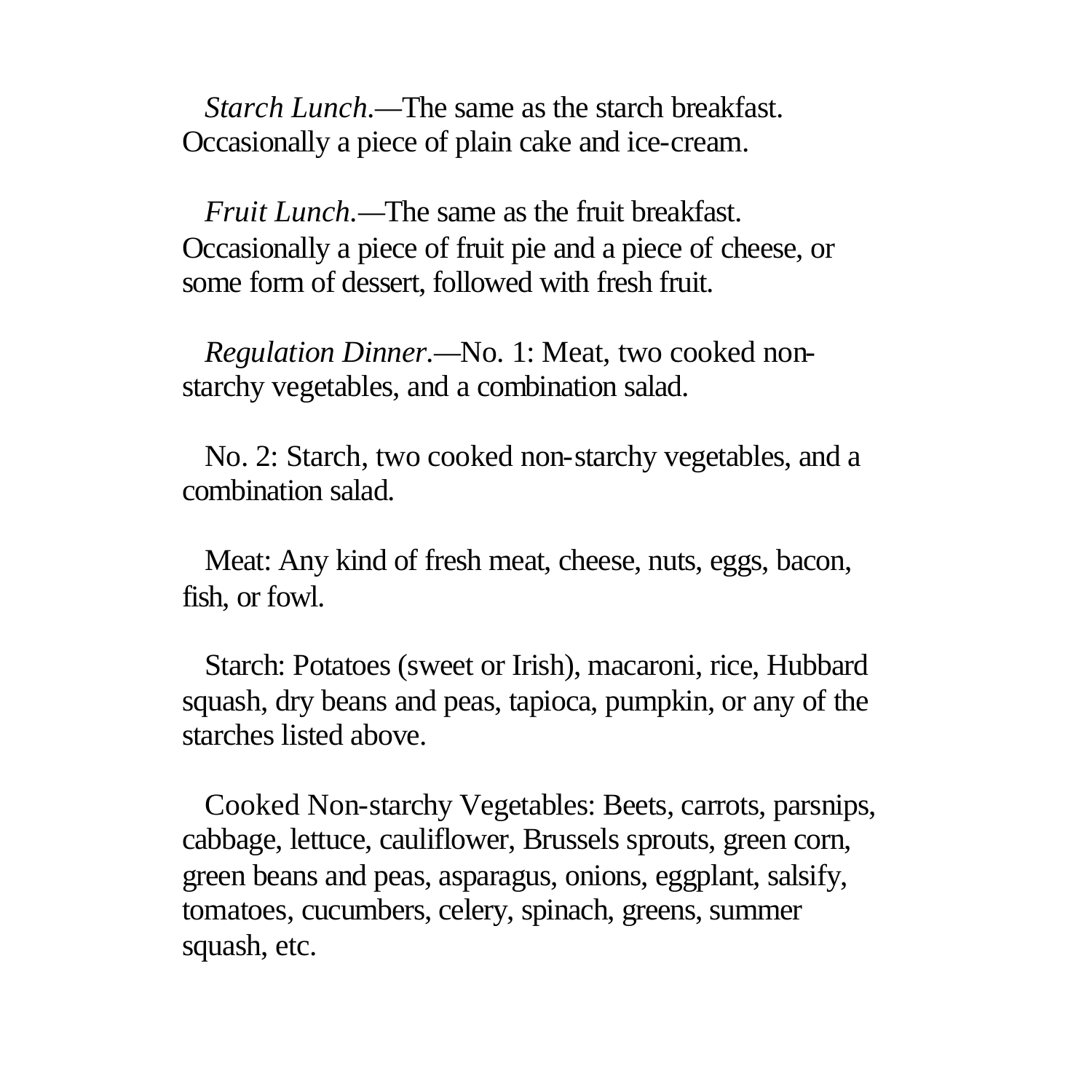Combination Tilden Salad: Lettuce, tomatoes, and cucumber; lettuce, celery and apple; lettuce, apple, and orange, or any other fruit. Dress with salt, oil, and lemon juice.

 Regulation Dinner No. 1—should be taken every other day, and Dinner No. 2 the alternate days.

 Of course, there are many variations and additions to the above suggestions, but details cannot he gone into in this book. Those who wish to have more detailed suggestions should read the monthly periodical, *Dr. Tilden's Health Review and Critique,* and his *Cook Book.*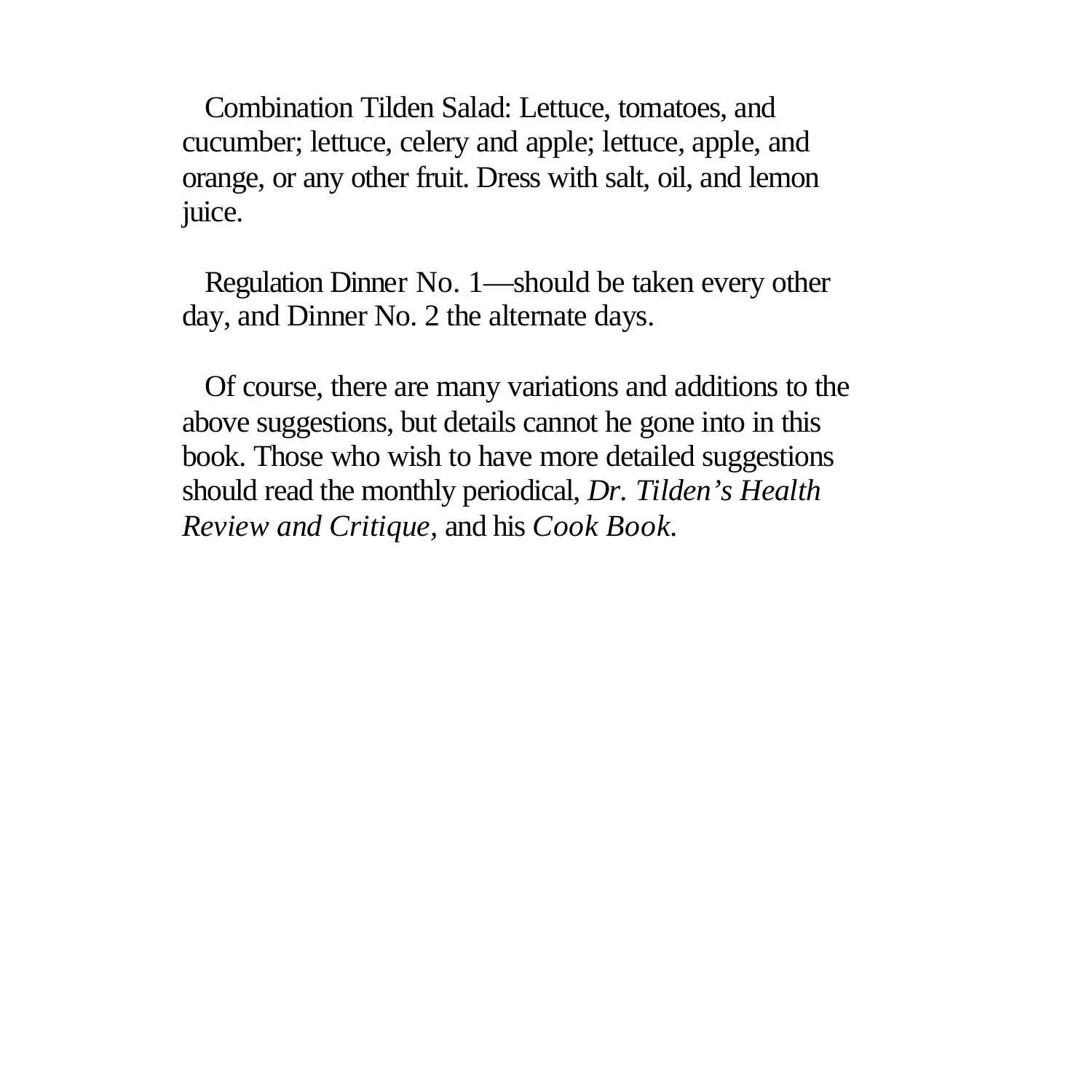## **DR. Tilden's Tensing Exercises**

 Begin by tensing the leg muscles from the toes to the body, as follows: First extend the toes as far as you can; then grip, as it were, by forcing the toes forward toward the heels, and at the same time make the muscles of the legs hard to the body. Completely relax. Do not repeat the tension again until muscles are soft; then tense again, repeating the contraction and extension.

 Tense the hands and arms in the same way. Extend the fingers as far as possible, making the muscles hard to the shoulders; then grip the fingers and shut the fist, hardening the muscles to the shoulders. Do this five times; then tense the legs five times; then the hands and arms again.

 Fold a pillow and put under the shoulders, so that when the head drops back it will not touch anything. Lift the head forward, the chin to the chest; drop the head back again as far as it will go; then lift. Do this four or five times. Then, with the pillow still under the shoulders, lock the fingers under the head, allowing the head to rest in the hands. Swing the head from side to side, up and down, and rotate, carrying each movement as far as possible.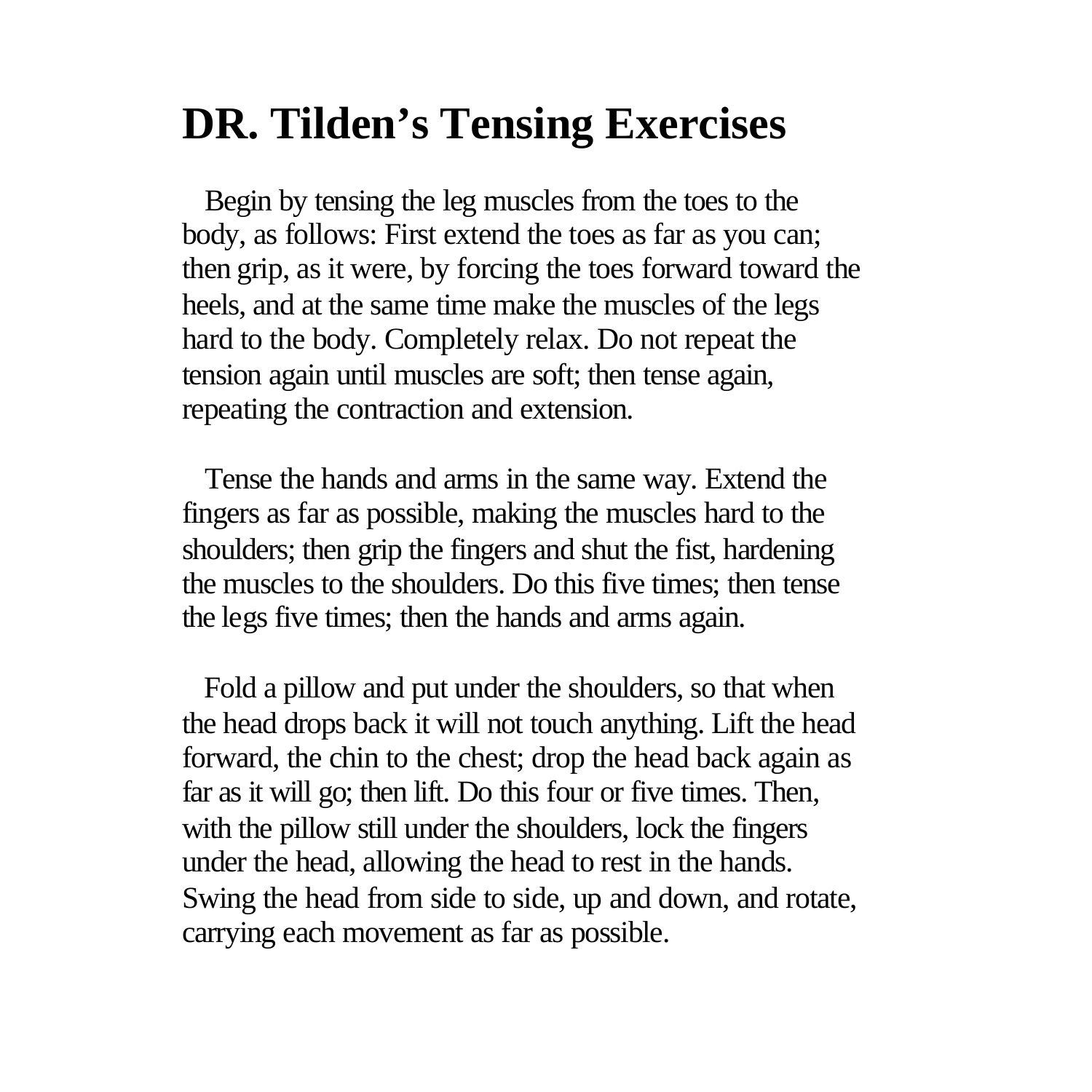Then push the folded pillow down under the hips and go through the leg movements of riding a bicycle. Then, with legs extended in the air, move each leg from side to side, allowing one to pass the other, scissor- fashion; changing, however, each time they pass, having first one leg forward and then the other.

 Tense the abdomen, making the muscles as hard as possible, and at the same time kneading the muscles with the hands. This exercise is necessary for overcoming constipation. In women, the uterine ligaments will be strengthened, lifting and overcoming falling and misplaced positions of the womb. The muscles of the bladder and rectum will be improved by these exercises. Piles prolapsus of the rectal mucous membrane—will be overcome. An irritable bladder and prostate enlargements will be benefited by these exercises.

 Then sit up and turn the face to the right as far as possible; then to the left as far as possible; then allow the head to drop over, so as to bring the ear close to the shoulder, and then carry it over to the opposite shoulder.

 These movements of the head and neck are necessary to remove deposits that take place between the vertebrae, and in grooves and openings in bones where the nerves and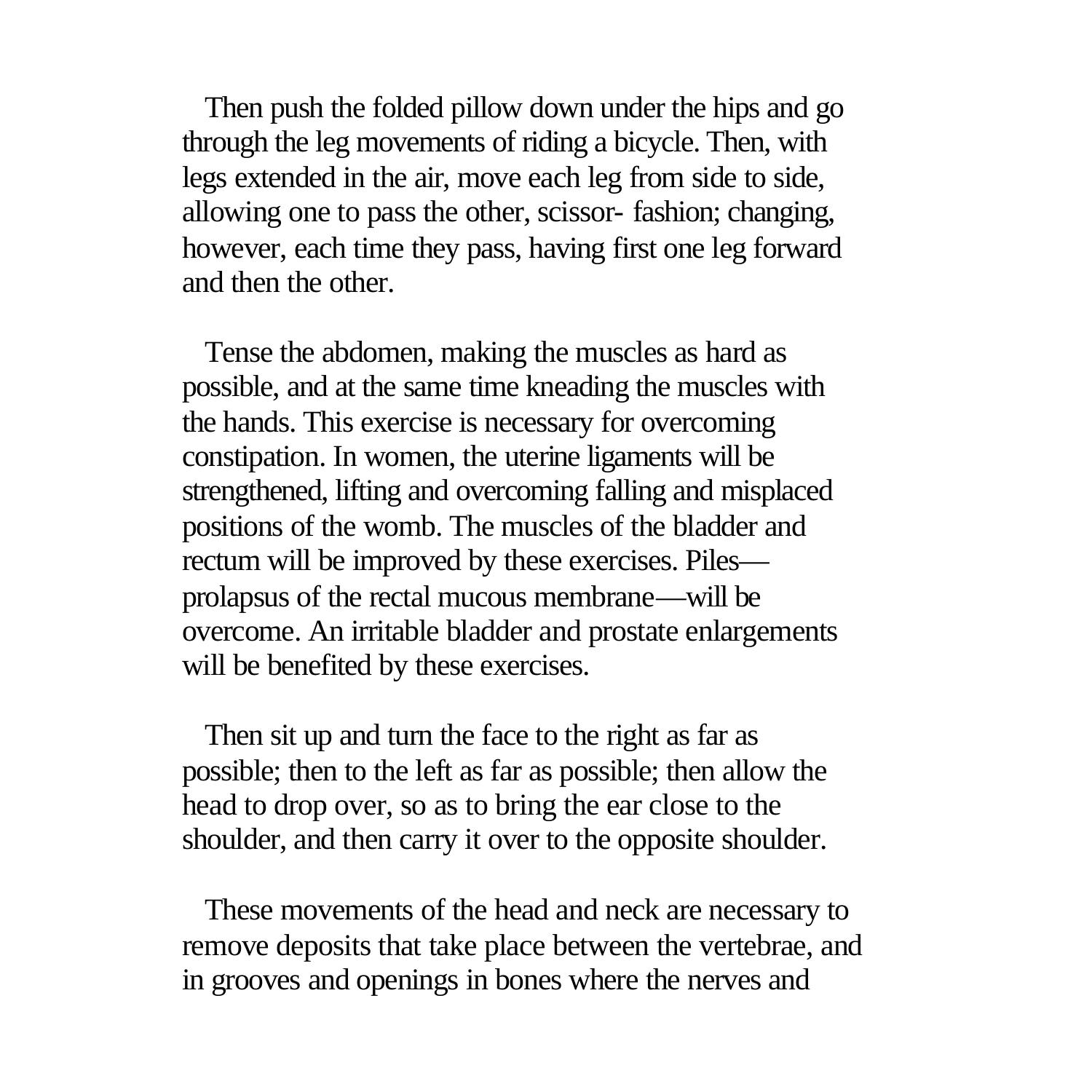arteries pass. If the hearing is bad, these movements will improve it. If the sense of smell is not so acute as it should be, by keeping up the exercises the olfactory nerve will be freed and the power of smell will be improved. The taste, too, will be bettered. All the nerves of special sense will be invigorated. The pneumogastric nerve and all the vital nerves controlling vital organs are invigorated by this exercise. When nerves are pressed upon by organic deposits, the movements above described will cause the deposits to be absorbed. The muscles of the neck will develop; the muscles of the face will develop, one will grow to look and feel younger.

 These exercises must be gone through with, not only before getting up, but every three or four hours during the day. You may think that this is very laborious, but it is the price you must pay to get well. So begin at once, and be faithful!

 Sit on the edge of the bed, and sway the body from side to side as far as possible, then follow with a twisting movement, attempting to look behind over the shoulders. Sit up in bed, and sway backward and forward, compelling the spine to bend from the small of the back up to the head, forward and backward. This loosens up the spine and